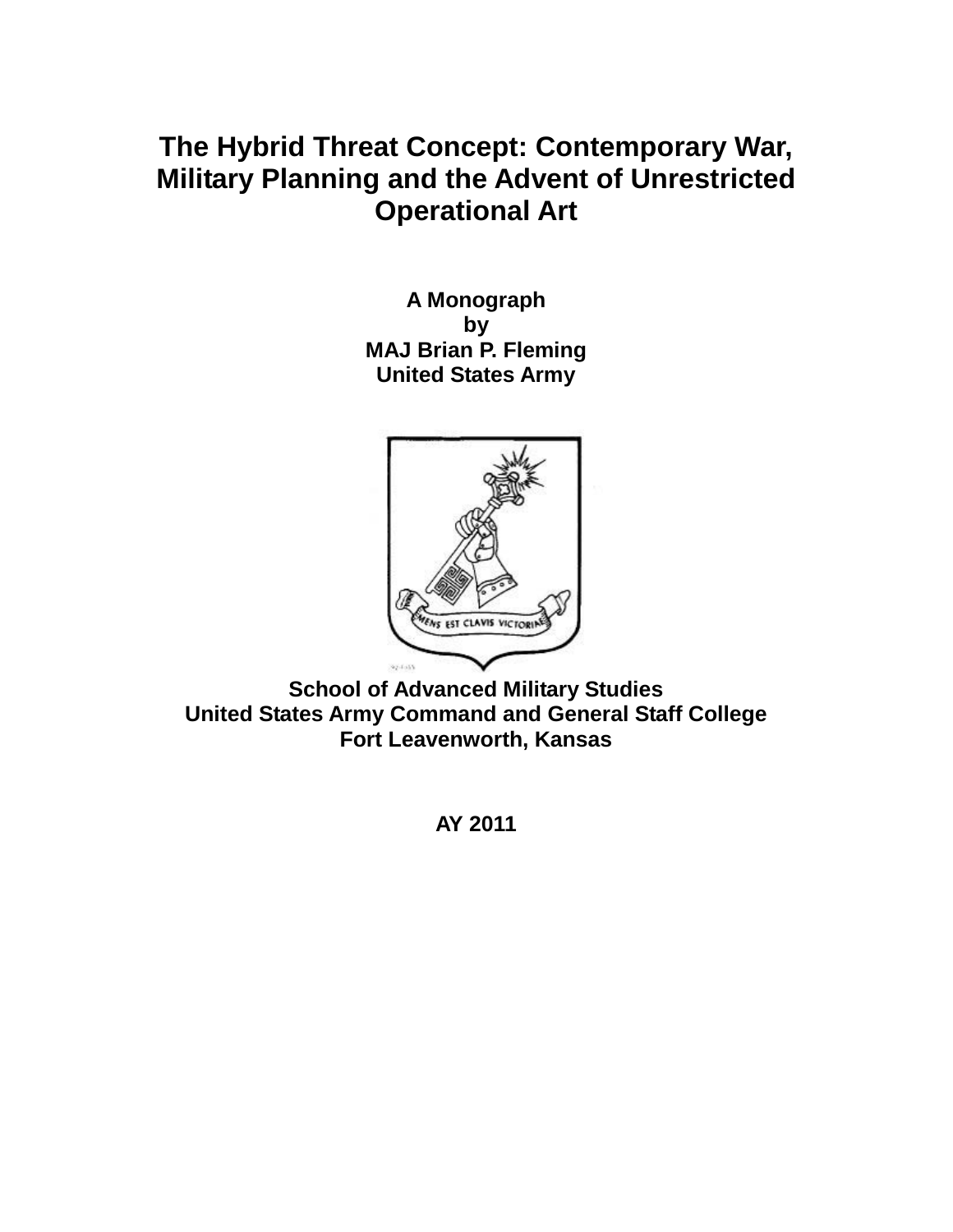| <b>REPORT DOCUMENTATION PAGE</b>                                                                                                                                                                                                                                                                                                                                                                                                                                                                                                                                                                                                                                                                                                                                                                                                                                                                                                                                                                                                     |                                                                                                                                                                                                                                                                                                                                                                                                                                                                                                                                                                                                                             |                                                          | Form Approved<br>OMB No. 074-0188                                     |                                                            |  |
|--------------------------------------------------------------------------------------------------------------------------------------------------------------------------------------------------------------------------------------------------------------------------------------------------------------------------------------------------------------------------------------------------------------------------------------------------------------------------------------------------------------------------------------------------------------------------------------------------------------------------------------------------------------------------------------------------------------------------------------------------------------------------------------------------------------------------------------------------------------------------------------------------------------------------------------------------------------------------------------------------------------------------------------|-----------------------------------------------------------------------------------------------------------------------------------------------------------------------------------------------------------------------------------------------------------------------------------------------------------------------------------------------------------------------------------------------------------------------------------------------------------------------------------------------------------------------------------------------------------------------------------------------------------------------------|----------------------------------------------------------|-----------------------------------------------------------------------|------------------------------------------------------------|--|
| Public reporting burden for this collection of information is estimated to average 1 hour per response, including the time for reviewing instructions, searching existing data sources, gathering and maintaining<br>the data needed, and completing and reviewing this collection of information. Send comments regarding this burden estimate or any other aspect of this collection of information, including suggestions for                                                                                                                                                                                                                                                                                                                                                                                                                                                                                                                                                                                                     |                                                                                                                                                                                                                                                                                                                                                                                                                                                                                                                                                                                                                             |                                                          |                                                                       |                                                            |  |
| Management and Budget, Paperwork Reduction Project (0704-0188), Washington, DC 20503                                                                                                                                                                                                                                                                                                                                                                                                                                                                                                                                                                                                                                                                                                                                                                                                                                                                                                                                                 | reducing this burden to Washington Headquarters Services, Directorate for Information Operations and Reports, 1215 Jefferson Davis Highway, Suite 1204, Arlington, VA 22202-4302, and to the Office of                                                                                                                                                                                                                                                                                                                                                                                                                      |                                                          |                                                                       |                                                            |  |
| 1. AGENCY USE ONLY (Leave<br>blank)                                                                                                                                                                                                                                                                                                                                                                                                                                                                                                                                                                                                                                                                                                                                                                                                                                                                                                                                                                                                  | <b>2. REPORT DATE</b><br>17-05-2011                                                                                                                                                                                                                                                                                                                                                                                                                                                                                                                                                                                         |                                                          | 3. REPORT TYPE AND DATES COVERED<br>SAMS Monograph, JUN 2010-MAY 2011 |                                                            |  |
| <b>4. TITLE AND SUBTITLE</b><br>The Hybrid Threat Concept: Contemporary War, Military Planning and the<br>Advent of Unrestricted Operational Art                                                                                                                                                                                                                                                                                                                                                                                                                                                                                                                                                                                                                                                                                                                                                                                                                                                                                     |                                                                                                                                                                                                                                                                                                                                                                                                                                                                                                                                                                                                                             | <b>5. FUNDING NUMBERS</b>                                |                                                                       |                                                            |  |
| 6. AUTHOR(S)<br>Major Brian P. Fleming, U.S. Army                                                                                                                                                                                                                                                                                                                                                                                                                                                                                                                                                                                                                                                                                                                                                                                                                                                                                                                                                                                    |                                                                                                                                                                                                                                                                                                                                                                                                                                                                                                                                                                                                                             |                                                          |                                                                       |                                                            |  |
| 7. PERFORMING ORGANIZATION NAME(S) AND ADDRESS(ES)<br>School of Advanced Military Studies (SAMS)<br>250 Gibbon Avenue<br>Fort Leavenworth, KS 66027-2134                                                                                                                                                                                                                                                                                                                                                                                                                                                                                                                                                                                                                                                                                                                                                                                                                                                                             |                                                                                                                                                                                                                                                                                                                                                                                                                                                                                                                                                                                                                             |                                                          |                                                                       | 8. PERFORMING ORGANIZATION<br><b>REPORT NUMBER</b>         |  |
| 9. SPONSORING / MONITORING AGENCY NAME(S) AND ADDRESS(ES)                                                                                                                                                                                                                                                                                                                                                                                                                                                                                                                                                                                                                                                                                                                                                                                                                                                                                                                                                                            |                                                                                                                                                                                                                                                                                                                                                                                                                                                                                                                                                                                                                             |                                                          |                                                                       | 10. SPONSORING / MONITORING<br><b>AGENCY REPORT NUMBER</b> |  |
| <b>Command and General Staff College</b><br>731 McClellan Avenue<br>Fort Leavenworth, KS 66027-1350                                                                                                                                                                                                                                                                                                                                                                                                                                                                                                                                                                                                                                                                                                                                                                                                                                                                                                                                  |                                                                                                                                                                                                                                                                                                                                                                                                                                                                                                                                                                                                                             |                                                          |                                                                       |                                                            |  |
| <b>11. SUPPLEMENTARY NOTES</b>                                                                                                                                                                                                                                                                                                                                                                                                                                                                                                                                                                                                                                                                                                                                                                                                                                                                                                                                                                                                       |                                                                                                                                                                                                                                                                                                                                                                                                                                                                                                                                                                                                                             |                                                          |                                                                       |                                                            |  |
|                                                                                                                                                                                                                                                                                                                                                                                                                                                                                                                                                                                                                                                                                                                                                                                                                                                                                                                                                                                                                                      |                                                                                                                                                                                                                                                                                                                                                                                                                                                                                                                                                                                                                             |                                                          |                                                                       |                                                            |  |
| <b>12a. DISTRIBUTION / AVAILABILITY STATEMENT</b><br>Approved for Public Release; Distribution is Unlimited                                                                                                                                                                                                                                                                                                                                                                                                                                                                                                                                                                                                                                                                                                                                                                                                                                                                                                                          |                                                                                                                                                                                                                                                                                                                                                                                                                                                                                                                                                                                                                             |                                                          |                                                                       | <b>12b. DISTRIBUTION CODE</b>                              |  |
| 13. ABSTRACT (Maximum 200 Words)<br>The hybrid threat concept represents the evolution of operational art and a potential paradigm shift as a doctrinal and<br>organizational Revolution in Military Affairs (RMA). As interest-based rational actors, hybrid threats seek to master<br>unrestricted operational art in order to reconcile overmatch and protect or advance their interests. Baptized in its modern<br>form after the 1991 Gulf War, the hybrid threat construct is a sophisticated amalgam of unrestricted threat activities that<br>have resisted codification and generated a labyrinth of contradictory explanation. The hybrid concept bypasses the<br>cognitive boundaries of traditional threat characterization and the application of organized collective violence. United<br>States military planners who choose to ignore emerging hybrid threats or meet them with intellectual contempt are<br>accepting risk, as they aim to set conditions to prevent the U.S. tendency to dominate the battlefield. |                                                                                                                                                                                                                                                                                                                                                                                                                                                                                                                                                                                                                             |                                                          |                                                                       |                                                            |  |
| priorities in the near future.                                                                                                                                                                                                                                                                                                                                                                                                                                                                                                                                                                                                                                                                                                                                                                                                                                                                                                                                                                                                       | This study demonstrates the tendency for hybrid threat actors to increase in frequency and diversity of ways and<br>means in the pursuit of their interests. The hybrid threat construct offers a framework to describe the evolving character of<br>contemporary threat actors, challenge conventional threat assessment methodologies and understand the anomalies in the<br>contemporary operating environment. As such, the hybrid construct presents numerous implications for visualizing the<br>future operational environment and for how the U.S. military will formulate strategy, policy and resource investment |                                                          |                                                                       |                                                            |  |
| <b>14. SUBJECT TERMS</b>                                                                                                                                                                                                                                                                                                                                                                                                                                                                                                                                                                                                                                                                                                                                                                                                                                                                                                                                                                                                             |                                                                                                                                                                                                                                                                                                                                                                                                                                                                                                                                                                                                                             |                                                          |                                                                       | <b>15. NUMBER OF PAGES</b>                                 |  |
| Hybrid Threat, Interests, Operational Art, Planning, Revolution in Military Affairs (RMA), War                                                                                                                                                                                                                                                                                                                                                                                                                                                                                                                                                                                                                                                                                                                                                                                                                                                                                                                                       |                                                                                                                                                                                                                                                                                                                                                                                                                                                                                                                                                                                                                             |                                                          |                                                                       | 69<br><b>16. PRICE CODE</b>                                |  |
| <b>17. SECURITY CLASSIFICATION</b><br>OF REPORT<br>(U)                                                                                                                                                                                                                                                                                                                                                                                                                                                                                                                                                                                                                                                                                                                                                                                                                                                                                                                                                                               | <b>18. SECURITY CLASSIFICATION</b><br>OF THIS PAGE<br>(U)                                                                                                                                                                                                                                                                                                                                                                                                                                                                                                                                                                   | <b>19. SECURITY CLASSIFICATION</b><br>OF ABSTRACT<br>(U) |                                                                       | 20. LIMITATION OF ABSTRACT<br>(U)                          |  |
| Standard Form 298 (Rev. 2-89)<br>NSN 7540-01-280-5500<br>Prescribed by ANSI Std. Z39-18<br>298-102                                                                                                                                                                                                                                                                                                                                                                                                                                                                                                                                                                                                                                                                                                                                                                                                                                                                                                                                   |                                                                                                                                                                                                                                                                                                                                                                                                                                                                                                                                                                                                                             |                                                          |                                                                       |                                                            |  |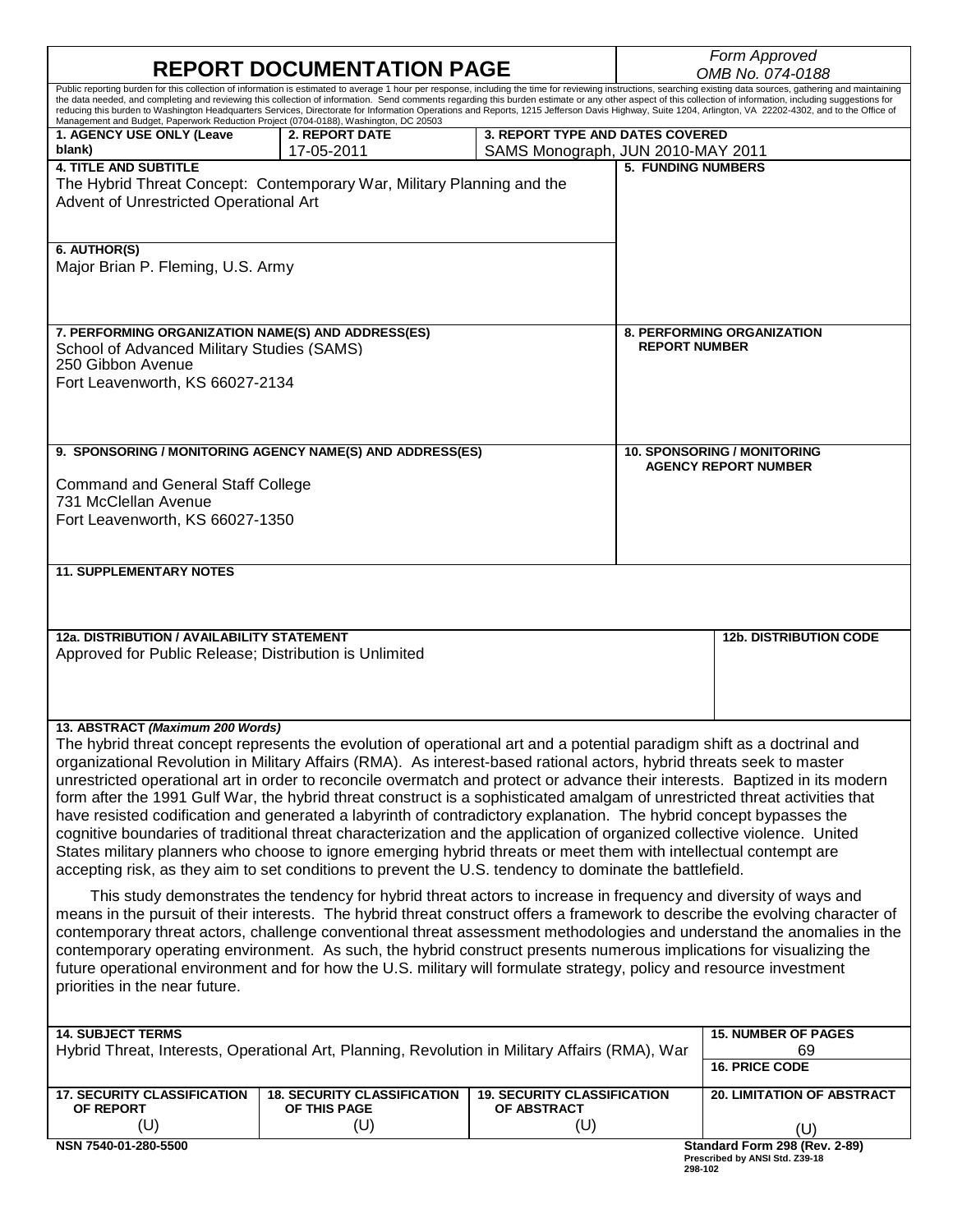## **SCHOOL OF ADVANCED MILITARY STUDIES**

### **MONOGRAPH APPROVAL**

MAJ Brian P. Fleming

Title of Monograph: The Hybrid Threat Concept: Contemporary War, Military Planning and the Advent of Unrestricted Operational Art**.**

Approved by:

\_\_\_\_\_\_\_\_\_\_\_\_\_\_\_\_\_\_\_\_\_\_\_\_\_\_\_\_\_\_\_\_\_\_ Monograph Director Daniel G. Cox, PhD Second Reader Peter C. Fischer, COL, German Army Director. Wayne W. Grigsby, Jr., COL, IN School of Advanced Military Studies

Robert F. Baumann, Ph.D. Graduate Degree

Director. Programs

Disclaimer: Opinions, conclusions, and recommendations expressed or implied within are solely those of the author, and do not represent the views of the US Army School of Advanced Military Studies, the US Army Command and General Staff College, the United States Army, the Department of Defense, or any other US government agency. Cleared for public release: distribution unlimited.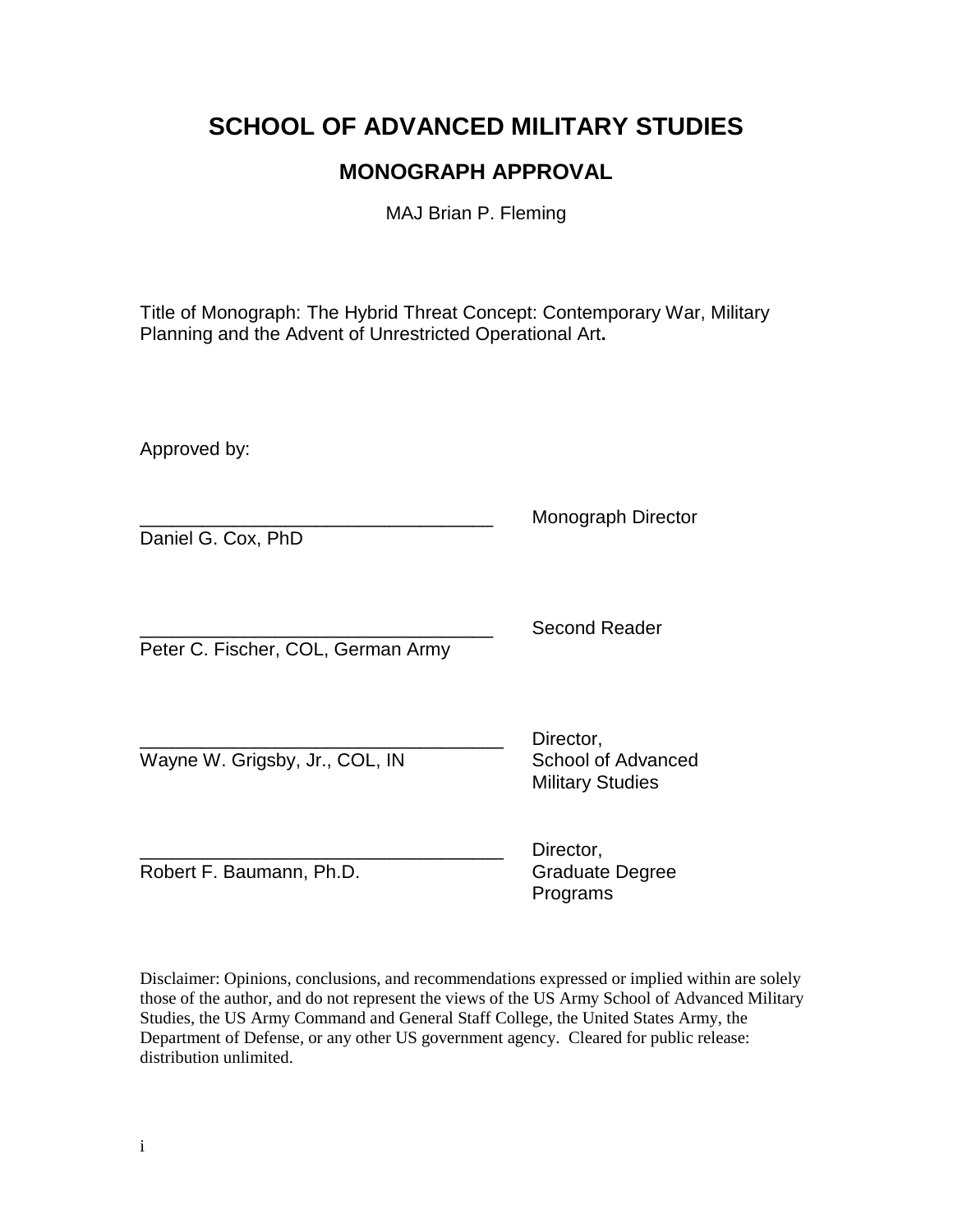### **Abstract**

THE HYBRID THREAT CONCEPT: CONTEMPORARY WAR, MILITARY PLANNING AND THE ADVENT OF UNRESTRICTED OPERATIONAL ART., by Major Brian P. Fleming, United States Army, 69 pages.

 Hybrid threat actors seek to master unrestricted operational art in order to reconcile overmatch and protect or advance their interests. As interest-based rational actors, hybrid threats translate strategic intent into unrestricted distributed operations. The hybrid threat concept represents the evolution of operational art and a potential paradigm shift as a doctrinal and organizational Revolution in Military Affairs (RMA). Baptized in its modern form after the 1991 Gulf War, the hybrid threat construct is a sophisticated amalgam of unrestricted threat activities that have resisted codification and generated a labyrinth of contradictory explanation. As an unrestricted collective methodology, the hybrid concept bypasses the cognitive boundaries of traditional threat characterization and the application of organized collective violence. United States military operational and strategic planners who choose to ignore emerging hybrid threats or meet them with intellectual contempt are accepting strategic risk, as they aim to set conditions for strategic opportunity and prevent the U.S. tendency to dominate the battlefield.

 This study demonstrates the tendency for hybrid threat actors to increase in frequency and diversity of ways and means in the pursuit of their interests in the next decade. The hybrid threat construct offers a framework to describe the evolving character of contemporary threat actors, challenge conventional threat assessment methodologies and understand the anomalies in the contemporary operating environment. As such, the hybrid construct presents numerous implications for visualizing the future operational environment and for how the U.S. military will formulate strategy, policy and resource investment priorities in the near future.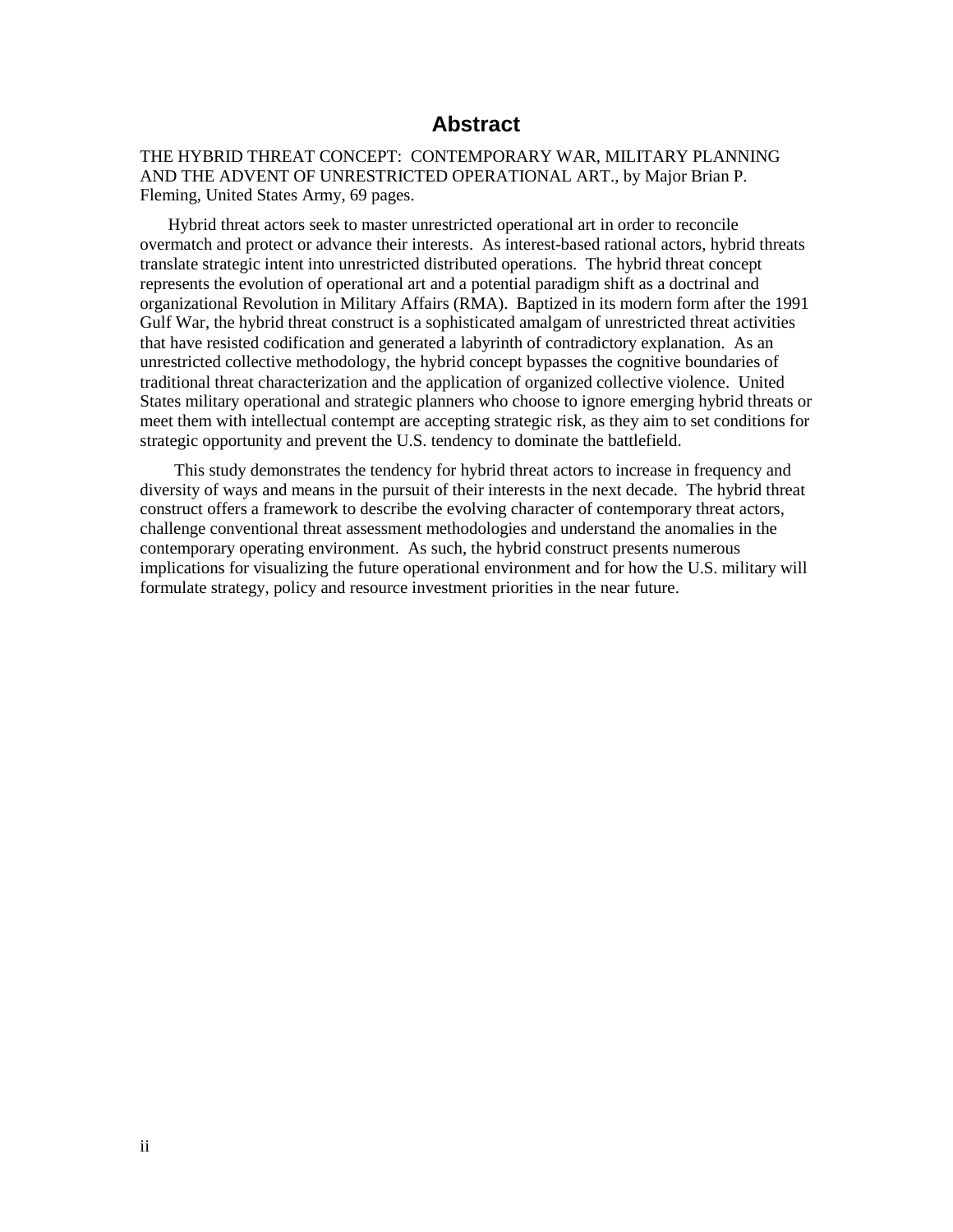### **Table of Contents**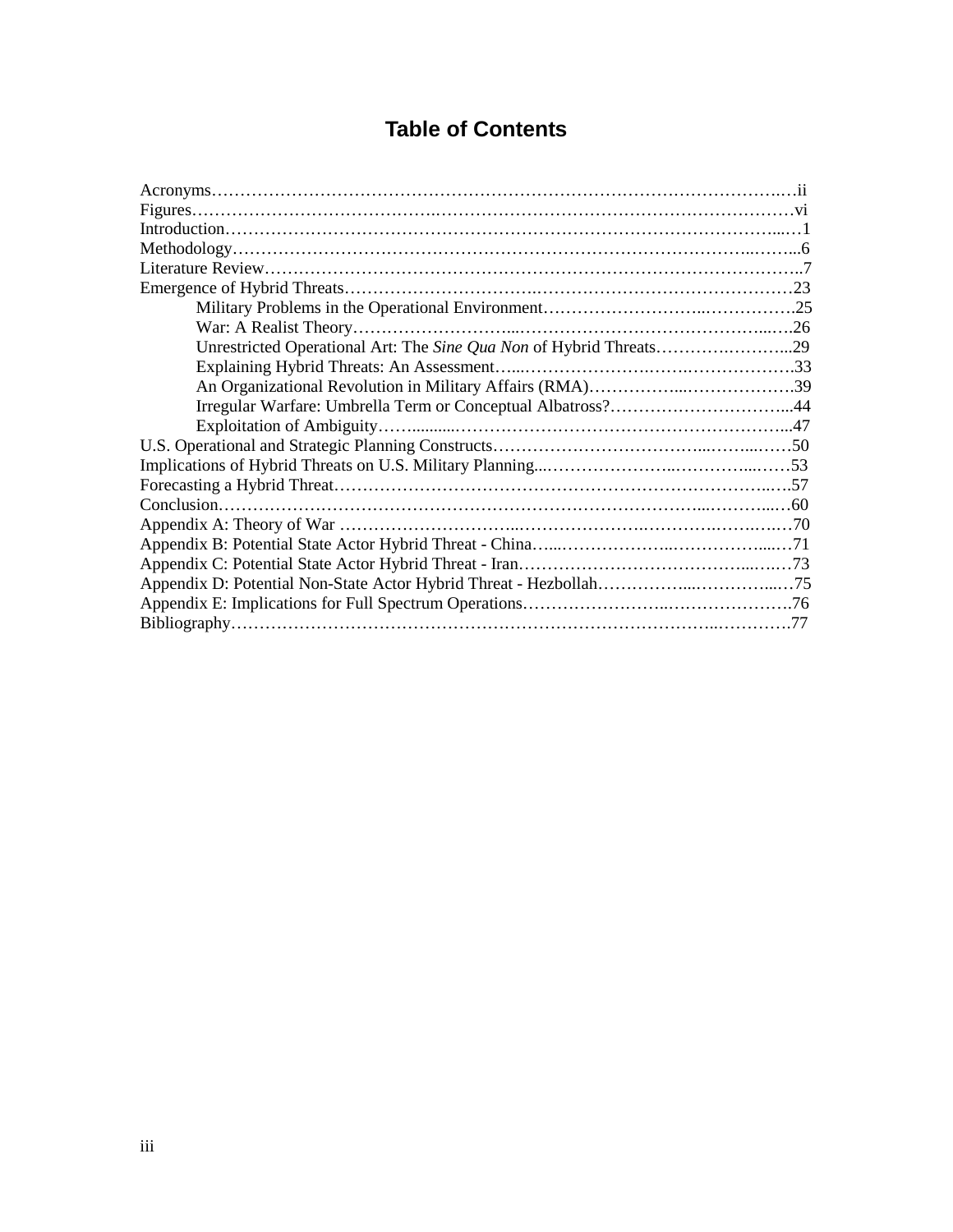### **Acronyms**

- AOR Area of Responsibility
- ARFORGEN Army Force Generation Process
- AUSA Association of the United States Army
- COCOM Combatant Command
- COFM Correlation of Forces and Means
- COG- Center of Gravity
- COIN- Counter-Insurgency
- CONPLAN Contingency Plan
- CW- Compound Warfare
- DOD Department of Defense
- FCOC- Future Character of Conflict
- FM- Field Manual
- FSO- Full Spectrum Operations
- GAO Government Accountability Office (U.S.)
- GCC- Geographic Combatant Command
- GDF- Guidance for the Development of the Force
- GEF Guidance for the Employment of the Force
- IDF Israeli Defense Forces
- IW Irregular Warfare
- JCS- Joint Chiefs of Staff
- JFC Joint Force Commander
- JFCOM- Joint Forces Command
- JOPP Joint Operations Planning Process
- JP Joint Publication
- JSCP Joint Strategic Capabilities Plan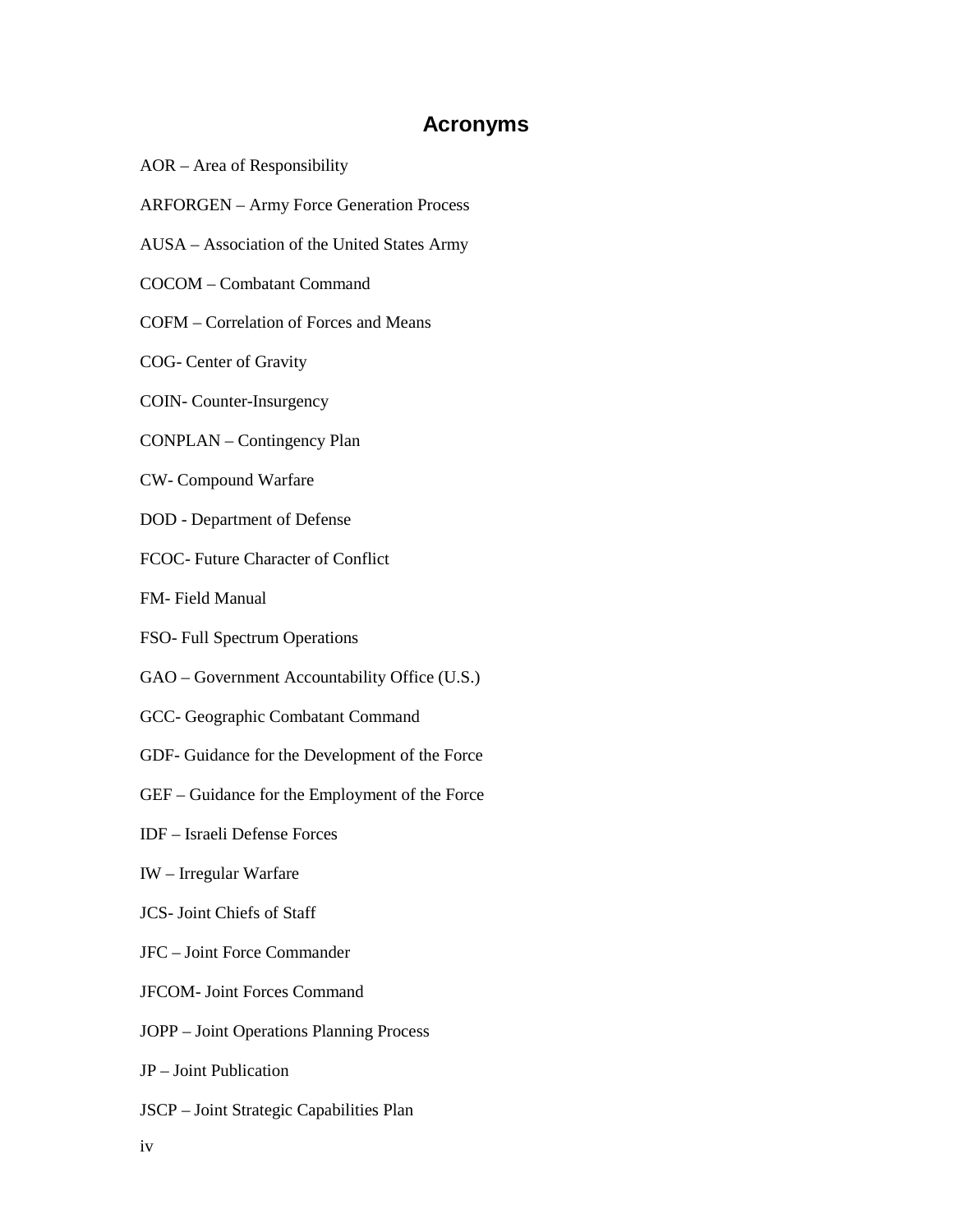- JSPS Joint Strategic Planning System
- MDMP Military Decision Making Process
- MOD Ministry of Defense (United Kingdom)
- NATO North Atlantic Treaty Organization
- NSS National Security Strategy
- NDS National Defense Strategy
- NMS National Military Strategy
- OPLAN– Operational Plan
- PLA People's Liberation Army
- QDR– Quadrennial Defense Review
- RAND Research and Development Corporation
- RMA Revolution in Military Affairs
- TRADOC Training and Doctrine Command (U.S. Army)
- USMC United States Marine Corps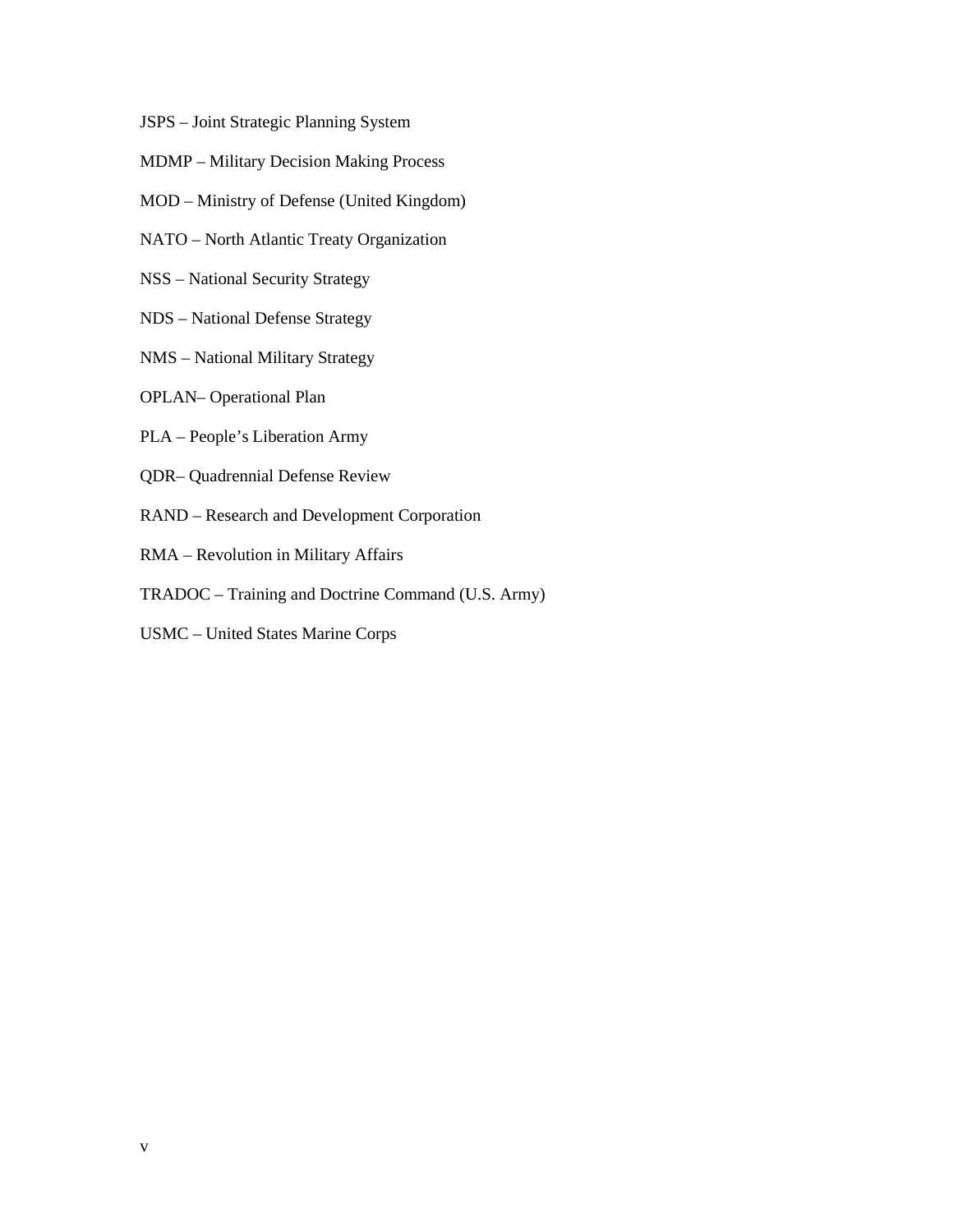# **Tables and Figures**

## **Figures**

Page number

| Figure 1. |  |
|-----------|--|
|-----------|--|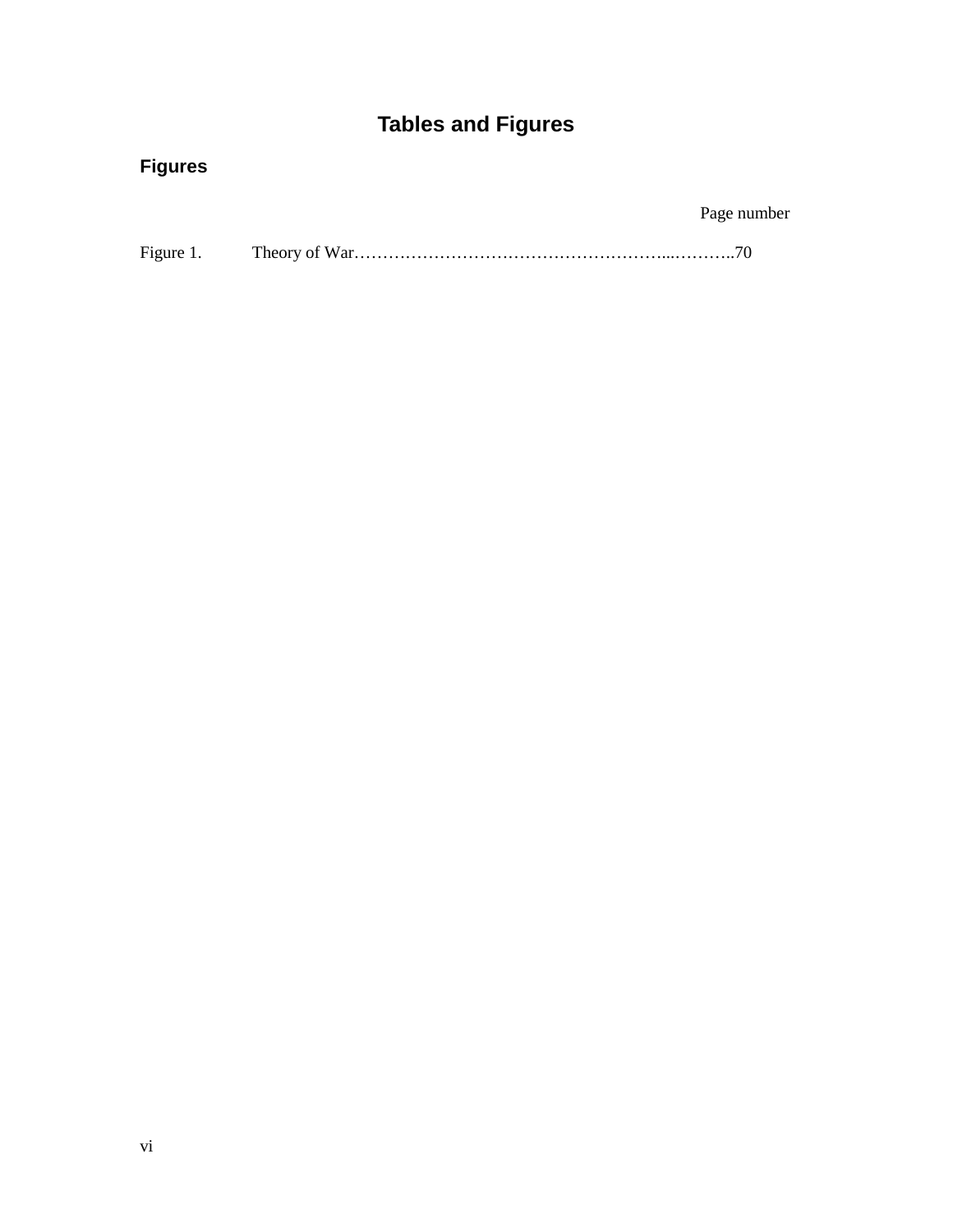#### **Introduction**

In the post-Cold War strategic landscape, the U.S. military has collectively struggled to characterize contemporary threat actors that do not aptly conform to existing threat models and methodologies. Several concepts have come to fruition since 1991 to help explain and understand contemporary threats in an environment devoid of competitive superpowers. However, many of the threat activities in the operational environment have remained resistant to universal codification. Since the 2006 conflict between Israel and Hezbollah, the term "hybrid threat" has emerged as the vehicle to characterize the increased complexity and non-linearity of threat actors that contest the status quo. The proliferation of threat actors that innovatively combine regular and irregular capabilities simultaneously, and rapidly transition between them to create strategic effects has brought the hybrid threat concept to fruition and much debate. This study contends that the hybrid threat construct represents the evolution of operational art and is potentially a doctrinal and organizational revolution in military affairs with implications for U.S. military strategy, planning, policy and resource investment priorities.

Traditionally, all combatants have employed combinations of warfare and used all tools they have available in order to achieve their desired end-states out of necessity. Throughout history, warfare has involved the use of conventional and irregular forces that are strategically coordinated, but often geographically separated and otherwise not integrated operationally. However, the versatility and simultaneity of contemporary threat actors that demonstrate increased sophistication in their employment of technology and combinations of types of warfare present new challenges that can offset or in some cases neutralize conventional U.S. military superiority. This development in military affairs in the last two decades has created friction amongst military strategists and operational planners.

The contemporary hybrid threat actor is a practitioner of unrestricted operational art that aptly combines regular and irregular capabilities simultaneously into a unified operational force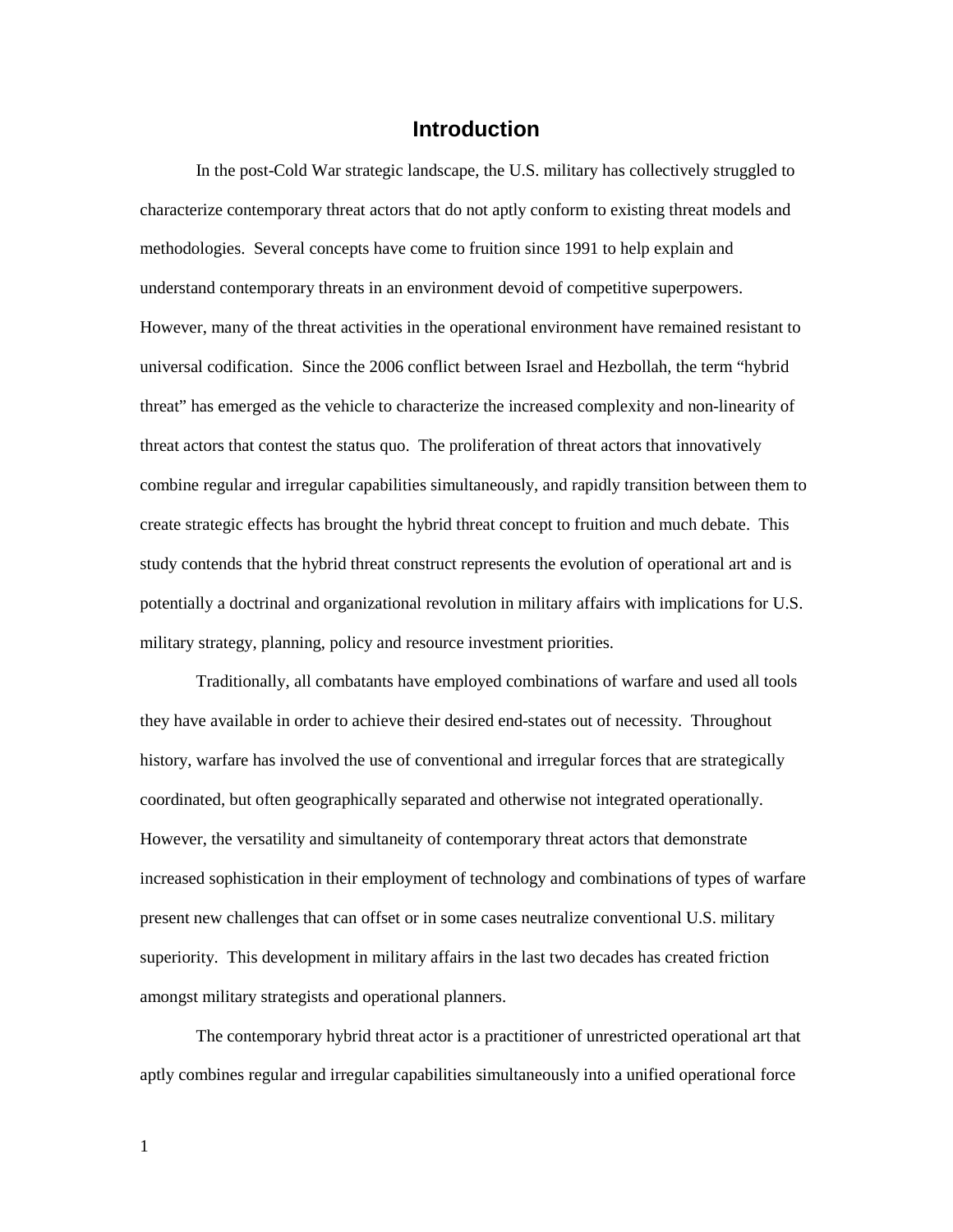to achieve strategic effects. Historically, threat actors that combine types of warfare to achieve their end-states have always existed in some form or fashion. Nation-state actors have habitually used irregular capabilities to set conditions for conventional forces. Illustrative of this is World War II, where French resistance forces worked in conjunction with conventional Allied forces in France. However, the hybrid threat organization can also integrate its capabilities to an even greater extent where conventional and irregular forces form a composite operational force to set conditions and achieve strategic effects. This idea has generated immense debate.

The debate over hybrid threats is underpinned by a terminology gap and the absence of a universally accepted definition. In a 2008 article, the Army Chief of Staff characterized a hybrid threat as an adversary that incorporates "Diverse and dynamic combinations of conventional, irregular, terrorist and criminal capabilities."<sup>[1](#page-9-0)</sup> The United States Joint Forces Command defines a hybrid threat as, "Any adversary that simultaneously and adaptively employs a tailored mix of conventional, irregular, terrorism and criminal means or activities in the operational battle space. Rather than a single entity, a hybrid threat or challenger may be a combination of state and non-state actors."<sup>[2](#page-9-1)</sup> Most recently, the U.S. Army codified the term in its 2011 operations doctrine as, "The diverse and dynamic combination of regular forces, irregular forces, criminal elements, or a combination of these forces and elements all unified to achieve mutually benefitting effects."<sup>[3](#page-9-2)</sup> However, these extant definitions are not universally accepted and resistance to the hybrid threat concept persists. For the purposes of this study, a hybrid threat is defined as an adversary, state or non-state that adaptively and rapidly incorporates diverse and dynamic combinations of

<span id="page-9-0"></span><sup>1</sup> George C. Casey, "America's Army in an Era of Persistent Conflict," *Army Magazine* (October 2008), 28.

<span id="page-9-2"></span><span id="page-9-1"></span><sup>2</sup> Dr. Russell W. Glenn, "Thoughts on Hybrid Conflict," *Small Wars Journal* (2 March 2009). <http://smallwarsjournal.com/blog/2009/03/thoughts-on-hybrid-conflict/> (Accessed August 30, 2010), 2. <sup>3</sup> U.S. Army, *Field Manual 3-0 Operations C-1* (GPO, Washington, DC: February 2011), 1-5.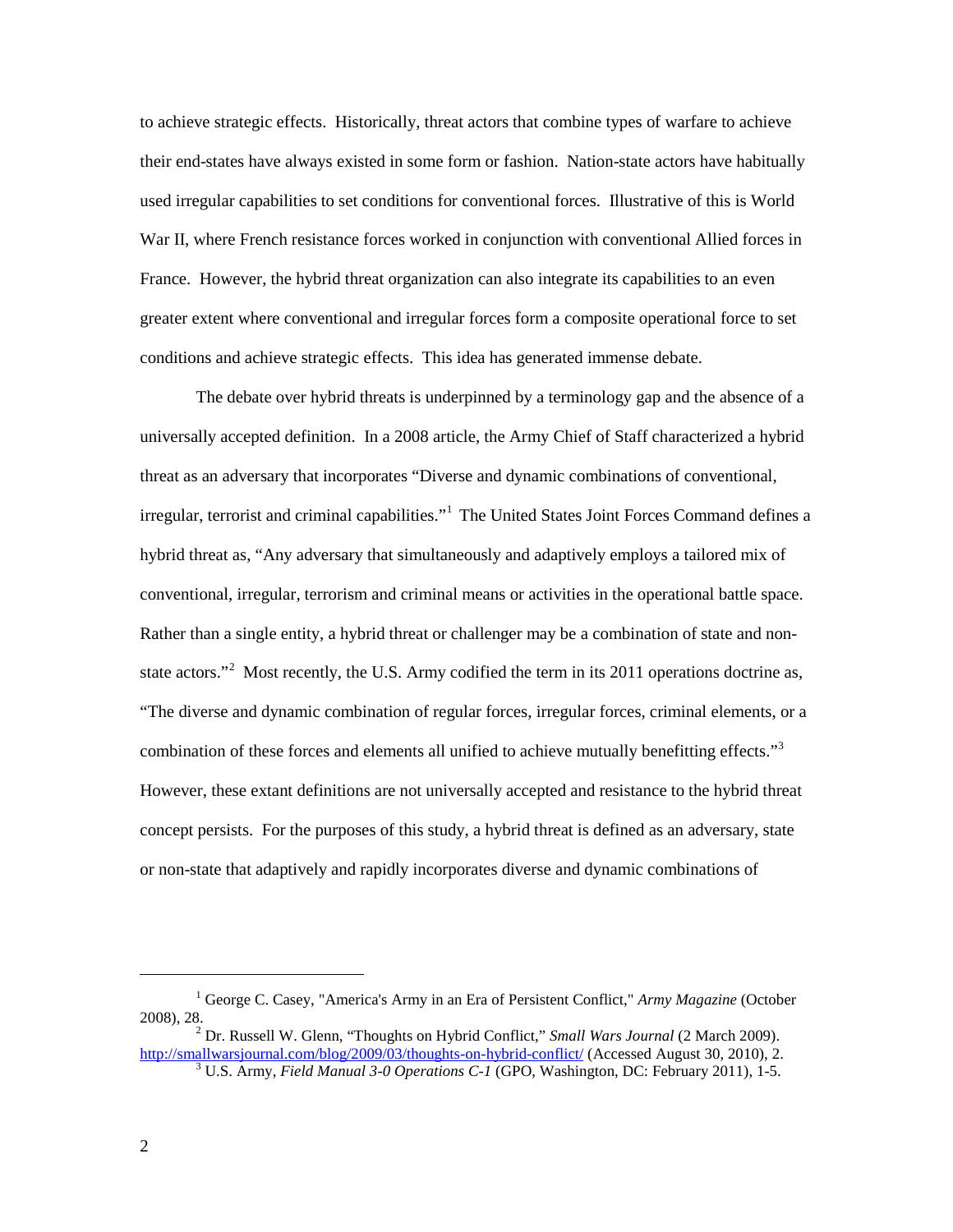conventional, irregular, terrorist and criminal capabilities, as well as non-military means, simultaneously across the spectrum of conflict as a unified force to obtain its objectives.<sup>[4](#page-10-0)</sup>

Resistance to the hybrid threat concept centers on the abstractness of the idea. Critics argue that the hybrid threat construct is unsuitable as it is merely irregular warfare phased with regular conventional operations. Some see it as a subset of irregular warfare and therefore not as a unique threat in the operational continuum. Critics contend that there is insufficient evidence to support the idea and there are several comparisons to compound warfare. Others mischaracterize the concept as a catchall for the milieu of non-linear threat activities in the operational environment or confine its applicability to non-state actors. To this end, the 2006 conflict between Israel and Hezbollah is the oft-cited example of a hybrid threat, leading to robust examination of Hezbollah tactics, Israeli weaknesses and the uncertainty of its applicability to other environments thereby marginalizing the hybrid threat concept. Therefore, the failure to construct a universally accepted concept for a hybrid threat has led to adversarial discourse.

Through the lens of the protection of interests, military planning doctrine and military intelligence discourse since the end of the Cold War has sought to describe the contemporary environment and potential threats within it. However, the resultant broad description of the environment only masks potential threats. Even though both U.S. Army and Joint planning constructs, the Military Decision Making process (MDMP) and Joint Operation Planning Process (JOPP), rely heavily on describing the threat, the military community has collectively failed to produce a consistent threat model to plan against and has struggled to codify threat activities in its strategic documents.

As the military tried to define the threat in the post-Cold War landscape, numerous ideas emerged to better conceptualize the seemingly growing complexity of threat actors within the

<span id="page-10-0"></span><sup>4</sup> Brian P. Fleming, Major, U.S. Army, "Hybrid Threats," Headquarters Department of the Army G-3/5/7 Information Paper, (Washington, DC, 20 April 2009).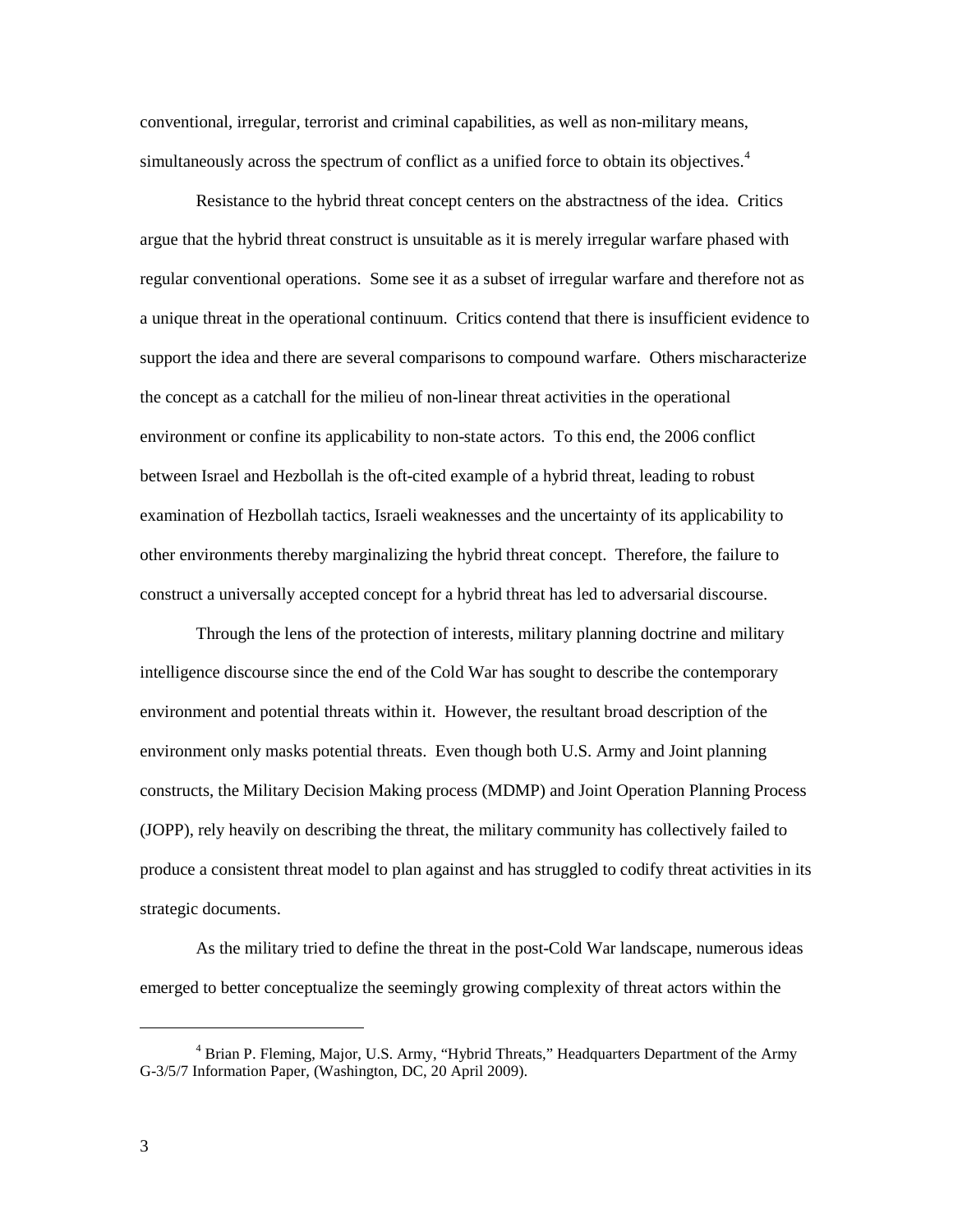environment that did not conform to traditional enemy characterization. These include the Three Block War, Fourth Generation Warfare, Contemporary Operating Environment, Network-Centric Warfare and most recently revisiting population centric Counter-Insurgency (COIN). The hybrid threat concept synthesizes relevant aspects of these constructs in conjunction with a pragmatic application of unrestricted operational art. For the purpose of this study, unrestricted operational art is defined as the coherent and relational bridging of strategic goals to distributed and simultaneous unrestricted tactical actions and activities across time, space and purpose.

This new concept is essentially a U.S. forces perspective on how to deal with complex operational environments where an adversary employs unrestricted operational art, combining all available tools to achieve objectives. It accounts for the anomalies that arise in the threat spectrum that have habitually eluded characterization. Regardless of semantics, in this era of persistent conflict, U.S. military leadership recognizes that conflicts in the future will not be exclusively characterized in the constructs of conventional or irregular warfare. Adversaries will skillfully leverage and employ combinations of traditional, irregular, and disruptive methods in order to achieve operational and strategic advantage. Therefore, the hybrid threat construct offers a framework to describe the evolving character of contemporary threat actors, challenge conventional threat assessment methodologies and highlight the dynamics of the contemporary operating environment.

Hybrid threats provide both challenges and opportunities for military operational and strategic planning. The chaotic and complex character of hybrid threats has proven difficult for analysts and planners to fit into traditional threat methodologies. Forecasting a hybrid threat has been elusive due to the complex and broad nature of capabilities that enemies may employ, as well as institutional resistance to the concept. As a perceived hydra practicing unpredictable and unrestricted warfare, the hybrid threat concept has been dismissed by many and exploited by others to suit parochial agendas. This does not mean that hybrid threats are impossible to forecast. The hybrid threat concept is a more realistic way to view contemporary threat actors

4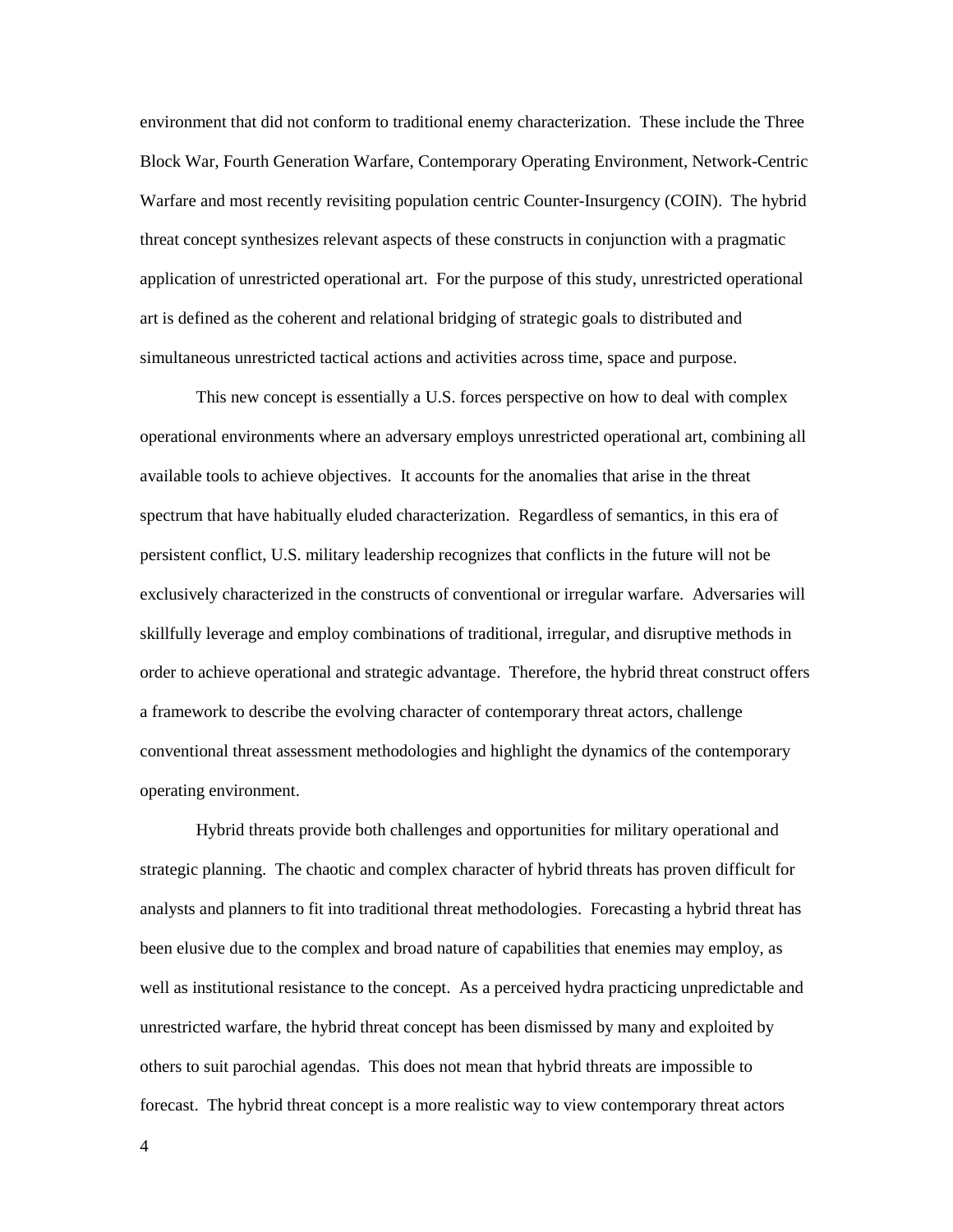and not the oft-used ambiguous uncertainty in the operational environment portrayed in U.S. strategic planning documents. Hence, operational and strategic planners can adopt an appreciation for hybrid threats in their planning methodologies and contingency plans.

While forecasting a hybrid threat is a difficult task, it is not an impossible one. Extant threat actors have a strategic culture that guides their decision-making and thereby facilitates an understanding of their intentions. In conjunction with a prudent analysis of the environment and realistic assessment of U.S. vulnerabilities set against the backdrop of the threat actor's strategic culture, a hybrid threat can be forecasted thus providing an understanding of their capabilities and intent. To this end, applying the appropriate level of war: strategic, operational or tactical, is instrumental to recognizing how the hybrid threat arrays its options for achieving its end-state.

The hybrid threat construct has broader implications than the simple grouping of threat actors into a linear bin. Traditional threat characterizations have sought to simplify the complexity of potential enemies often leading to over or under-estimation of threat capabilities and intent. The hybrid threat idea is more about conceptualizing a realistic threat description that portrays how potential enemies will array their capabilities in order to counter symmetric advantage to achieve their strategic objectives. The emerging hybrid concept will persist and replicate across the spectrum of war. As such, embracing the hybrid concept holds much potential for gaining clarity in visualizing future operational environments and for formulating more appropriate strategy, policy and resource investment priorities in the near future.

This monograph assumes that there is an order to the diverse array of threat activities in the operational environment and therefore these activities can be characterized. Another assumption underpinning this work is that hybrid threat actors are rational and therefore operate out of perceived self-interest. This monograph is limited to the narrow amount of existing literature on the emerging concept of hybrid threats and the classification limitations of open source analysis. Several delimitations shape the focus of this monograph. It will not discuss hybrid war or warfare and deliberately will not address other U.S. service planning

5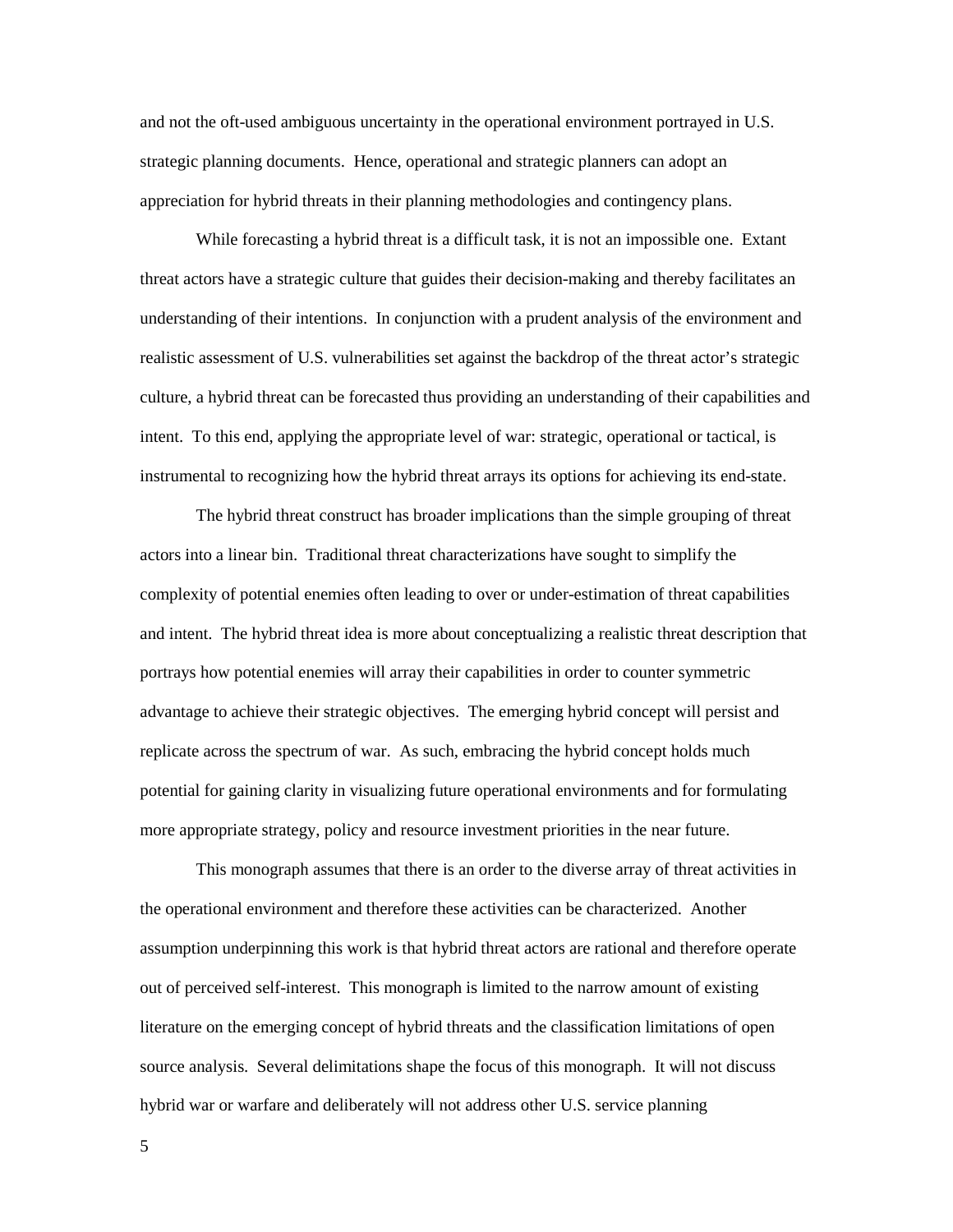methodologies. This study seeks to understand hybrid threats at the operational and strategic level and not the tactical level. This monograph will not detail tactical solutions to hybrid threats or propose any changes to the doctrine of Full Spectrum Operations (FSO).

In sum, this study seeks to understand the dynamics of hybrid threats and aims to provide insights that may prove useful for future U.S. military planning. The research question guiding this monograph is to determine if the hybrid threat concept is a valid threat model for U.S. operational and strategic planning. As such, it will methodically examine the emergence of hybrid threats and the competing narratives on the subject as it relates to contingency and campaign planning. The results of this analysis have significant implications for how the U.S. military will organize to meet future adversaries.

#### **Methodology**

This monograph will utilize an historical research approach to determine the context and background information that brought hybrid threat actors to fruition and the associated problems they cause for U.S. military operational and strategic planning. Additionally, this monograph will employ a constructive approach to achieve greater understanding of hybrid threats and find solutions to the problems they pose. The four major components that this monograph will address are the emergence of unrestricted operational art and the hybrid threat's potential as a doctrinal and organizational RMA, provide a review of U.S. military operational and strategic planning constructs, discuss the implications of hybrid threats on U.S. military planning and explore the dynamics of appreciating and forecasting hybrid threat actors.

This study provides an overview of the existing conceptualization of hybrid threat actors and details their emergence in the operational environment. This research will provide a context for hybrid threats and outline their characteristics by analyzing events and actors. Exploring the inability to understand the anomalies in the operational environment since the end of the Cold War, this monograph seeks to identify a rationality to explain the logic of unrestricted operational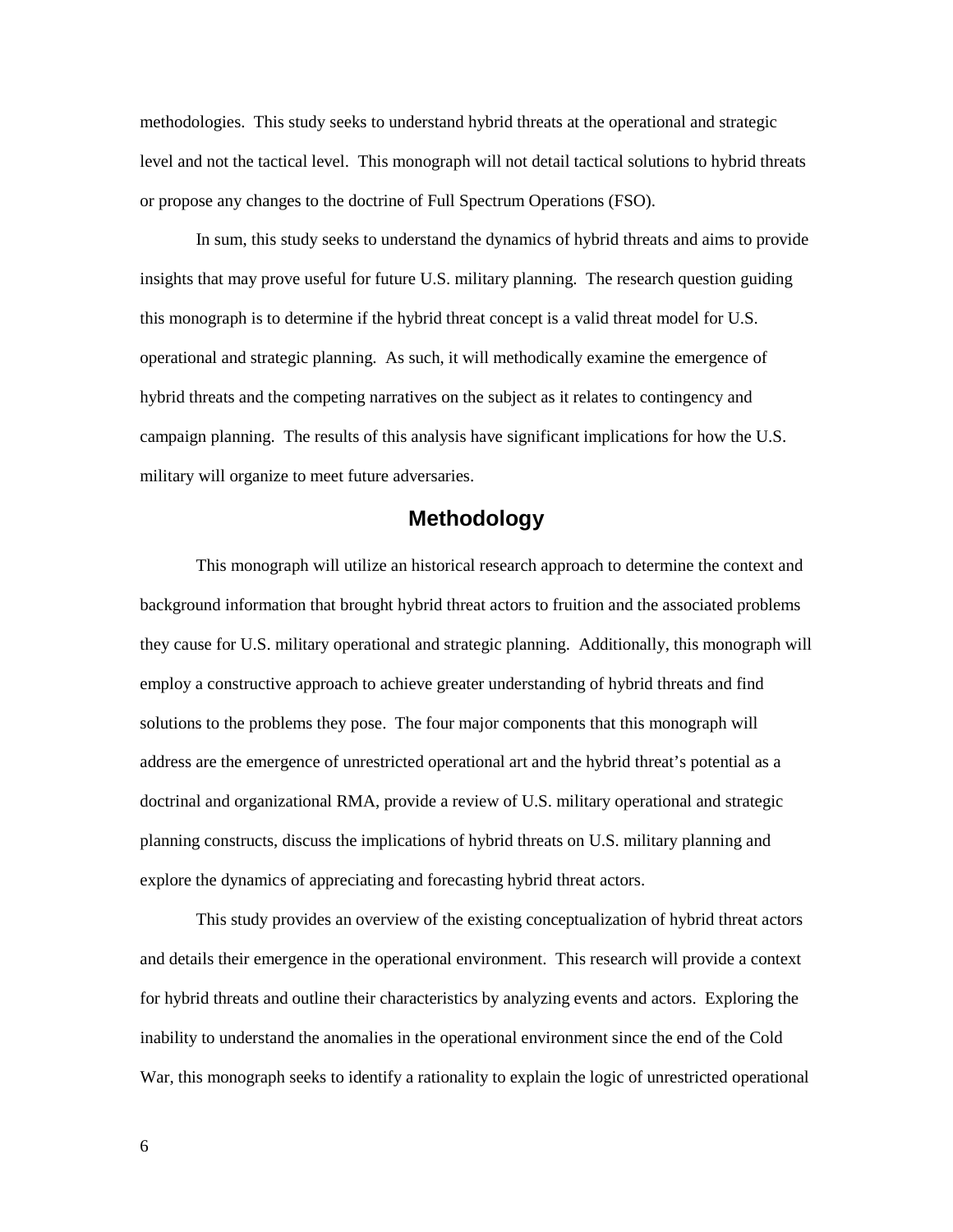art and the hybrid threat's unconstrained activities. This will be discussed in concert with the potentiality of it being a framework that can be observed, conceptualized and forecasted.

As a potential doctrinal and organizational revolution in military affairs, this analysis will further determine the effects of hybrid threats on U.S. military planning. By means of the criteria for an RMA, this monograph will determine whether a hybrid threat is a doctrinal and organizational RMA warranting a paradigm shift in military thinking. Using theory reinforced by analysis, this study will determine the core components of hybrid threats and differentiate the temporal contextual components that have limited other analysis on the topic. Next, by means of current U.S. military doctrine, this study will briefly outline the components of strategic and operational planning to provide a working understanding of the methodology used by the U.S. military to formulate campaign and contingency planning at the operational and strategic level. The narrative will then evaluate these methodologies, determine whether they are apt for planning against a hybrid threat, and assess their relevance.

Lastly, this study will discuss the implications of the synthesis of this information, propose several conclusions, and determine whether further research is warranted. This monograph will amalgamate the hybrid threat model with U.S. military planning constructs and provide analysis to optimally understand, respond to and defeat hybrid threats. Moreover, this study will examine the potential proliferation and replication of hybrid threats in the future. Through explanation and understanding, the fusion of the components of this monograph will provide insight and offer a framework to both conceptualize and deal with hybrid threats. The synthesis of information within this study concludes with viable recommendations for the U.S. military to counter hybrid threats and maintain advantage.

### **Literature Review**

The literature associated with this monograph primarily consists of works laying out the intellectual underpinnings of the hybrid threat concept and its application to U.S. military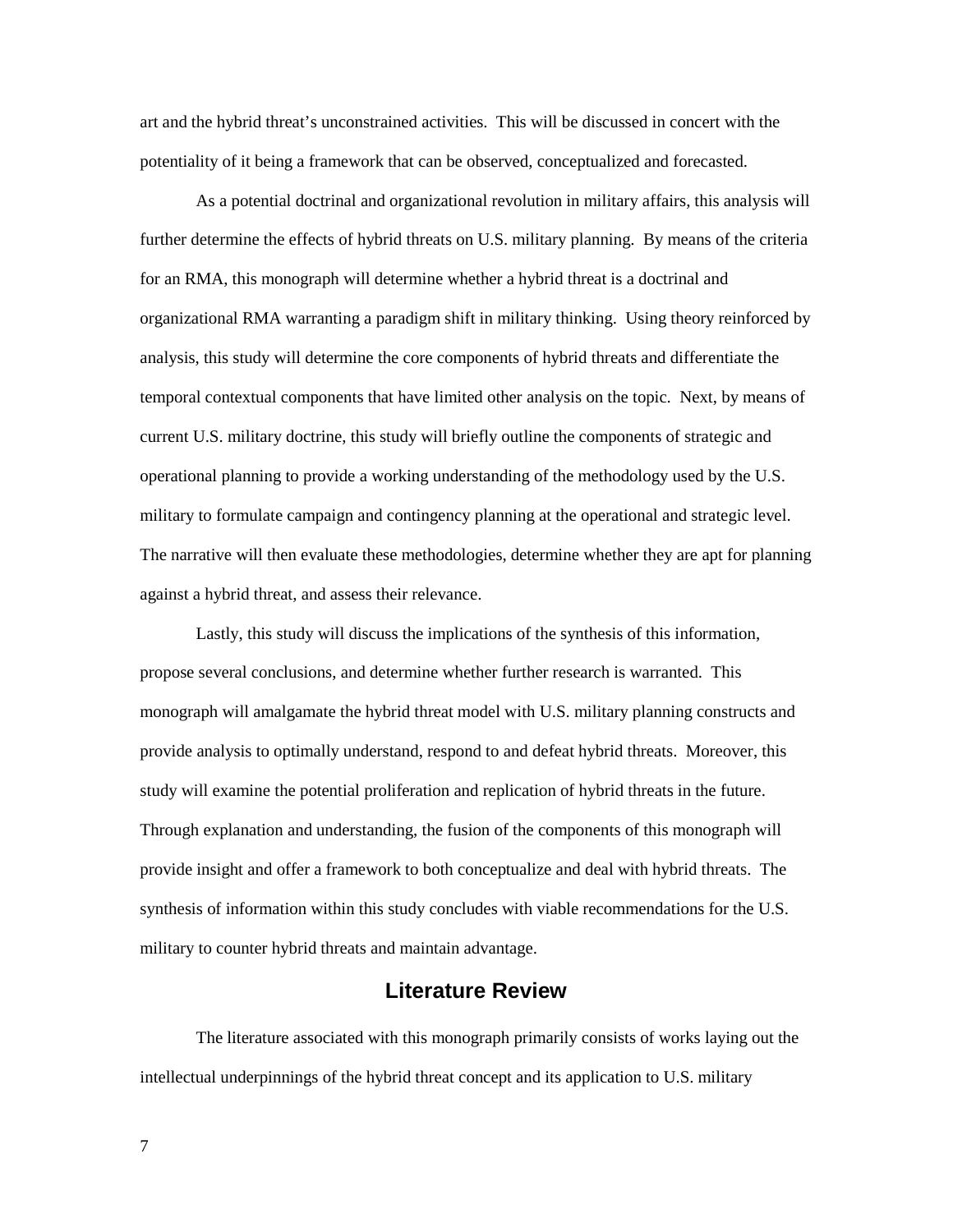operational and strategic planning. For the purpose of this monograph, the existing literature is organized into four categories. The first category focuses on the conceptual approach to war that provides the foundation to understanding hybrid threats and the interest-based thinking that led to their emergence. The second category consists of theoretical approaches to dealing with chaos and complexity, the factors that facilitate understanding hybrid threats. The third category focuses on comprehending strategic and operational planning constructs the U.S. military utilizes to formulate war plans in relation to existing and potential threat actors. The fourth category consists of the literature that explains, discusses and constructs the idea of hybrid threats. This encompasses conceptually understanding hybrid threats, the strategic and operational thought that shapes the discourse on the topic and its relevance to the U.S. forces in the contemporary operational environment.

The central theme in Prussian theorist Carl von Clausewitz's seminal work, *On War*, is that war is an extension of policy and its nature and character are shaped by the aim of that policy. Clausewitz posits, "War is an act of force to compel the enemy to do our will" and that "war is merely the continuation of policy by other means."<sup>[5](#page-15-0)</sup> As such, Clausewitz sought to articulate a practical theory on how to understand war without ignoring its complexities.He aimed to discover the essential, timeless elements of war and distinguish them from its temporary features. His realistic, dialectic, and descriptive approach underpins the concept of hybrid threats. Clausewitz's assertion that violence and political impact are the two permanent characteristics of war has direct correlation to the hybrid threat concept.

Chinese military theorist Sun Tzu's *Art of War* is a classic of Eastern military thinking. His influential writing on strategy and tactics in war devotes a great deal of effort to gaining knowledge about the enemy and his vulnerabilities. Sun Tzu declares that all warfare is based on

<span id="page-15-0"></span><sup>5</sup> Carl von Clausewitz, *On War*, ed. and trans. Michael Howard and Peter Paret (Princeton, NJ: Princeton University Press, 1976), 87.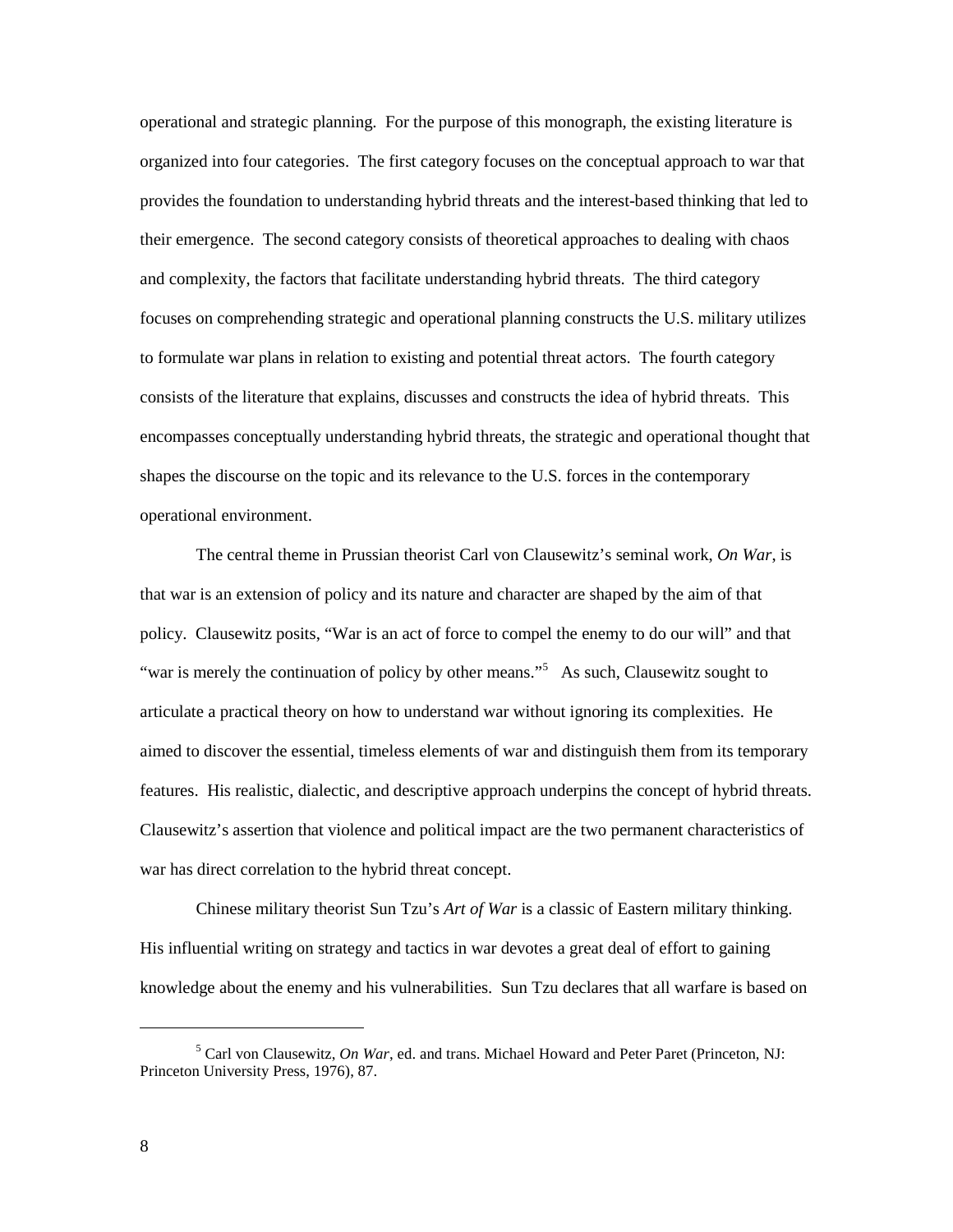deception and articulates the notion of exploiting the enemy's weak points, while simultaneously coercing the enemy to attack one's strong points. $6$  Sun Tzu discusses avoiding enemy strength and striking at his weakness in the metaphor, "As water shapes its flow in accordance with the ground, so an army manages its victory, in accordance with the situation of the enemy…as water has no constant form, there are in warfare no constant conditions. Thus, one is able to win the victory by modifying his tactics in accordance with the enemy situation may be said to be divine."<sup>[7](#page-16-1)</sup> He further elaborates on the idea of maneuvering forces for the purpose of making the enemy respond in ways of one's choosing. The principles of Sun Tzu's *Art of War* and Clausewitz's maxims form a substantial intellectual buttress for the hybrid threat construct.

Historian John Lewis Gaddis' *The Landscape of History: How Historians Map the Past* details how historical methods explain human activity more specifically than the generalizations of social science. Illustrative of hybrid threats, Gaddis' work discusses chaos and complexity theory, which study systems too complex to accurately predict, but which exhibit underlying patterns that facilitate understanding.<sup>[8](#page-16-2)</sup> Through the notion that past processes exist in current structures, Gaddis offers a framework to explain the hybrid threat concept. Like Clausewitz, Gaddis assumes that there are interactions of multiple variables in war, which simplistic models are inadequate in characterizing.

Physicist Thomas Kuhn's *The Structure of Scientific Revolutions* suggests that paradigms exist to allow scientists to solve problems and when they no longer support the process, they are discarded for a new paradigm. Previously existing theories help shape new paradigms. Kuhn's work declares that there may be multiple competing views prior to a paradigm being adopted, but

<sup>&</sup>lt;sup>6</sup> Sun Tzu, *The Art of War* (New York: Oxford University Press, 1963), 106.<br><sup>7</sup> Ibid., 101.

<span id="page-16-2"></span><span id="page-16-1"></span><span id="page-16-0"></span><sup>8</sup> John Lewis Gaddis, *The Landscape of History: How Historians Map the Past* (New York: Oxford University Press, 2002), 78.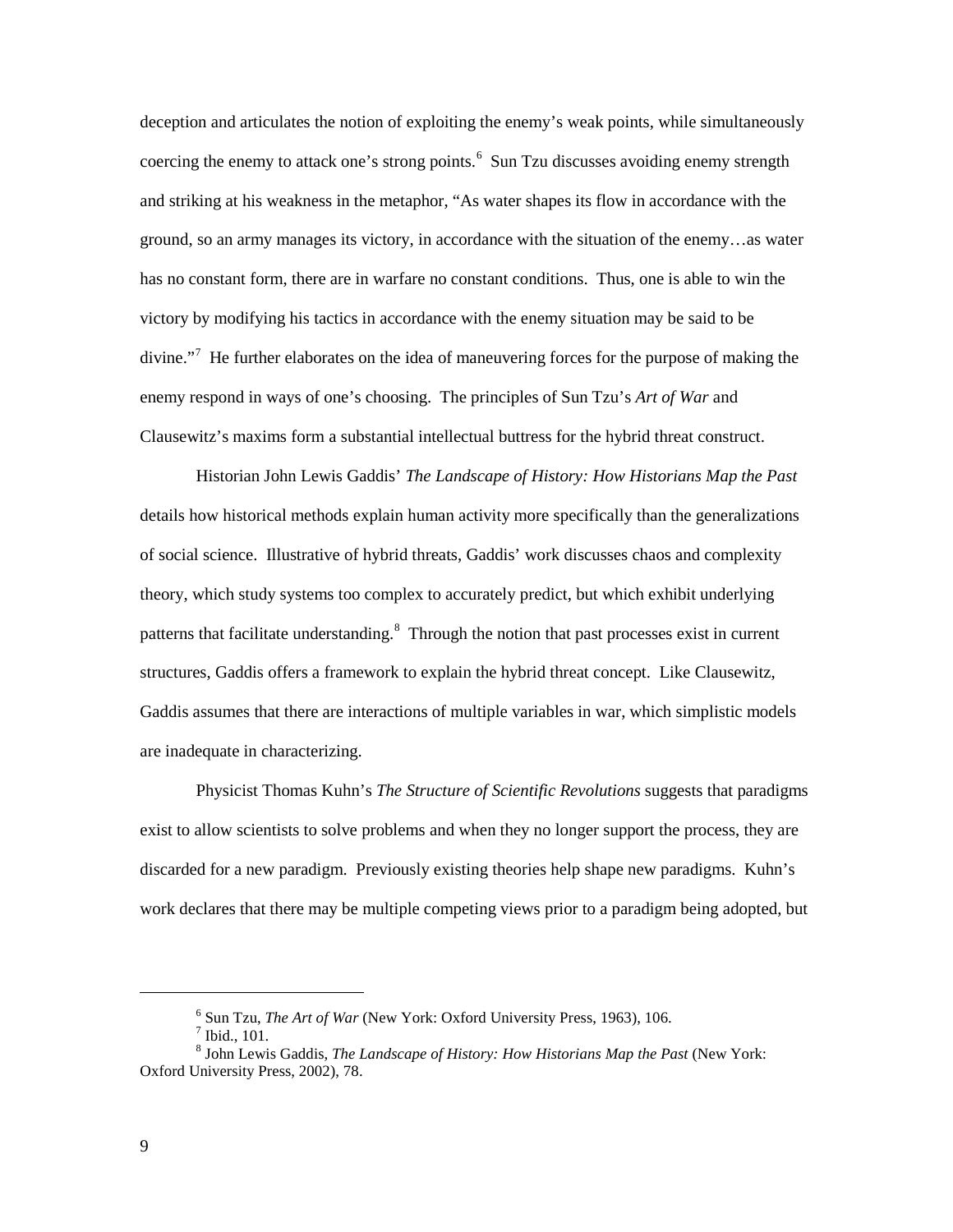not afterwards, as a consensus forms within the community.<sup>[9](#page-17-0)</sup> Kuhn's concept of paradigms is essential to determining if the hybrid threat represents a new paradigm in military thinking. Consequently, Kuhn's concept of a paradigm shift nests with Gaddis, as well as the concept of a revolution in military affairs.

Historians Macgregor Knox and Williamson Murray created the framework to describe military revolutions and revolutions in military affairs (RMA) in their 2001 book, *The Dynamics of Military Revolution 1300-2050*. This framework is the military corollary to Kuhn's discussion of paradigms. Understanding Knox and Murray's theory allows a military professional to better utilize Kuhn's paradigm in a military approach to revolutions in military affairs. According to Knox and Murray, an RMA requires the "Assembly of a complex mix of tactical, organizational, doctrinal, and technological innovations in order to implement a new conceptual approach to warfare or to a specialized sub-branch of warfare."<sup>[10](#page-17-1)</sup> These RMAs are often tied to or are part of a larger military revolution, which the authors describe as a phenomenon that fundamentally changes the framework of war.

Military revolutions result from massive social and political changes that compel societies and governments to restructure and fundamentally alter the manner in which their military organizations prepare for and conduct war.<sup>[11](#page-17-2)</sup> However, RMAs are not the major societal upheavals, but rather, smaller and deliberate processes where armed forces seek to gain advantage over adversaries. For example, following the First World War military revolution, strategic bombing, carrier warfare, radar, and Blitzkrieg operations were the resulting RMAs. The emerging hybrid threat concept may potentially be a doctrinal and organizational RMA in the post-Cold War and post-Gulf War era.

<span id="page-17-0"></span><sup>9</sup> Thomas Kuhn, *The Structure of Scientific Revolutions* (Chicago: University of Chicago Press, 1996), 15.

<span id="page-17-2"></span><span id="page-17-1"></span><sup>10</sup> MacGregor Knox and Williamson Murray, eds., *The Dynamics of Military Revolution, 1300-* 2050 (Cambridge, UK: Cambridge University Press, 2001), 12.<br><sup>11</sup> Ibid., 7.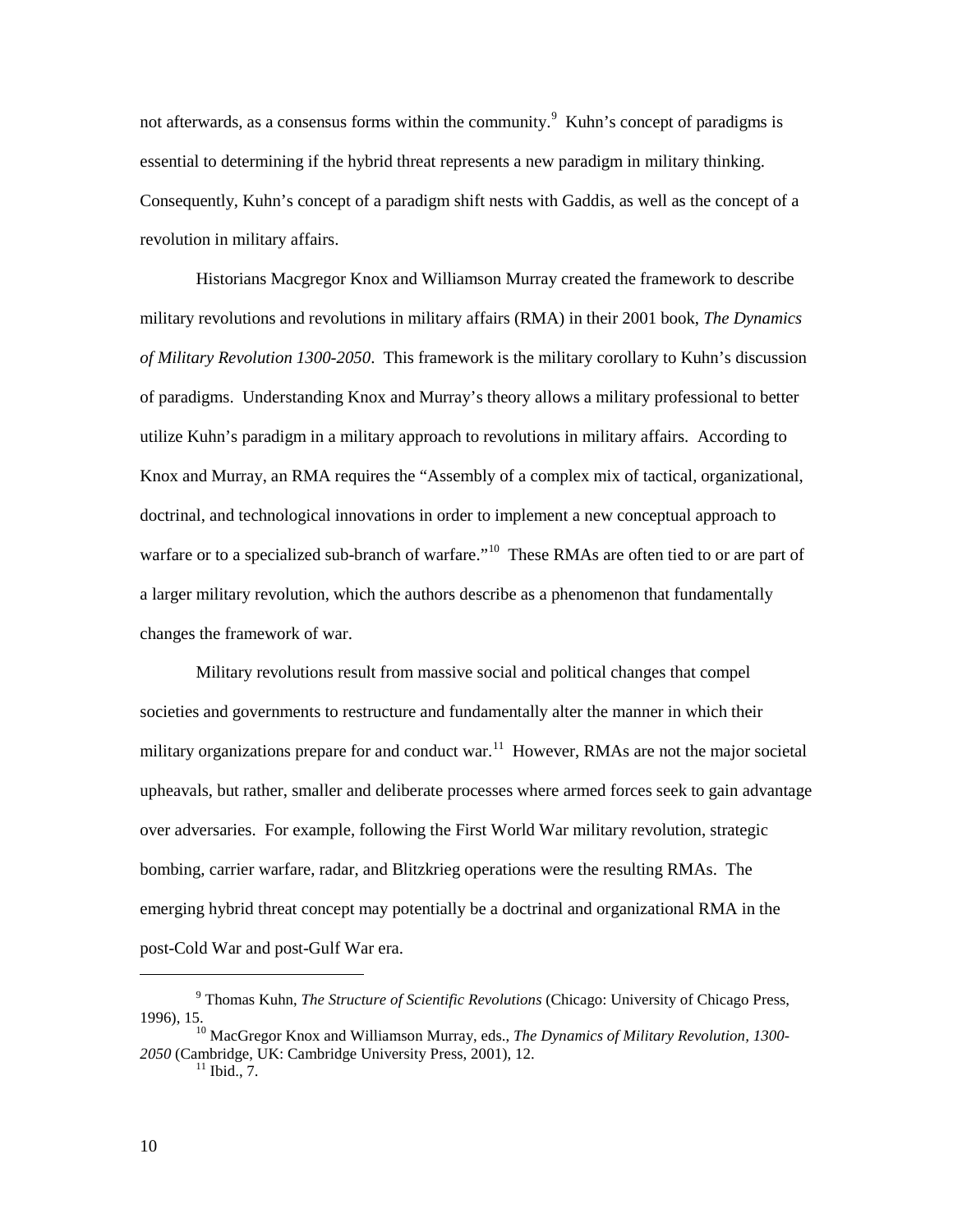United States conceptual military planning in the post-Cold War era has struggled to develop an understanding of the operational environment and frame the military problems within it. *Joint Publication 5-0, Joint Operations Planning (JP 5-0),* is the primary planning framework for U.S. military forces in the joint realm and promulgates JOPP as its primary planning methodology. Borrowing heavily from MDMP, JOPP focuses joint planning activities through operational design and provides decision-makers with the necessary information and alternatives for OPLAN development. Therefore, JP 5-0 is the framework for joint military planning and provides a planning methodology, which asserts that operations attain strategic purpose through synchronized actions that achieve strategic effects. Within JOPP, threat identification, analysis and assessment underpin operational planning.

*Field Manual 5-0, The Operations Process (FM 5-0),* is the U.S. Army's keystone manual for planning and the exercise of command and control in full spectrum operations. The 2010 version is representative of the evolutionary thinking Army doctrine has developed after an expeditionary decade of operational deployments. The manual advocates creative thinking to enable adaptive approaches to the battlefield characterized by uncertainty and greater decentralization and describes the Army's operating concept of Full Spectrum Operations (FSO). As such, it provides a methodology to understand ill-structured problems and develop approaches to solve and/or mange these problems. In theory, FM 5-0 and JP 5-0 lend themselves well to planning against a hybrid threat.

The National Defense Strategy (NDS) is a document produced to identify and explain the Department of Defense's plan to support the strategic objectives outlined in the National Security Strategy (NSS). It provides general guidance to the military on the role it will play in carrying out NSS strategic objectives. Using the enduring national interests of the United States and defining the strategic environment and the categories of threats within it, the NDS is a synthesized framework for the identification and achievement of military objectives in support of the NSS. As such, the guidance furnished by the NDS informs and influences the creation of

11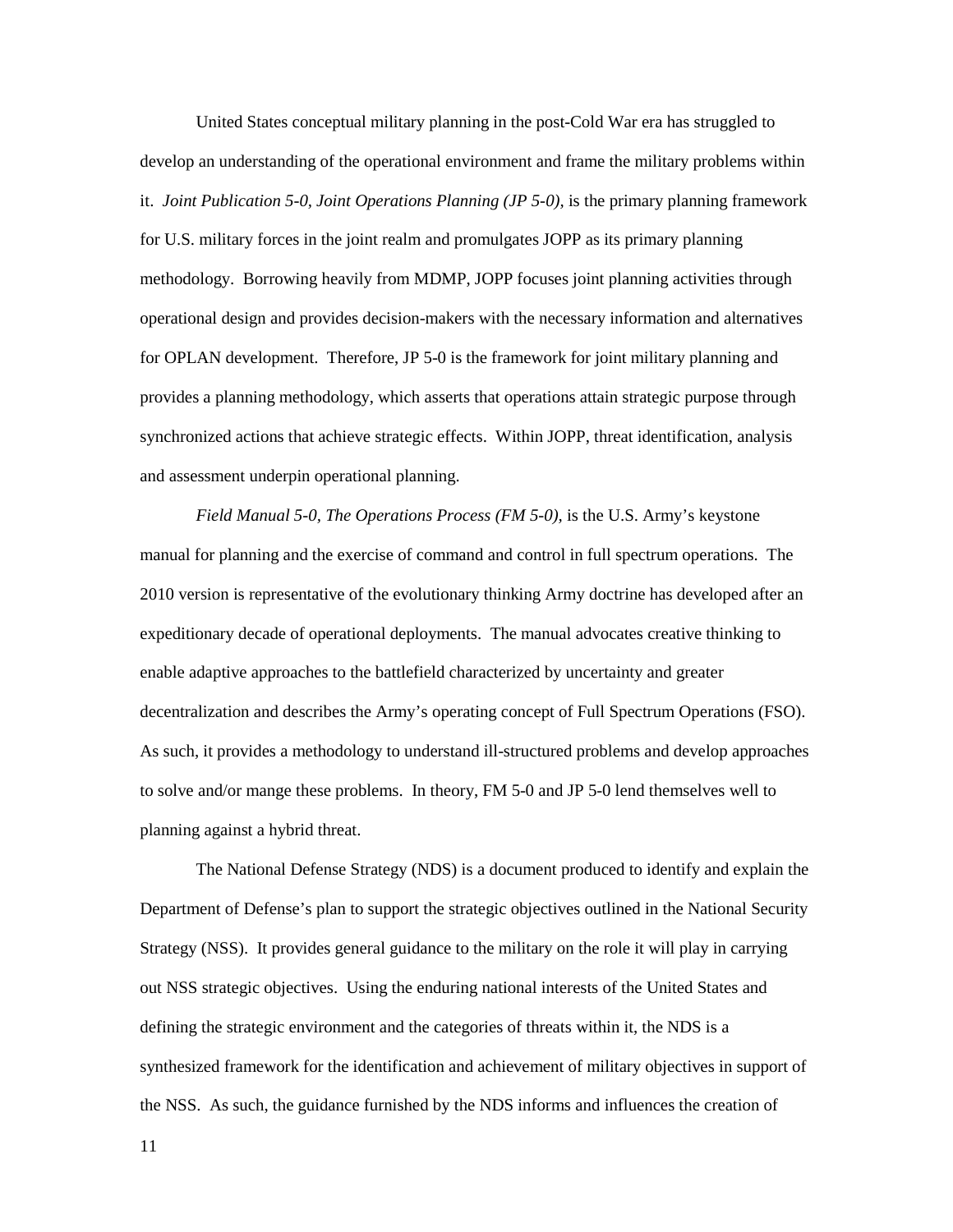other critical planning documents, namely the Guidance for the Employment of the Force (GEF) and the Joint Strategic Capabilities Plan (JSCP).

The GEF provides near-term guidance, every two years, to Combatant and Functional Commanders to shape their development of theater specific campaign plans. The GEF is a document that provides guidance related to strategic end-states for all theaters and functions. Predicated on strategic assumptions that allow for future planning and prioritized contingency scenarios, the GEF integrates multiple strategic planning documents. The GEF provides guidance based on strategy-centric planning, rather than threat or contingency-centric planning. Consequently, guidance is based on strategic objectives rather than potential sources of contingency or conflict.

As a key strategic document, the JSCP is devoid of discussion of hybrid threats and focuses on mission sets. The JSCP translates the strategic end-states provided by the GEF into specific planning guidance to Combatant Commanders, Functional Commanders and the Joint Chiefs of Staff (JCS). The JSCP directs planning for specific missions, based on military capabilities that will become branch plans to the theater and functional campaign plans. Furthermore, the JSCP provides guidance on the allocation of forces for security cooperation, global defense posture and steady-state operations.

The 2010 Department of Defense Quadrennial Defense Review (QDR) discusses the hybrid approaches adversaries may employ that blur the lines between traditional modes of conflict.<sup>[12](#page-19-0)</sup> The QDR is the apex document that describes U.S. military doctrine. It is published every four years and analyzes U.S. strategic objectives and military threats. The QDR directly shapes U.S. strategy and force structure, as it is closely tied to budgeting and resource allocation. Therefore, the NDS, JSCP, GEF and QDR maintain numerous implications for conceptualizing

<span id="page-19-0"></span><sup>12</sup> U.S. Department of Defense, *2010 Quadrennial Defense Review* (Washington, DC: GPO, 2010), 8.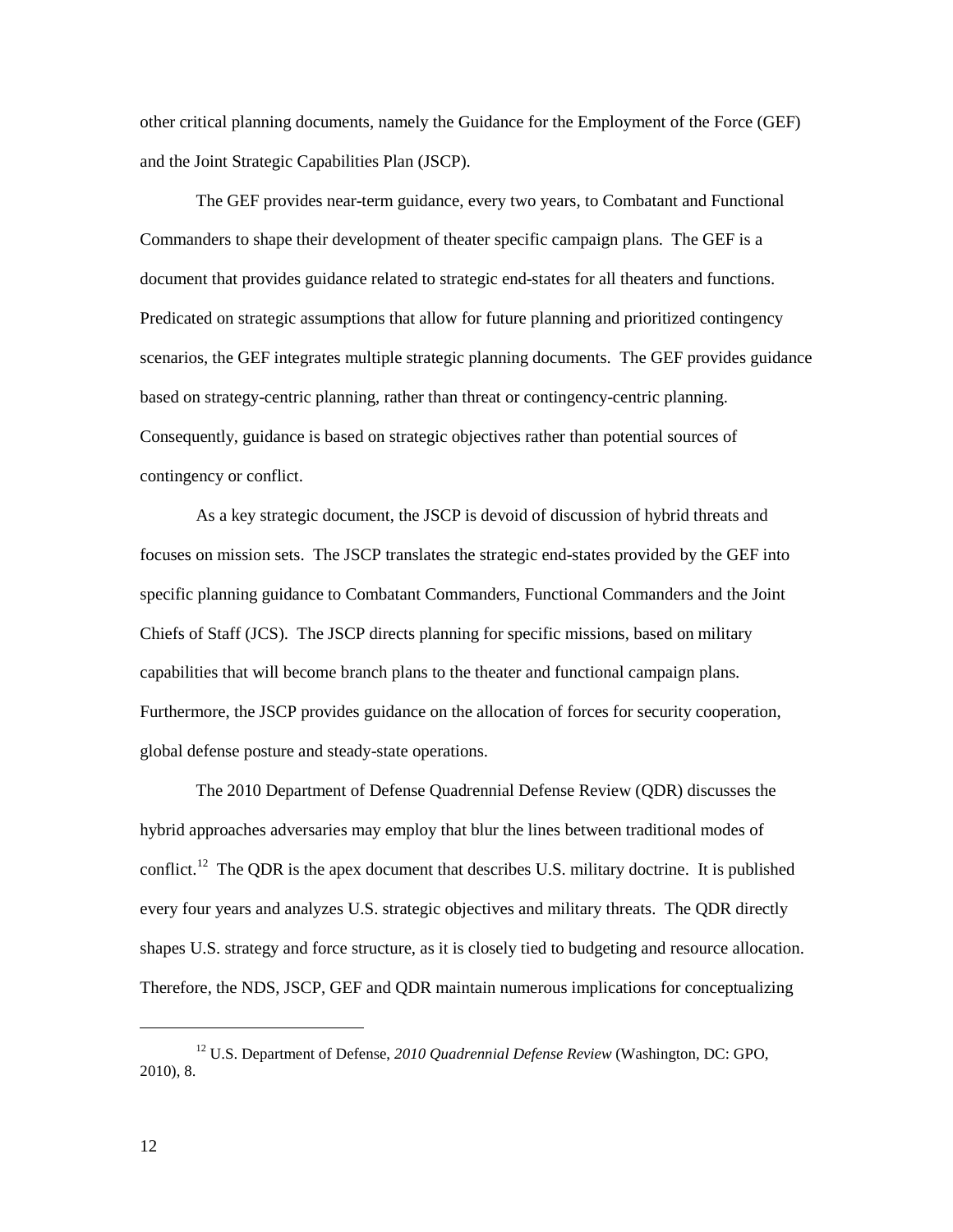the composite nature of the hybrid threat construct, as they broadly depict conditions in the environment and do not convey meaning unambiguously.

Compound warfare is the intellectual basis of the interest-based hybrid threat concept. Historian Thomas Huber is credited with coining the term "compound warfare" in 1996 to describe the phenomenon of regular and irregular forces fighting in concert.<sup>[13](#page-20-0)</sup> Huber defines the term as the, "Systematic, deliberate combining of regular and irregular forces."[14](#page-20-1) In *Compound Wars: That Fatal Knot* Huber further explains compound war as an intellectual framework to understand the phenomena of regular conventional forces and irregular unconventional forces operating under unified direction to accomplish an end-state. He discusses the coordination and relative simultaneity of these forces operating cohesively on the battlefield.<sup>15</sup> He argues that a, "Conventional force and unconventional force used prudently together provide a mutual accommodation that an adversary employing a conventional force alone can hardly hope to match."<sup>[16](#page-20-3)</sup> Huber's watershed theory implies that a compound force's complementary capabilities influence their opponent to allocate resources to deal with the panoply of threat situations in their area of operations, thus reducing his concentration.

The concept of a hybrid threat is most often associated with contemporary military theorist Frank Hoffman's 2007 work, *The Rise of Hybrid Wars*. Hoffman's insightful, powerful, and useful theory attempts to bridge the gap between the linear characterizations of either regular or irregular warfare in the contemporary operational environment. Embracing a more nuanced and evolved theory related to compound warfare, he argues that hybrid threats have and will

<span id="page-20-3"></span><span id="page-20-2"></span><span id="page-20-1"></span><span id="page-20-0"></span><sup>&</sup>lt;sup>13</sup> Thomas M. Huber, "Compound Warfare: A Conceptual Framework," in Thomas M. Huber, ed., *Compound Warfare: That Fatal Knot* (Fort Leavenworth, KS: US Army Command and General Staff College Press, 2002), vii.<br>
<sup>14</sup> Ibid., 91.<br>
<sup>15</sup> Ibid., vii-viii, 1-2.<br>
<sup>16</sup> Ibid.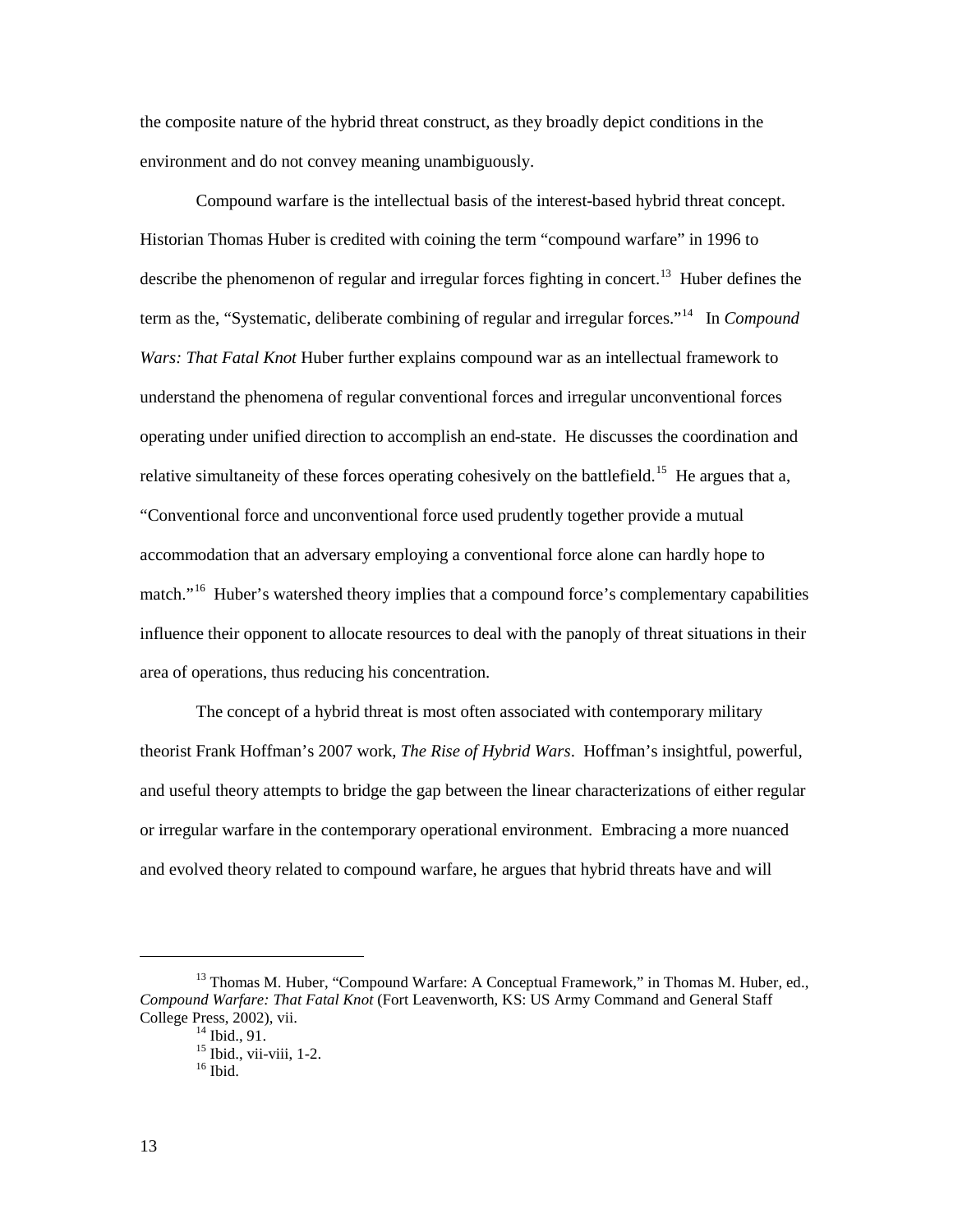continue to emerge in the operational environment.<sup>[17](#page-21-0)</sup> Hoffman builds upon much of the theory that has emerged since the end of the Cold War that attempts to characterize the threat and operational environment. To this end, his synthesis has generated much debate on the hybrid threat concept and is regarded as an authoritative, yet controversial discourse on the matter.

Frank Hoffman's article *Hybrid Warfare and Challenges* illustrates how, "Hybrid challengers have passed from a concept to a reality, thanks to Hezbollah."<sup>18</sup> Hoffman details the application of hybrid methods by Hezbollah to illustrate his main points, to include the blurring and blending of forms of war in combinations of increasing frequency and lethality.<sup>[19](#page-21-2)</sup> He describes how hybrid threats will target U.S. vulnerabilities, employing all forms of warfare potentially simultaneously. This aligns with his article "Hybrid vs. Compound War," which succinctly describes Hezbollah's hybrid manifestation:

Hezbollah's defiant resistance against the Israel Defense Force in the summer of 2006 may be a classic example of a hybrid threat. The fusion of militia units, specially trained fighters and the anti-tank guided-missile teams marks this case, as does Hezbollah's employment of modern information operations, signals intelligence, operational and tactical rockets, armed UAVs and deadly anti-ship cruise missiles. Hezbollah's leaders describe their forces as a cross between an army and a guerrilla force, and believe they have developed a new model. $^{20}$ 

Frank Hoffman discusses the compound war concept and acknowledges its relevancy. In a 2009 article, Hoffman declares that his analysis has greatly benefited from Huber's work on compound wars, calling it a "Much-underappreciated gem."<sup>[21](#page-21-4)</sup> Hoffman's comparison of hybrid and compound war is based on Huber's assumption that the "Complexity of the admixture of approaches gives distinct advantages to the Compound War (CW) operator because it forces the

<span id="page-21-0"></span> $17$  Frank G. Hoffman, "Conflict in the 21st Century: The Rise of Hybrid Wars" (Monograph, Arlington: The Potomac Institute for Policy Studies, 2007), 27.

<span id="page-21-1"></span><sup>&</sup>lt;sup>18</sup> Frank G. Hoffman, "Hybrid Warfare and Challenges," *Joint Forces Quarterly* (Issue 52, 1st Quarter 2009), 34.<br><sup>19</sup> Ibid., 35.

<span id="page-21-4"></span><span id="page-21-3"></span><span id="page-21-2"></span><sup>&</sup>lt;sup>20</sup> Frank G. Hoffman, "Hybrid vs. Compound War: The Janus Choice of Modern War: Defining Today's Multifaceted Conflict," *Armed Forces Journal* (October 2009), 1-2. <sup>21</sup> Ibid.,1-2.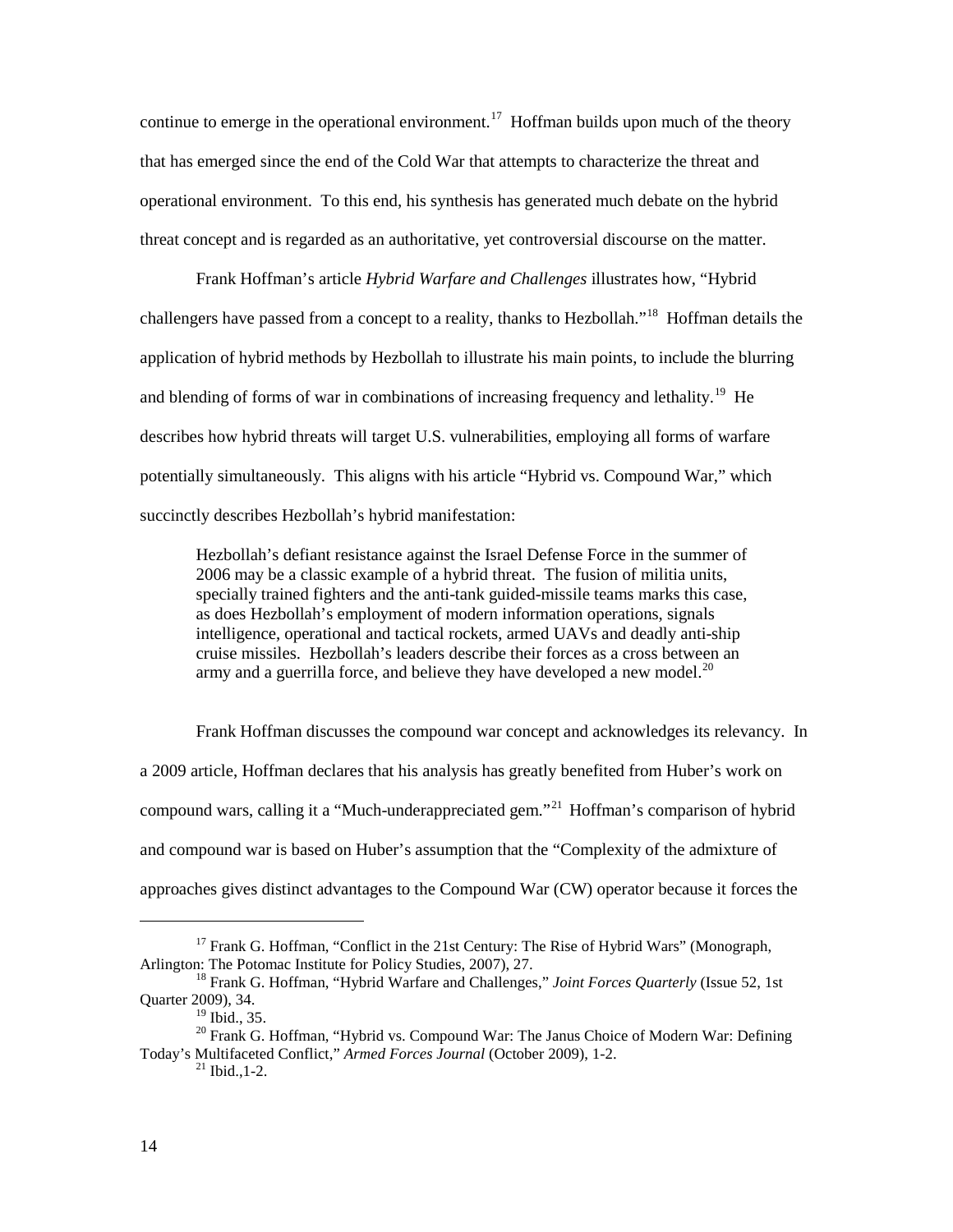intervening power to both concentrate and disperse at the same time. This increases the command-and-control, logistics and security problems for the CW commander, making him risk averse and slower."<sup>22</sup> As such, Hoffman contends that Huber's definition assumes that there are separate forces working in concert with their activities coordinated, either limitedly or inadvertently, at higher levels.<sup>[23](#page-22-1)</sup> Highlighting the difference between hybrid and compound wars, Hoffman posits:

In my study of CWs, the irregular forces are used as an economy of force, to attrite the opposing force and to support a strategy of exhaustion. They are employed to create the conditions for success by the conventional force. The forces operate in different theaters or parts of the battle space but never fuse or combine in battle. Hybrid threats, on the other hand, appear to have a greater degree of operational and tactical coordination or fusion. It does not appear that any separate force exists or that conventional combat power is decisive in the traditional sense. [24](#page-22-2) 

In response to Hoffman's interpretation of the compound warfare concept, Huber asserts

that Hoffman "Mischaracterizes and trivializes it."<sup>25</sup> Huber contends that Hoffman's hybrid concept of the fusion of methods and modes of warfare is interesting and useful, but the dynamics he describes are not historically new and are simply insurgency.<sup>[26](#page-22-4)</sup> Moreover, Huber argues that Hezbollah and Hamas are robust insurgencies that resourcefully use insurgent methods with new technologies, but have no conventional force to create a form of compound warfare. In contrast, Hoffman posits that, "Compound is when there are two separate forces and hybrid can be either a single force that does all four modes of conflict or like Hezbollah where distinctive forces come

 $\frac{^{22}}{^{23}}$  Ibid.

<span id="page-22-3"></span><span id="page-22-2"></span><span id="page-22-1"></span><span id="page-22-0"></span><sup>&</sup>lt;sup>24</sup> Ibid.<br><sup>25</sup> Thomas Huber, "Huber Comments on Hybrid Warfare and Compound Warfare," CGSC Blog response, 12 February 2009, Fort Leavenworth, KS. [http://usacac.army.mil/blog/blogs/hist/archive/2009/02/12/huber-comments-on-hybrid-warfare-and-](http://usacac.army.mil/blog/blogs/hist/archive/2009/02/12/huber-comments-on-hybrid-warfare-and-compound-warfare-for-dmh-faculty-and-others-interested.aspx)

<span id="page-22-4"></span>[compound-warfare-for-dmh-faculty-and-others-interested.aspx](http://usacac.army.mil/blog/blogs/hist/archive/2009/02/12/huber-comments-on-hybrid-warfare-and-compound-warfare-for-dmh-faculty-and-others-interested.aspx) (Accessed 1 December 2010).<br><sup>26</sup> Ibid.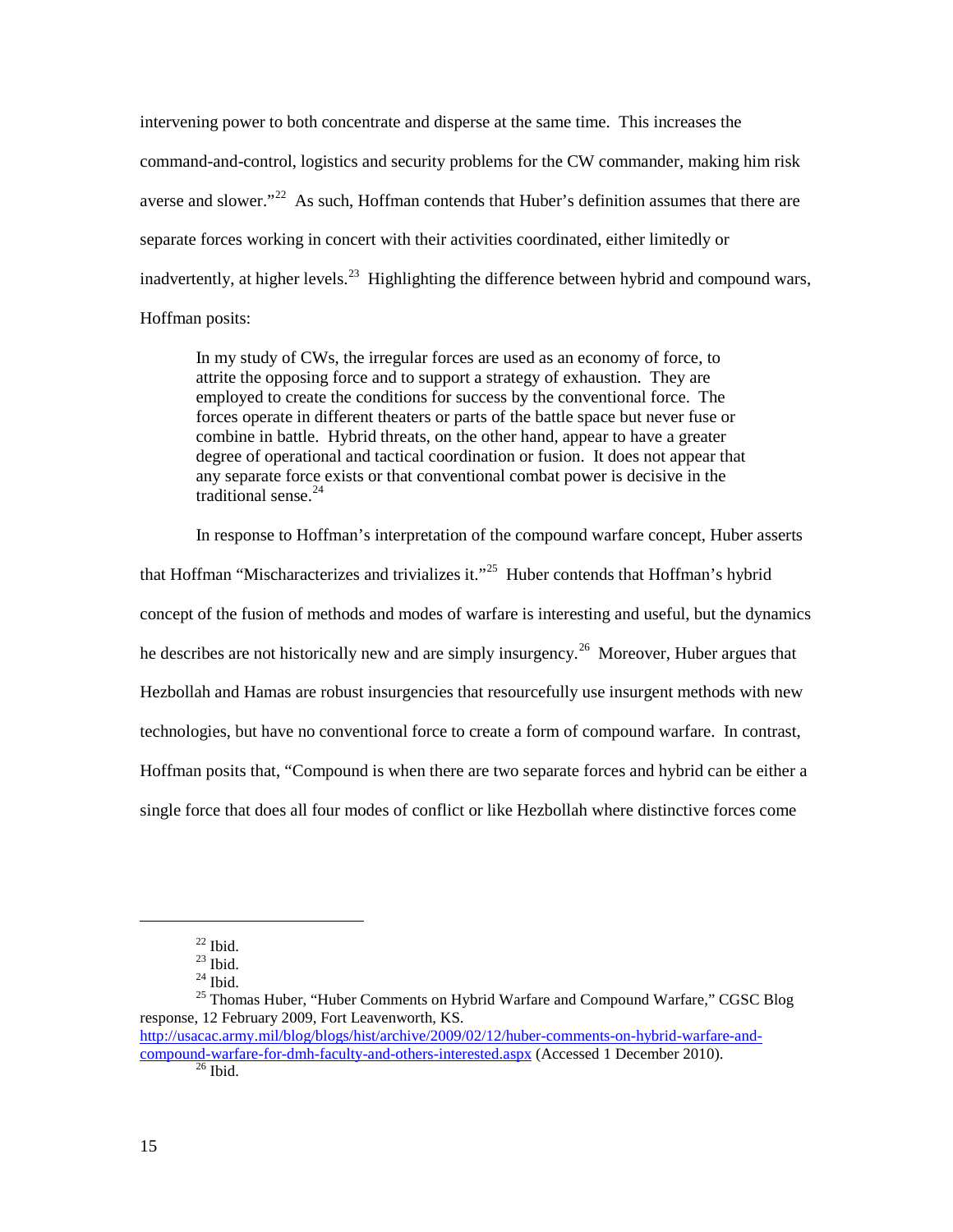together."<sup>[27](#page-23-0)</sup> Despite the fact that Huber and Hoffman have competing ideas on compound warfare and hybrid threats, both illustrate the potential for future threat actors to combine regular and irregular methods to achieve their end-states.

Defense analyst Dr. Russell Glenn expands the debate between compound warfare and hybrid threats. He interprets compound warfare as, "...Synergy and combinations at the strategic level, but not the complexity, fusion, and simultaneity we anticipate at the operational and even tactical levels in war where one or both sides is blending and fusing the full range of methods and modes of conflict into the battle space."<sup>28</sup> This means that hybrid threats take modern insurgency to the next level in what Hoffman calls the fusion of methods and modes of warfare within the battle space. Conversely, Huber asserts that a hybrid threat is, "A new term for an old phenomenon" and "represents what insurgents have always tried to do to a superior force."<sup>[29](#page-23-2)</sup> Thus, Huber's coordination and simultaneity of regular and irregular forces complements, yet competes with Hoffman's fusion of modes of warfare.

The manifestation of contemporary compound warfare where threat actors employ combinations of warfare types is best depicted by Hoffman. In describing the combinations of multiple modes of war in order to seek greater synergy and impact, he declares:

Multiple types of warfare will be used simultaneously by flexible and sophisticated adversaries who understand that successful conflict takes a variety of forms that are designed to fit one's goals at that particular time…Non-state actors may mostly employ irregular forms of warfare, but will clearly support, encourage and participate in conventional conflict if it serves their ends. Similarly, nation-states may well engage in irregular conflict in addition to conventional types of warfare to achieve their goals. $30$ 

<span id="page-23-3"></span><span id="page-23-2"></span><span id="page-23-1"></span><span id="page-23-0"></span><sup>&</sup>lt;sup>27</sup> Author's discussion with Frank G. Hoffman, "Hybrid Threats." Personal e-mail correspondence to Frank Hoffman. 15 December 2010.

<sup>&</sup>lt;sup>28</sup> Glenn, "Thoughts on Hybrid Conflict," 5; Hoffman, "*The Rise of Hybrid Wars*," 20.<br><sup>29</sup> Author's discussion with Dr. Thomas Huber, 30 November 2010, Fort Leavenworth, Kansas.<br><sup>30</sup> Hoffman, "Conflict in the 21st Centu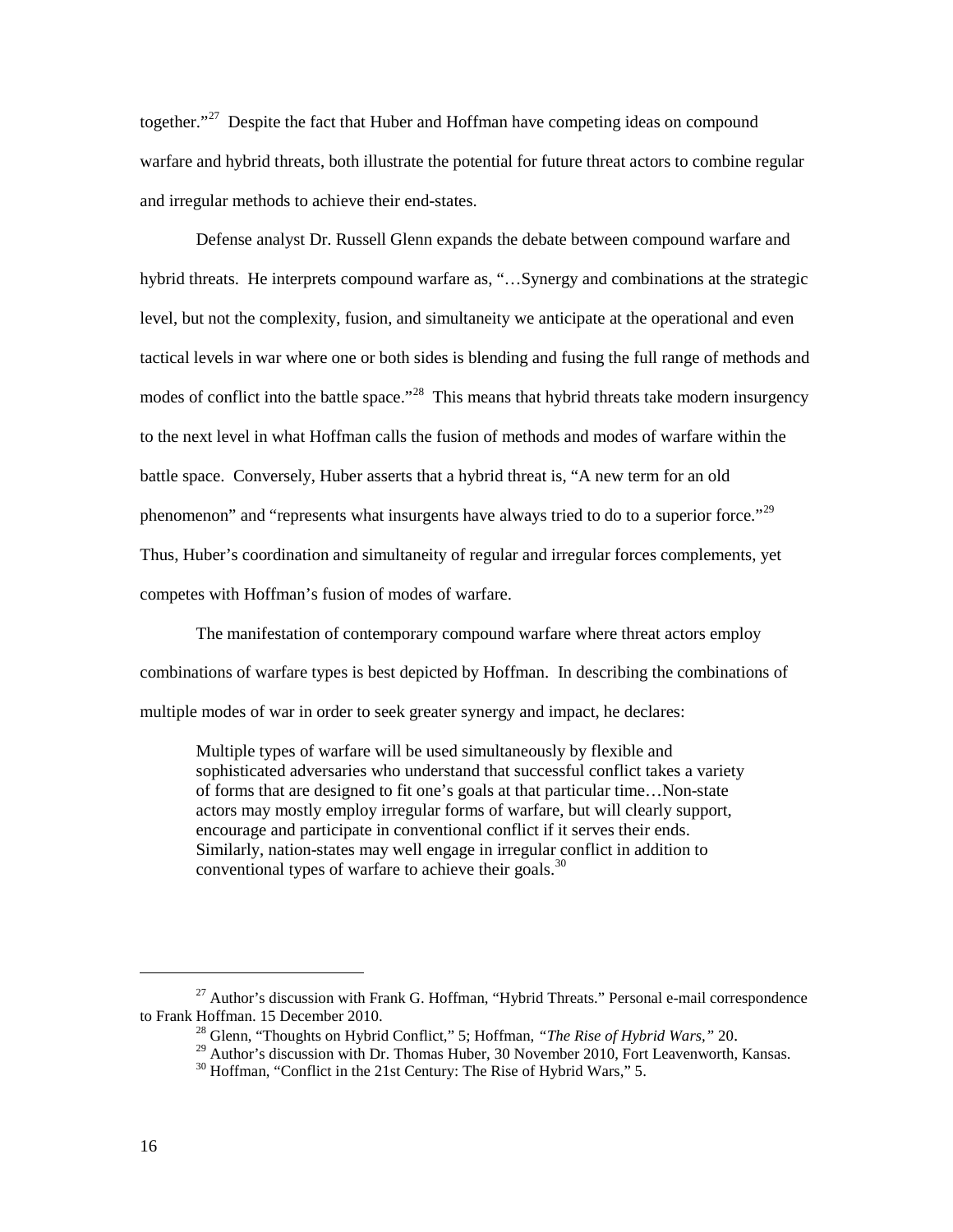While Hoffman's unique insights into the hybrid concept are compelling, they are oriented more to the tactical and operational level than strategic application. In keeping with interest-based thinking, Professor Erin Simpson's "Thinking About Modern Conflict: Hybrid Wars, Strategy and War Aims" provides a more strategic perspective on hybrid threats that highlights the strategic ends and de-emphasizes the ways and means. Simpson reviews the relationship between time, cost, and strategy, and contends that resource endowments and geography are integral to developing strategic choices.<sup>31</sup> She asserts that hybrid conflict is neither new nor identical to the ideal types of conflict U.S. planners prefer. Simpson states that hybrid conflict is "Likely to increase in frequency and understanding them will continue to be a key national security concern. Unfortunately, the analytic framework currently in use makes it difficult to discern the meaningful similarities and differences between these wars and those fought before them."[32](#page-24-1) Simpson's strategic level analysis advocates a shift away from the rubrics that focus on actors and tactics toward one that emphasizes aims and strategy. Her thinking nests well with Max Boot's assertion that the infusion of new technology and blurring of the boundaries of regular and irregular warfare create more strategic effects to contend with.<sup>[33](#page-24-2)</sup>

The 1999 Chinese publication of *Unrestricted Warfare* represents a potential paradigm shift in how nation-state actors plan to deal with U.S. technological military advantages. Senior Colonel Qiao Liang and Senior Colonel Wang Xiangsui present innovative alternatives to traditional military engagement using a wide and unrestricted variety of means. They contend that new approaches to military action have been brought to fruition out of the necessity of creating alternative paths to deal with the rising cost, both political and economic, of conventional

<span id="page-24-0"></span><sup>31</sup> Erin Simpson, "Thinking about Modern Conflict: Hybrid Wars, Strategy, and War Aims," *Paper Presented at the Annual Meeting of the The Midwest Political Science Association,* (Palmer House Hilton, Chicago, Illinois, April 07, 2005), 17.<br><sup>32</sup> Ibid., 22.

<span id="page-24-2"></span><span id="page-24-1"></span><sup>&</sup>lt;sup>33</sup> Max Boot, War Made New: Technology, Warfare, and the Course of History, 1500 to Today (New York: Random House, 2006), 472.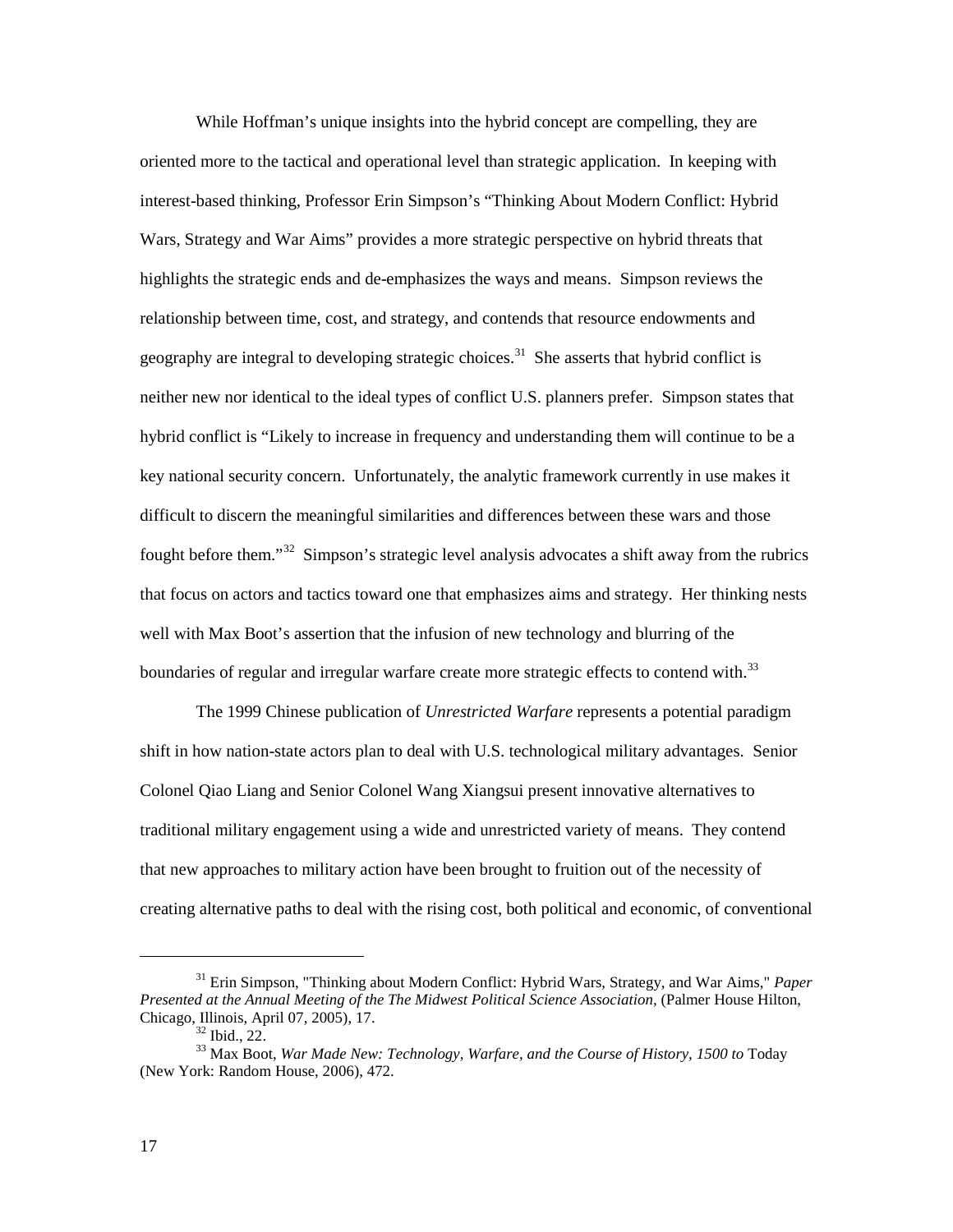warfare. The authors assert, "The existence of boundaries is a prerequisite for differentiating objects from one another. In a world where all things are interdependent, the significance of boundaries is merely relative."<sup>[34](#page-25-0)</sup> Through this lens, Qiao and Wang identify the vulnerabilities of U.S. military and civilian networks and the rules and norms of law that constrain the U.S. in its approach to war.

Qiao and Wang conceptualize unrestricted warfare as transcending ideology and exceeding the boundaries that restrict warfare within a specified range.<sup>[35](#page-25-1)</sup> Accordingly, the authors explore the use of elements of the environment such as legal considerations, in which they advocate leveraging legal frameworks to place an opponent at a disadvantage. This form of "lawfare" is viewed as a potent means to achieve objectives as favorable policy change can be achieved through proxy. This is in lieu of undesirable direct military confrontation in the pursuit of strategic or operational objectives. As such, Qiao and Wang advocate the following concept:

Forming a composite force in all aspects related to national interest. Given this type of composite force, it is also necessary to have this type of composite force to become the means which can be utilized for actual operations. This should be a "grand warfare method" which combines all of the dimensions and methods in the two major areas of military and non-military affairs so as to carry out warfare. This is opposite of the formula for warfare methods brought forth in past wars. [36](#page-25-2)

Army lawyer Margaret Bond describes hybrid war from a broad strategic perspective through the lens of failed states and ungoverned spaces. In a strategy paper, Bond asserts that hybrid war projects, "All elements of national power along a continuum of activities from stability, security, and reconstruction operations to armed combat."<sup>[37](#page-25-3)</sup> In Bond's view, hybrid war is a tailored mix employed in a, "Comprehensive and highly-nuanced variety of military

<span id="page-25-0"></span><sup>34</sup> Senior Colonel Qiao Liang and Senior Colonel Wang Xiangsui, *Unrestricted Warfare* (Beijing, China: People's Liberation Army, 1999), 180. Of note, family names are first in Chinese culture.

<span id="page-25-3"></span><span id="page-25-2"></span><span id="page-25-1"></span><sup>35</sup> Ibid., 180. 36 Ibid., 119. 37 Margaret S. Bond, *Hybrid War: A New Paradigm for Stability Operations in Failing States*  (Carlisle Barracks, PA: U.S. Army War College, March 30, 2007), 4.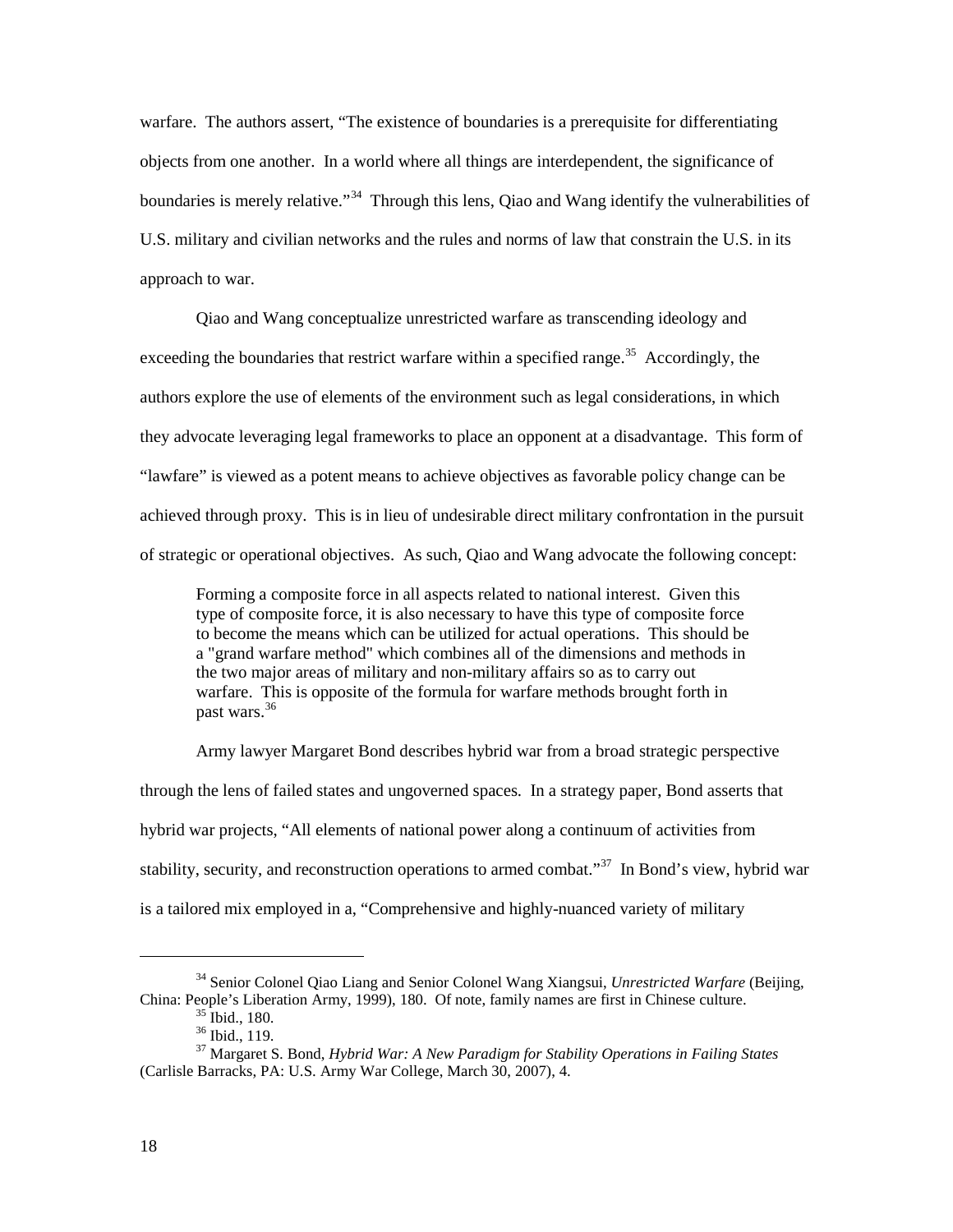activities, resources, programs, and applications."<sup>[38](#page-26-0)</sup> Key to her thesis is the realization of the emerging environment and the need for military planners to deal with threats that manifest within it. Bond's work provides a vantage to synthesize the operational and tactical level hybrid and unrestricted concepts presented by Hoffman, Qiao and Wang.

National security strategist Nathan Freier discusses the hybrid character of challengers in the strategic environment as detailed in the 2005 National Defense Strategy. In a U.S. Army War College monograph, Freier contends that the 2005 NDS recognized real change in the environment and marked a significant shift in American defense thinking about the threat actors in the post-Cold War era.<sup>39</sup> He illustrates how the combination of mounting irregular and catastrophic challengers, as well as the continued existence of substantial traditional capability, indicates that active challengers will often blend into complex hybrids.<sup>[40](#page-26-2)</sup> Likewise, Freier's article, "The Defense Identity Crisis: It's a Hybrid World," offers a practical vantage point from which to view the emerging hybrid concept through the lens of defense thinking and processes. He declares that, "Newly emergent defense trends do not automatically merit exquisite definitions, new doctrine, or new operating concepts."<sup>[41](#page-26-3)</sup> Freier's realistic analysis provides a practical framework for planners to view hybrid threats.

In a 2008 article, retired Army Colonel John McCuen discusses hybrid conflict in terms of a struggle for control and support of the combat zone's indigenous population.<sup>[42](#page-26-4)</sup> Expanding the hybrid concept to the operational and strategic levels of war, McCuen applies the hybrid construct beyond the military domain to embrace not only the psychological domain, but the use

 $38$  Bond, 4.

<span id="page-26-1"></span><span id="page-26-0"></span><sup>39</sup> Nathan Freier, *Strategic Competition and Resistance in the 21st Century: Irregular, Catastrophic, Traditional, and Hybrid Challenges in Context* (Carlisle Barracks, PA: Strategic Studies Institute, 2007), 63. <sup>40</sup> Ibid., 6. 41 Nathan Freier, "The Defense Identity Crisis: It's a Hybrid World," *Parameters* (Vol. 39, No. 3,

<span id="page-26-4"></span><span id="page-26-3"></span><span id="page-26-2"></span>Autumn 2009), 81. 42 John J. McCuen, "Hybrid Wars," *Military Review* (March-April 2008),107-113.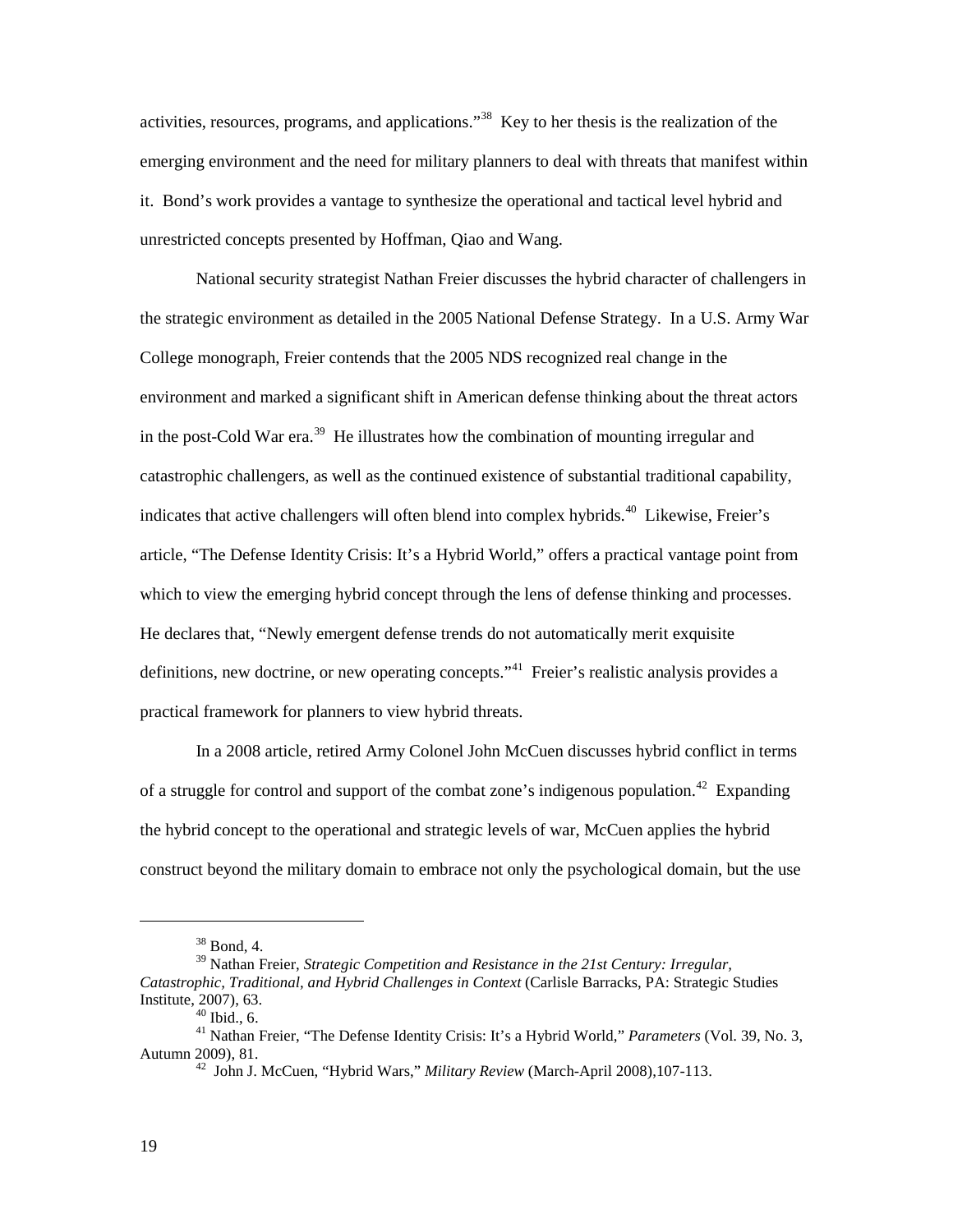of all instruments of national power in the pursuit of strategic ends.<sup>[43](#page-27-0)</sup> Synthesizing McCuen's ideas, Army planner Sean McWilliams asserts:

Hybrid wars are a combination of symmetric and asymmetric war in which intervening forces conduct traditional military operations against enemy military forces and targets while they must simultaneously and more decisively attempt to achieve control…To accomplish this he proposes a shift to a new paradigm of thinking about war and warfare. He believes that previous definitions, while advancing the understanding of hybrid war as a concept, are of little utility in fighting and winning such conflicts. McCuen believes that under a hybrid war paradigm achieving strategic objectives requires success in all of these diverse conventional and asymmetric battlegrounds. [44](#page-27-1)

Dr. Russell Glenn's *All Glory is Fleeting: Insights from the Second Lebanon War*

analyzes the metamorphosis Hezbollah $45$  underwent to become a hybrid force that achieved significant strategic effects during their 2006 war with Israel. Glenn declares that, "Hezbollah is more than a military force, and therein lies its real strength. It has political, social, diplomatic, and informational components that provide bedrock support for its military organization."<sup>[46](#page-27-3)</sup> He further explains, "The key to Hezbollah's strength is a capability many developed nations seek as they pursue their international objectives: an effective "comprehensive approach."<sup>[47](#page-27-4)</sup> As a counterargument to the wealth of literature that describes the Hezbollah model as the hybrid template, Glenn posits, "Both Blitzkrieg and the Maginot Line were unique approaches to mid-20th-century security challenges, but no one sought to adopt the latter in the wake of World War II. Hybrid warfare may not merit adoption as a doctrinal concept even if it proves sufficiently

<span id="page-27-0"></span><sup>43</sup> Sean McWilliams, "Hybrid War Beyond Lebanon: Lessons from the South African Campaign 1976 to 1989" (Monograph, Fort Leavenworth, KS: 2009), 16.

<span id="page-27-2"></span><span id="page-27-1"></span><sup>&</sup>lt;sup>45</sup> Hezbollah (or Hizbollah; Hizbu'llah) began as a resistance force in response to the Israeli invasion of Lebanon in 1982. Over time, they transformed from a right wing resistance movement violently opposed to U.S. and Israeli intervention in Lebanon to a highly sophisticated and legitimate mainstream political party with a paramilitary resistance wing similar to that of Sinn Fein in Ireland. Hezbollah is classified as a terrorist organization by the U.S. State Department and are often viewed as an Iranian proxy force utilized to advance its regional agenda.<br><sup>46</sup> Russell W. Glenn, *All Glory is Fleeting: Insights from the Second Lebanon War* (Santa Monica,

<span id="page-27-4"></span><span id="page-27-3"></span>CA: RAND, 2008), 3.<br> $^{47}$  Ibid., 3.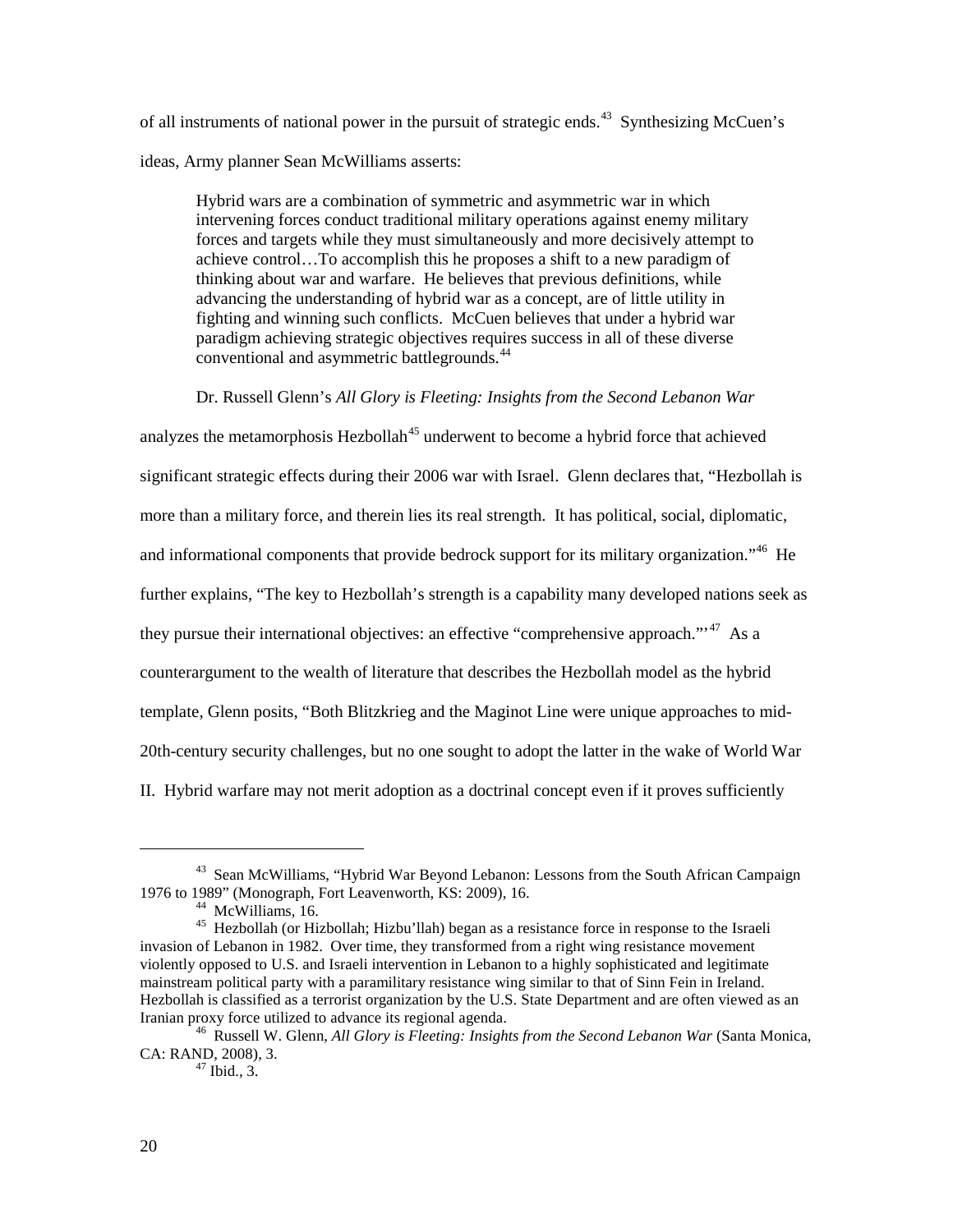unique were Hezbollah's success due more to Israel's difficulties than its adversary's performance."[48](#page-28-0) In sum, Glenn declares, "Hybrid in its several forms fails to clear the high hurdle and therefore should not attain status as part of formal doctrine."<sup>[49](#page-28-1)</sup>

The British Army embraces the concept of hybrid threats and utilized much of Hoffman's work as the foundation for their doctrinal thinking on the topic. The United Kingdom's (UK) Ministry of Defence *Future Character of Conflict Paper* (FCOC) discusses that future conflict will be increasingly hybrid in character. The paper explains that hybrid threats are not code for insurgency or stabilization. It is about a, "Change in the mindset of our adversaries, who are aiming to exploit our weaknesses using a wide variety of high-end and low-end asymmetric techniques…In future conflict smart adversaries will present us with hybrid threats (combining conventional, irregular and high-end asymmetric threats) in the same time and space."<sup>[50](#page-28-2)</sup>

The thinking of the British Army on the hybrid concept bridges the tactical, operational and strategic levels. Their comprehensive and theoretical approach to the future threat environment expands and refines the hybrid concept. The FCOC paper asserts:

We are likely to see concurrent inter-communal violence, terrorism, insurgency, pervasive criminality and widespread disorder. Tactics, techniques and technologies will continue to converge as adversaries rapidly adapt to seek advantage and influence, including through economic, financial, legal and diplomatic means. These forms of conflict are transcending our conventional understanding of what equates to irregular and regular military activity; the conflict paradigm has shifted and we must adapt our approaches if we are to succeed.

The acquisition by such hybrid adversaries of highly capable equipment, even in limited numbers via an under-regulated arms trade, will cause a disproportionate level of disruption and affect our freedom of action in all environments. Truly adaptive adversaries will also seek to play our own media and political systems to their advantage and they will adjust their tactics accordingly. In short, military

 $^{48}$  Ibid., 7.<br> $^{49}$  Ibid., 8.

<span id="page-28-2"></span><span id="page-28-1"></span><span id="page-28-0"></span><sup>&</sup>lt;sup>50</sup> United Kingdom, Ministry of Defence, Future Character of Conflict (HQ Land Forces, London, 2010), 13. [http://www.mod.uk/DefenceInternet/MicroSite/DCDC/](blockedhttp://www.mod.uk/DefenceInternet/MicroSite/DCDC/) Hereafter referred to as "UK FCOC Paper."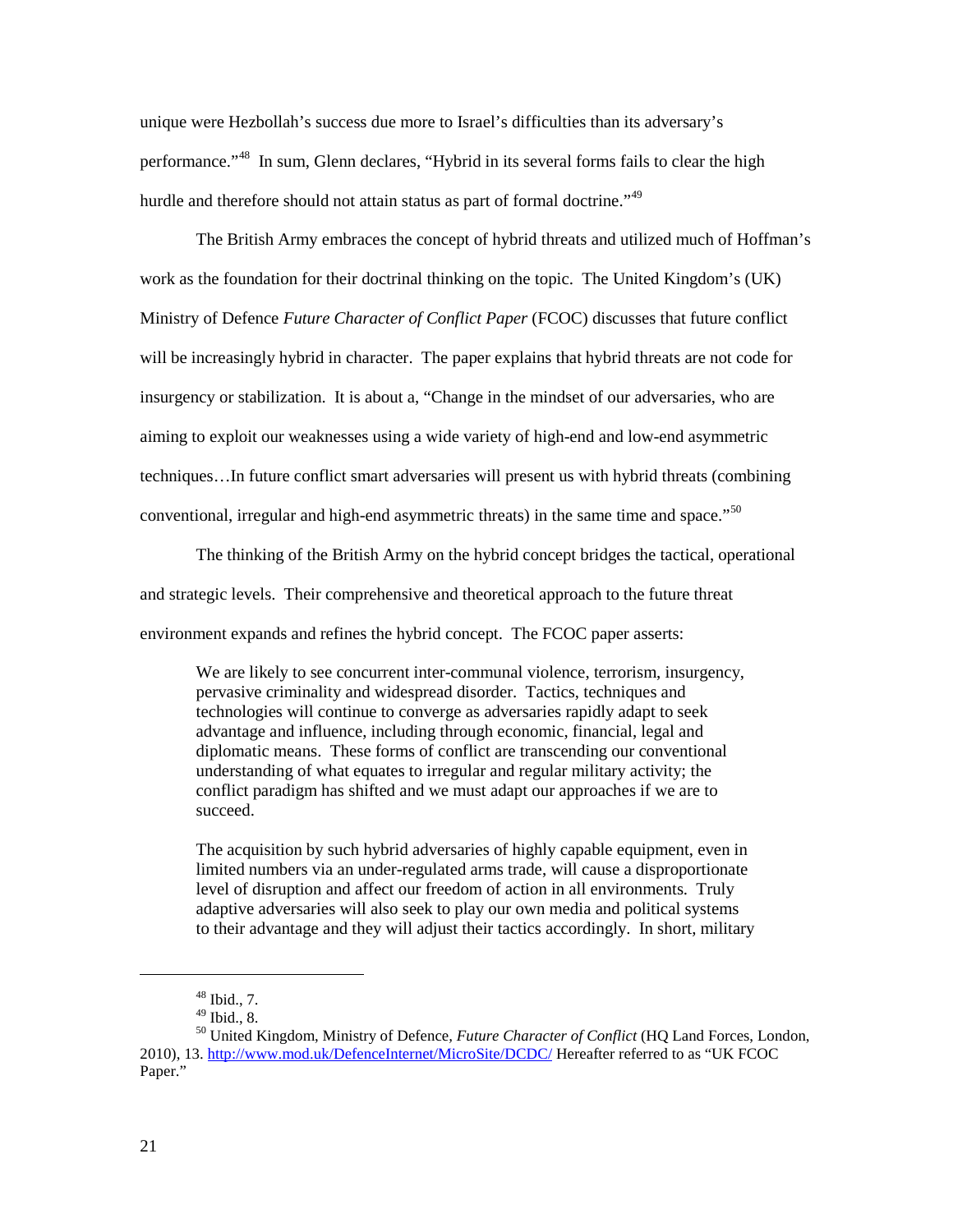success will be exported rapidly. Some argue that this is not a new phenomenon. However, it is clear that a range of responses will be required.<sup>[51](#page-29-0)</sup>

The Australian military has also identified the potential paradigm shift in future threat activities. In *Square Pegs for Round Holes*, author Michael Krause posits, "In the future, we can expect to see a blurring of irregular, conventional and high-tech warfare into a hybrid form of complex irregular warfare in which an adversary uses all means available that have a reasonable chance of success."[52](#page-29-1) Highlighting the dynamics hybrid threats pose, Krause asserts that there is a need to embrace the complexity of the environment and develop joint and multi-agency solutions to hybrid problems or, "We are destined to maintain and upgrade our high-end, industrial-age square pegs and be condemned for trying to force them into contemporary and increasingly complex round holes."<sup>[53](#page-29-2)</sup> The Australian view nests well with the emerging U.S. and UK thinking on the hybrid concept.

In sum, the existing literature regarding hybrid threats illustrates the propensity for actors to utilize all means available to achieve their ends. Based in Clausewitz and Sun Tzu, the emerging concept of hybrid threats evolved from Huber's compound warfare theory and the struggle to conceptualize the non-linear threat activities that persist in the post-Cold War environment. The literature lends itself well to several conclusions. First, since 1991 a potentially new threat paradigm has come to prominence causing significant frustration for military planners to both identify and deal with. Second, as a potential organizational revolution

<span id="page-29-0"></span> $<sup>51</sup>$  Ibid., 13. In addition, the North Atlantic Treaty Organization (NATO) also has a working</sup> definition for a hybrid threat. In a GAO document, NATO asserts: "A hybrid threat is one posed to any current or potential adversary, including state, non-state and terrorist, with the ability, whether demonstrated or likely, to simultaneously employ conventional and non-conventional means adaptively, in pursuit of their objectives."<sup>51</sup> This is in keeping with current U.S., UK, and Australian thinking on the hybrid construct. See Government Accountability Office (GAO), *Hybrid Warfare*, GAO-10-1036R, September 10, 2010. Briefing to the Subcommittee on Terrorism, Unconventional Threats and Capabilities, Committee on Armed Services, House of Representatives, Washington, DC. Hereafter referred to as

<span id="page-29-2"></span><span id="page-29-1"></span><sup>&</sup>lt;sup>52</sup> Michael Krause, *Square Pegs for Round Holes: Current Approaches to Future Warfare & the Need to Adapt* (Land Warfare Studies Centre Working Paper No. 132, Commonwealth of Australia, June

 $53$  Krause, 38.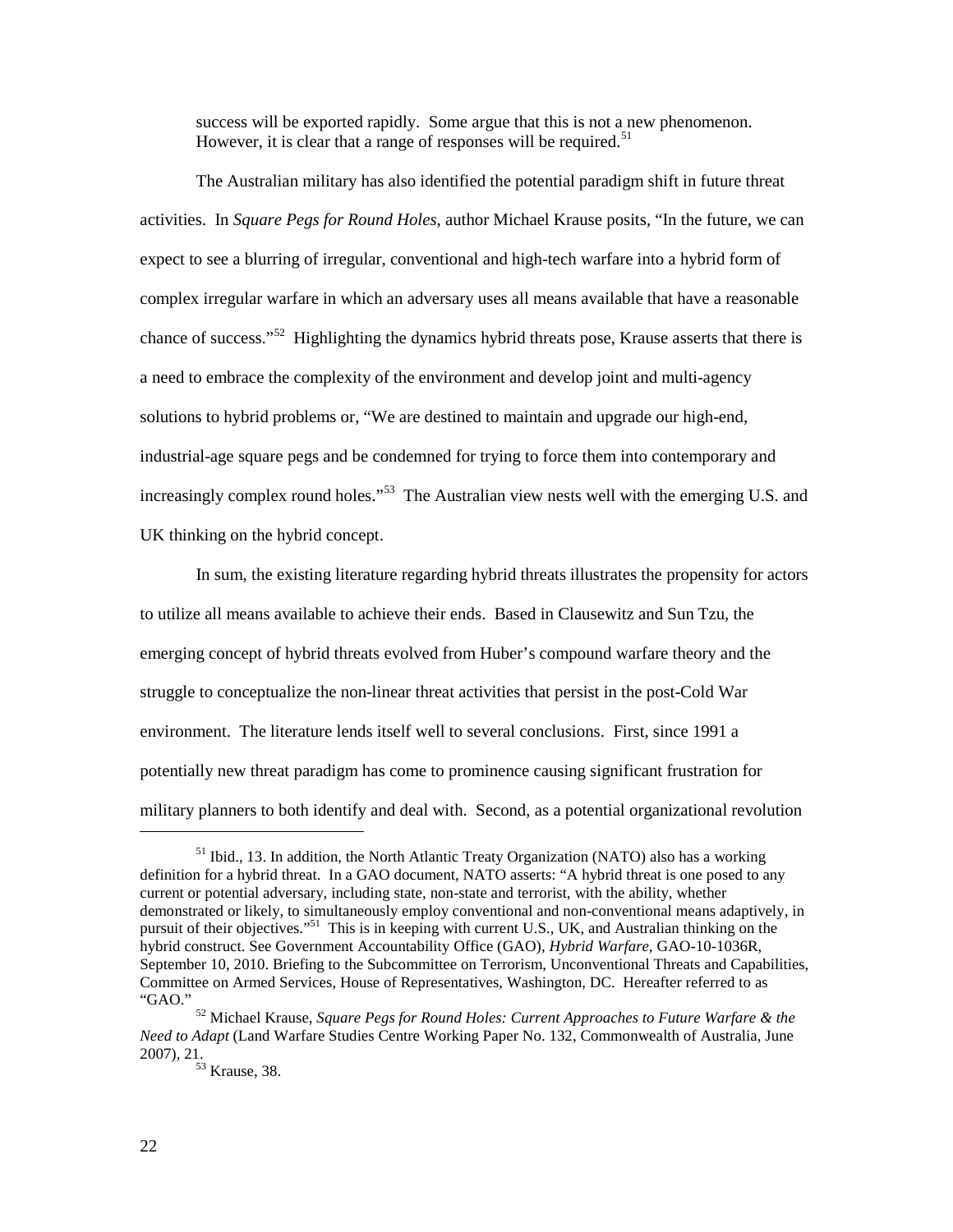in military affairs, hybrid threats represent a paradigm shift in threat characterization that necessitates further explanation and understanding. As such, the consternation emanating from the hybrid threat debate centers on the use and misuse of the 2006 war in Lebanon as a case study for hybrid threats. Therefore, the nuanced anomalies caused by hybrid threats in the operational environment represent a shift in military affairs that requires further analysis to fill the gap.

### **The Emergence of the Hybrid Threat**

The idea of a threat actor that combines conventional forces governed by the rules and norms of traditional military custom in the international environment with unconventional forces conducting guerilla style operations has existed for some time. Historically, overmatched actors have targeted the vulnerabilities of their opponent and capitalized on their available means to accomplish their strategic ends. While this prudent implementation of operational art has met varying results historically depending on the actor, contemporary coordination and organization of conventional and unconventional ways and means offers a potential paradigm shift in threat characterization, organization and military thinking. To this end, many senior defense officials, such as Secretary of Defense Robert Gates, have referenced the emerging hybrid threat concept in professional discourse within the military community and national security circles.<sup>[54](#page-30-0)</sup>

Often referenced on the periphery, the term "hybrid threat" has not been explicitly used or defined in U.S. Army doctrine until February 2011. This is because the hybrid threat concept is often confused with hybrid warfare, resulting in doctrinal and intellectual resistance to the concept. A GAO report asserts that DOD has no plans to officially define the term "hybrid

<span id="page-30-0"></span><sup>&</sup>lt;sup>54</sup> See GAO. Additionally, See Robert M. Gates, "A Balanced Strategy: Reprogramming the Pentagon for a New Age," *Foreign Affairs* (January/February 2009). Gates asserts: "When thinking about the range of threats, it is common to divide the high end from the low end, the conventional from the irregular...the categories of warfare are blurring and no longer fit into neat, tidy boxes. One can expect to see more tools…being employed simultaneously in hybrid and more complex forms of warfare…tomorrow's conflicts may not be easily categorized into simple classifications of conventional or irregular…the dimensions of conflict are converging."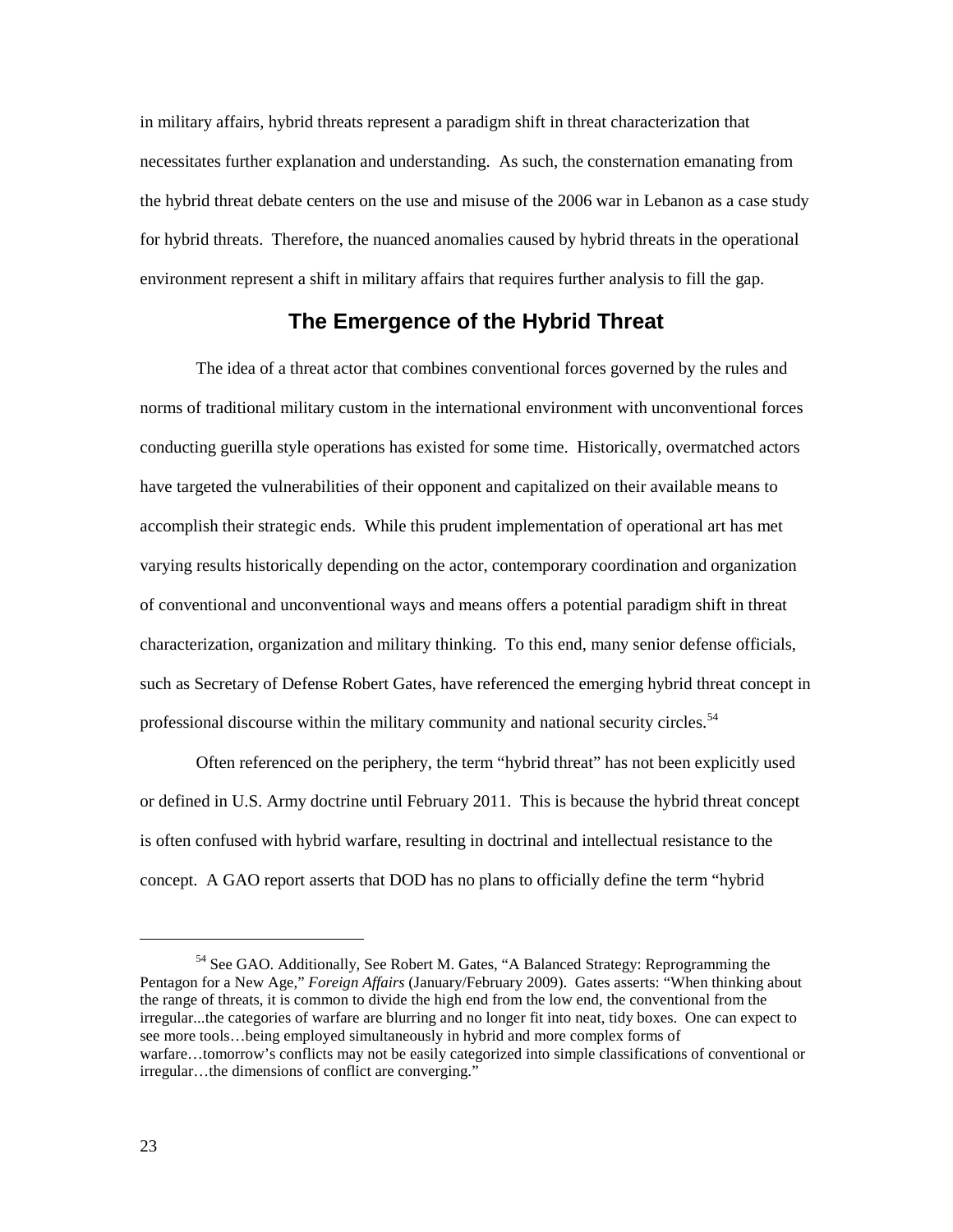warfare" as it does not consider it a new form of warfare. Yet DOD officials agree that the term encompasses all elements of warfare across the spectrum of conflict.<sup>[55](#page-31-0)</sup> The U.S. military's use of the term hybrid, "Describes the increasing complexity of future conflict as well as the nature of the threat."<sup>[56](#page-31-1)</sup> This leads to selective understanding and exploitation.

This inconsistency is reflected in civilian defense intellectuals attempting to define the term. In the proceedings of the 2009 Hybrid Warfare Conference Dr. Russell Glenn provides a definition discussed for a hybrid threat to apply to the tactical, operational, and strategic level of war. He defines a hybrid threat as an, "Adversary that simultaneously and adaptively employs some combination of political, military, economic, social, and information means, and conventional, irregular, catastrophic, terrorism, and disruptive/ criminal conflict methods. It may include a combination of state and non-state actors." [57](#page-31-2) However, critics of the concept mischaracterize hybrid threats as an irregular threat by default and ignore the anomalies that the construct attempts to capture and illustrate. The resultant discourse reflects the degree of intellectual debate and frustration surrounding the hybrid threat concept.

This discourse merits a working understanding of hybrid threats in order to facilitate explanation, as well as highlight shortcomings in U.S. military planning. Unrestricted by rules and norms of international behavior, hybrid threats may be theoretically expanded to include nongovernmental organizations, the private sector, and individual actors. Therefore, from a historical vantage, Sun Tzu's metaphor of water having no constant form provides a prism through which to view the brackish mix of ways and means hybrid threat actors use to accomplish their objectives.

<span id="page-31-2"></span><span id="page-31-1"></span><span id="page-31-0"></span> $<sup>55</sup>$  GAO, 11. The term "hybrid threat" is not used in the latest versions of the NDS, NMS, NSS,</sup> QDR, Guidance for the Development of the Force (GDF), GEF, or FM 2-0 Intelligence.<br><sup>56</sup> GAO, 2. <sup>57</sup> Glenn, 5.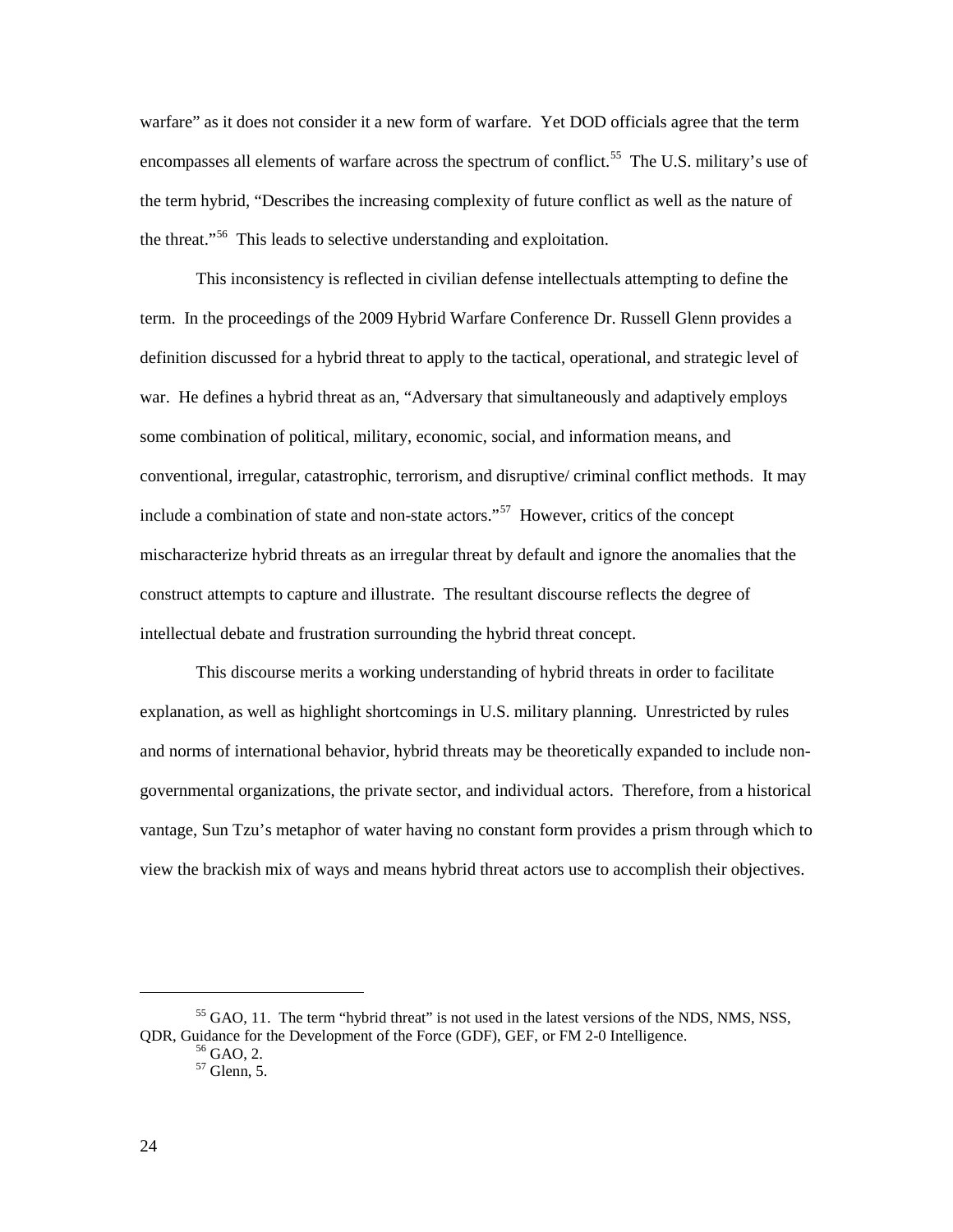#### **Military Problems in the Operational Environment**

Frank Hoffman views hybrid threats as not being the core of the hybrid debate. To Hoffman, the hybrid construct is about conceptualizing the post-Iraq and Afghanistan operating environment. His work illustrates the further blurring and greater integration or combination of modes of conflict. Highlighting the intellectual friction surrounding the hybrid concept, he asserts: "The hybrid construct was deduced from looking at the enemy instead of simply planning as if the enemy doesn't get a vote. Hybrid threats are the problem, not an operating concept that presents a solution."<sup>[58](#page-32-0)</sup> Hoffman's remarks echo the consternation of contemporary threat analysis and U.S. strategy to find solutions to military problems in the post-Cold War era.

Properly defining and framing a problem is instrumental to creating a solution to deal with it. The problem that exists for the U.S military in the operational environment is the emergence of a non-linear threat that negates many of its advantages in doctrine, firepower, and technology. In the broader future environment the military problem for the U.S. Army is, given an increasingly volatile, uncertain, complex and ambiguous environment, how do Army forces deter conflict, prevail in war, and succeed in a wide range of contingencies?<sup>[59](#page-32-1)</sup> The hybrid threat contests the U.S.'s ability to solve or manage this problem.

As a military problem, dealing with hybrid threats necessitates an understanding of what a hybrid threat is and how it developed into its contemporary form. In the contemporary strategic environment, non-Western threat actors have sought to reconcile overmatch in order to protect or advance their interests. As such, the hybrid threat organization views its problem as, given existing conditions and international norms of behavior, how does it accomplish its strategic objectives against a conventionally superior force over time and space? The hybrid threat

<span id="page-32-0"></span><sup>58</sup> Frank G. Hoffman**, "**Further Thoughts on Hybrid Threats," *Small Wars Journal* (March 3, 2009) [http://smallwarsjournal.com/blog/2009/03/further-thoughts-on-hybrid-thr/,](http://smallwarsjournal.com/blog/2009/03/further-thoughts-on-hybrid-thr/) 3. (Accessed 10 September 2010).

<span id="page-32-1"></span><sup>59</sup> United States Army*, TRADOC Pam 525-3-1 U.S. Army Operating Concept 2016-2028* (Washington, DC: Government Printing Office, 19 Aug 2010), iii, 11.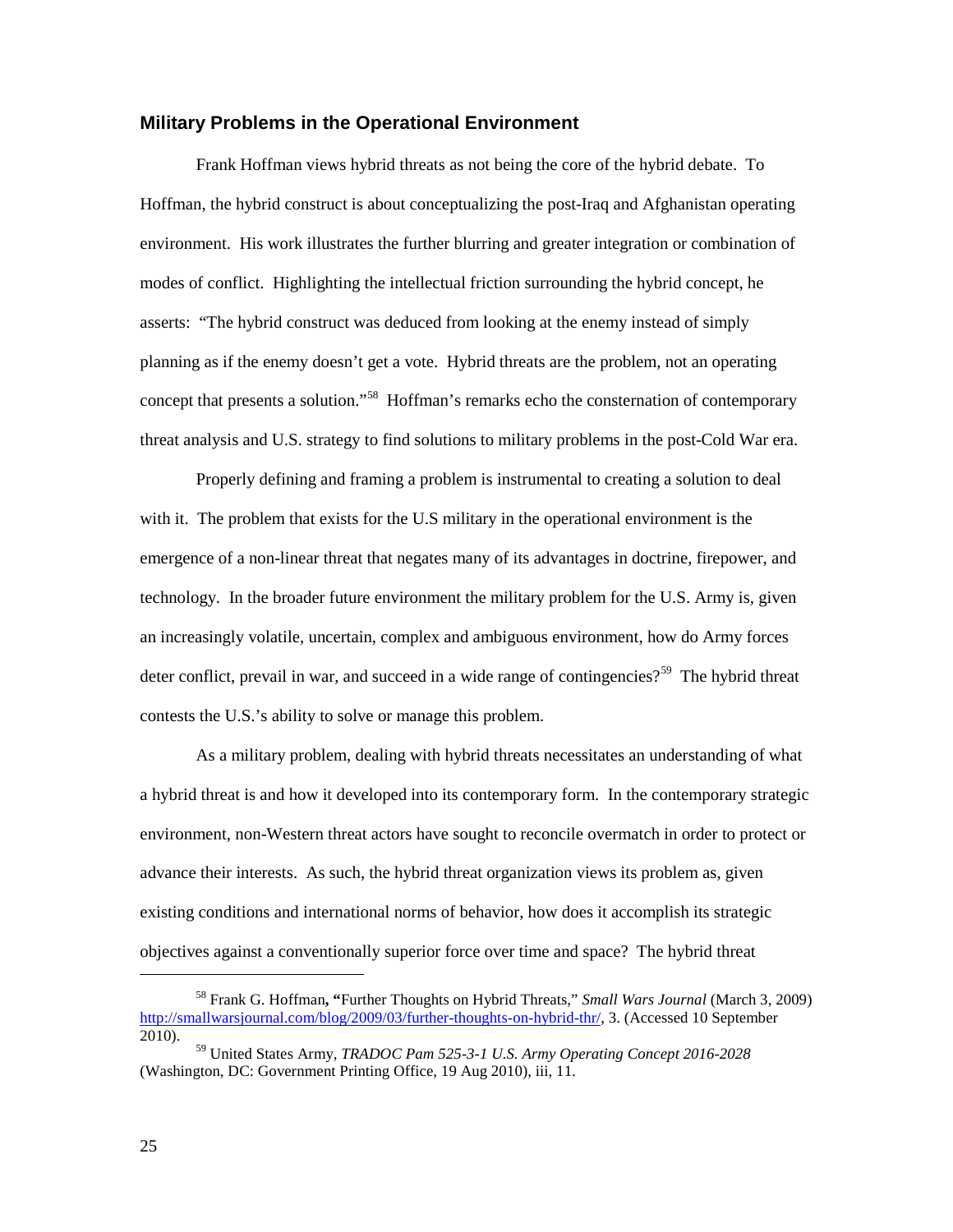solution is to practice unrestricted operational art devoid of limitation and constraint to set conditions to gain a marked advantage. Therefore, in order to properly frame the emergence of the hybrid construct, it is first necessary to define and understand the phenomenon of war in a theoretical context and its evolving character since 1991.

#### **War: A Realist Theory**

War is a multifaceted social phenomenon that has produced numerous theories to understand, explain, and predict both its nature and character. War is a social activity that exists on the violent periphery of social science discourse. According to Clausewitz, war is an act of policy in which the means can never be considered in isolation from the purpose.<sup>[60](#page-33-0)</sup> For the purpose of this study, war is defined as interest driven, organized collective violence oriented toward a strategic end, utilizing ways and means acceptable within an actor's strategic culture juxtaposed against the strategic environment.<sup>[61](#page-33-1)</sup> This means that interests in relation to the strategic environment and strategic culture drive war.<sup>[62](#page-33-2)</sup>

The description of war often becomes focused at the tactical level with boundaries created, by design or inadvertently, in order to simplify the narrative of the chaotic and complex nature of war. As stated earlier, Clausewitz contends that war is "An act of force to compel our enemy to do our will" and that "war is merely the continuation of policy by other means."<sup>[63](#page-33-3)</sup> In the abstract, the hybrid threat construct is an expansion of Clausewitz's secondary trinity,

<span id="page-33-3"></span><span id="page-33-2"></span>This monograph asserts that fear and honor are subsets of interests. Correspondingly, Gray declares, "War is a legal concept, a social institution, and is a compound idea that embraces the total relationship between belligerents. In contrast, warfare refers to the actual conduct of war in its military dimension." See Thucydides, *The Landmark Thucydides: A Comprehensive Guide to the Peloponnesian War*, Robert B. Strassler, ed. (New York: The Free Press, 1996), 43. Colin Gray, *War, Peace and International Relations: An Introduction to Strategic History* (Routledge: New York, 2007), 7. 63 Clausewitz, 87.

<span id="page-33-0"></span><sup>60</sup> Antulio Echevarria, *Clausewitz & Contemporary War* (New York: Oxford University Press, 2007), 193.

<span id="page-33-1"></span><sup>&</sup>lt;sup>61</sup> Brian P. Fleming, Major, U.S. Army, "Theory of War Paper" (School of Advanced Military Studies: Fort Leavenworth, KS, August, 2010.) For the purposes of this study, war is applicable to both state and non-state actors.<br><sup>62</sup> Building on Thucydides, Colin Gray asserts that war is motivated by "fear, interests or honor."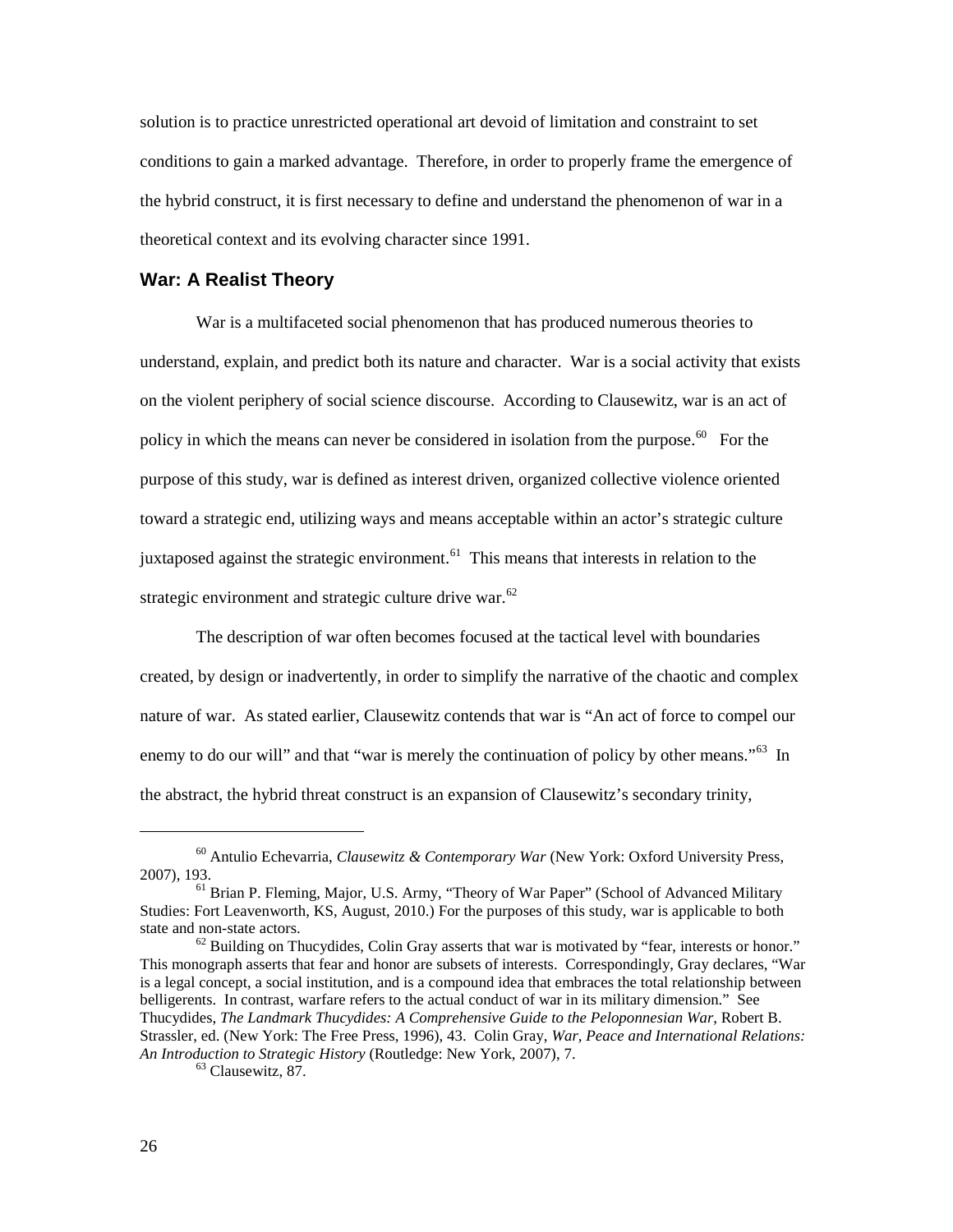consisting of the people, the army and the government, to explain war's fruition through interests, strategic culture and the strategic environment. From a military lens, Historian Brian Linn asserts, "A military institution's concept of war is a composite of its interpretation of the past, its perception of present threats, and its prediction of future hostilities."<sup>[64](#page-34-0)</sup>

War transpires when actors leverage the environment in an attempt to maintain equilibrium or obtain change favorable to their interests.<sup>[65](#page-34-1)</sup> As the set of military, economic, and cultural goals an actor strives for in the conduct of foreign policy, interests are necessary for war to come to fruition. Interests are the center of the universe of war. Through the realist lens, interests underpin all the actions an actor makes or chooses not to make in the international forum. Illustrative of this concept, the national interests of the U.S. are characterized as defense of the homeland/national survival, economic prosperity, favorable world order, and promotion of values. Accordingly, these interests form the basis of U.S. foreign policy and its approach to war, lending themselves to theoretical application to other nation-state actors and, by extension, to non-state actors. [66](#page-34-2) A hybrid threat actor, either state or non-state, pursues interest-based objectives and therefore can be theoretically strategically predictable.

Strategic culture is fundamental to interests and instrumental to war's fruition. Strategic culture is a concept used to describe consistent patterns of strategic behavior exhibited by an actor, either state or non-state. Strategic culture is defined by theorist Thomas Mahnken as, "The set of shared beliefs, assumptions, and modes of behavior, derived from common experiences and accepted narratives (both oral and written), that shape collective identity and relationships to

<span id="page-34-0"></span><sup>&</sup>lt;sup>64</sup> Brian McAllister Linn, *The Echo of Battle: The Army's Way of War* (Cambridge, MA: Harvard University Press, 2007), 233.

<span id="page-34-1"></span><sup>&</sup>lt;sup>65</sup> Harry R. Yarger, *Strategic Theory for the 21<sup><i>st*</sup> Century: The Little Book on Big Strategy (Carlisle Barracks, PA: U.S. Army War College, 2006), 25.

<span id="page-34-2"></span> $66$  As an example of U.S. interests, defending the homeland/national survival refers to protection against attack on the territory and people of the U.S. in order to ensure survival with fundamental values and political systems intact. For further discussion of U.S. interests, see Yarger, 50; Donald Nuechterlein's *Essays on American Politics and Foreign Policy,* [http://donaldnuechterlein.com/2000/major.html.](http://donaldnuechterlein.com/2000/major.html)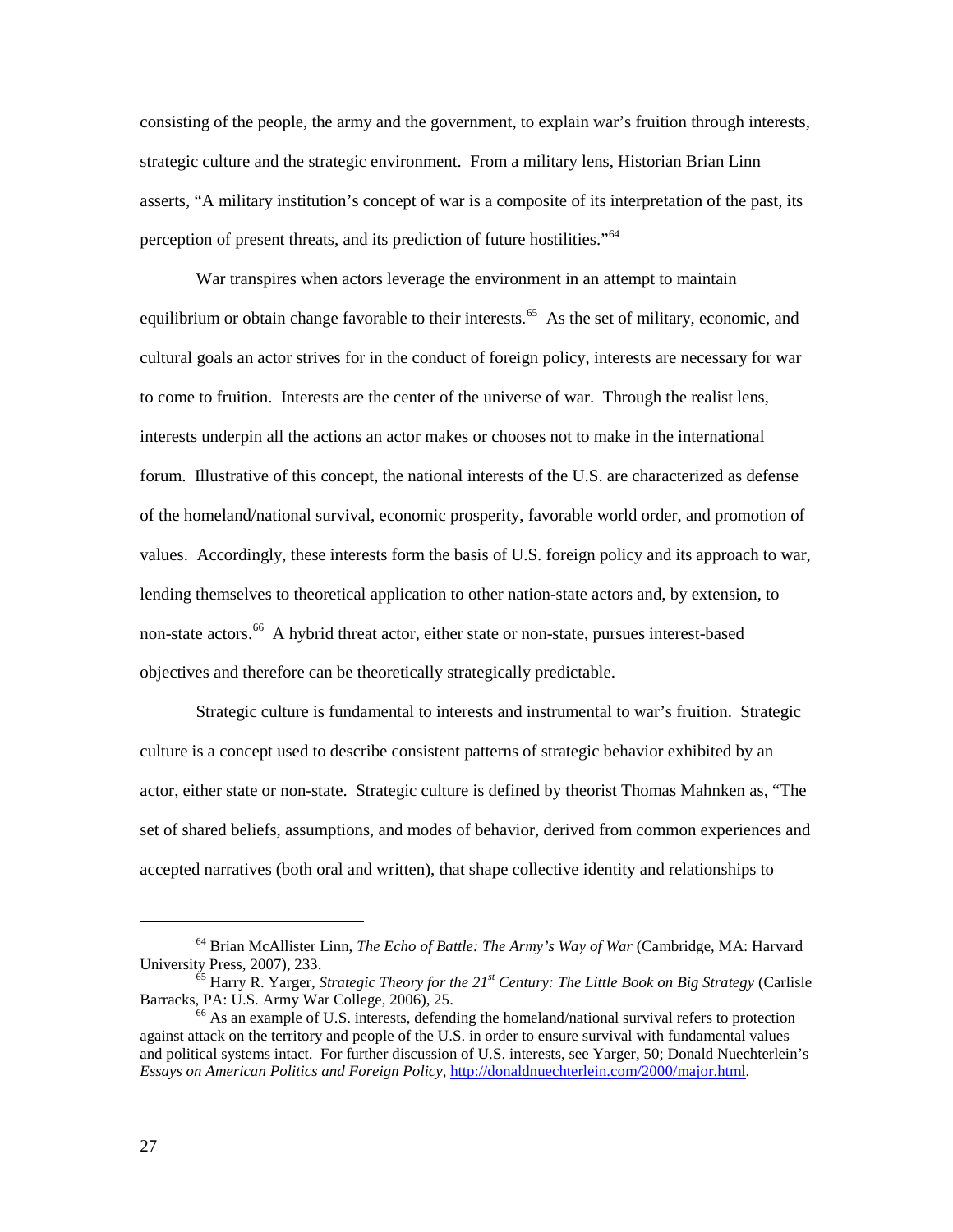other groups, and which determine appropriate ends and means for achieving security objectives*.*"[67](#page-35-0) It is comprised of pre-dispositions in diplomatic, informational, military, economic, and social attitudes exhibited by a society. As the genesis of strategic decisionmaking, this collective behavior determines appropriate ends and means for achieving foreign policy end-states. Both the strategic environment and strategic culture shape national interests and the conception of the use of organized collective violence to protect or promote those interests.<sup>[68](#page-35-1)</sup> In keeping with Clausewitz, it is within this context that the concept of war emerges in the form of policy.

Underpinned by strategic culture, policy priorities and thus war are the "Reflection of interests in the strategic environment."<sup>69</sup> Policy priorities identify problems that require strategy to determine objectives, concepts, and resources within acceptable risk to create outcomes favorable to national interests against the milieu of the strategic environment.[70](#page-35-3) *Joint Publication 1-02* defines strategy as, "A prudent idea or set of ideas for employing the instruments of national power in a synchronized and integrated fashion to achieve theater, national, and/or multinational objectives."<sup>[71](#page-35-4)</sup> Seeking to protect or advance national interests, this synthesis of strategic endstates, concepts, and resources serves as the blueprint for war.

Strategy is often codified in overarching strategic documents to provide guidance for governments or non-state organizations to organize for war. The U.S. National Security Strategy or al-Qaida's numerous *Fatwas*, often, "Reflect a preference for future conditions within the

<span id="page-35-0"></span><sup>67</sup> Thomas Mahnken, "United States Strategic Culture," *Defense Threat Reduction Agency, Comparative Strategic Studies Curriculum*, 13 November 2006, 1-5; See also Stathis N. Kalyvas, *The* 

<span id="page-35-4"></span><span id="page-35-3"></span><span id="page-35-2"></span><span id="page-35-1"></span><sup>&</sup>lt;sup>68</sup> U.S. strategic culture emanates from the U.S. Constitution, fortuitous geography, exceptionalist political ideology, capitalist values, Protestant ethics, technological prowess and an expeditionary mentality for the use of its military. See Anita Arms, "Strategic Culture: The American Mind*"* in *Strategy & Its Theorists* (Carlisle Barracks: U.S. Army War College 1999), 329-57; Walter McDougall, *Promised Land, Crusader State: The American Encounter with the World Since 1776* (New York: Mariner Books, 1998), 4.<br><sup>69</sup> Yarger, 65. <sup>70</sup> Ibid., 31. <sup>71</sup> Joint Chiefs of Staff, *JP 1-02*, 350, Under "Strategy."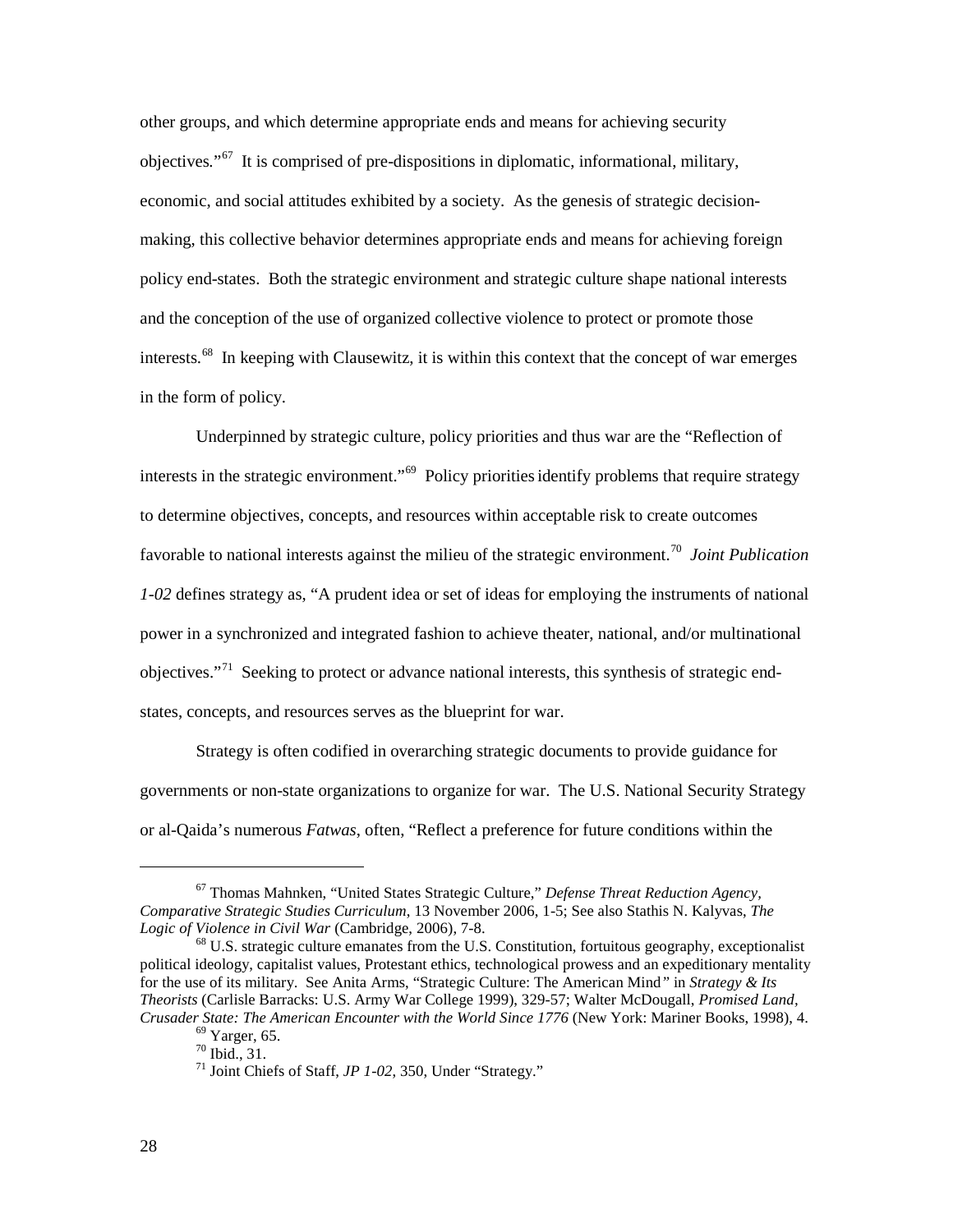strategic environment."<sup>72</sup> Dutch strategist Frans Osinga states that, "Strategy is the essential ingredient for making war either politically effective or morally tenable."<sup>[73](#page-36-1)</sup> Therefore, as rational actors with strategic interests, hybrid threat actors may present new challenges to deal with operationally, but remain predictable from a strategic vantage point.

Predicated on a realist world view, war is organized collective violence motivated by interests as the result of the synthesis of interests and strategic culture within the strategic environment. Dutch intellectual Bart Schuurman posits, "Clausewitz shows that war is not governed by any particular logic, but that it is a combination of elements reflecting its diverse nature."<sup>[74](#page-36-2)</sup> Manifested in policy and strategy, interests are the continuity of war over time and space and thus underpin the emergence of the hybrid threat's unrestricted form of operational art. (See Appendix A)

#### **Unrestricted Operational Art: The** *Sine Qua Non* **of the Hybrid Threat Concept**

Operational art is a paragon to frame the hybrid threat's unrestricted activities and distributed maneuver. Understanding the hybrid threat's unrestricted form of operational art requires a comprehension of operational art and the emergence of the idea. Doctrinally, *Joint Publication 5-0* defines operational art as the "Application of creative imagination by commanders and staff supported by their skill, knowledge, and experience to design strategies, campaigns, and major operations and organize and employ military forces. Operational art integrates ends, ways, and means across the levels of war…without operational art, campaigns and operations would be a set of disconnected engagements."<sup>[75](#page-36-3)</sup> Metaphorically, operational art relates to an ocean current that directs the movement of water through various configurations and strength. As such, operational art is the bridge between strategy and tactics.

<span id="page-36-0"></span> $^{72}$  Yarger, 65.<br> $^{73}$  Osinga, 10.

<span id="page-36-1"></span><sup>&</sup>lt;sup>74</sup> Bart Schuurman, "Clausewitz and the 'New Wars' Scholars," *Parameters* (Spring 2010), 94.<br><sup>75</sup> Joint Staff, *Joint Publication 5-0*, IV-1.

<span id="page-36-3"></span><span id="page-36-2"></span>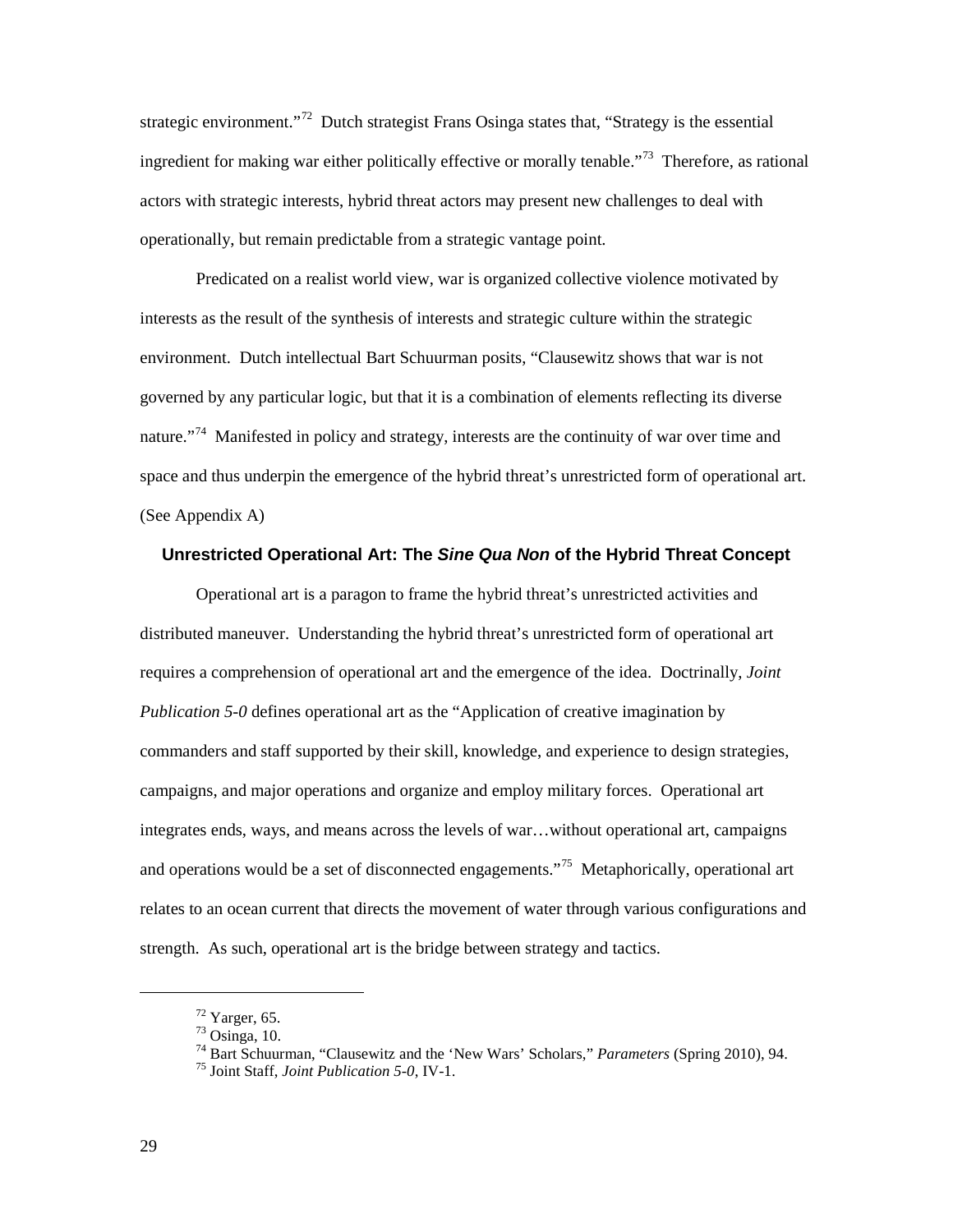Some perceive that modern operational art first appeared conceptually in the Soviet Union during the 1920s in response to the shifting context of strategy, the changing nature of operations and the evolving nature of military structures.<sup>[76](#page-37-0)</sup> The Soviet Army of the 1920s encompassed theorists and practitioners who sought explanations for the complexities underlying victory and defeat in modern war.<sup>[77](#page-37-1)</sup> Through the use of theory and scientific method, the Soviets developed new concepts for the conduct of complex industrialized military operations.<sup>[78](#page-37-2)</sup> Accordingly, the term "operational art" is credited to the Soviets and their theoretical exploration of deep operations that mobilized a diverse array of combat power and orchestrated the effects of an overall operation sequentially and simultaneously in three dimensions.<sup>[79](#page-37-3)</sup> As a practitioner of unrestricted operational art, the contemporary hybrid threat operates from the same principles the Soviets envisaged for conventional war. They aggregate a combination of simultaneous and sequential military actions to attain political and military objectives potentially in five dimensions, with the emergence of military activities in space and cyber space.

Regardless of the historical debate on the first manifestations of operational art, most skillful commanders practiced some form of operational art since the advent of armed conflict comprising larger battlefields and greater dispersion of forces. The increased complexity associated with modern war necessitates thinking beyond the immediate situation. In the modern sense, the demand for unifying distributed actions within a theater to achieve strategic objectives is found in Napoleon Bonaparte's organizational innovations for his *Grande Armée*, U.S. Grant's

<span id="page-37-0"></span><sup>&</sup>lt;sup>76</sup> Bruce W. Menning, "Operational Art's Origins", in Michael Krause and R. Cody Phillips (eds.), *Historical Perspectives on Operational Art* (Washington, DC: Center for Military History, 2005), 18.

<span id="page-37-1"></span><sup>&</sup>lt;sup>77</sup> See Aleksandr A. Svechin, *Strategy* (Moscow: Voyennyi Vestnik, 1927); N. Varfolomeev, "Strategy in an Academic Setting," *War and Revolution* (November 1928). <sup>78</sup> Menning, 3. <sup>79</sup> Michael Krause and R. Cody Phillips, *Historical Perspectives of Operational Art* (Washington,

<span id="page-37-3"></span><span id="page-37-2"></span>DC: Center for Military History, 2006), 9.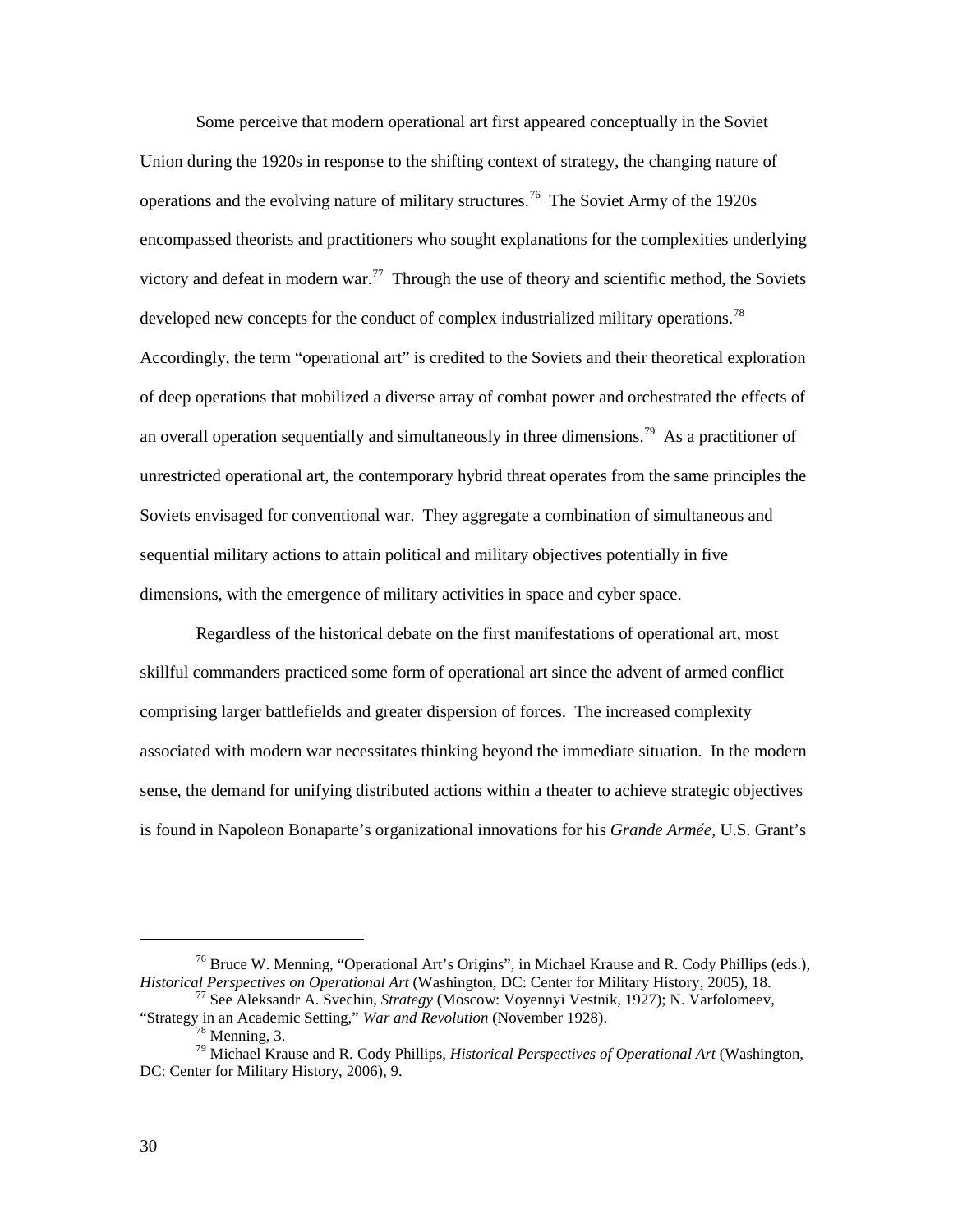command of the Federal Army during the U.S. Civil War, and Helmuth von Moltke's brilliant operations during the Franco-Prussian War.<sup>[80](#page-38-0)</sup>

In contemporary war, operational art continues to link strategic goals to tactical actions. Operational art is the synthesis of operations across time, space, and purpose. It is characterized as the employment of military forces, sequencing of tactical actions and logistical operations to attain strategic goals. Moreover, operational art is the creative use of distributed operations for the purposes of strategy or the conduct of operations in order to attain operational and strategic aims.<sup>[81](#page-38-1)</sup> This means that operational art lends coherency to a military campaign.

Focusing on the lateral distribution of forces, operational expert James Schneider contends that the hallmark of operational art is the integration of temporally and spatially distributed operations into one coherent whole. <sup>[82](#page-38-2)</sup> Unified by a common aim, practitioners envision all operations in a theater as a logical pattern of synchronized and simultaneous but dispersed activity, through time and space across the extent of a theater. Schneider argues that operational art is the mechanism to integrate and manage a campaign of distributed operations, a coherent system of spatially and temporally extended relational movements and distributed battles, whether actual or threatened, that seek to seize, retain or deny freedom of action.<sup>[83](#page-38-3)</sup>

The hybrid threat's application of operational art is predicated on the purposeful linkage of tactical actions and operations to achieve strategic purposes. Australian defense experts Justin Kelly and Michael Brennan state that operational art, "Ensures that tactical actions contribute to

<span id="page-38-0"></span><sup>80</sup> See David Chandler, *The Campaigns of Napoleon* (New York: Macmillan, 1966); Edward Hagerman, *The American Civil War and the Origins of Modern Warfare* (Bloomington: Indiana University Press, 1988); and Gordon Craig, *The Battle of Königgrätz* (London: Weidenfeld and Nicolson, 1965). <sup>81</sup> James J. Schneider, *Vulcan's Anvil: The American Civil War and the Foundation of the* 

<span id="page-38-1"></span>*Operational Art* (Theoretical Paper No. 4. Fort Leavenworth, KS: U.S. Army Command and General Staff

<span id="page-38-3"></span><span id="page-38-2"></span><sup>&</sup>lt;sup>82</sup> James J. Schneider, "The Loose Marble and the Origins of Operational Art," *Parameters* (March 1989), 87.

<sup>&</sup>lt;sup>83</sup> Schneider, *Vulcan's Anvil*, 64.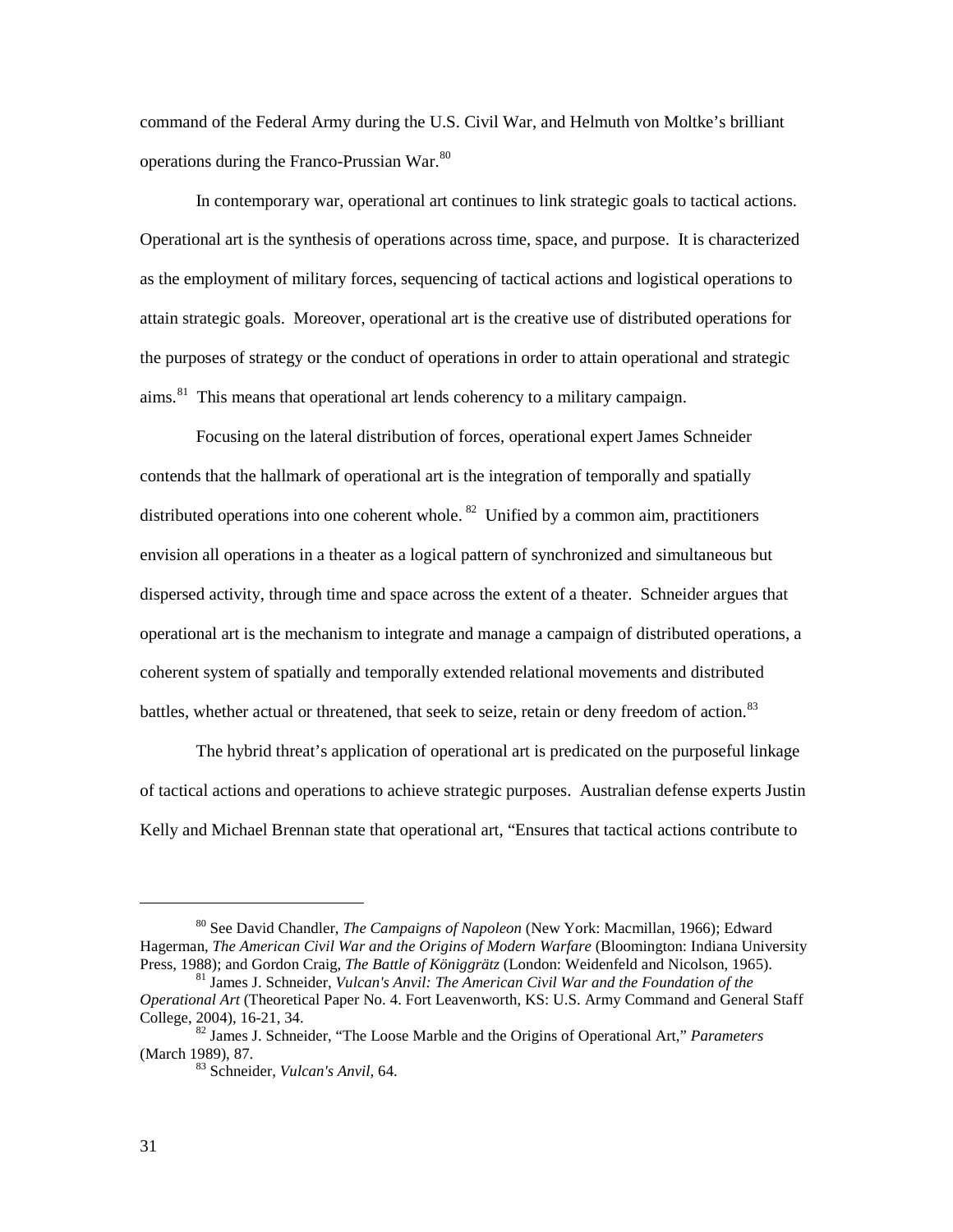the attainment of the purpose of a war.<sup>[84](#page-39-0)</sup> Hybrid threat tactics serve its strategy, as tactical action without strategic purpose is merely senseless violence.<sup>85</sup> The U.S. Army experience in Vietnam and the difficulty linking battles to a larger strategic context is illustrative of the absence of operational art.<sup>[86](#page-39-2)</sup>

For the purpose of this monograph, operational art is defined as the coherent and relational bridging of strategic goals to distributed and simultaneous tactical actions across time, space and purpose. This is within the context of a campaign and not a single battle or tactical engagement. Hybrid threats first determine their strategic objectives in both military and political terms and then design a military campaign at the operational level to achieve those objectives.<sup>[87](#page-39-3)</sup> Therefore, the hybrid threat's mastery of the operational level of war, within the greater system of war, is key to achieving its strategic end-states.<sup>[88](#page-39-4)</sup>

The hybrid threat bridges strategy to tactics in an asymmetric and unrestricted manner devoid of military customs and accepted norms. This is converse to the traditional restriction of operational art's application to conventional war and the rules of land warfare. The context for the hybrid threat's dynamic use of unrestricted operational art is manifested in organizational innovation at the operational level. The hybrid threat actor utilizes this concept to inspire unrestricted innovative maneuver against a militarily superior opponent. Hence, the hybrid threat actor seeks to expand and refine the limits of operational art in order to reconcile overmatch in the pursuit of interests.

<span id="page-39-0"></span><sup>&</sup>lt;sup>84</sup> Justin Kelly and Michael Brennan, "The Leavenworth Heresy and the Perversion of Operational Art," *Joint Force Quarterly* 56 (January 1, 2010), 109-116, 116.

<span id="page-39-2"></span><span id="page-39-1"></span><sup>&</sup>lt;sup>85</sup> Kelly and Brennan, 116.<br><sup>86</sup> Richard M. Swain, "Filling The Void: The Operational Art and the U.S. Army" (Monograph, School of Advanced Military Studies, U.S. Army Command and General Staff College, 1988), 1.

<span id="page-39-4"></span><span id="page-39-3"></span><sup>&</sup>lt;sup>87</sup> Newell and Krause, *On Operational Art*, 4.<br><sup>88</sup> Shimon Naveh, *In Pursuit of Military Excellence: The Evolution of Operational Theory* (Portland, OR: Frank Cass, 1997), 3.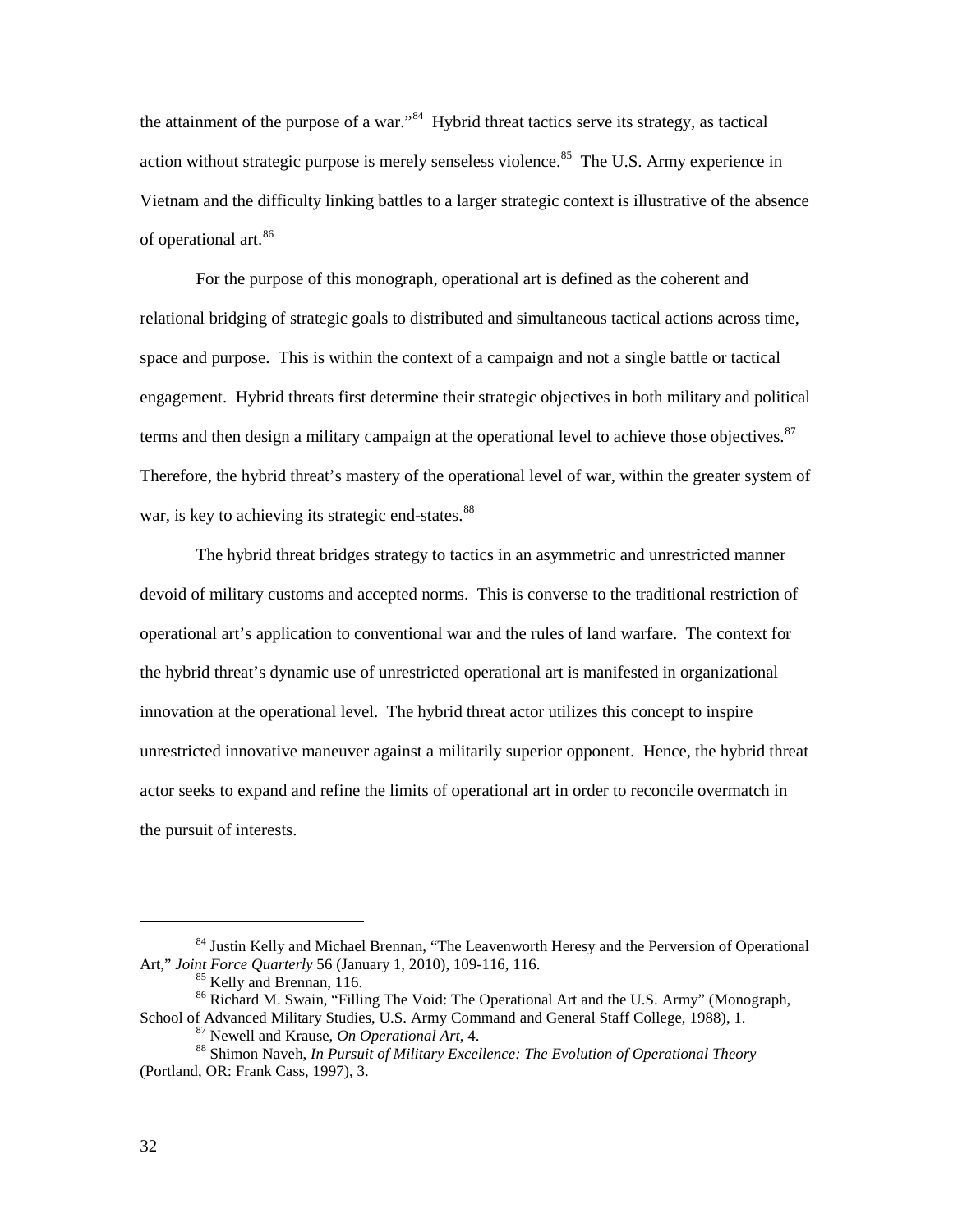Hybrid threats skillfully exploit constraints imposed on U.S. forces. These include rules of engagement, political will, global media coverage, military traditions, norms of warfare, as well as cognitive and geographic boundaries. This adverse reality underpins the hybrid threat's understanding of the conceptual self-imposed boundaries U.S. forces maintain. While rudimentary, this approach is potent in negating U.S. conventional dominance and exploiting its vulnerabilities often through deception.

Ultimately, the hybrid threat actor orchestrates the employment of unrestricted operational art. Hybrid threats are reflective of Sun Tzu as they create changes in the situation by dispersal and concentration of forces and means.<sup>89</sup> From a realist perspective, warfare will always consist of whatever ways and means are practical and acceptable within strategic culture to obtain outcomes favorable to the combatant's interests. Yet, linear characterization pervades U.S. military thinking predicated on muddy boots fundamentalism and anti-intellectual reductionism.<sup>[90](#page-40-1)</sup> Therefore, further cogent analysis is needed to understand how a hybrid adversary achieves strategic envelopment through unrestricted operational art.

### **Explaining Hybrid Threats: An Assessment**

The 1967 and 1973 Arab-Israeli wars illustrated the contemporary inability of non-Western militaries to conventionally contest Western forces. In conjunction with the end of the Cold War, the 1991 Gulf War was the baptism and impetus for the contemporary hybrid threat to come to fruition. The stunning U.S. military power projection and resulting victory in high intensity conflict, unrestricted by Cold War constraints, caused potential adversaries of the U.S. to rethink how they would engage a militarily superior force. Utilizing unrestricted operational art, the hybrid threat model is predicated on the apt sequencing of operations across time, space and purpose for a common aim.

<sup>89</sup> Sun Tzu, 106.

<span id="page-40-1"></span><span id="page-40-0"></span> $90$  Linn, 7.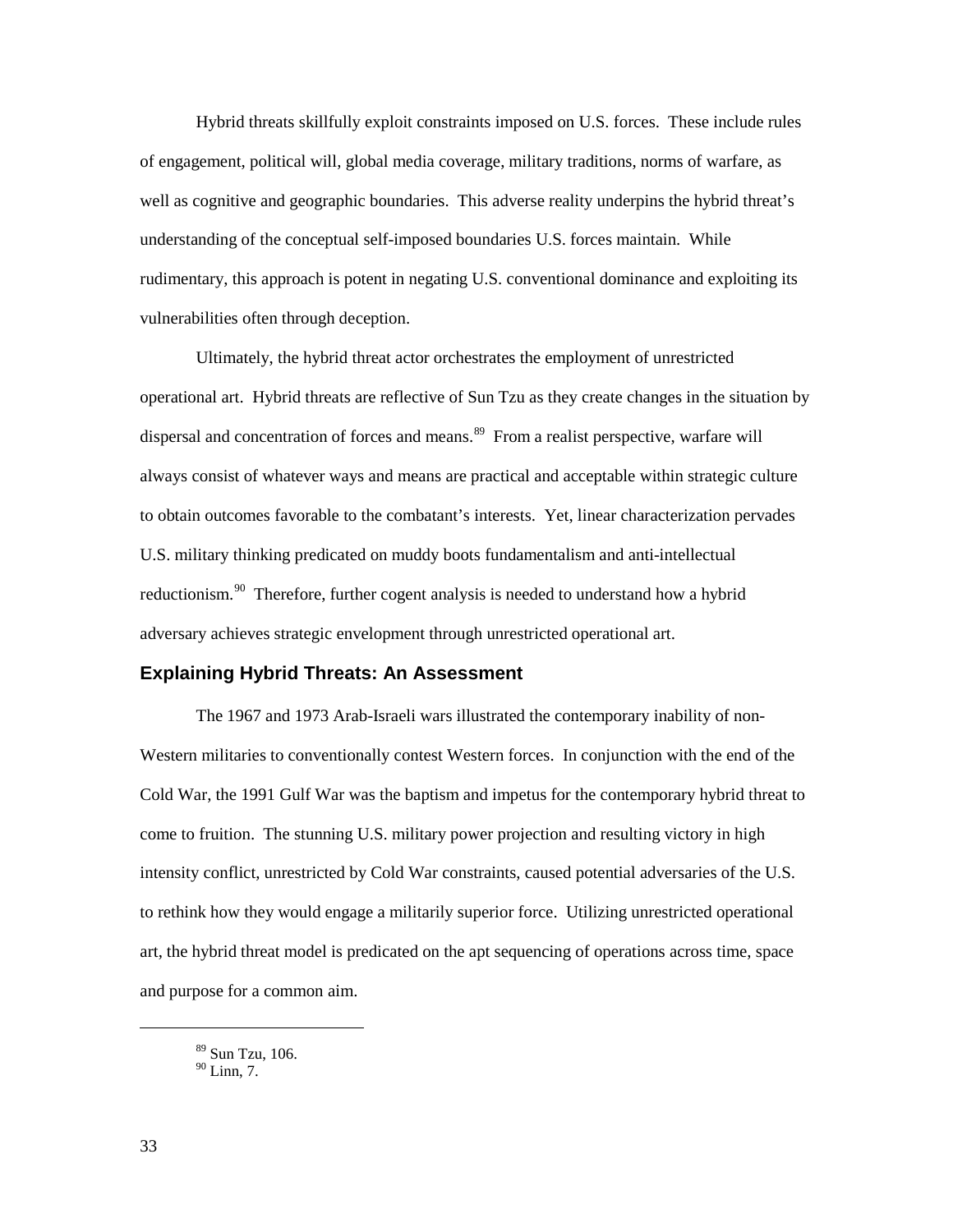Hybrid threat actors seek to master unrestricted operational art through bypassing the cognitive and moral boundaries and laws of warfare that underpin U.S. defense thinking.<sup>[91](#page-41-0)</sup> With respect to asymmetric means, Clausewitz expert Dr. Antulio Echevarria asserts that the 2008 *National Defense Strategy* highlights that, "U.S. dominance in conventional warfare has given prospective adversaries, particularly non-state actors and their state sponsors, strong motivation to adopt asymmetric methods to counter our advantages. Likewise, the 2010 *Quadrennial Defense Review* revealed a similar rationale with respect to the history of U.S. military preparedness by stating: "The wars we fight are seldom the wars we would have planned."<sup>[92](#page-41-1)</sup> Therefore, U.S. formulation of military plans and activities must account for this reality.

Recognizing the emergence of hybrid threats in the operational environment, the contemporary characterization of hybrid threats first manifested in national security focused think tanks and then in the Armed Services. The U.S. Army Chief of Staff provided context of hybrid threats in the operational environment:

There are not going to be clear threats and clear solutions...I don't see us ever getting back to that. And, the hybrid threats are fuzzy...but, basically what they're saying is: people that oppose us (one) aren't going to confront us head on, and (two) they are going to come at us asymmetrically -- as you would expect any enemy to do. And they're going to use every means available to them -- and one of the things we saw in Lebanon in 2006 was that you have non-state actors now that have the instruments of state power...and as we saw on September 11th that can produce catastrophic results. $93$ 

The British Army's concept of a hybrid threat represents a more nuanced European view,

but keeps with predominant U.S. vantage points focusing on the 2006 Hezbollah example of a

non-state group leveraging advanced technology therefore posing a formidable challenge. Yet,

the British clearly understand that the compound or hybrid threat is either state or non-state:

<span id="page-41-0"></span> $91$  See DoD Directive 2310.01E, Geneva Conventions and Martens Clause to the Hague Convention.

<span id="page-41-1"></span><sup>92</sup> Antulio J. Echevarria II, *Preparing for One War and Getting Another?* (Carlisle Barracks, PA: Strategic Studies Institute, U.S. Army War College, September 2010), 1.

<span id="page-41-2"></span><sup>93</sup> Author's discussion with U.S. Army Chief of Staff, General George Casey, 17 September 2010, Fort Leavenworth, Kansas.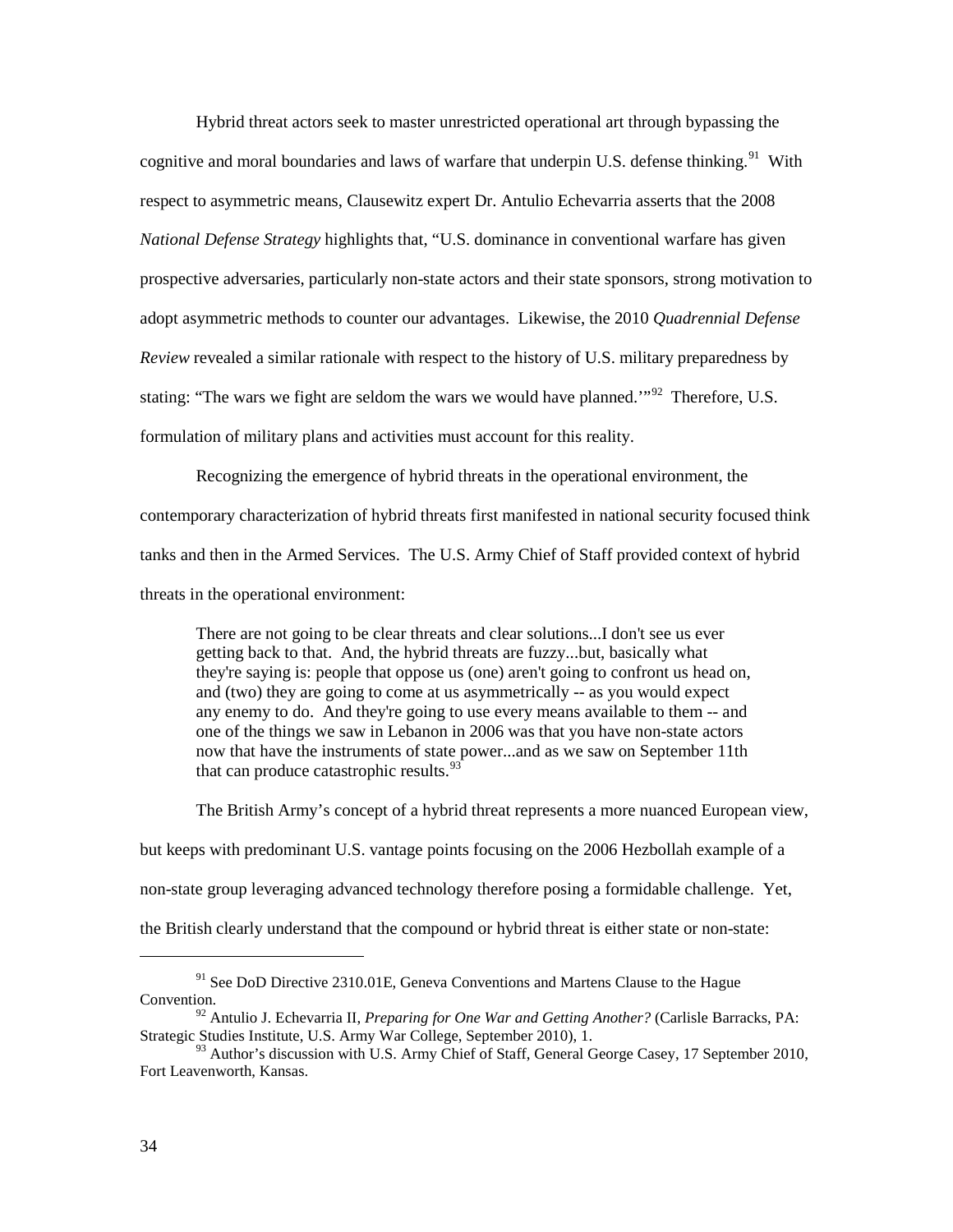Warfare is an enduring element in the international system although its character changes over time. A feature of this evolution is the emergence – some argue reemergence – of compound, or hybrid threats. These occur where states or nonstate actors choose to exploit all modes of war simultaneously using advanced conventional weapons, irregular tactics, terrorism and disruptive criminality to destabilise an existing order. Such threats emanate from state and non-state actors that have access to some of the sophisticated weapons and systems normally fielded by regular forces. Conflicts are increasingly characterised by a blend of traditional and irregular tactics, decentralised planning and execution, and state or non-state actors who may use both simple and sophisticated technologies in new ways. $94$ 

Unconstrained by the norms of the conventional war, the decentralized hybrid threat assesses his operational combat power and that of his opponent in new ways. The hybrid threat's seemingly ad hoc organization and decentralized command and control maintains a non-linear framework, best depicted in Huber and Hoffman's work, as well as the Chinese concept of unrestricted warfare and comprehensive national power*.* However, the German mission orders concept of *Auftragstaktik* developed in the First World War to deal with the fog of war provides precedent for flexible and decentralized operations within a clear understanding of the underlying mission.<sup>[95](#page-42-1)</sup> Acting independently within the commander's intent, forces are devoid of reliance on centralized control. Conceptually, this methodology, in conjunction with the decentralized interest driven state and non-state activities of Fourth Generation Warfare and Mao's People's War, lends itself to operational and strategic understanding of hybrid threats.

A hybrid threat actor is a practitioner of unrestricted operational art and the concept essentially assigns vocabulary to practicality and common sense. Hybrid threats comprehend the reality of their environment and the inherent complexity and interrelation within it. As a rational actor translating strategic intent into tactical action, hybrid threats aim to set conditions for strategic opportunity and prevent the tendency of the U.S. system to dominate the battlefield. Therefore, like water that exists in liquid, gas or solid form, the hybrid threat has no consistent

 $94$  UK FCOC Paper, 1-8.

<span id="page-42-1"></span><span id="page-42-0"></span><sup>&</sup>lt;sup>95</sup> See Werner Widder, "Auftragstaktik and Innere Fuhrung: Trademarks of German Leadership," *Military Review* (Sep-Oct 2002), 3-6.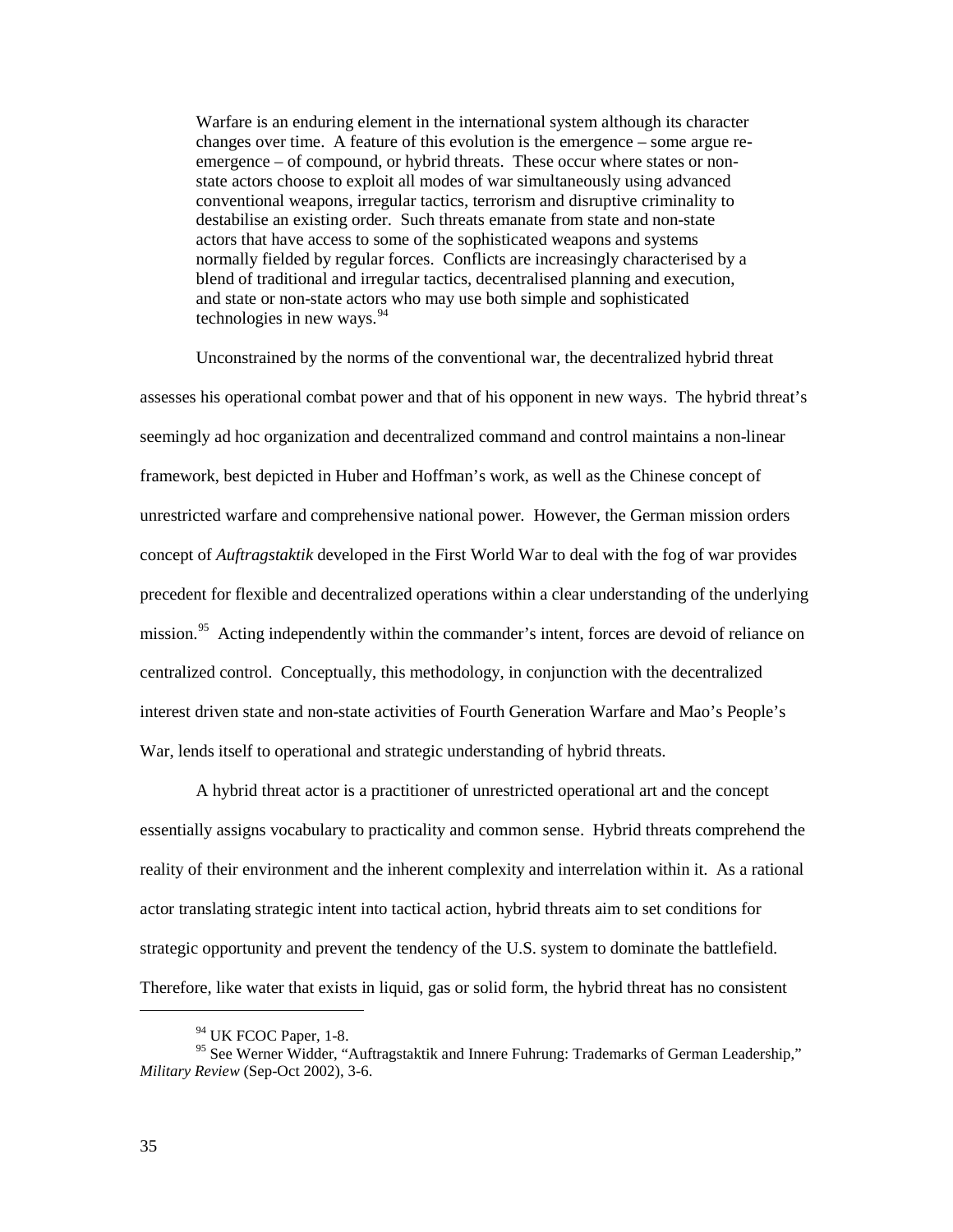state, but transforms and adapts to the conditions it finds itself in to operate, survive and achieve favorable advantage.

The hybrid threat concept is a sophisticated amalgam of unrestricted activities. Like boiling water that is compelled to transform into gas in the form of steam and later re-emerge as a liquid depending upon conditions, the hybrid construct has no constant form but maintains habitual components. A hybrid threat is characterized as possessing decentralized command and control, distributed military and non-military activities, combines traditional, irregular, terrorist and disruptive criminal methods, exploits complex operational environmental conditions, and operates with intention to sacrifice time and space in order to achieve decision by attrition.<sup>[96](#page-43-0)</sup> As such, the timing, tempo, speed and rhythm of the hybrid threat's distributed activities allows for the generalization from particulars.

Hybrid threats rapidly transition and blend conventional and asymmetric capabilities in accordance with the vulnerabilities of the opponent they face and the results they desire to achieve. Likewise, the combination of ways and means selected coincides with the perceived weaknesses and vulnerabilities of their opponent. The term hybrid describes both its organization and their means, as they successfully blend strategic intent combined with decentralized planning and execution.<sup>[97](#page-43-1)</sup> Thus it differs from insurgency and represents the potential convergence of threat activities into a unified force.

 Hybrid threats shape the environment through their unrestricted activities to create and preserve conditions for the achievement of their strategic objectives. As a master of setting conditions for strategic success, the hybrid threat essentially practices a Fabian strategy<sup>[98](#page-43-2)</sup> as no

<sup>96</sup> Glenn, *Proceedings from the 2009 Hybrid Warfare Conference*, 7.

<sup>&</sup>lt;sup>97</sup> Hoffman, "Conflict in the 21st Century: The Rise of Hybrid Wars," 28.

<span id="page-43-2"></span><span id="page-43-1"></span><span id="page-43-0"></span><sup>&</sup>lt;sup>98</sup> A Fabian Strategy is a military approach that avoids direct confrontation in order to wear an opponent down through ways and means of attritional warfare and resource depletion over time. Fabius Maximus aptly utilized this approach to defeat Hannibal and the Carthaginians during the Second Punic War from 218-202 BC.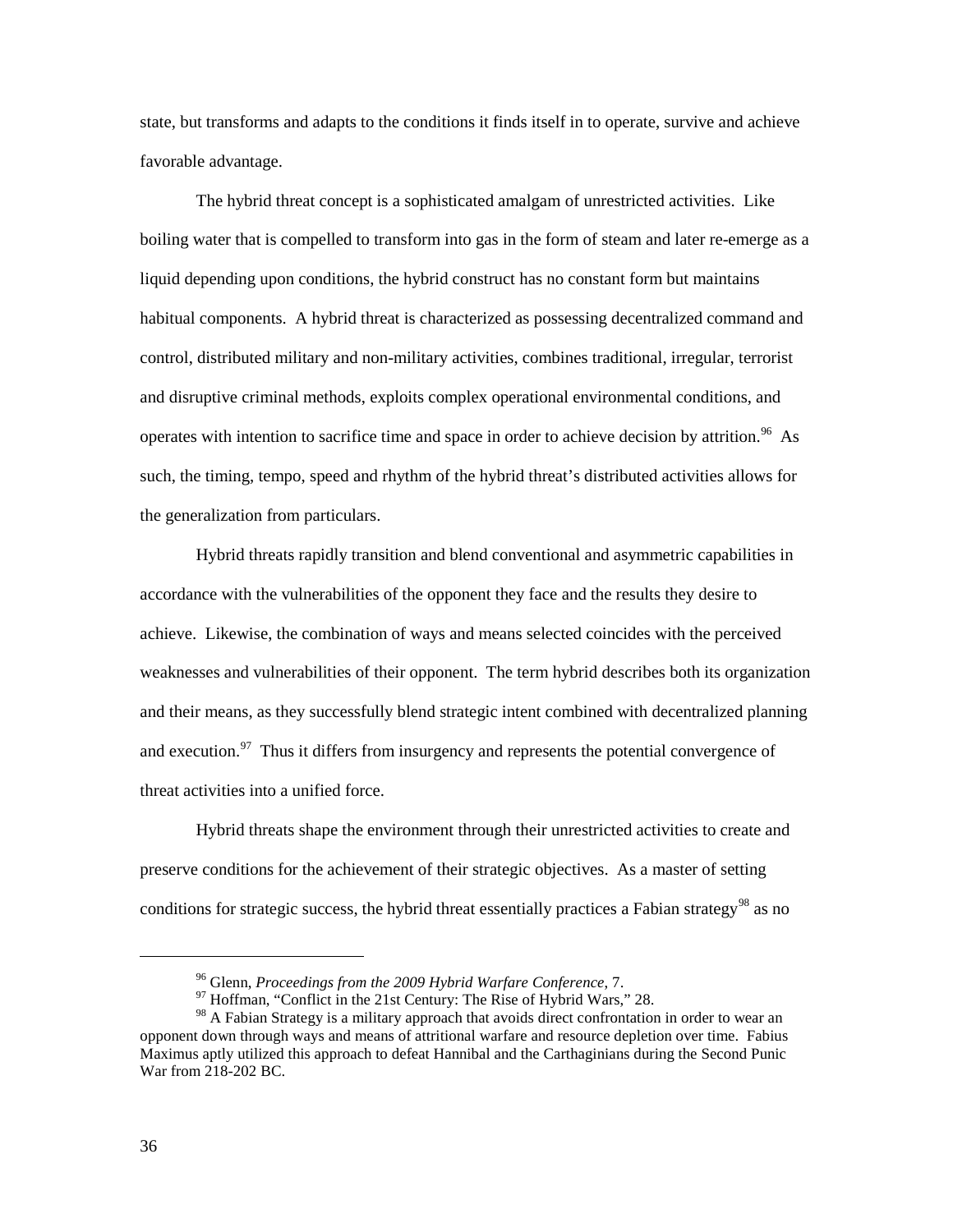feasible alternative strategy can be devised to mitigate U.S. conventional military superiority. The hybrid threat selects and/or creates its engagement areas to produce a U.S. inability to close and fix with it in decisive engagement. The infusion of new technology, information warfare and globalization increase the potency of this approach.

Hybrid threat actors seek to master the operational level concepts of simultaneity and depth. They maximize their effectiveness through the simultaneous application of military and non-military power against an adversary. Moreover, the hybrid threat actor seeks to physically and psychologically overwhelm its adversary throughout his area of operations, creating competing and simultaneous resource demands in order to contribute to conditions that bring about their defeat and/or withdrawal. As such, hybrid threats achieve synergy through the employment of an unprecedented synthesis of conventional and unconventional forces and capabilities, as well as the resources of other viable non-military entities where available.

These activities transpire across the range of military operations in a synchronized and integrated fashion, resulting in more effective combat power and operational effectiveness through synergistic action. Hence, the hybrid threat arranges its operations in order to determine the best organization of its hybrid force and component operations to accomplish its objectives. This arrangement often will be a combination of simultaneous and sequential operations to achieve full-spectrum effects and end-state conditions. Hence, capabilities, environmental conditions, strategic culture, and interests define its unrestricted force mix.

The correlation of forces and means (COFM) is a concept for analyzing conventional military conflict that allows operational planners to make force structure assessments during the planning process. It allows operational planners to identify force correlations, informs course of action development and reinforces decision making. The Soviets mastered the concept during the Cold War and defined the term as, "An objective indicator of combat power of opposing sides which makes it possible to determine the degree of superiority of one side over another. This is determined by means of comparing the quantitative and qualitative characteristics of subunits,

37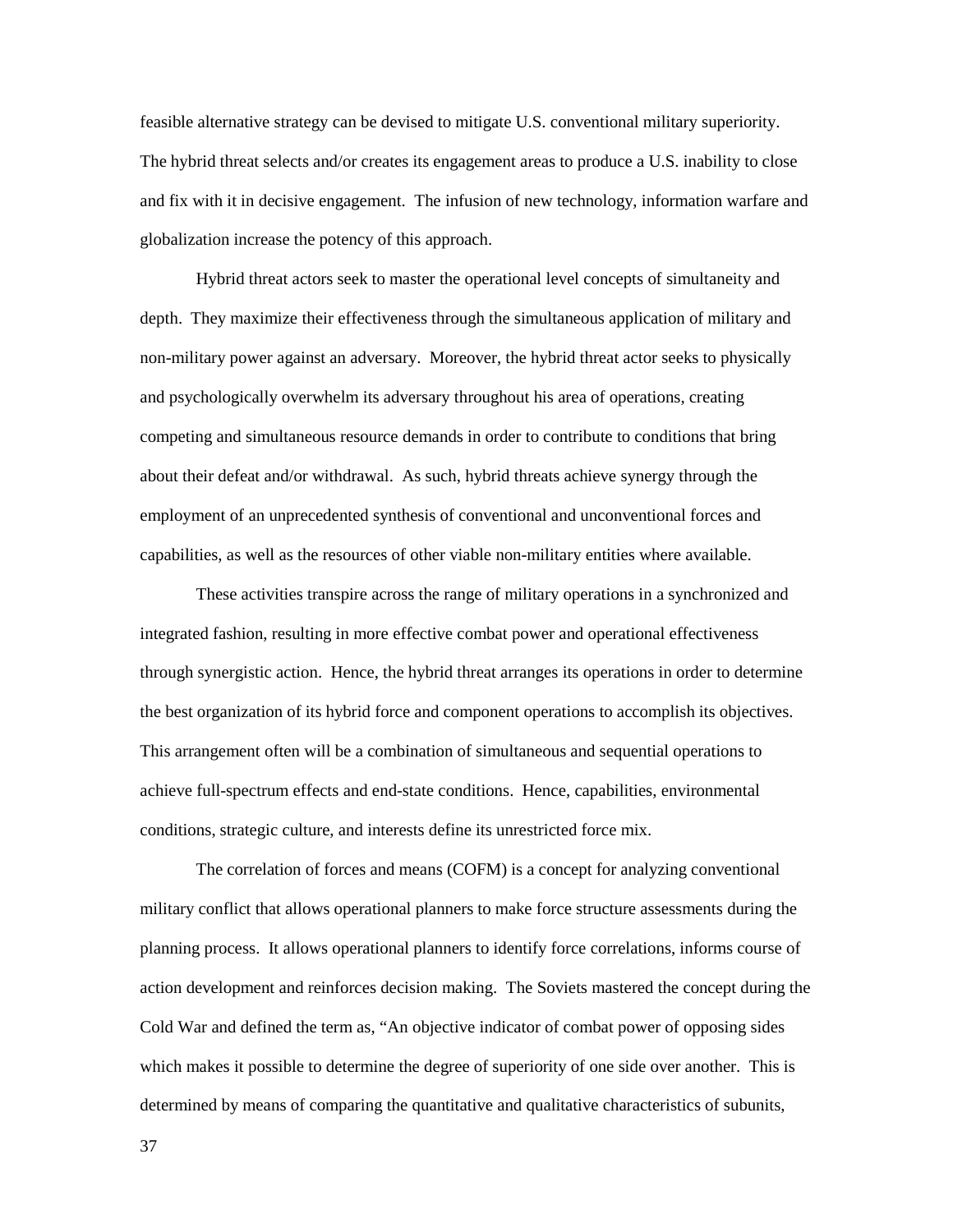units and formations and the armaments of one's own forces and those of the enemy."<sup>[99](#page-45-0)</sup> Despite its utility for force optimization in conventional war, the COFM methodology in theory lacks the ability to quantify other variables that influence the battlefield such as asymmetric and nonmilitary means. Thus, the framework is practical for a collective correlation of an opponent's conventional forces to better formulate operational plans. However, non-linear, asymmetric, and non-military means are integral to contemporary correlation and enemy Order of Battle analysis.

 The hybrid threat organization conceptually uses a COFM methodology when dealing with a superior opponent in order to determine how to array its forces. Through unrestricted operational art, the hybrid threat essentially expands on a COFMs concept and applies it to both symmetric and asymmetric means. This subjective and objective assessment of combat power on both friendly and enemy forces allows for the determination of the necessary characteristics to mitigate advantages of a militarily superior opponent and exploit its vulnerabilities. Hybrid opponents learned key lessons from detailed analysis of U.S. operations in Iraq and Afghanistan. These include how to array their forces to deny U.S. advantages in firepower and maneuver, the importance of information operations and U.S. sensitivity to civilian casualties, the limitations of U.S. logistics and personnel, and the extent of U.S. strategic depth and operational reach.

As the cognitive force that generates the hybrid system and determines the directions and patterns of its actions, the strategic aims of the hybrid threat dictate its operational design. A necessary precondition to hybrid organization, the hybrid threat understands its center of gravity (COG) and the center of gravity of the U.S. at the operational and strategic level. Joint doctrine defines the COG as, "The source of power that provides morale or physical strength, freedom of action, or will to act."<sup>[100](#page-45-1)</sup> To create conditions for strategic success, the hybrid actor capitalizes on

<span id="page-45-0"></span><sup>99</sup> *Soviet Dictionary of Military Terms* (Moscow: Military Publishing House, 1988), 255. Under "Correlation of Forces and Means."

<span id="page-45-1"></span><sup>&</sup>lt;sup>100</sup> Joint Staff, *Joint Publication 5-0 Joint Operations Planning* (Washington: Government Printing Office, 2006), GL-6; IV-8.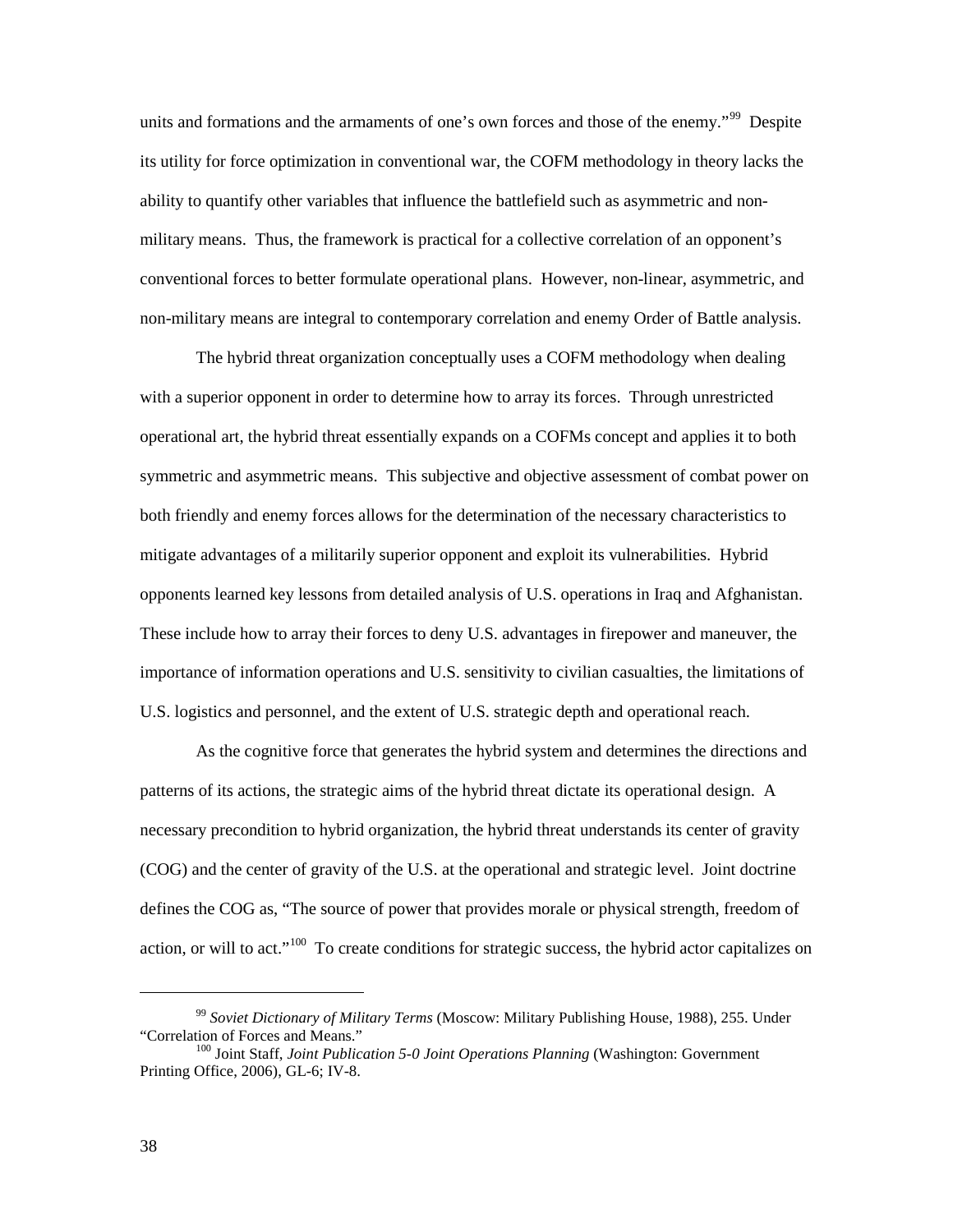COG analysis to understand friendly and enemy capabilities, weaknesses, structures, and interdependencies. Conversely, the hybrid threat is frustrating to analyze because its COG is elusive and thereby very difficult to impact. Echevarria asserts that a COG should be the focus of enemy capability or, "Look for connections among the various parts of an adversary in order to determine what holds it together."<sup>[101](#page-46-0)</sup>

It is important to understand that strategy has no end-state, only the continued favorable conditions to protect or advance an actor's interests.<sup>[102](#page-46-1)</sup> Hybrid threats may be the contemporary manifestation of insurgency or represent a new threat construct. Regardless, this means that U.S. planners cannot view a hybrid threat through a position of weakness and uncertainty due to the complexity of the hybrid organization's capability and intent. U.S. planners must analyze its strategic aims, center of gravity and strategic culture in order to provide strategic warning. This may prove difficult, lead to synchronization shortfalls in U.S. military planning and cognitive irrelevance in contesting a hybrid threat. Therefore, U.S. military planning needs to account for the hybrid threat's interest-based unrestricted operational art as a potential paradigm shift in enemy doctrine and organization.

#### **An Organizational Revolution in Military Affairs (RMA)**

Revolutions in military affairs represent the adaptation of the military to fundamental changes in social, political, and military landscapes. In response to political and strategic conditions that cause specific problems at the operational and tactical levels, RMAs result in innovation in technology, doctrine or organization.<sup>[103](#page-46-2)</sup> Murray and Knox contend, "Revolutions in military affairs require the assembly of a complex mix of tactical, organizational, doctrinal, and technological innovations in order to implement a new conceptual approach to warfare or to a

<span id="page-46-0"></span><sup>101</sup> Antulio Echevarria, *Clausewitz's Center of Gravity: Changing Our Warfighting Doctrine-Again!* (Carlisle Barracks, PA: Strategic Studies Institute, U.S. Army War College, 2002), vii.

<span id="page-46-2"></span><span id="page-46-1"></span><sup>&</sup>lt;sup>102</sup> See Everett Dolman, *Pure Strategy: Power and Policy in the Space and Information Age* (New York: Routledge, 2005).

 $103$  Murray and Knox., 176, 179-180.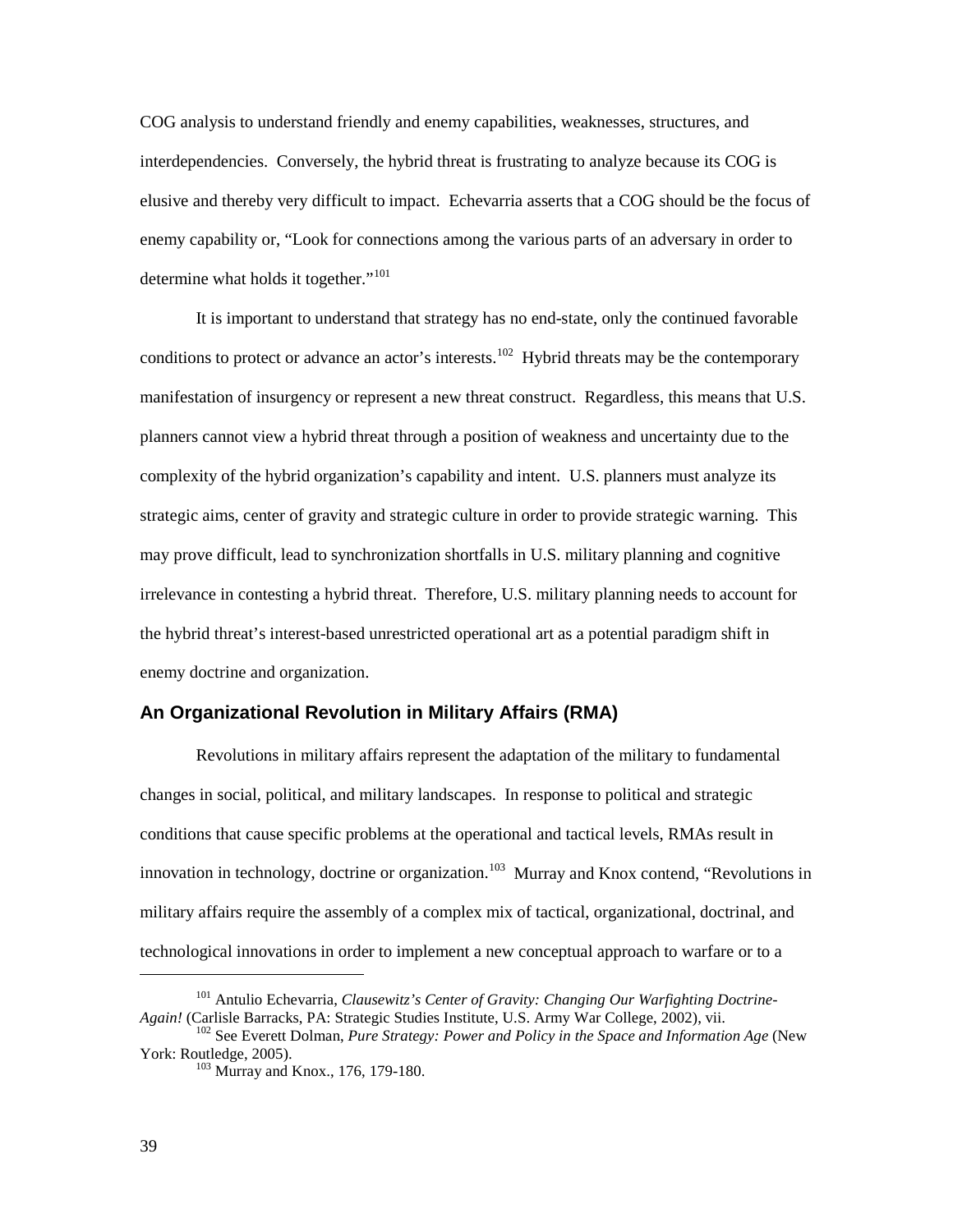specialized sub-branch of warfare."<sup>[104](#page-47-0)</sup> Effectiveness and validity of RMAs can only be determined in application, or it remains only a theory.

Emerging RMAs are a threat to the established status quo and thus organizations often fail to respond to them properly. Typically, an organization's response to a paradigm shift threatening one of its core competencies is: denial, escape or diversion, or acceptance and pertinent action.<sup>[105](#page-47-1)</sup> Denial is often the selected course of action. This is evidenced in the British and French militaries being aware of the claims made by proponents of what would become the Blitzkrieg RMA, but choosing to deny fundamental change was transpiring.<sup>[106](#page-47-2)</sup> This phenomenon is not limited to the military, as many business practices undergo the same experience. Only through exploring new concepts and developing new insights can successful and relevant military innovation emerge and consequently plan and prepare for.

Organizational and doctrinal RMAs have manifested in the past. The German Blitzkrieg RMA was an organizational response to static land warfare dominated by infantry and artillery.<sup>107</sup> The Blitzkrieg paradigm shift represented a profound change in the conceptualization of land warfare.<sup>[108](#page-47-4)</sup> Both Heinz Guderian and Hans von Seeckt played key roles in the development of the Blitzkrieg RMA in response to lessons from the First World War and French military superiority imposed by the restrictions of the Treaty of Versailles. Utilizing highly mobile armored forces, infiltration tactics, and combined arms synchronization, the Blitzkrieg concept

<sup>104</sup> Ibid., 12.

<span id="page-47-1"></span><span id="page-47-0"></span><sup>105</sup> Richard Hundley, *Past Revolutions, Future Transformations: What Can the History of Revolutions in Military Affairs Tell Us About Transforming the U.S. Military?* (Santa Monica, CA: RAND

<span id="page-47-3"></span><span id="page-47-2"></span><sup>&</sup>lt;sup>106</sup> Ibid., 51.<br><sup>107</sup> See Dennis Showalter, "German Operational Art," in John Andreas Olsen and Martin van Creveld, eds., *Operational Art: From Napoleon to the Present* (Oxford, UK: Oxford University, 2010); Heinz Guderian, *Panzer Leader*, Abridged, Constantine Fitzgibbon, tr. (New York; Ballantine, 1972); James S. Corum, *The Roots of Blitzkrieg: Hans von Seeckt and German Military Reform* (Lawrence: University Press of Kansas, 1992).

<span id="page-47-4"></span><sup>&</sup>lt;sup>108</sup> Hundley, 11. The term Blitzkrieg does not appear in German pre-war doctrine. It was produced by the British after the war to describe the innovative ways the Germans achieved operational success.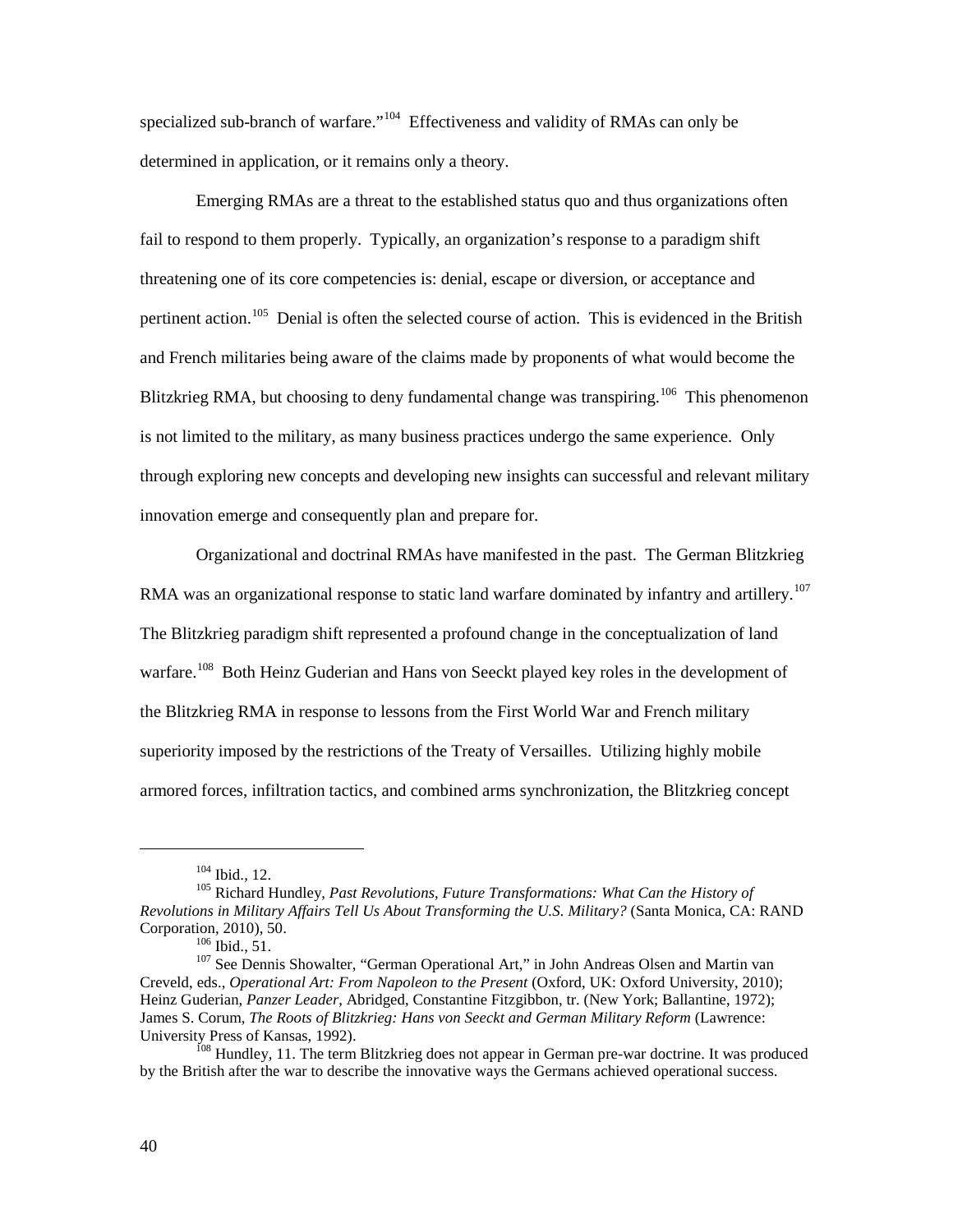rendered the static defense irrelevant and created a new model for land warfare that was replicated by all modern armies of the time.

The Blitzkrieg RMA describes the creation of a new core competency of highly mobile armored formations penetrating deep into enemy territory and encircling an opponent through combined arms maneuver. This new development rendered the French defenses obsolete and its doctrine irrelevant, as they were unprepared and unable to react. This was a profound change in the fundamentals of land warfare and essentially rendered the actor with the dominant set of military capabilities obsolete.

The Germans achieved an enormous operational victory and gained the initiative through the exploitation of the Blitzkrieg RMA. However, this organizational and doctrinal RMA did not come to fruition immediately and remained controversial within the German high command for over a decade. The German Army began experimentation with armored warfare in the 1920s and developed the concept over time, culminating in its application in 1939-1940. Hence, Blitzkrieg has its own unique features that cannot be universally applied to other RMAs. However, as military operations are remarkably resistant to codification, understanding RMAs comes to fruition through close historical analysis of change.<sup>[109](#page-48-0)</sup>

Similar to the emerging hybrid threat concept, the Blitzkrieg RMA has been the subject of intellectual discourse over whether it was something new. Critics contend that the German way of war has always demonstrated a preference for short and decisive campaigns.<sup>[110](#page-48-1)</sup> Nothing had changed in their conceptualization of war, except for their change in organization and the introduction of improved technology, such as the aircraft and tank. Regardless of the paradigm discussion, Blitzkrieg was the result of the evolution of operational art. The Germans maintained

<span id="page-48-0"></span><sup>109</sup> Robert M. Citino, *Blitzkrieg To Desert Storm: The Evolution of Operational Warfare* (Lawrence, KS: University Press of Kansas, 2004), 9.

<span id="page-48-1"></span><sup>110</sup> Robert M. Citino, *The German Way of War: From the Thirty Years War to the Third Reich* (Lawrence, KS: University Press of Kansas, 2005), 311. Also, see Murray and Knox, 157-169.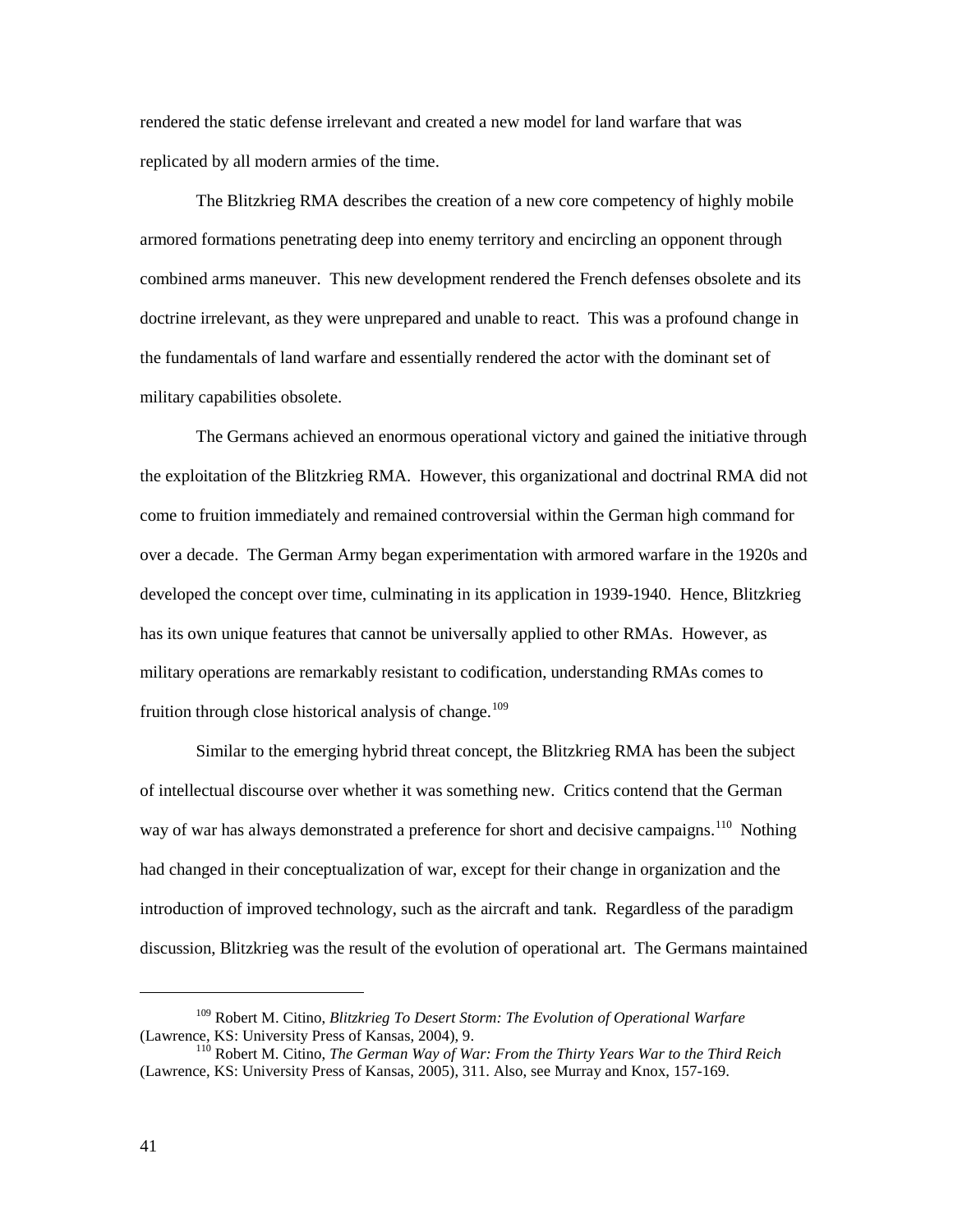a better grasp of the potential effects of their organization and new technologies than their competitors. The Blitzkrieg RMA was in many ways a return to the wars of movement and maneuver that von Moltke advocated half a century earlier.<sup>[111](#page-49-0)</sup>

Military organizations are often threatened and are therefore reluctant to adapt to new changes in the environment and repeatedly choose to view change through established frameworks. Similarly, in the business world, paradigm shifts are often not brought about by the dominant players, as discontinuous innovations that destroy core competencies almost always come from outside the industry.<sup>[112](#page-49-1)</sup> Therefore, the implications of a hybrid threat organizational RMA directly confront the U.S. military intelligence establishment and the operational and strategic planning community.

A military organization can harness revolutions in military affairs and develop them into an advantage. As a cognitive obstacle, Qiao and Wang contend that the U.S. restricts its view of RMAs to technological advances.<sup>[113](#page-49-2)</sup> Changes in doctrine and organization have the ability to change the battlefield without the addition of new technologies. Accordingly, U.S. military superiority has provoked an unexpected outcome that redefines the environment and provides new meaning in the form of consequences and implications. As such, the organizational RMA, when viewed through an unrestricted lens, has numerous implications for the legal and asymmetric aspects of warfare as they relate to the achievement of strategic objectives.

Visualizing a hybrid threat as an RMA through the lens of Kuhn's paradigm provides context to the hybrid concept. Conceptually, hybrid threats identified overmatch as their problem and developed an operational approach to deal with U.S. military superiority. Conversely, since the end of the Cold War, U.S. planning has focused on traditional Asian and Middle Eastern potential adversaries. Resistant to new ideas, U.S. analysis broadly identifies uncertainty in the

<span id="page-49-2"></span>

<span id="page-49-1"></span><span id="page-49-0"></span><sup>&</sup>lt;sup>111</sup> Ibid., 311.<br><sup>112</sup> Hundley, 17.<br><sup>113</sup> Qiao and Wang, 24.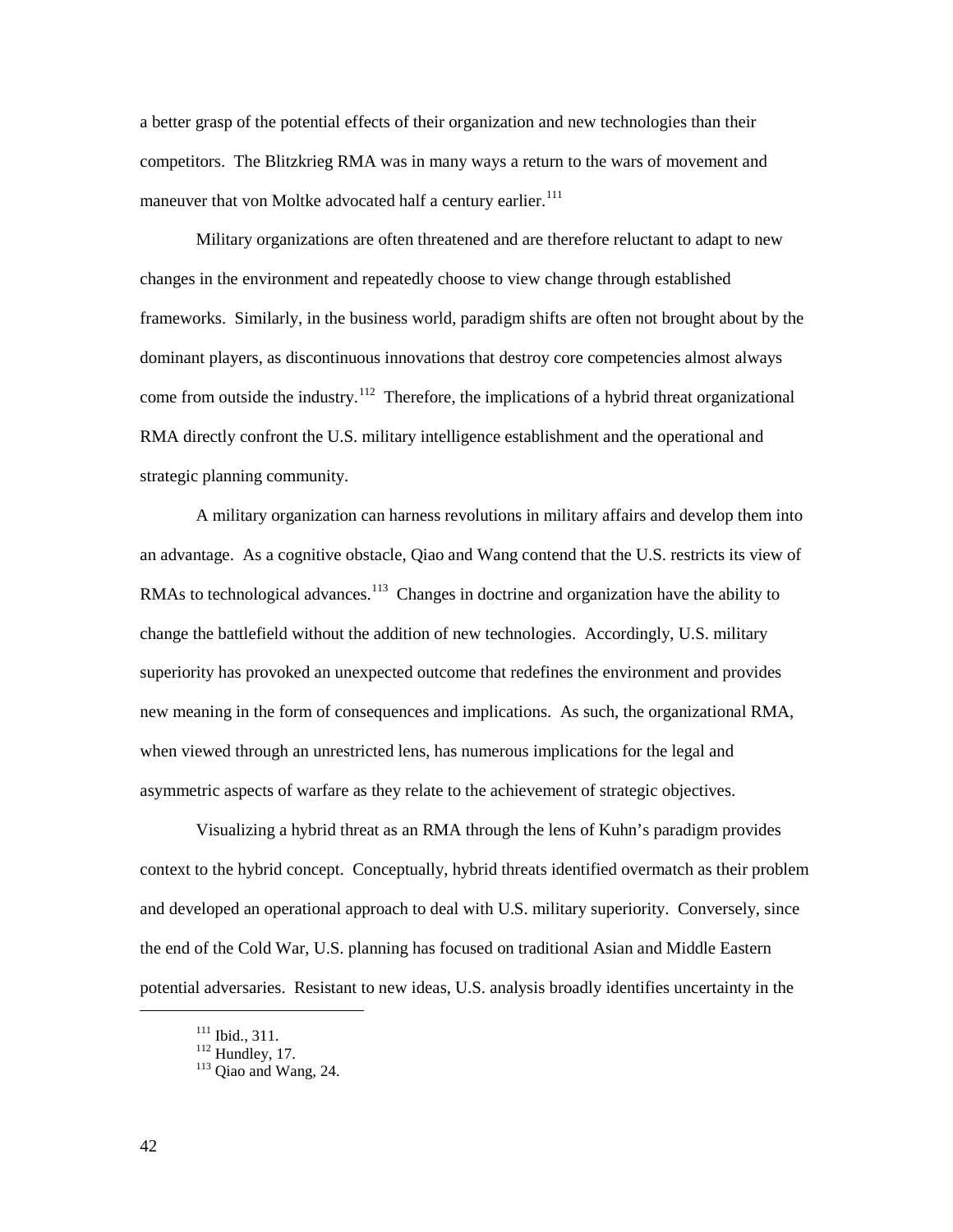environment as the problem and not the resulting problems from its uni-polar military dominance and interaction with the environment.

In order for an emerging RMA such as Blitzkrieg or hybrid threat to gain acceptance within a military organization, a mechanism within the organization for experimentation with new ideas must be established. Most importantly, senior officers willing to sponsor new ways of doing things are essential for the concept to be properly accepted.<sup>[114](#page-50-0)</sup> This means that a culture of productive thinking about how future threats will adapt to military superior opponents must be embraced. Therefore, the organization must be comfortable with new ideas and allow experimentation with concepts that may render habitual systems and processes irrelevant. U.S. military senior leadership has accepted that there is a new threat environment and has questioned the cognitive assumptions in contemporary threat analysis. However, the military has not come to consensus on the full scope of the hybrid construct.

The potential paradigm shift is the operational integration of capabilities and its subsequent command and control, manifesting in an organizational RMA. This is contrary to the often-technological prism the U.S. and the West views RMAs. The 2006 Second Lebanon War and certain aspects of the insurgency contesting U.S. forces in Iraq and Afghanistan provides preliminary evidence of the emergence of the hybrid threat, yet substantial evidence remains insufficient to declare an RMA. The trend is towards a paradigm shift amounting to an RMA but no single threat has fully manifested all the potential advantages and nor fully mastered the unrestricted operational art necessary to declare an RMA. However, as a synchronized asymmetric and symmetric response, this potential paradigm shift in threat activities does not appear to be subsiding any time in the near future. Within the operational environment, the hybrid threat as a potential RMA lends itself to replication by others.

<span id="page-50-0"></span> $114$  Hundley, 55.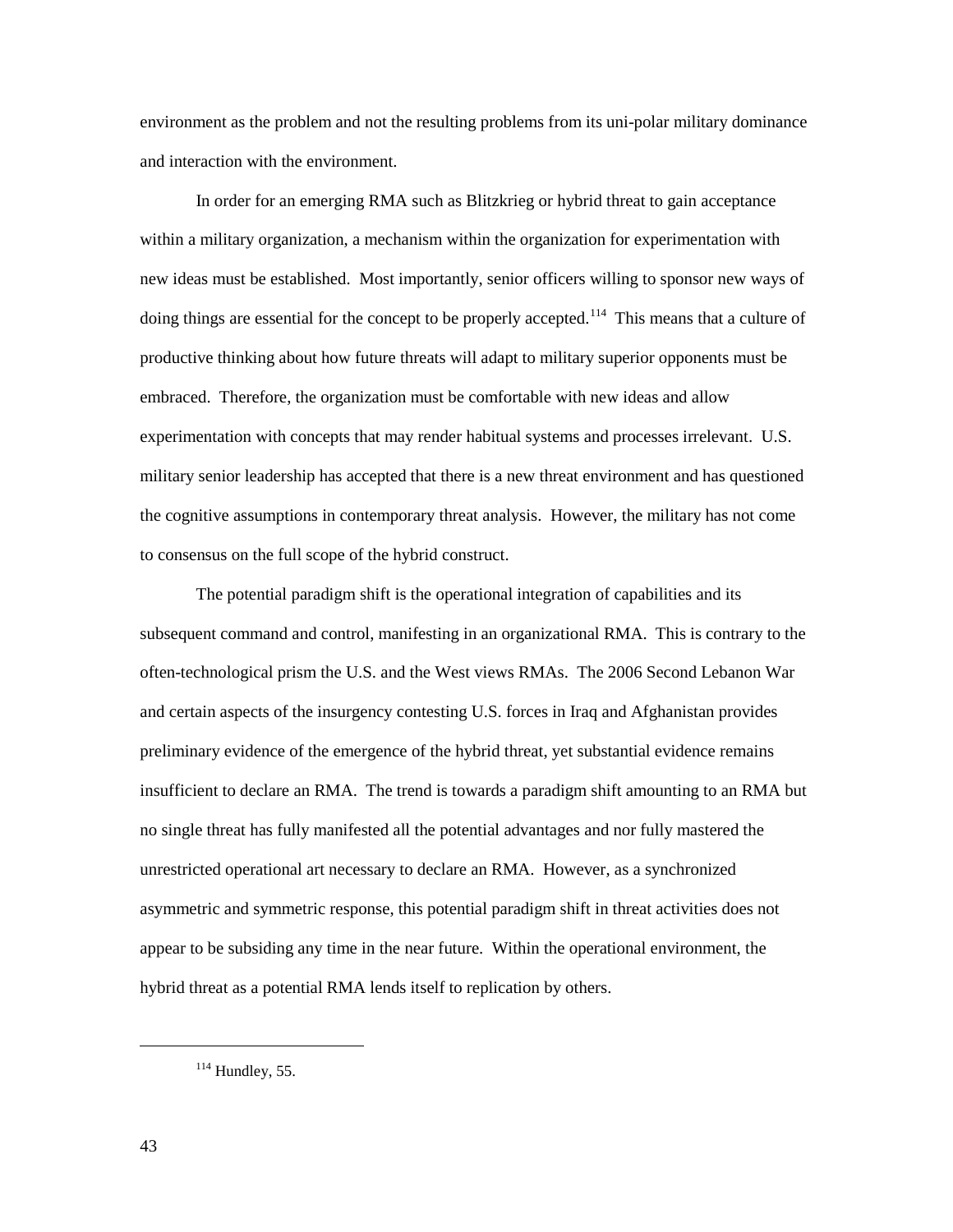The hybrid threat's assembly of a complex mix of organizational innovations and new conceptual approach will remain the model of choice for adversaries in future conflicts with militarily superior opponents. The U.S. Army astutely recognized this emerging trend. Forecasting a future environment flooded with persistent conflict involving unknown actors and range of capabilities, the U.S. Army chose to consolidate its approach to future threats. Regardless of acknowledgement, the environment and emergence of hybrid threats were the impetus for the paradigm shift in U.S. doctrine to the capabilities based Full Spectrum Operations (FSO). Similar to Noah's Ark, the Army is caching its capabilities on a cognitive ark waiting for the ambiguous flood water of an uncertain future to abate.

In sum, the hybrid threat organization is potentially a revolution in military affairs that will continue to mature in the coming decade. In periods of conceptual debate, military professionals should attempt to step back and assess the environment to determine if they are in the midst of a potential paradigm shift. The evolving nature of non-Western overmatched threats and the emergent changes in U.S. military doctrine mask the recognition of an RMA. While it may be difficult to recognize, planners can potentially identify an RMA and harness it to their advantage. This does not preclude conventional war, but provides a framework from which to view the sea change in how adversaries will combat militarily superior opponents with a paucity of conventional resources or capability in order to achieve their objectives, now and in the future.

#### **Irregular Warfare (IW): Umbrella Term or Conceptual Albatross?**

Irregular warfare presents a competing explanation of the non-linear threat activities that underpin the hybrid threat framework. The lack of agreement on the description of hybrid threats often leads to characterizing it under the broad overarching term of irregular warfare. An umbrella term for many of the irregular, unconventional and asymmetric activities across the threat spectrum, irregular warfare accounts for the historical use of all non-conventional military activities in the pursuit of strategic end-states. Consisting of guerilla warfare, insurgent tactics, and the panoply of indirect asymmetric approaches, the purpose of IW is to erode the combat

44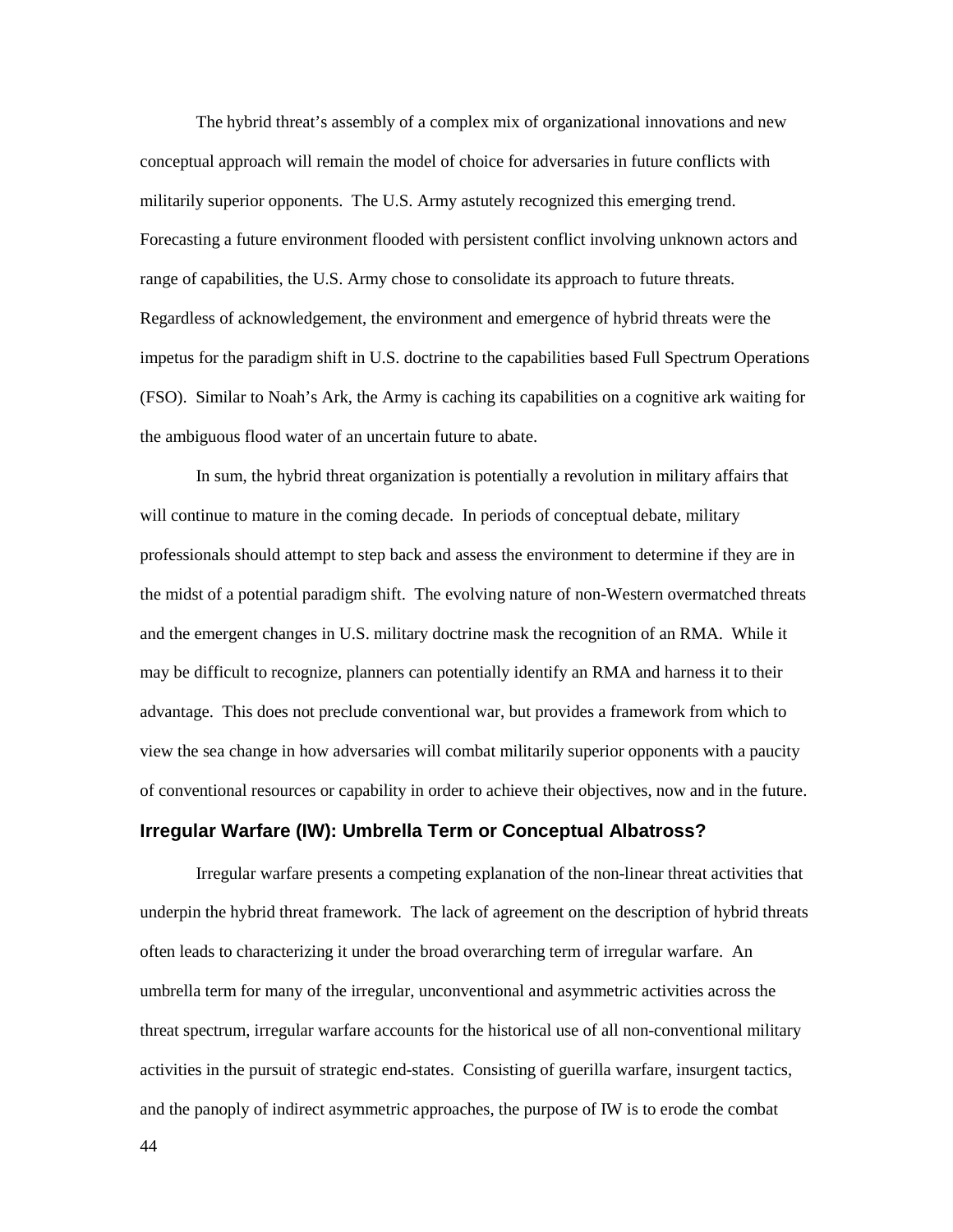power, influence and political will of an adversary. DoD Directive 3000.07 asserts that the DoD recognizes that, "Irregular warfare is as strategically important as traditional warfare."<sup>[115](#page-52-0)</sup>

The debate over the hybrid threat ranges over whether the hybrid threat is a subset of IW or is a separate category. Joint doctrine defines Irregular Warfare as, "A violent struggle among state and non-state actors for legitimacy and influence over the relevant populations(s). Irregular warfare favors indirect and asymmetric approaches, though it may employ the full range of military and other capacities, in order to erode an adversary's power, influence, and will."<sup>[116](#page-52-1)</sup> To this end, although DOD policy does not officially recognize the hybrid concept, it uses the hybrid notion to describe the increased complexity of conflict and has emerged in overarching strategic planning documents.<sup>[117](#page-52-2)</sup>

There are several counterarguments to the hybrid threat concept and its implications for military strategy. Glenn expands upon the discourse on hybrid threats and advocates determining whether the hybrid concept is sufficiently original to merit addition to military intellectual discourse, as the arguments for hybrid warfare seem to lack sufficiency.<sup>[118](#page-52-3)</sup> Accordingly, Glenn contends that irregular warfare may encompass the hybrid construct. Glenn posits:

It certainly seems that irregular warfare's 'full range of military and other capacities' encompasses the hybrid threat's 'tailored mix of conventional, irregular, terrorism, and criminal means.'…Nor do any accepted analyses of irregular warfare known to this author preclude simultaneous and adaptive application of those capacities. From a purely doctrinal perspective, hybrid threats and the methods they employ seem at best a subset of irregular warfare. There is obviously the counterargument that the definition of hybrid threat taken here is flawed, that it fails to communicate the aspects of hybrid warfare that make it unique. If so, then the pursuit of a definition that better clarifies and reveals that uniqueness remains an unmet challenge.<sup>[119](#page-52-4)</sup>

<span id="page-52-0"></span><sup>115</sup> *Department of Defense Directive 3000.07* (Government Printing Office, Washington, DC: 2008), 2. 116 Joint Chiefs of Staff, *Joint Publication 1-02, Department of Defense Dictionary of Military and* 

<span id="page-52-4"></span><span id="page-52-3"></span><span id="page-52-2"></span><span id="page-52-1"></span>*Associated Terms* (Washington, DC: GPO, 12 April 2001), As amended through 31 December 2010, 189. Under "Irregular Warfare."<br><sup>117</sup> GAO, 11. <sup>118</sup> Glenn, "Thoughts on Hybrid War," 7.

<sup>119</sup> Ibid., 7.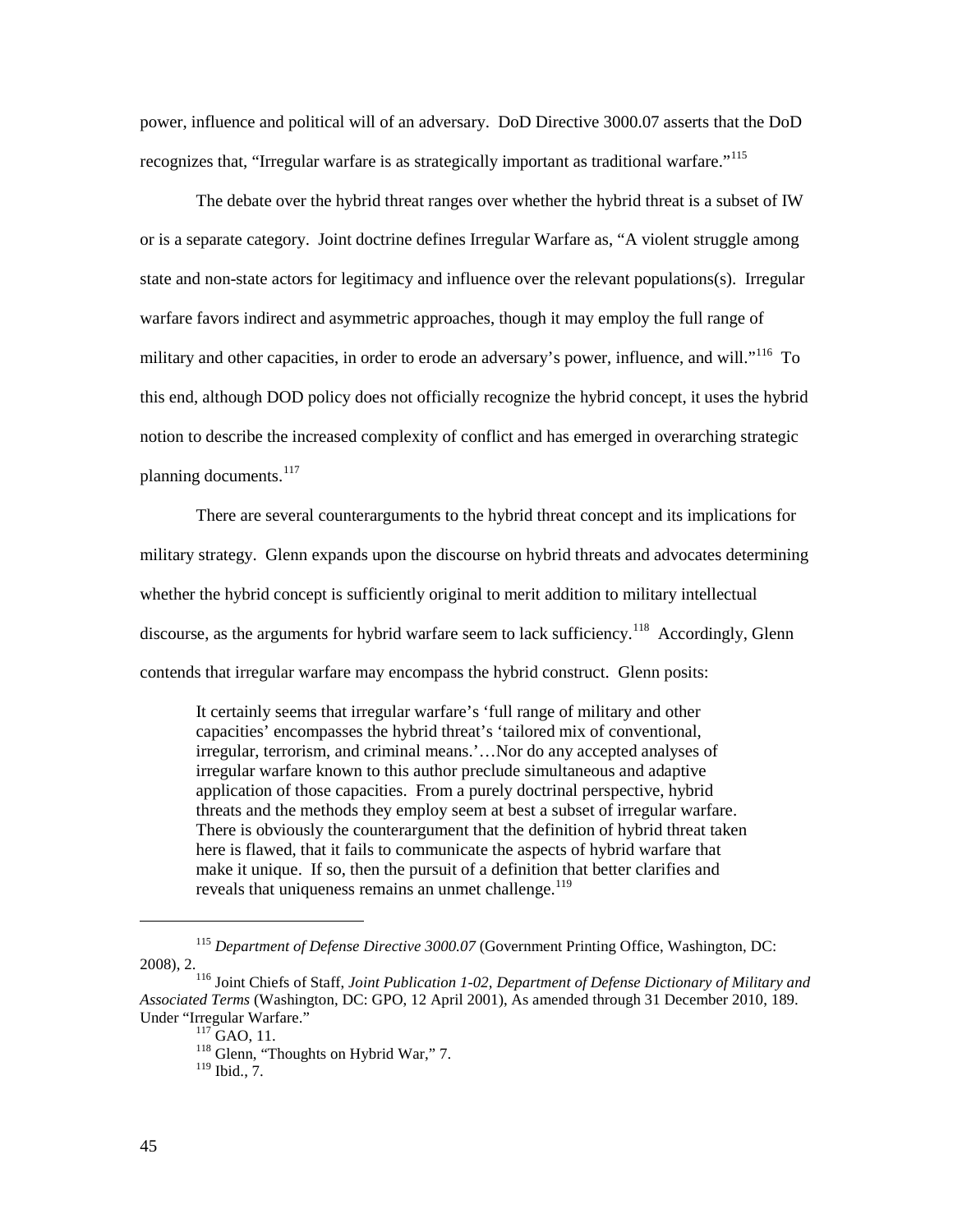The irregular methods utilized by Hezbollah in the 2006 campaign against Israel are often characterized as a new form of warfare, necessitating a major transformation within the U.S. military. Hoffman contends that, "By definition, I don't think that hybrid warfare is a subset of irregular warfare. It may just be a threat construct."<sup>120</sup> Conversely, Stephen Biddle and Jeffrey Friedman of the Council on Foreign Relations posit that the hybrid challenges in the contemporary environment do not warrant the U.S. military to return to "A preclusive focus on major warfare as it did before 2003 or that a Hezbollah threat should replace the Red Army in the Fulda Gap as the focus for U.S. defense planning. Single-event (or single threat) specialization in a world where we could face multiple events (or multiple threats) is dangerous whichever event one would choose."<sup>[121](#page-53-1)</sup> Their analysis implies that all militaries incorporate irregular methods to their campaigns and that there is no consistent threat model for the U.S. military to plan. Thus, the thinking of U.S. Special Operations Command complements its position of hybrid threats being a complex variation of irregular warfare, asserting that, "Current doctrine is sufficient on traditional and irregular warfare to describe the current and future operational environment."<sup>[122](#page-53-2)</sup>

 Counterarguments regarding the emergence of the hybrid threat and its relevance and/or importance for military planning inadvertently reinforce the paradigm shift hybrid threats have created in the operational environment. Acknowledging the hybrid threat's organization and capabilities, Secretary of Defense Robert Gates aptly declares:

I think that this debate between conventional and irregular is quite artificial. Most of the people that I talk to are now increasingly talking about, instead of one or the other, a spectrum of conflict in which you may face at the same time an insurgent with an AK-47 and his supporting element with a highly sophisticated ballistic missile, where you -- where you have what we have been

<span id="page-53-0"></span> $120$  Author's discussion with Frank G. Hoffman, "Hybrid Threats." Personal e-mail correspondence to Frank Hoffman, 15 December 2010.

<span id="page-53-2"></span><span id="page-53-1"></span><sup>&</sup>lt;sup>121</sup> Stephen Biddle and Jeffrey A. Friedman, *The 2006 Lebanon Campaign and the Future of Warfare: Implications for Army & Defense Policy* (Carlisle, PA: US Army War College, Strategic Studies Institute, 2008), 88.

 $122$  GAO, 2.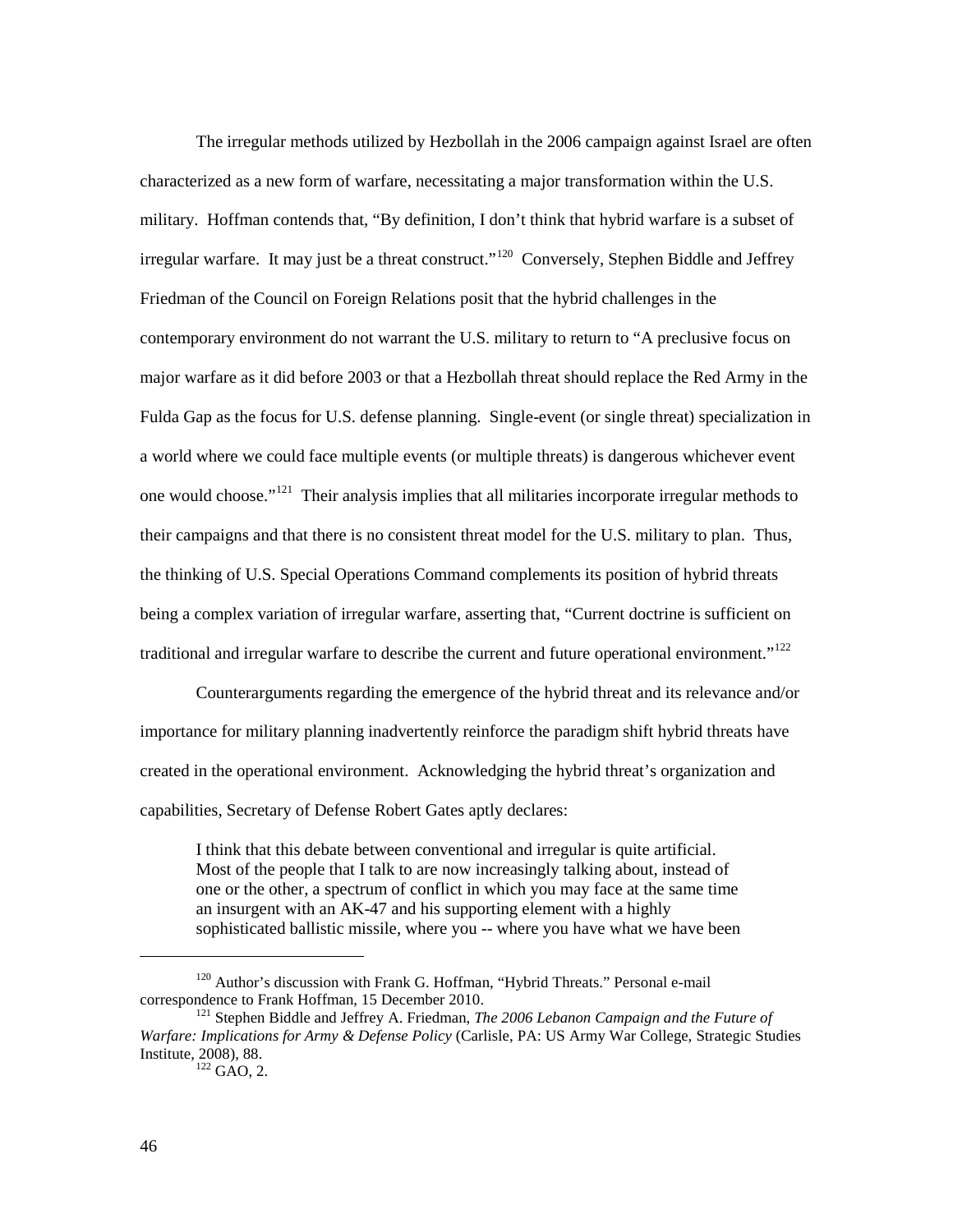calling in the last year or so complex *hybrid warfare*. And so you really need to be prepared across a spectrum to deal with these capabilities.<sup>[123](#page-54-0)</sup>

In keeping with Secretary Gates' vision of U.S. planning across the spectrum of conflict

in order to deal with future adversaries, Hoffman's words best capture the importance of hybrid

threats:

This hybrid threat construct appears valuable at this point in time for a number of reasons. It serves as: A concept to describe evolving character of conflict (for those looking for a better one or even aware of changes). A construct to challenge current 'conventional' thinking and the binary intellectual bins that currently frame our debate between Crusaders and Traditionalists. A concept that highlights and reinforces the true granularity or breadth of spectrum of human conflict, not as a new bin but as something more reflective of the broader continuum than just COIN. A concept that raises awareness of potential risks and informs ongoing threat/force posture debate in the QDR (the most important debate of all given very constrained resources).  $124$ 

## **Exploitation of Ambiguity**

The hybrid threat concept has been varyingly interpreted and advanced by the Armed Services and their think tank proxies. This is similar to service interpretations of COIN and IW in the last decade. A retired Marine officer, Hoffman's work for the Potomac Institute advocates the USMC being most aptly suited for combating hybrid threats.<sup>[125](#page-54-2)</sup> Similarly, in a U.S. Army funded study by the RAND Corporation, David Johnson examines the Hezbollah model hybrid threat. The author identifies the uniqueness of Israel's security situation, but compares the U.S. Army to the Israel Defense Forces (IDF) through the lens of the need to prepare for full spectrum military challenges. Johnson illustrates the relevance of the Israeli experience in the 2006 war for the U.S. Army. He contends that:

<span id="page-54-0"></span><sup>&</sup>lt;sup>123</sup> Robert Gates, "DoD News Briefing With Secretary Gates From The Pentagon," 6 April 2009, http://www.defense.gov/transcripts/transcript.aspx?transcriptid=4396 (Accessed 1 December 2010).

<span id="page-54-1"></span><sup>&</sup>lt;sup>124</sup> Frank G. Hoffman, "Further Thoughts on Hybrid Threats," *Small Wars Journal* (March 3, 2009). http://smallwarsjournal.com/blog/2009/03/further-thoughts-on-hybrid-thr/, 1-2.

<span id="page-54-2"></span><sup>&</sup>lt;sup>[125](http://smallwarsjournal.com/blog/2009/03/further-thoughts-on-hybrid-thr/)</sup> Hoffman states that, "Marines are well suited for this coming age." See *Rise of Hybrid Wars*, 48-49, 57.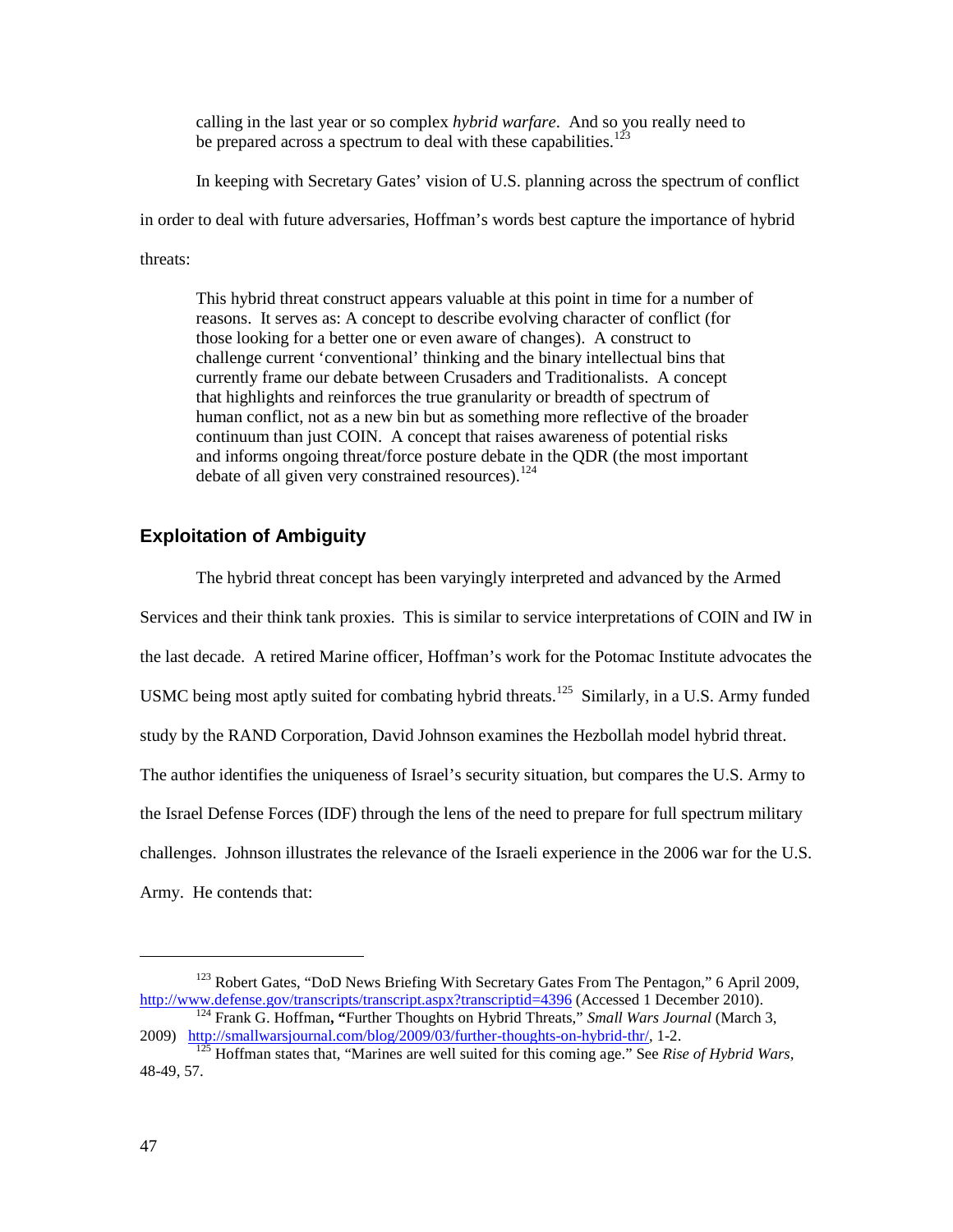These hybrid opponents create a qualitative challenge that demands combined arms fire and maneuver at lower levels, despite their generally small-unit structures. The Israelis had lost these skills after years of preparing for and confronting (understandably) terrorist attacks during the second intifada. The U.S. Army, focused as it necessarily is on preparing soldiers and units for duty in Iraq and Afghanistan, might be approaching a condition similar to that of the Israelis before the 2006 Second Lebanon War…expert at COIN and less prepared for sophisticated hybrid opponents.<sup>[126](#page-55-0)</sup>

Through examining the experiences of the IDF in Lebanon and Gaza, the RAND study narrative advocates the continued relevance of heavy forces in military formations. It provides a well structured argument for mechanized and armored capabilities to prevail against sophisticated hybrid opponents. Johnson concludes, "The force mix in Gaza also shows that the Israelis believe that heavy forces are relevant and necessary in facing hybrid challenges like those in Gaza or Lebanon."<sup>[127](#page-55-1)</sup> Hence, the significance of armored forces in combating a hybrid adversary underpins Johnson's conceptualization of the hybrid concept and its application to non-state, state sponsored and nation-state entities.

Regardless of its limitations, the RAND study provides a fruitful characterization of hybrid threat categories. The hybrid construct promulgated by Johnson consists of "Non-State Irregular" operating with cellular structure in small formations (squad size) and decentralized command and control; "State-Sponsored Hybrid" operating with moderate sized conventional formations (up to battalion size) with decentralized command and control; and "State" operating with hierarchical brigade or larger-sized formations with generally centralized command and control.<sup>[128](#page-55-2)</sup> Therefore, the utility of the RAND study is that it portrays hybrid threats across the entire operational spectrum and by default demonstrates the practicality of the Army's operating concept of Full Spectrum Operations (FSO).

<span id="page-55-2"></span><span id="page-55-1"></span><span id="page-55-0"></span><sup>126</sup> David E. Johnson, *Military Capabilities for Hybrid War: Insights from the Israel Defense Forces in Lebanon and Gaza* (Santa Monica, CA: RAND Corporation, 2010), 7-8.

 $128$  Ibid., 5.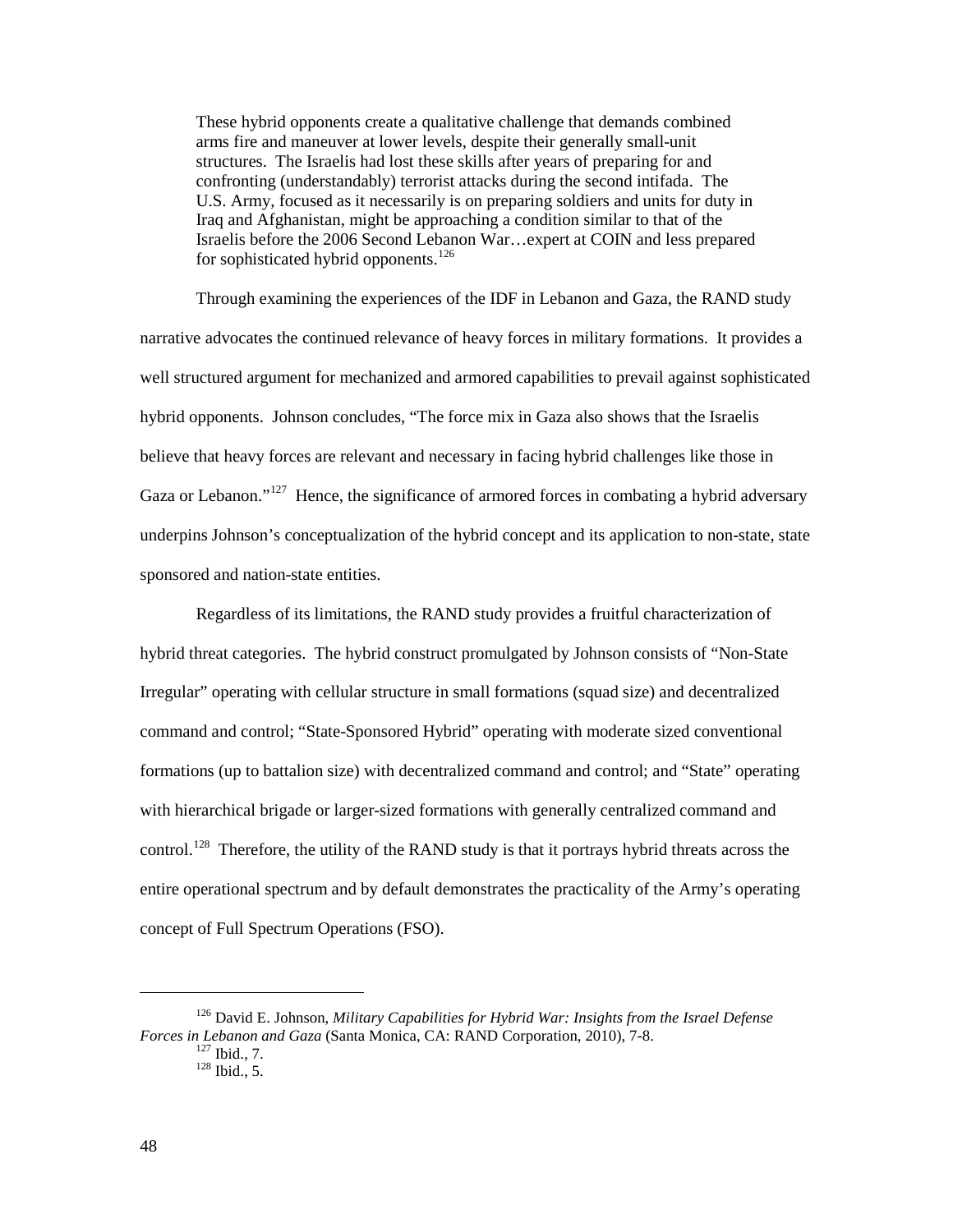The oft-cited 2007 Maritime strategy reflects the Navy and Marine Corps acceptance of the hybrid threat concept. The document states that, "Conflicts are increasingly characterized by a hybrid blend of traditional and irregular tactics, decentralized planning and execution, and nonstate actors, using both simple and sophisticated technologies in innovative ways."<sup>129</sup> Moreover, the *Naval Operations Concept 2010* asserts, "We believe that both state and non-state adversaries are likely to employ a hybrid of conventional and irregular methods to counter the United States' advantage in conventional military operations."<sup>[130](#page-56-1)</sup> The U.S. Marine Corps advocates threat based thinking in the *Marine Corps Vision and Strategy 2025.* The document claims that the lines between conventional and irregular war will be characterized by the blurring of what was previously thought to be distinct forms of war or conflict. This means that hybrid challenges will emerge in combinations of various approaches to include conventional war, irregular challenges, terrorism, and criminality.<sup>[131](#page-56-2)</sup> Therefore, the U.S. Navy, Marines and Coast Guard have incorporated the hybrid threat construct into their strategic documents and are planning for hybrid threats through a maritime lens.

The U.S. Air Force Chief of Staff's "Vector 2010" provides the Air Force vantage of hybrid threats. The document asserts that the Air Force will always be an integral part of joint and coalition operations and that, "As we look ahead, we are more likely to encounter more sophisticated hybrid adversaries" requiring the Air Force to "anticipate and plan for the emergence of more sophisticated, state sponsored irregular adversaries."<sup>[132](#page-56-3)</sup> Accordingly, the

<span id="page-56-0"></span><sup>&</sup>lt;sup>129</sup> General James T. Conway, USMC, Admiral Gary Roughead, USN, and Admiral Thad W. Allen, USCG, *A Cooperative Strategy for 21*st*-Century Seapower* (Washington, DC: October 2007), 6.

<span id="page-56-1"></span><sup>&</sup>lt;sup>130</sup> General James T. Conway, USMC, Admiral Gary Roughead, USN, and Admiral Thad W. Allen, USCG, *Naval Operations Concept 2010: Implementing the Maritime Strategy* (Washington, DC:

<span id="page-56-2"></span><sup>2010), 7.131</sup> United States Marine Corps, *USMC Vision and Strategy 2025* (Headquarters Marine Corps,

<span id="page-56-3"></span><sup>&</sup>lt;sup>132</sup> Norton A. Schwartz, USAF, "CSAF Vector 2010" (Department of the Air Force, Washington, DC: 4 July 2010), 4.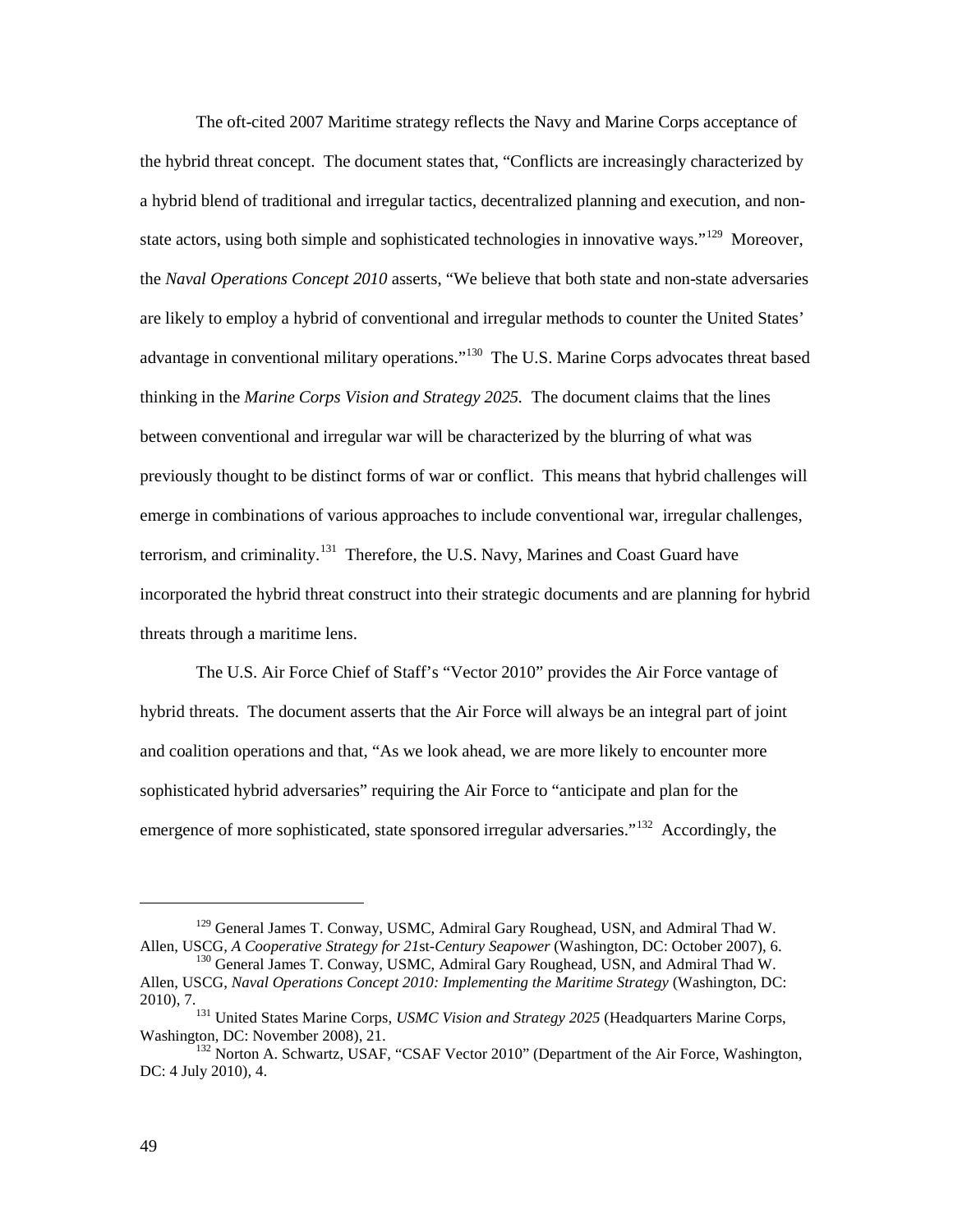Army, Navy, Air Force and Marines contextualize the hybrid threat construct from a service lens underpinned by service parochial competition for resourcing and relevance.

In sum, the hybrid threat construct challenges assumptions about the environment and what the future will hold for U.S. military joint planning. No individual service designs military campaign plans, as Joint level commanders and their staff do. As an interest-based rational actor practicing unrestricted operational art, hybrid threats are a potential source of inter-service friction. Like a river persistently flowing down the easiest path, bypassing obstacles and changing its form to conditions, the hybrid threat adaptively leverages its organization to achieve conditions favorable for its interests. Dynamically shifting its organization and means, the hybrid threat exploits the predictable norms and rules of U.S. forces to obtain advantage. Therefore, it is important to understand the utility of the hybrid threat concept for military planning and the implications of unrestricted operational art.

### **U.S. Operational and Strategic Planning Constructs**

Strategy is a framework that identifies objectives, concepts and resources required to accomplish goals established by policy over time, space and purpose. Hence, strategy is a blueprint for action and subordinate to policy. As the reflection of interests in the environment, national security policy drives military strategic planning. Accordingly, U.S. strategic and operational planning is interest-based, not threat based. This means that U.S. strategic planning documents provide guidance for the development of subordinate plans based on objectives sought, vice potential threat actors in various contingencies.

U.S. contingency plans for war are developed in conjunction with U.S. military campaign plans predicated on potential threat scenarios that help structure uncertainty. As such, JOPP focuses the planning activities of the Joint force and provides decision-makers with the necessary information and alternatives for Operational Plan (OPLAN) development. These operational level plans attain strategic purpose through synchronized actions that achieve systemic effects.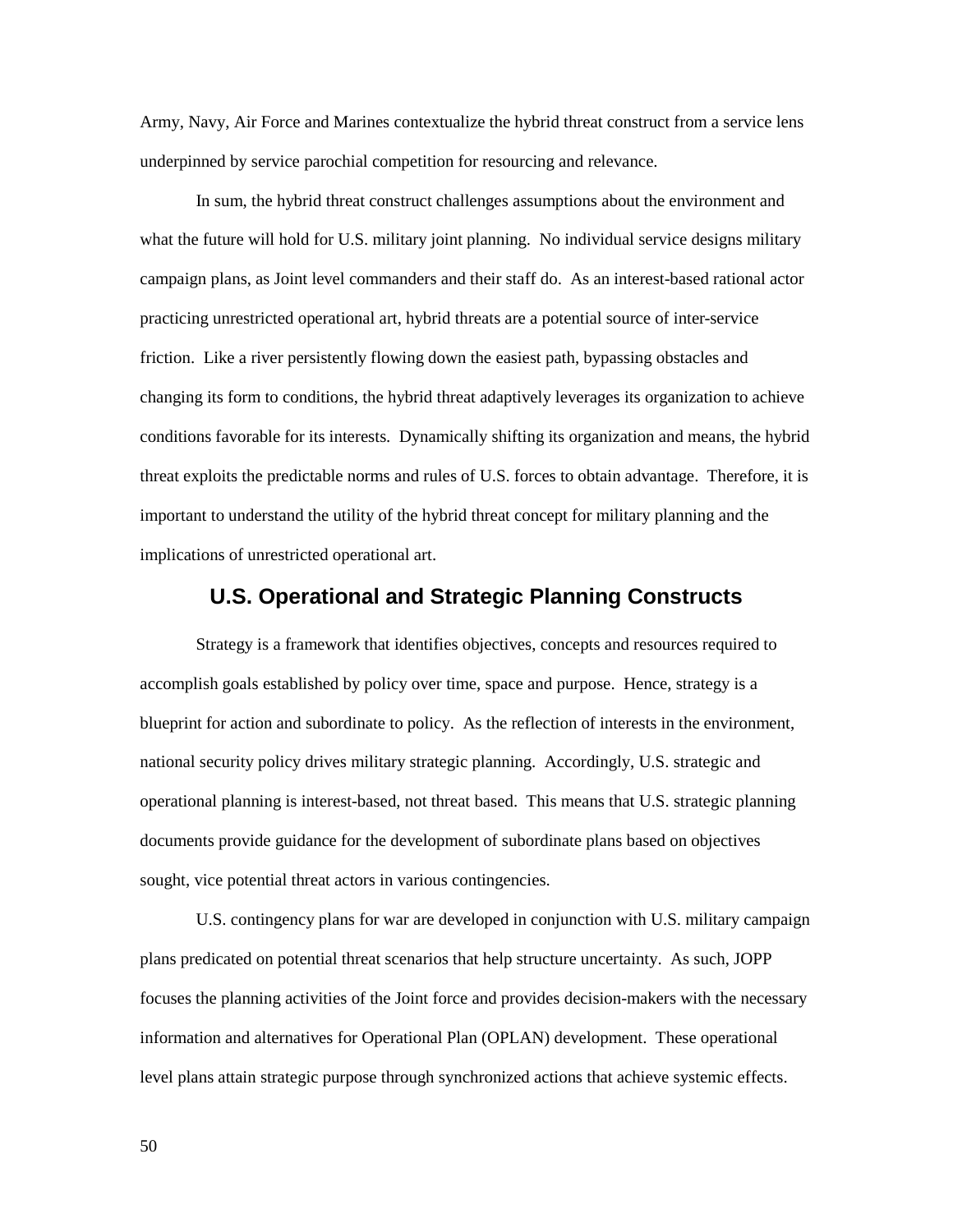Both campaign and contingency planning form the foundation for U.S. military organization, resourcing and the subsequent military activities in various theaters.<sup>[133](#page-58-0)</sup>

*Joint Publication 5-0* is the operational level framework of joint planning and provides its planning methodology. It illustrates how Combatant and Functional Commanders develop Global and Theater Campaign plans that operationalize the strategic goals defined in the NDS, GEF and JSCP. These plans have a military end-state in mind and are developed collaboratively, as one or all of the commands may have requirements in another command's plans to support a specific mission. There are few constraints in the construction of these plans, but commanders are required to assess these plans regularly and report refinements to the Secretary of Defense for integration into future guidance.

A global campaign requires the accomplishment of strategic objectives in multiple joint areas of operation (AORs). A theater campaign encompasses the activities of a supported Geographic Combatant Command (GCC), which accomplish strategic or operational objectives within a theater of operations within the supported commander's AOR. Moreover, an OPLAN for a theater campaign is the operational extension of a commander's theater strategy and translates strategic concepts into unified action.<sup>[134](#page-58-1)</sup> Lastly, a subordinate campaign plan describes the actions of a subordinate Joint Force Commander (JFC), which accomplish, or contribute to the accomplishment of, strategic or operational objectives in support of a global or theater campaign. Subordinate JFCs develop subsidiary campaign plans if their assigned missions require military operations of substantial size, complexity, and duration and cannot be accomplished within the framework of a single major joint operation. Subordinate campaign

<span id="page-58-0"></span> $133$  In addition, the Joint Strategic Planning System (JSPS) is the primary formal means by which the Chairman of the Joint Chiefs of Staff, in coordination with the other members of the JCS and Combatant Commanders, carries out his Title 10 responsibilities for strategic planning, providing best military advice to the President and formal input to the Planning, Programming, and Budgeting System.

<span id="page-58-1"></span><sup>134</sup> Joint Chiefs of Staff, *JP 5-0*, IV-3. Documents such as the *Joint Operating Environment 2010* inform concepts to guide future force development based on the nature of continuity and change in strategic trends. Planners derive military implications from these trends and seek to develop more strategic options.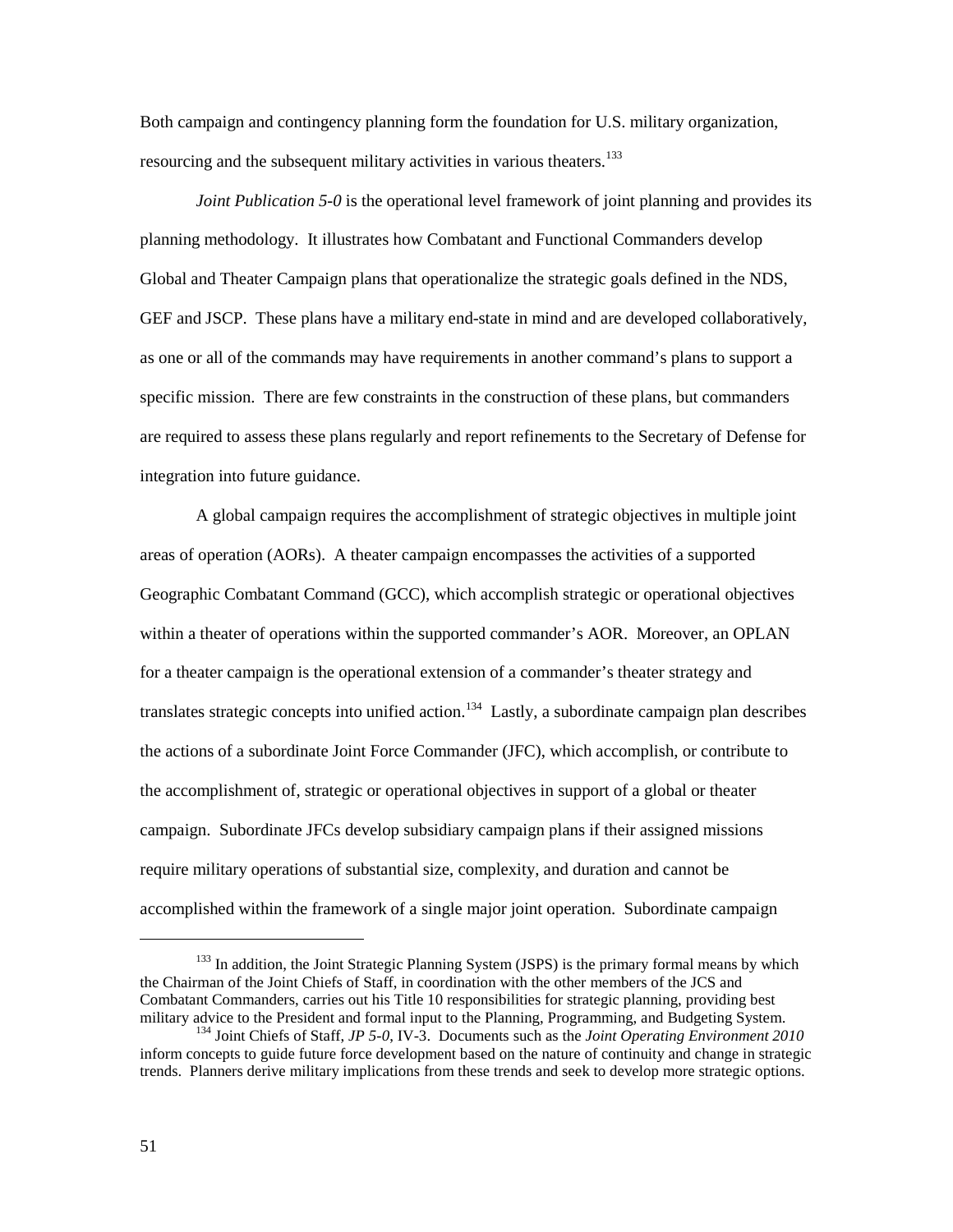plans are consistent with strategic and operational guidance and direction developed by the supported JFC. $135$ 

As a planning methodology, JOPP is highly focused on inter-state conflict, not asymmetric conflict. Illustrative of this is the very mechanical rather than organic systems approach it pursues in regards to war. Essentially, it precludes adversaries from having multiple centers of gravity (COG) and ignores the idea of adaptive systems in conflict. Acknowledging that a plan is only a concept, this methodology drives the practitioner to fight the plan, rather than the enemy. Oftentimes since the end of the Cold War, specialized operational constructs have been developed on an ad hoc basis to deal with a specialized enemy. Illustrative of this is the robust focus on targeting in Iraq and Afghanistan. This does not mean that JOPP is ineffective, but it relies on the skillful application of the construct to hybrid threat organizations by operational planners and commanders.

In sum, U.S. operational and strategic planning constructs present a comprehensive and nuanced planning methodology to protect and advance U.S. interests in a desired future state. As an interest-based construct, strategic guidance is developed to address potential threat actors in various forms of contingency at the operational level. However, these contingencies are often applied to conventional threats or asymmetric threats in the form of a strategic nuisance vice a hybrid threat practicing unrestricted operational art. The U.S. military must resolve the incongruities between threat intention and U.S. understanding. The military needs to develop a common understanding of hybrid threats, determine the impact of hybrid threats on existing campaign planning frameworks, and determine which operational approaches are most apt to prevail against hybrid adversaries. The implications of current U.S. military planning constructs are emblematical of the post-Cold War strategic confusion.

<span id="page-59-0"></span><sup>135</sup> Ibid., IV-4.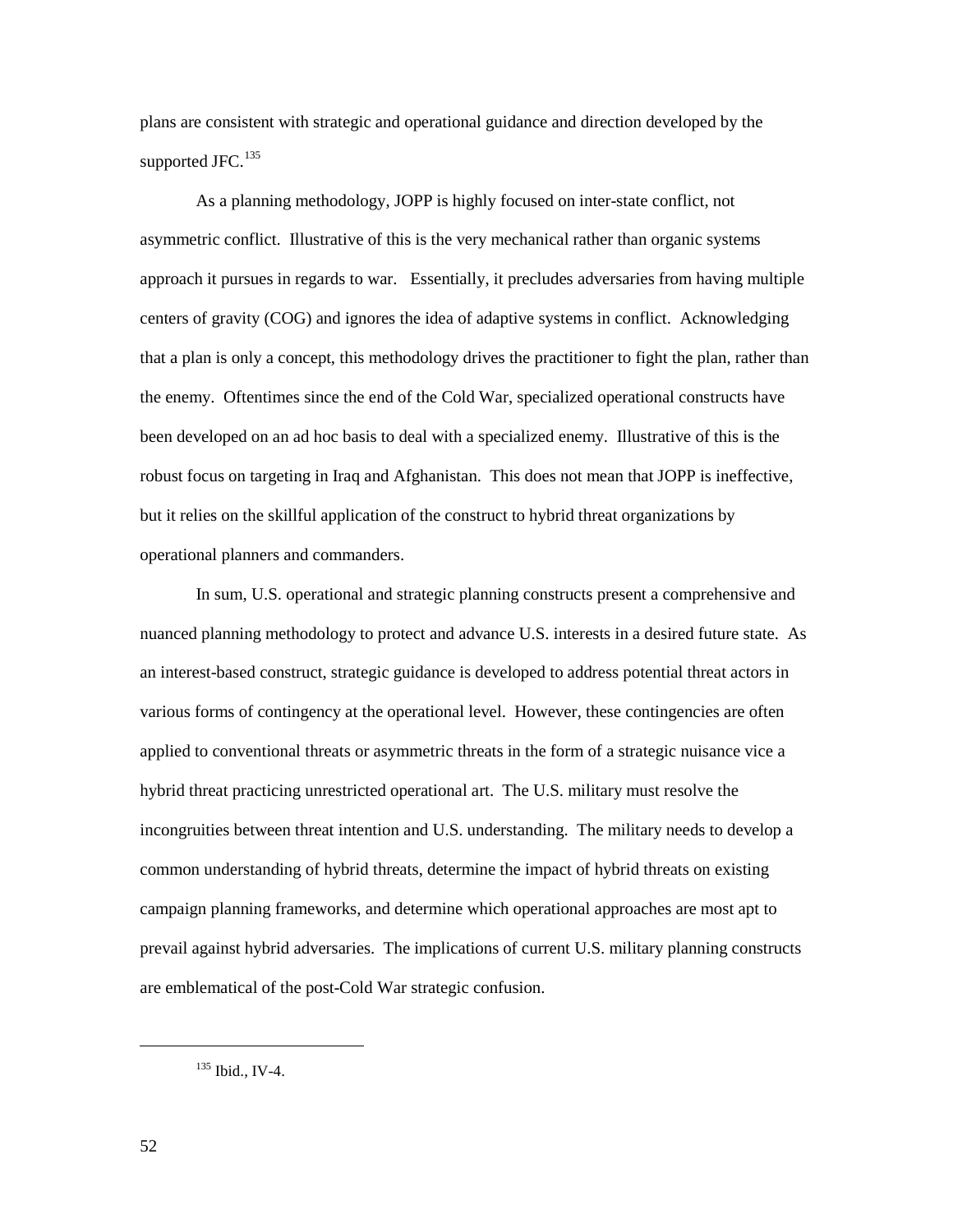# **Implications of Hybrid Threats on U.S. Military Planning**

Hybrid threats pose numerous challenges for the U.S. military. The military must acknowledge and contend with hybrid threat's range of unrestricted operational art, likely through tailored solutions for distinct challenges. In *The Echo of Battle,* Brian Linn analyzes the U.S. Army's strategic culture and how it conceptualizes war. Linn asserts that, "Appreciating a national way of war requires going beyond the narrative of operations, beyond debates on the merits of attrition or annihilation, firepower and mobility, military genius or collective professional ability. It requires the essential recognition that the way a military force conducts war very much depends on how it prepares for war."<sup>[136](#page-60-0)</sup> This means that U.S. military planning and the Army's FSO doctrine must remain introspective to best deal with hybrid threats.

Describing the future threats the U.S. military will face, DOD officials described three challenges it expects to face in the near future: They are, "Rising tensions in the global commons; hybrid threats that contain a mix of traditional and irregular forms of conflict; and the problem of weak and failing states."<sup>[137](#page-60-1)</sup> Hence, defense planning promotes the idea of political and military objectives being intricately nested. Emerging from the periphery of national security discourse to being integral to defense thinking, hybrid threats appear to be gaining wider acceptance despite intellectual debate on the issue.

The confederated discourse on hybrid threats demonstrates a propensity to apply an overdose of established frameworks to characterize threat activities in the operational environment. U.S. military planning constructs are practical and maintain utility in the contemporary operating environment, but require a new lens from which to view them. Hoffman contends that, "Traditionalist thinking too often oversimplifies and underestimates our

<span id="page-60-1"></span><span id="page-60-0"></span><sup>&</sup>lt;sup>136</sup> Linn, 184-5.<br><sup>137</sup> Michele Flournoy and Shawn Brimley, "The Contested Commons," *Proceedings* (July 2009). Flournoy is the current Undersecretary for Defense for Policy.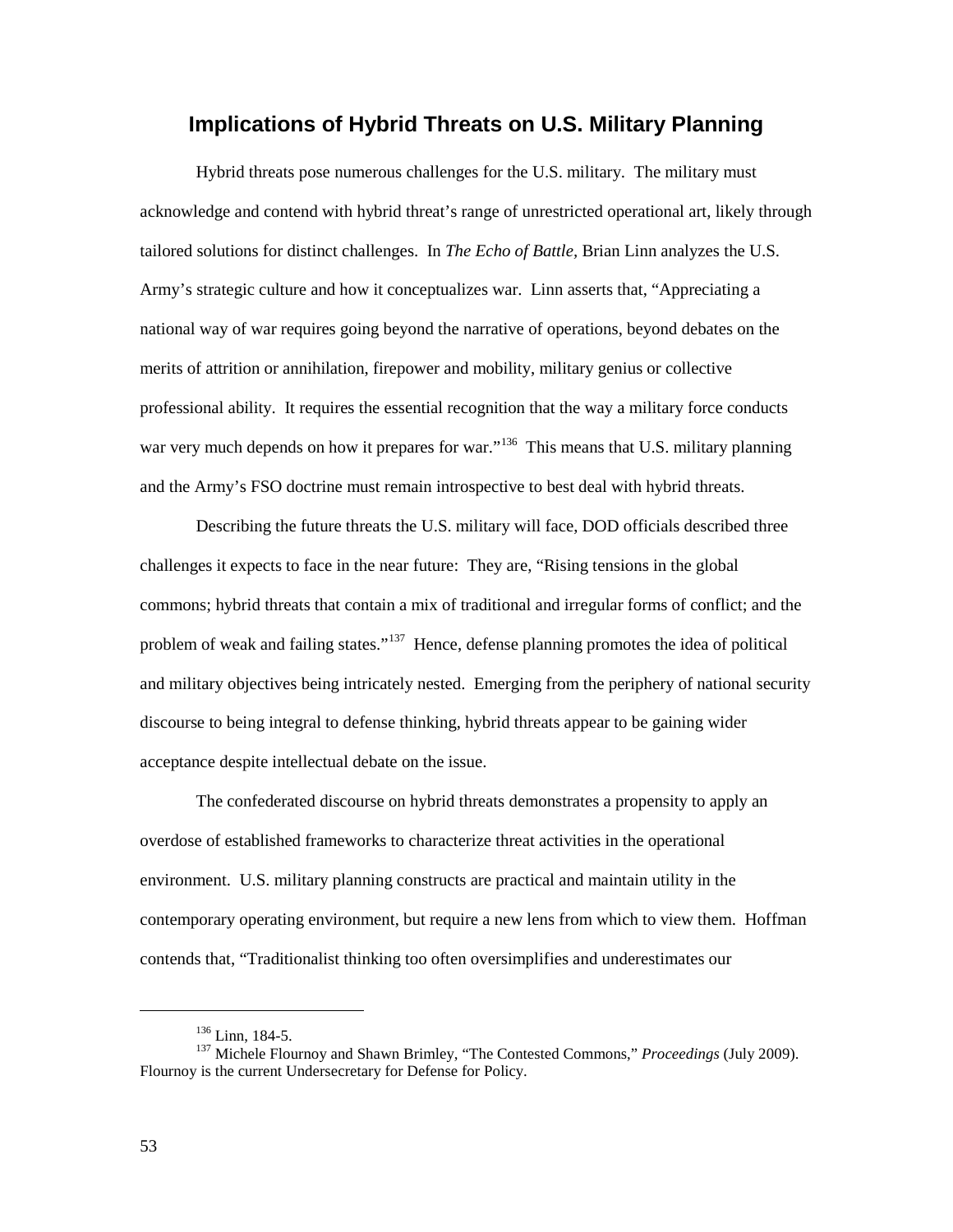enemies."<sup>138</sup> U.S. planning constructs need to account for non-linear threats that manifest in hybrid combination. Chaos theorist Antoine Bousquet asserts, "Linear processes are the exception and not the rule. Nature is fundamentally non-linear."<sup>[139](#page-61-1)</sup> Therefore, the environment and thinking that bring hybrid threats to fruition must be incorporated and/or acknowledged in U.S. strategic and operational planning in order to mitigate potential threats to U.S. interests.

 Even if accepted, the hybrid threat will likely be seen as more of a strategic nuisance or operational annoyance than a paradigm shift. The hybrid threat's propensity for ad hoc activities creates a vortex of frustration for military planners comfortable with orthodoxy. Indicative of this is the seemingly repackaging of threat characterizations into linear bins and ambiguous discussion of the environment that allow traditional conceptual planning to continue. As such, predictive threat analysis has been absent from the U.S. military lexicon with the predominance of analysis manifesting in asymmetric despair masquerading as explanation. Thus, an undercurrent in defense strategic thinking is the desire for a return to a consistent threat paradigm.

Current defense threat analysis lacks a sophisticated application of alternative speculative analysis to explain observed non-linear phenomena. Intelligence professionals seek analytic consistency and logical argumentation, but fail to advance understanding with substantially incomplete assessments, as the language used in strategic documents does not convey meaning unambiguously.<sup>[140](#page-61-2)</sup> This means that the shortcomings in analytic tradecraft beyond the present result in the avoidance of speculative analysis to explore potential threat developments with direct

<span id="page-61-0"></span><sup>&</sup>lt;sup>138</sup> Hoffman, "Further Thoughts on Hybrid Threats," *Small Wars Journal* (March 3, 2009)<br>http://smallwarsjournal.com/blog/2009/03/further-thoughts-on-hybrid-thr/, 1. (Accessed 10 Sep 2010).

<span id="page-61-1"></span><sup>&</sup>lt;sup>139</sup> Antoine Bousquet, *The Scientific Way of Warfare* (New York: Columbia University Press, 2009). 169.  $140$  Acknowledging uncertainty, intelligence documents often address trends, factors and drivers

<span id="page-61-2"></span>of conflict but not forecasting. See National Intelligence Council, *Global Trends 2025: A Transformed World* (Washington, DC: GPO, November 2008), 71, 97; Also, DNI James Clapper provides a realist and pragmatic assessment of current trends, but avoids speculating on future threats. See James M. Clapper, "Statement for the Record on the Worldwide Threat Assessment of the U.S. Intelligence Community for the Senate Committee on Armed Services," March 10, 2011. [www.dni.gov](http://www.dni.gov/) (Accessed 20 March 2011).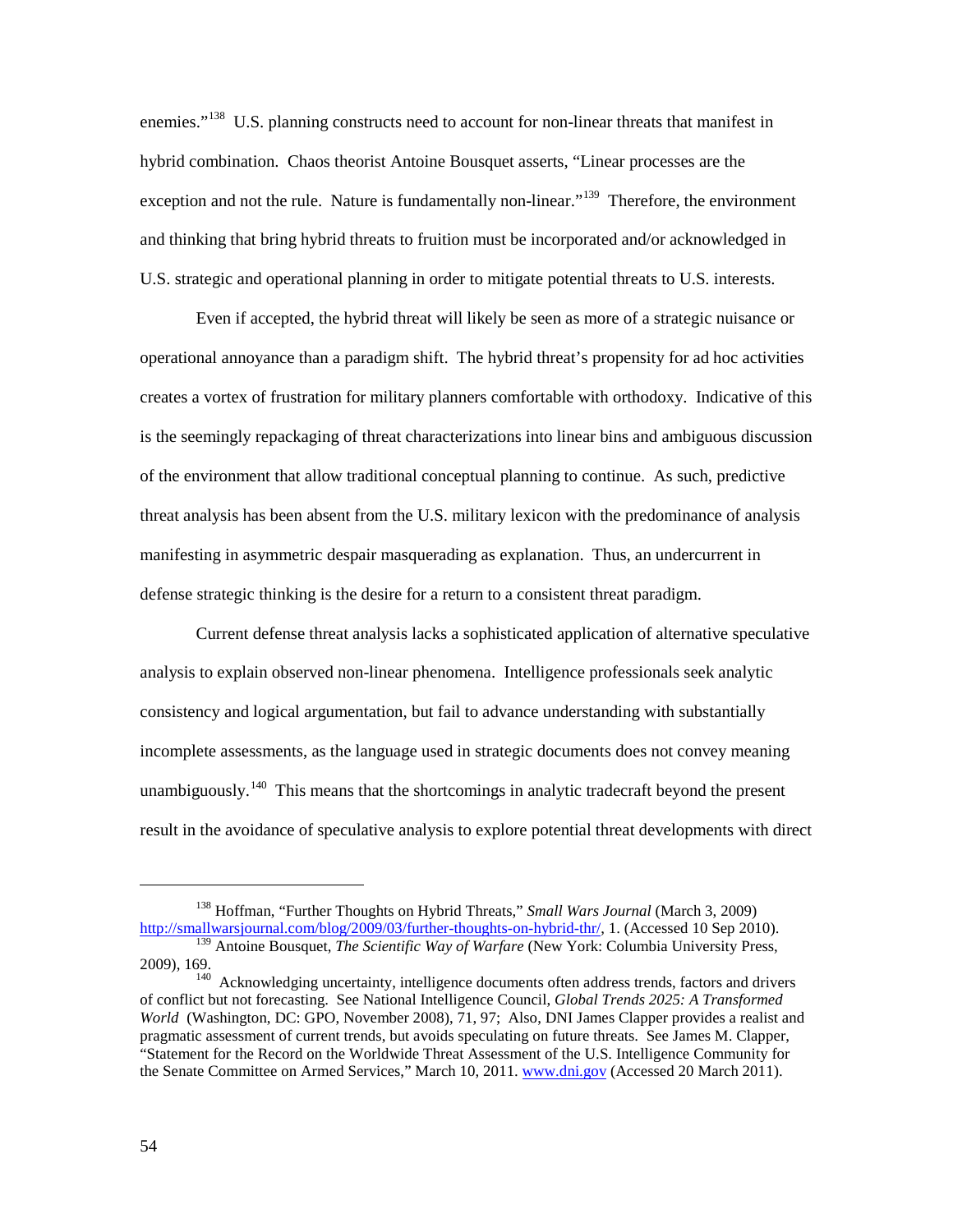or near-term implications for U.S. interests. Intelligence that does not provide the potential for future action is useless.<sup>141</sup> Quality intelligence paints several pictures of possible realities.<sup>[142](#page-62-1)</sup> The hybrid threat construct is an attempt to deal with the analytic uncertainty and provide a valueadded alternative analysis linked to key assumptions that underpin the strategic environment.

The hybrid threat construct is consistent with Kuhn's concept of a paradigm accounting for anomalies within the strategic environment.<sup>[143](#page-62-2)</sup> This means that as a potential organizational and doctrinal RMA, hybrid threats require re-thinking how the U.S. military prepares for war and plans to deal with future adversaries. To be accepted, a new paradigm must seem better than its competitors but does not need to explain all the facts.<sup>144</sup> This is critical as there is competing evidence to support the hybrid theory in the abstract, yet the environment displays a host of violent activities that resist linear codification. As such, Bousquet's claim is most appropriate in that chaos theory allows for the ability to, "Identify a structure and order to phenomena which previously appeared to have none."<sup>[145](#page-62-4)</sup>

 In 2006, Hezbollah demonstrated sophisticated and yet simple combinations of operations simultaneously to contest the Israelis. Hoffman argues that the IDF were surprised, "Not because they were not ready, but because they did not conceptualize or appreciate what Hezbollah was."<sup>[146](#page-62-5)</sup> Likewise, Johnson contends that:

In Lebanon, the Israelis faced terrain and enemy conditions for which they were not prepared. An Israeli journalist, writing about the war, noted that in the years preceding the operation in Lebanon, 'At no stage was an Israeli unit required to face down an enemy force of a size larger than an unskilled infantry squad.' Hezbollah, although not ten feet tall, was trained and organized into small units

<span id="page-62-5"></span><span id="page-62-4"></span><span id="page-62-3"></span><span id="page-62-2"></span><span id="page-62-1"></span><span id="page-62-0"></span><sup>&</sup>lt;sup>141</sup> Sherman Kent, *Strategic Intelligence for American World Policy* (Princeton, NJ: Princeton University Press, 1966), 180.<br><sup>142</sup> Ibid., 3.

<sup>&</sup>lt;sup>143</sup> Kuhn, 23. 144 Ibid., 17. 145 Bousquet, 169. 146 Hoffman, "Further Thoughts on Hybrid Threats," 3.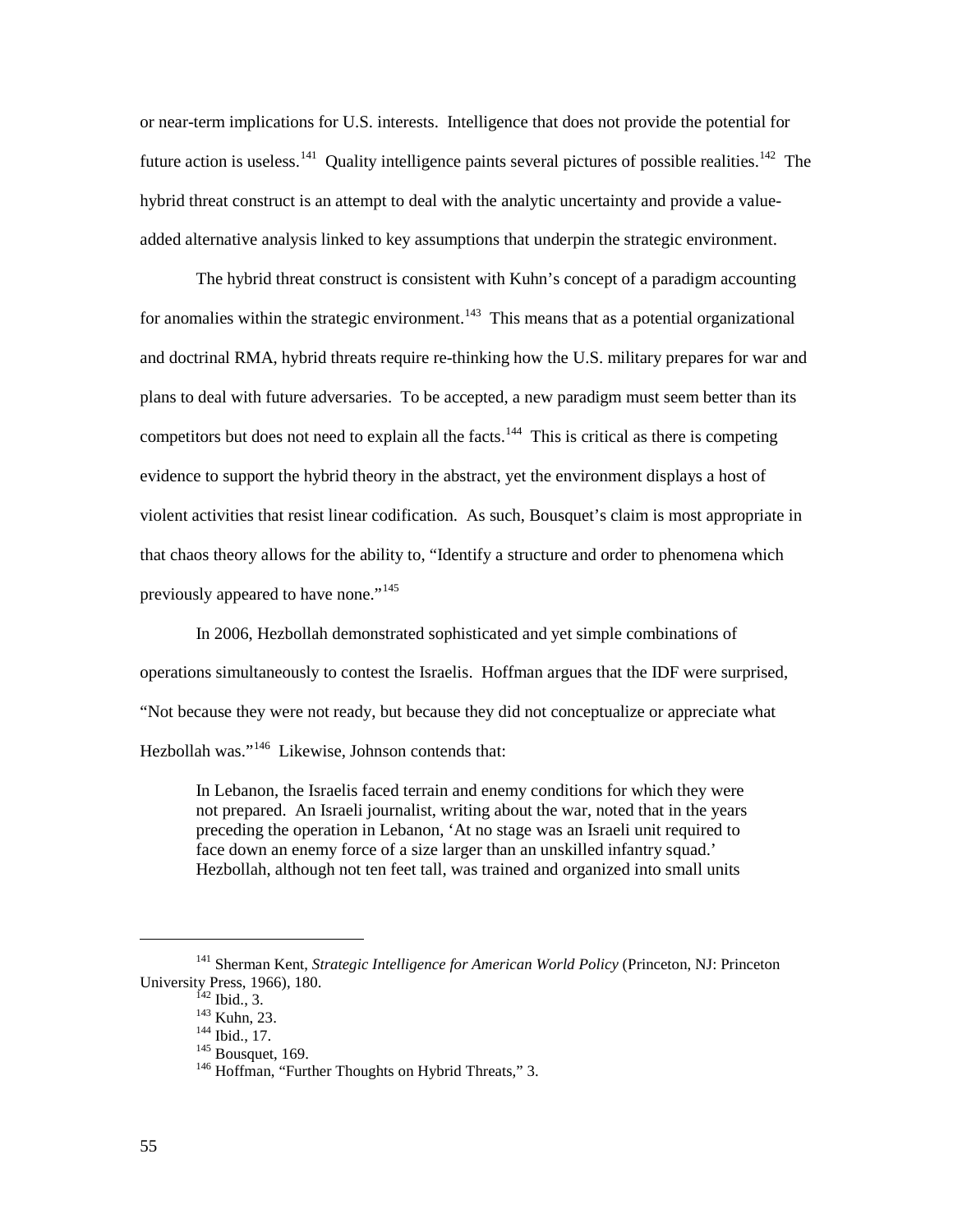and armed with sophisticated weapons. Hezbollah also occupied prepared defensive positions in Lebanon's difficult hilly terrain and urban areas.<sup>[147](#page-63-0)</sup>

The implications of the post-Cold War era are clear. Echevarria declares: "America's superiority in conventional warfare is so great that it is driving our adversaries toward irregular methods. All of these examples share the basic assumption that we are now fighting (and will likely continue to fight) conflicts for which we have not prepared—precisely because we have not prepared for them."<sup>[148](#page-63-1)</sup> National security analyst Matthew Rusling argues that, "A consensus is emerging that U.S. forces should prepare for hybrid wars where they may face unconventional fighters or insurgents, who are likely to be equipped with modern weapons and information technology."<sup>[149](#page-63-2)</sup> U.S. military planning needs to account for this emerging development.

Synthesizing the U.S. military community discourse, the Government Accountability Office (GAO) declares, "Several academic and professional trade publications have commented that future conflict will likely be characterized by a fusion of different forms of warfare rather than a singular approach. The overarching implication of hybrid warfare is that U.S. forces must become more adaptable and flexible in order to defeat adversaries that employ an array of lethal technologies, to protracted population-centric conflicts." <sup>[150](#page-63-3)</sup> While there has been no drought in thought since 1991, U.S. planning constructs remain relevant but perhaps intellectually stagnant and ill-suited for hybrid threats.

In preparing for war, hybrid threats are integral for U.S. Army operational and strategic planning. The U.S. military must approach conventional and irregular warfare not as separate kinds of conflicts, but as different priorities within the larger activity of war itself.<sup>[151](#page-63-4)</sup> Army planners developed the Army Force Generation (ARFORGEN) process to provide combatant

<span id="page-63-4"></span><span id="page-63-3"></span>

 $147$  Johnson, 3.

<sup>148</sup> Antulio J. Echevarria II, *Preparing for One War and Getting Another?,* v.

<span id="page-63-2"></span><span id="page-63-1"></span><span id="page-63-0"></span><sup>149</sup> Matthew Rusling, "For the Military, a Future of Hybrid Wars," *National Defense* (September 2008). <sup>150</sup> GAO, 1. 151 Echevarria, *Preparing for One War and Getting Another?,* ix.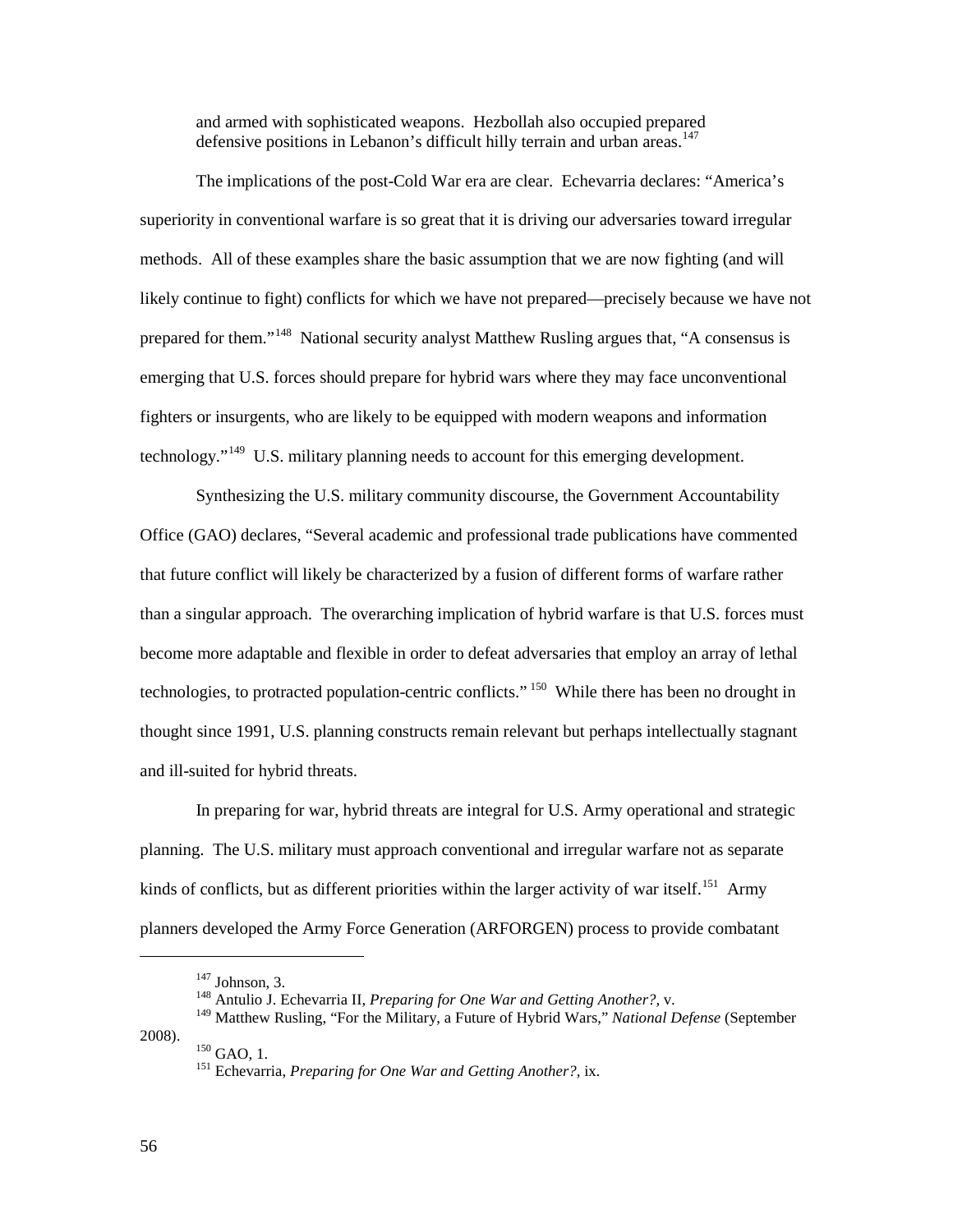commanders and civil authorities with a steady supply of trained and ready units that are task organized in modular expeditionary force packages and tailored to joint mission requirements.<sup>[152](#page-64-0)</sup> These operational requirements focus the prioritization and synchronization of Army forces on a cyclic basis to address both emerging and enduring requirements. ARFORGEN in conjunction with FSO positions the Army well to combat hybrid threats, but the U.S. Army needs to further account for the implications of hybrid threats in conceptual and detailed operational planning.

U.S. planning constructs need to incorporate an appreciation for the hybrid threat's application of unrestricted operational art, as it integrates ends, ways, and means across the levels of war. Among the many considerations, operational art requires planners to answer the following questions about the hybrid adversary. What conditions are required for a hybrid threat to achieve its objectives or ends? What sequence of actions or ways is most likely to create those conditions? What resources or means are required to accomplish the sequence of actions? What is the likely cost or risk in performing the sequence of actions? This means that operational planners need to perform a detailed mission analysis and utilize a coherent red team approach to defeat the hybrid threat's unrestricted use of operational art.

# **Dynamics of Forecasting a Hybrid Threat**

As war is organized collective violence driven by interests, hybrid threats reconcile overmatch within the context of the operational environment, strategic culture and interests. Much of the current U.S. discourse assumes that a hybrid threat is a non-state actor and that Hezbollah in 2006 is the model. Hezbollah and Hamas are not the exclusive example of hybrid threats, as a hybrid threat is best characterized as non-Western. It is postulated that a hybrid threat is impossible to forecast, as the potential amalgamation of threat activity are an abyss of infinite combinations. As discussed earlier, forecasting a hybrid threat is a difficult task but not

<span id="page-64-0"></span><sup>152</sup> Addendum F Army Force Generation (ARFORGEN) *The Army's Core Process 2010* (Washington, DC: Government Printing Office, 2010).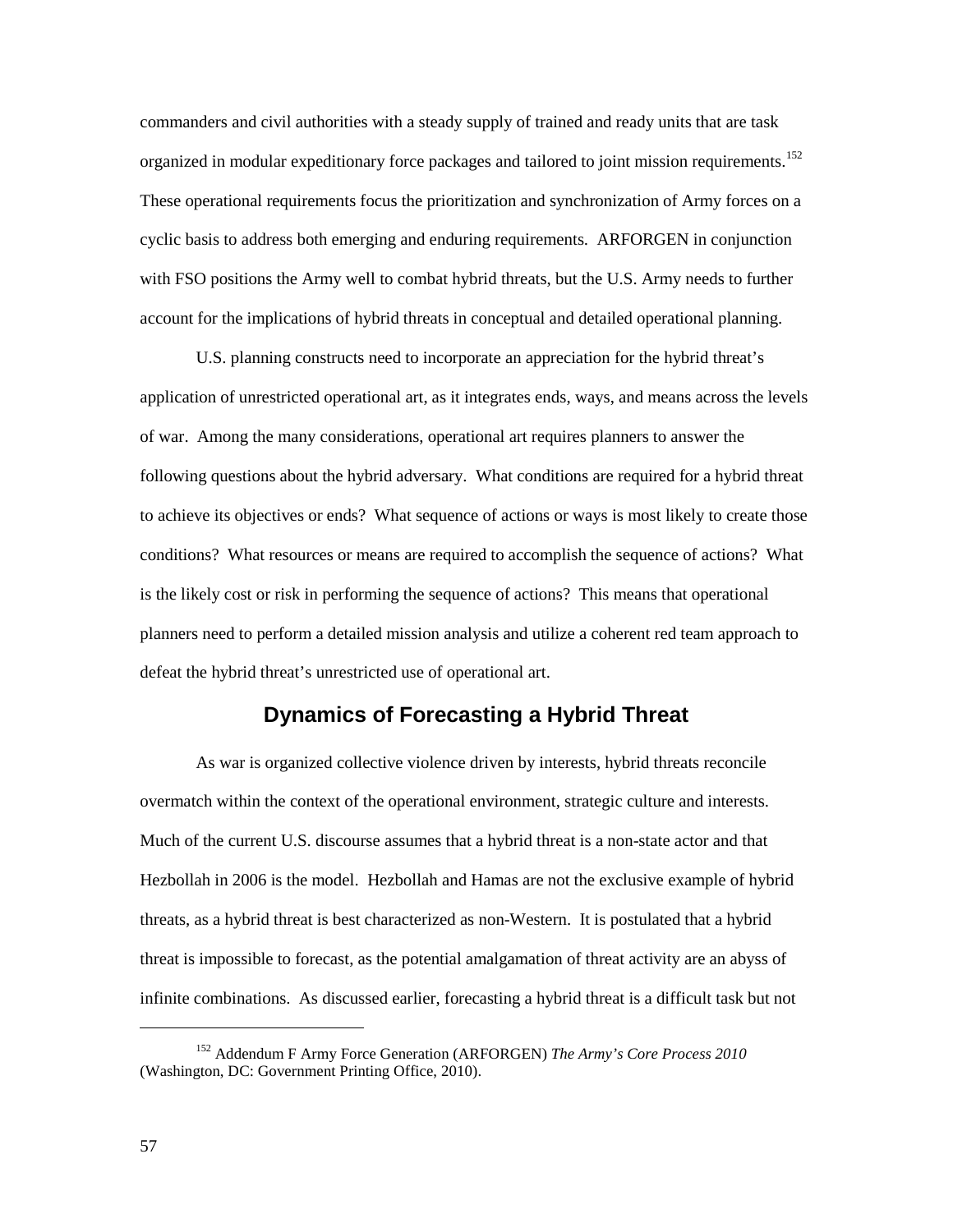an impossible one. Existing threat actors have a strategic culture that guides their decisionmaking and thereby facilitates understanding their intentions, actions, reactions and counteractions. In conjunction with a prudent analysis of the environment and realistic red teaming of U.S. vulnerabilities set against the backdrop of the threat actor's strategic culture, a hybrid threat can be forecasted at the operational and strategic level thus providing an understanding of their capabilities and intent.

The strategic environment is volatile, uncertain, complex and ambiguous presenting both threats and opportunities.<sup>153</sup> Possessing both linear and non-linear attributes, the environment serves as a system that seeks to maintain the status quo or find a new acceptable balance.<sup>[154](#page-65-1)</sup> Chaos and complexity theory provide insight to the hybrid threat's underlying patterns of activity and facilitates understanding. These theories aim to understand the strategic environment the way it actually exists as interconnected and interdependent, and not as often depicted as a static linear cause and effect model. Emblematic of hybrid threats, "Patterns can emerge spontaneously, without interaction."<sup>[155](#page-65-2)</sup> Therefore, like water flowing in a vast ocean, the environment is an interactive self-organizing complex adaptive system which appears understandable and predictable when viewed through an appropriate lens.

Predicated on strategic culture, the hybrid threat's interests are reflected in its actions within the strategic environment. In order to protect or advance its interests, the hybrid threat correlates its capabilities against those of its militarily superior adversary through an unrestricted lens. The hybrid threat's conceptualization of its operational level activities and resources to accomplish its end-states frame its approach to the political landscape and thus war*.* Professor Alan Beyerchen asserts, "Politics is about power and the feedback loops from violence to power

<span id="page-65-2"></span>

<span id="page-65-1"></span><span id="page-65-0"></span> $^{153}_{154}$  Gaddis, 71.<br><sup>154</sup> Yarger, 17.<br><sup>155</sup> Gaddis, 78.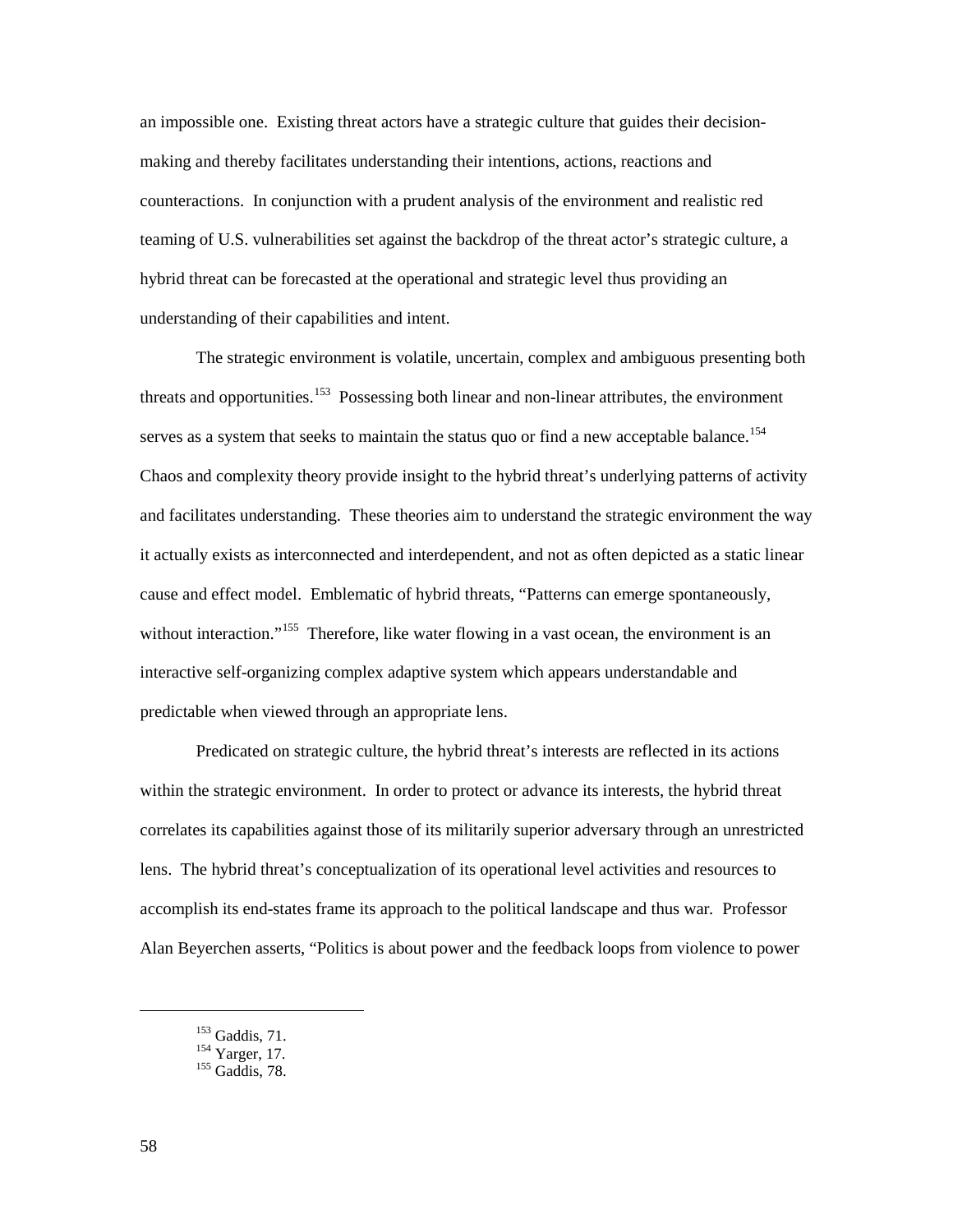and from power to violence are an intrinsic feature of war."<sup>[156](#page-66-0)</sup> Therefore, the hybrid threat views war as a prioritized, rational and purposeful collective human endeavor motivated by interests.

Hybrid threats have interests and those interests drive both their purpose for war and their strategic approach to contest the status quo. Understanding an actor's interests and their habitual strategic decisions to protect or advance those interests is instrumental to understanding their capabilities and intent. Intelligence expert Cynthia Grabo asserts, "Warning analysis must begin with a realistic understanding of how much – or more accurately, how little – we know about what is going on in the areas of the world controlled by our enemies or potential enemies."<sup>[157](#page-66-1)</sup> This means that understanding an actor's interests are key to understanding their approach to war, especially when facing overmatch.

Conceptualizing the infinite array of combinations a hybrid threat may orchestrate in the pursuit of interests is no simple task. Israeli theorist Azar Gat contends, "True study of war must take into account the full diversity and complexity of the conditions involved."<sup>[158](#page-66-2)</sup> As such, the hybrid threat's strategic culture and operating environment play an enormous role in forecasting threat activity and providing strategic warning. As a complex adaptive system, the strategic environment presents both, threats and opportunities.<sup>[159](#page-66-3)</sup> This means that although challenging, forecasting a hybrid threat is possible through understanding the environment, strategic culture of the state or non-state actor involved, capability shortfalls and most importantly, comprehending their interests.

Effectiveness is relational to context. Forecasting a hybrid threat consists of an intricate knowledge of the military thought that comprises its strategic culture. Appreciating the

<span id="page-66-0"></span><sup>156</sup> Alan D. Beyerchen, "Clausewitz, Nonlinearity and the Unpredictability of War," *International Security,* (Winter 1992), 89.

<span id="page-66-1"></span><sup>157</sup> Cynthia M. Grabo, *Anticipating Surprise: Analysis for Strategic Warning* (University Press of America, 2004), 33.<br><sup>158</sup> Azar Gat, *A History of Military Thought: From the Enlightenment to the Cold War* (Oxford:

<span id="page-66-3"></span><span id="page-66-2"></span>Oxford University Press, 2001), 92.

 $159$  Gaddis, 71.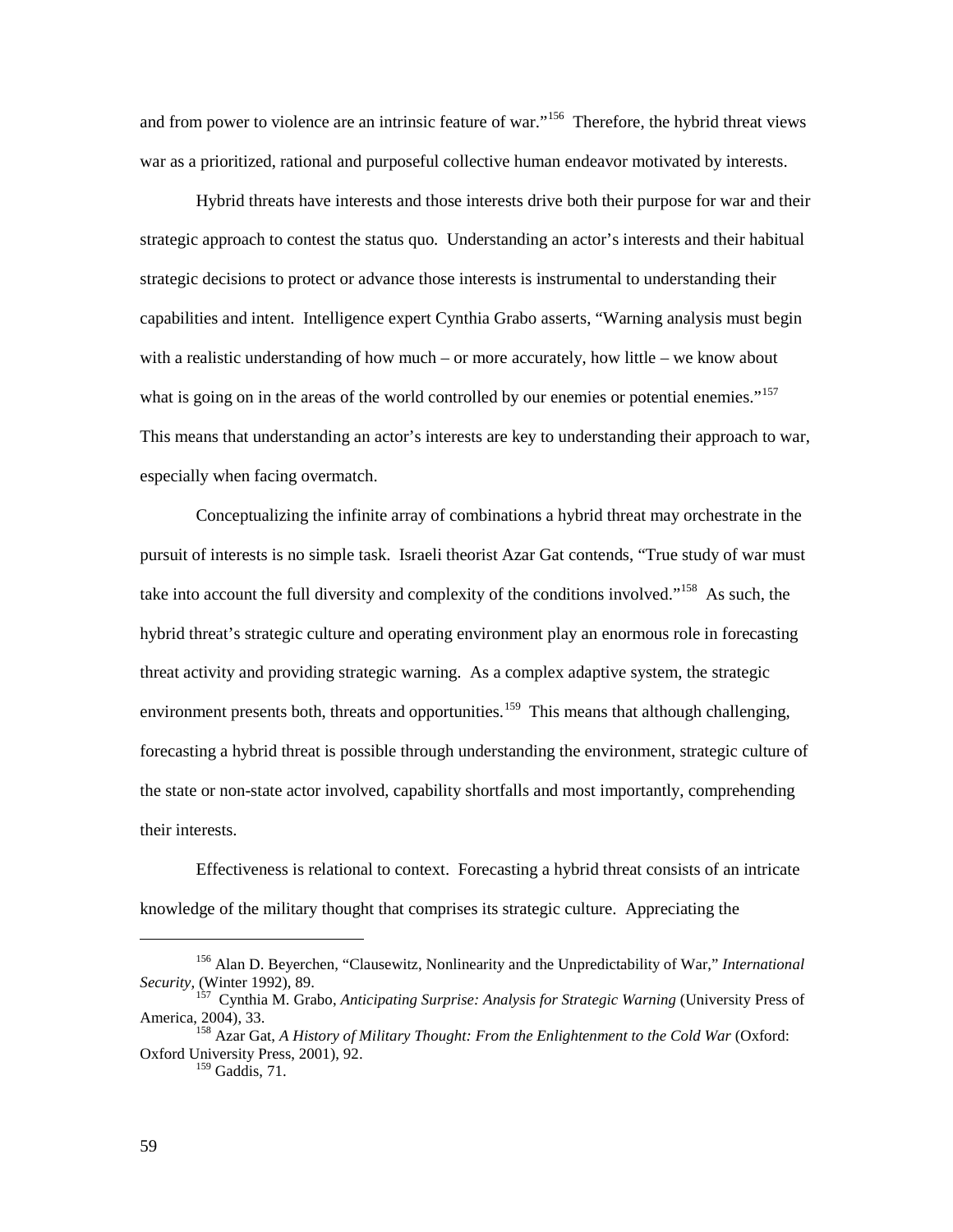geographic environment, as well as the cognitive environment it resides in, and understanding the capability shortfalls it has in relation to the U.S. military is critical to any threat forecast. Most importantly, seeing the world through the eyes of the hybrid threat organization is critical to creating a prudent forecast of their future activities. To this end, intelligence theorist Richards Heuer posits: "If you play chess, you know you can see your own options pretty well. It is much more difficult to see all the pieces on the board as your opponent sees them, and to anticipate how your opponent will react to your move."<sup>[160](#page-67-0)</sup> This means that the concept of rationality is contextual. This is illustrated in appendices B, C and D of this monograph in depicting the state actors of China and Iran, as well as the non-state actor Hezbollah.

### **Conclusion**

The thaw of the Cold War and the 1991 Gulf War were the impetus for the contemporary hybrid threat to come to fruition. The residual consequences of the 1991 war caused potential U.S. adversaries to rethink how they would engage a militarily superior force, manifesting in new irregular methods. Unable to neither achieve its interests nor confront a militarily superior opponent, the hybrid threat expanded its range of options out of necessity. Consequently, the U.S. military has collectively struggled to characterize and conceptualize the contemporary flood of non-linear threat activities that resemble more of a spider web rather than a hierarchal layer cake. The resultant strategic confusion and semantic discourse have muddied the waters of threat analysis and conceptual planning.

The contemporary hybrid threat actor maintains a different character than previous combinations of threat activities. Baptized in its modern form after the 1991 Gulf War, this threat is an amalgam of activities that have resisted codification and generated a labyrinth of contradictory explanation. Hybrid threat actors manifest in a seemingly ad hoc basis, causing an

<span id="page-67-0"></span><sup>160</sup> Richards J. Heuer Jr., *Psychology of Intelligence Analysis* (Center for the Study of Intelligence: Central Intelligence Agency, 1999), 71.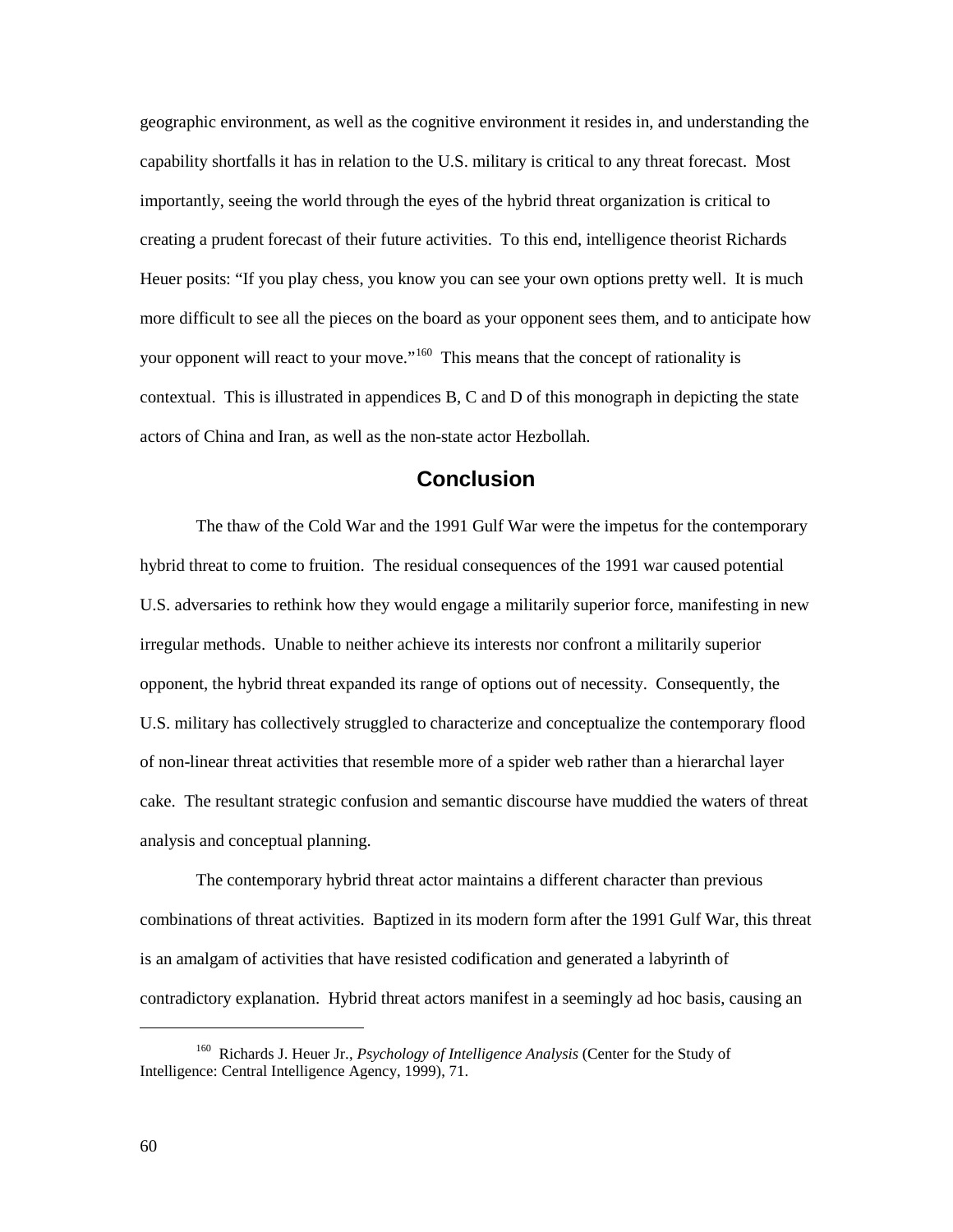ad hoc reaction on the part of the U.S. military with no unified definition, conceptualization, joint doctrine, or resource prioritization.

Existing literature regarding hybrid threats illustrates the propensity for actors to utilize all means available to achieve their ends now and in the future. Intellectually, the hybrid threat construct's economy of force, insurgent methods and combinations of regular and irregular methods to achieve their end-states is the synthesis of Huber's 1996 *Compound Warfare*, the 1999 Chinese publication of *Unrestricted Warfare*, and Hoffman's 2007 *The Rise of Hybrid Wars.* The hybrid concept introduced by Hoffman echoes throughout U.S. security policy discussion regardless of the historical precursors of the idea. Still controversial, the blurring and blending of forms of war in combinations of increasing frequency and lethality are most often associated with his analysis of Hezbollah's 2006 manifestation as a hybrid threat.

Professional discussion of the hybrid threat typology since the 2006 Second Lebanon War reveals numerous questions. Is the hybrid threat just the latest form of irregular warfare in the operational environment? Is it just insurgency? Will a new term emerge to replace it in the near future? The point that these analytical questions miss is that this maturation of threat organization has existed in various forms in the past, but since 1991, has evolved into a potent threat due to the infusion of new technology, information systems warfare and globalization. Planners must mitigate their antipathy and deal with the changing character of war. As war is one of the most imitative of human social activities, the hybrid threat construct will continue to persist in the operational environment until it becomes irrelevant, obsolete or a new paradigm replaces it.

The genesis of hybrid threats is the tension between interests and operational overmatch. Interests are necessary for war to transpire and are the continuity of war over time and space. As an interest-based rational actor practicing unrestricted operational art, the hybrid threat seeks to protect or advance its interests. Hence, the hybrid threat approach to war is the reflection of its interests in the strategic environment and its preference for future conditions. This new approach to military action is born out of the necessity of creating alternative paths to deal with the rising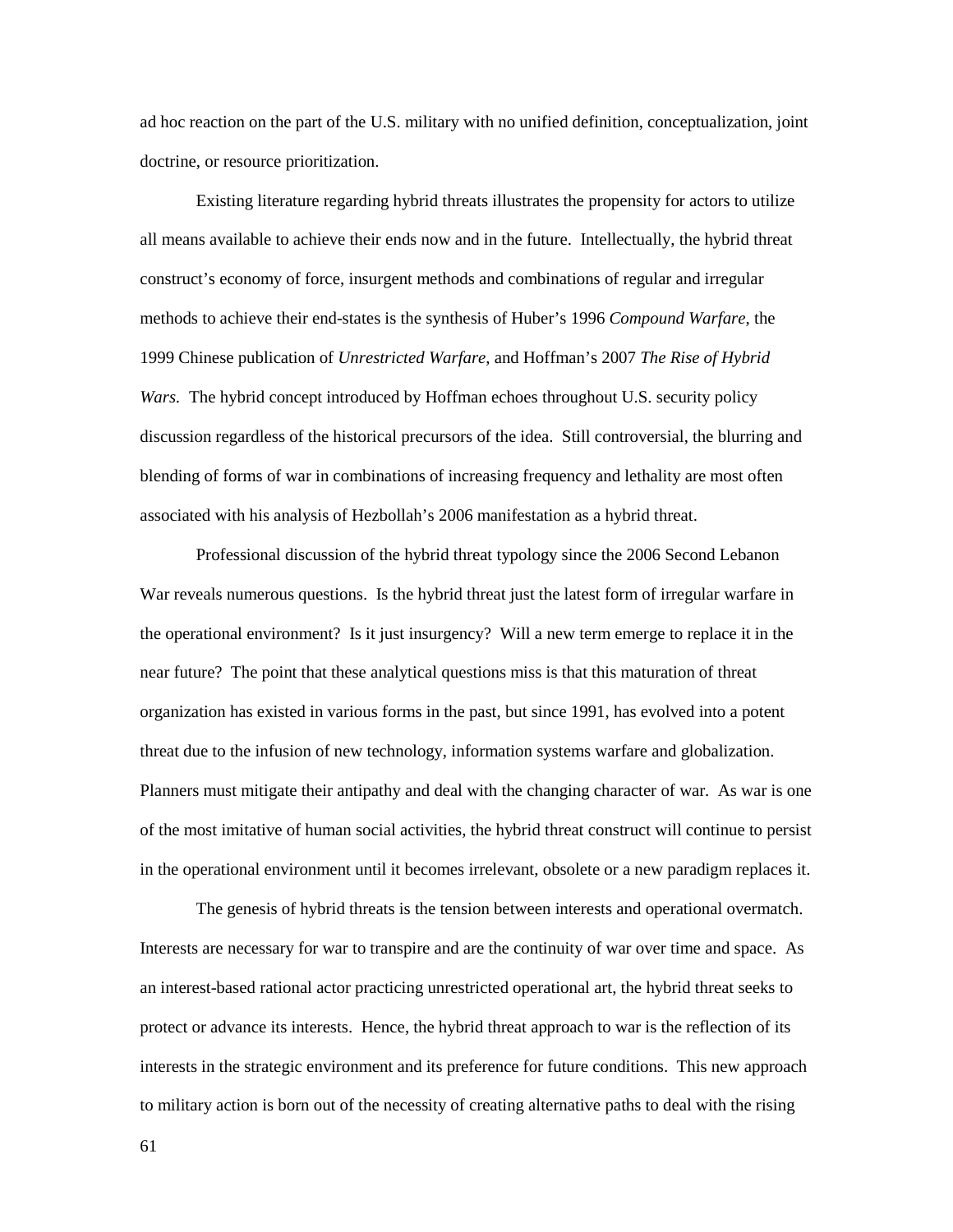political and economic costs of conventional warfare. Because war is organized collective violence driven by interests, hybrid threats reconcile overmatch within the context of the environment, strategic culture and interests.

Hybrid opponents determined that in order to accomplish their strategic objectives against a conventionally superior force over time and space, they would have to practice unrestricted operational art void of limitation and constraint. Therefore, hybrid adversaries developed an innovative organizational operational approach to deal with U.S. military superiority. This potential paradigm shift in threat activities demonstrates a propensity for imitation in the next decade for adversaries contesting a space against a militarily superior opponent in order to gain a marked advantage.

As an unrestricted collective methodology, the hybrid concept bypasses the cognitive boundaries of traditional threat characterization and the application of organized collective violence. The hybrid threat construct challenges assumptions about the environment and is more reflective of the broader continuum than the characterization of all irregular threat activities as insurgency or terrorism. From a realist worldview, the hybrid threat translates strategic intent into distributed operations. This study demonstrates the tendency for hybrid threats to increase in frequency and diversity of ways and means in the pursuit of their interests. Therefore, through the lens of survival and adaptation, the hybrid construct represents the inevitability of progress in military thinking, organization and collaborative synchronization. While not a replacement for conventional war, the propensity for hybrid threats to emerge in the environment over the next decade is immense.

Hybrid threat actors seek to master unrestricted operational art. As a rational actor translating strategic intent into tactical action, hybrid threats aim to set conditions for strategic opportunity and prevent the U.S. tendency to dominate the battlefield. Its highly-nuanced variety of military activities and array of capabilities as a composite force are directly related to its interests. Like water that ebbs and flows to conditions, hybrid opponents innovatively organize to

62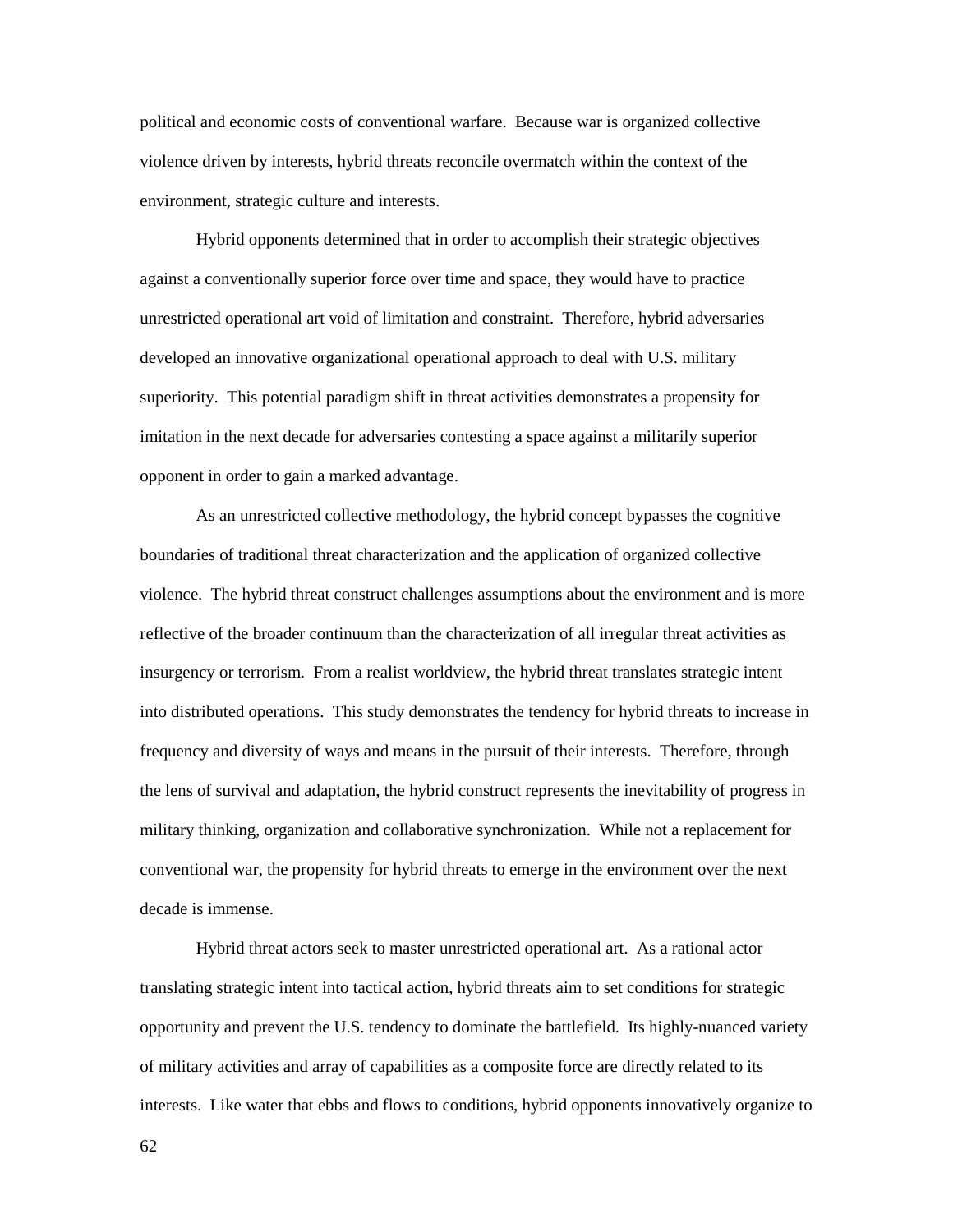operate, survive and achieve favorable advantage. Therefore, as a practitioner of unrestricted operational art, hybrid threats are potentially a doctrinal and organizational revolution in military affairs, with significant implications for U.S. strategic and operational planning.

Service competition for resources is the largest impediment to aptly planning for a hybrid threat. The Armed Services and their affiliated think tanks contextualize the hybrid threat from a service specific lens. As such, there may be potential adverse effects yet to be realized by service parochialism as service exploitation to interpret and advance agendas has proven true in the past. The recent skewed service interpretations of COIN and IW in the last decade illustrate this point. DoD policy does not officially recognize the hybrid concept, yet it uses the hybrid notion to describe the increased complexity of conflict in its strategic planning documents. Accordingly, the hybrid concept may become a vehicle to advance pre-existing ideas and validate service specific programs of choice, thereby not generating new joint thinking and resulting in a kaleidoscope of detractors.

Regardless of exploitation, there is robust intellectual contempt for the hybrid concept within the U.S. Intelligence and planning communities. This resistance centers on the abstractness of the idea, its delineation and its service specific exploitation. Many intelligence professionals proselytize an "all or nothing approach," that results in an inability to grasp the emerging nuances of non-linearity in adversaries. Interestingly, the hybrid threat concept and other speculative threat characterizations since 1991 have been predominantly generated by operators and not intelligence professionals.

Hybrid threats represent a potential paradigm shift in military affairs. In framing theory, Professor Paul Davidson Reynolds defines abstractness as a concept that is independent of a specific time or place.<sup>[161](#page-70-0)</sup> Theory is an abstract statement, independent of space and time, inter-

<span id="page-70-0"></span><sup>161</sup> Paul Davidson Reynolds, *Primer in Theory Construction* (Boston: Allyn & Bacon, 1971), 14.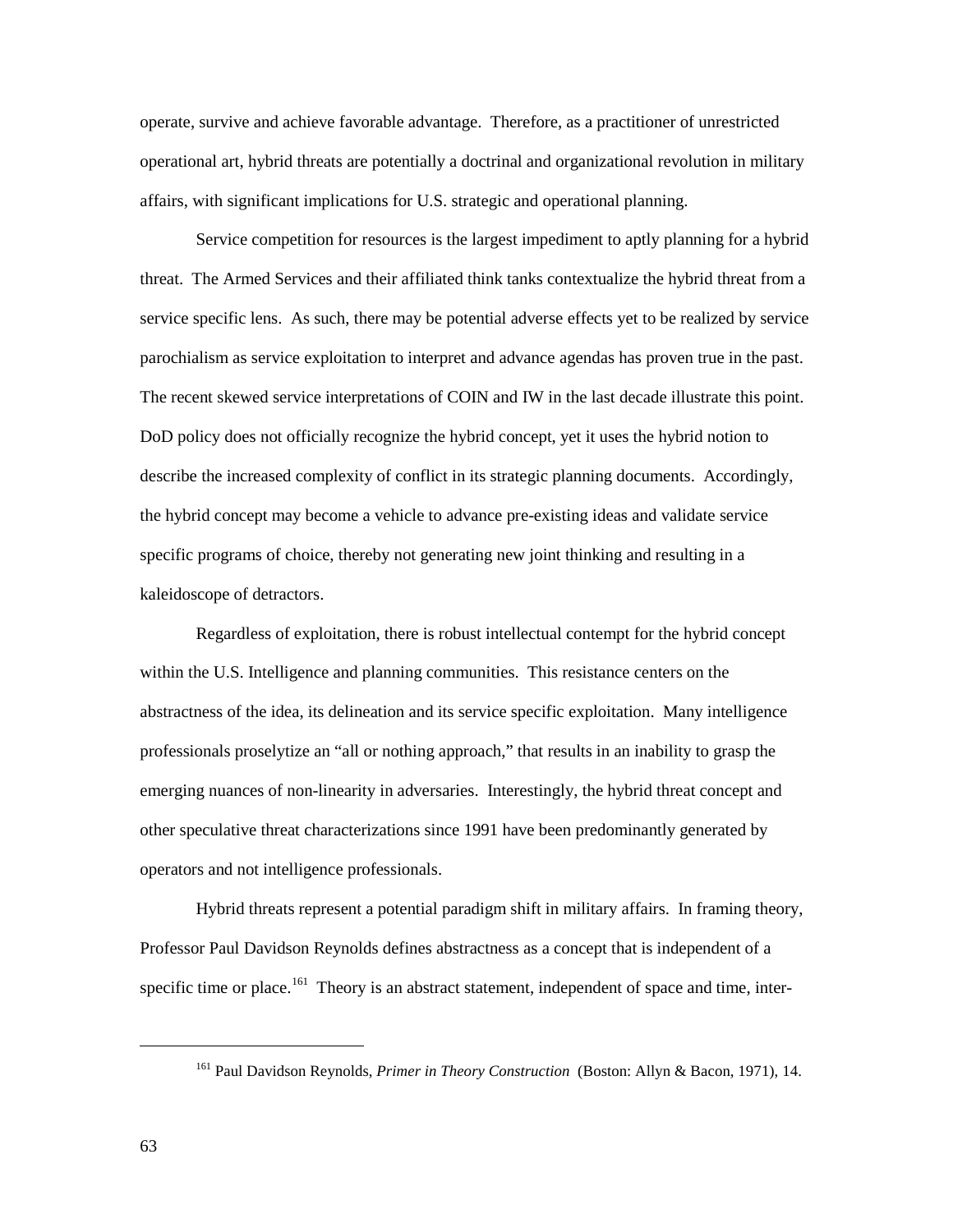subjective, must be explicitly defined and rigorously examined, and have empirical reference manifested in facts.<sup>162</sup> The hybrid threat concept is abstract yet insufficient to meet linear constructs of characterization. As mentioned earlier, Glenn proclaims that, "Hybrid in its several forms fails to clear the high hurdle and therefore should not attain status as part of formal doctrine."<sup>[163](#page-71-1)</sup> The lack of practical evidence to assess with measures of effectiveness and measures of performance denies the ability to properly assess the hybrid RMA. Therefore, the hybrid threat concept is an emerging theory that requires additional evidence to be accepted as a new paradigm by the military community.

The hybrid threat represents a potential shift in military affairs that requires further analysis and supporting evidence. The potential of the hybrid threat paradigm is likened to an iceberg in that only the ten percent above the water line is understood and the largest and most dangerous portion lies below the surface. This means that there is a need to experiment further with the hybrid concept in order to determine if it is a doctrinal and organizational RMA creating a paradigm shift in military thinking and if it is a valid threat model for U.S. military planning. As a result, the validity of the hybrid threat RMA remains only a theory requiring further data to prove consistent with Kuhn's concept of a paradigm accounting for anomalies within the strategic environment. Hybrid threats represent the evolution of military affairs and not yet a revolution.

The hybrid construct presents numerous implications for visualizing the future operational environment and for how the U.S. military will formulate strategy, policy and resource investment priorities in the near future. Regardless of the debate over the 2006 Second Lebanon War being sufficient evidence for the hybrid threat concept, it is important to note that Hezbollah did achieve tactical, operational and strategic success against Israel.<sup>[164](#page-71-2)</sup> In reference to the war, Hoffman states that, "Among the problems recognized as undermining IDF performance

<span id="page-71-0"></span><sup>162</sup> Ibid., 10-11.

<sup>&</sup>lt;sup>163</sup> Glenn, *Proceedings from the 2009 Hybrid Warfare Conference*, 8.<br><sup>164</sup> Glenn, "Thoughts on Hybrid Conflict," 7.

<span id="page-71-2"></span><span id="page-71-1"></span>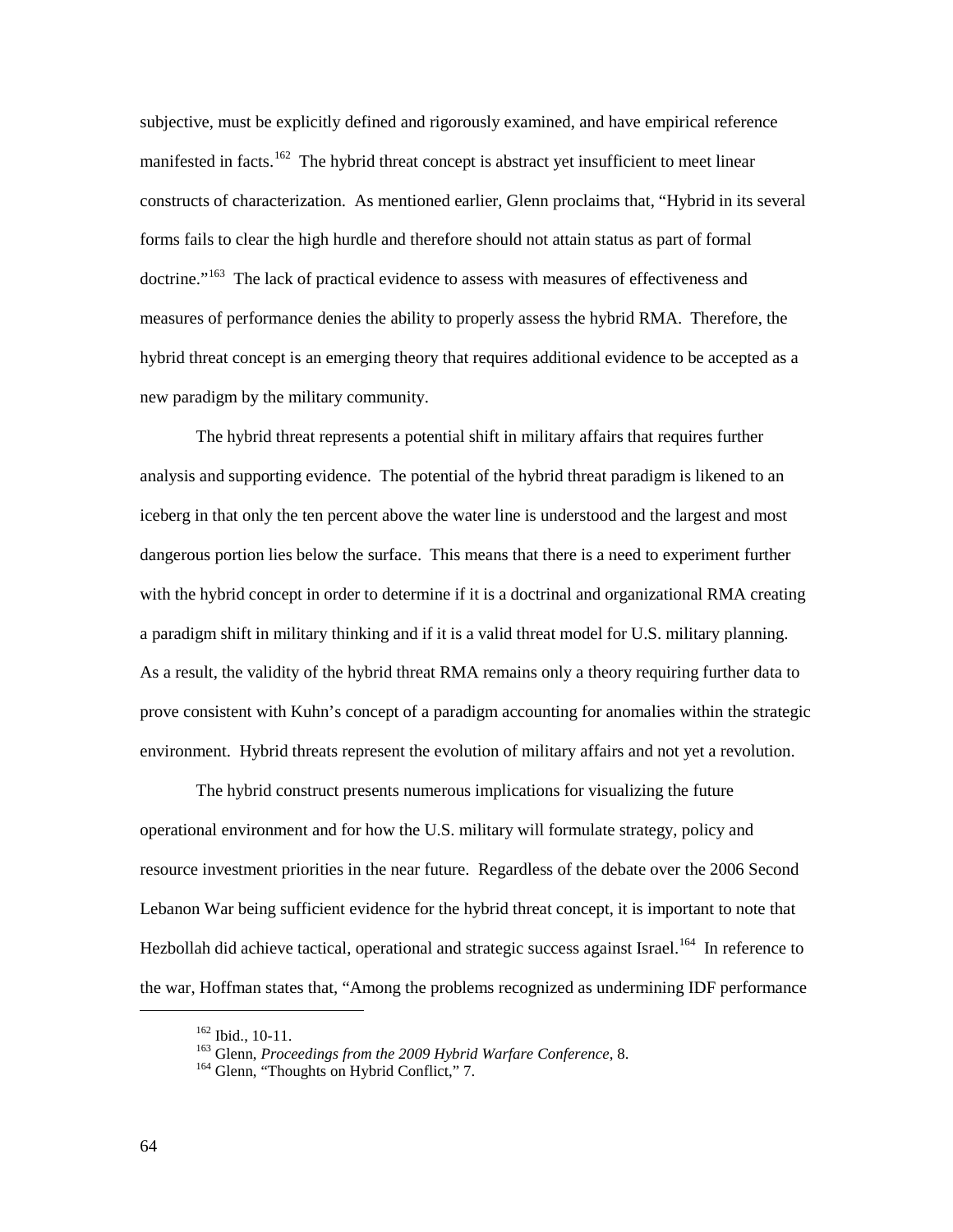during that conflict was penetration of the country's military doctrine by an 'intellectual virus,' i.e., the introduction of new and opaque thinking that clouded rather than clarified the guidance provided those committed to Israel's security."<sup>[165](#page-72-0)</sup> This means that avoidance of planning for unpleasant conflicts is not a wise course of action.

Planners must understand that intellectual change is occurring and rectify the disparity in description and understanding. The military community has been collectively devoid of producing a consistent threat model to plan against and has struggled to codify threat activities, resorting to depiction of ambiguous environmental conditions. Similarly, the findings of the Winograd Commission that evaluated the IDF performance in the 2006 war imply that the Israeli government and military avoided critical challenges before the conflict and thus were unprepared for the hybrid threat Hezbollah confronted them with.<sup>[166](#page-72-1)</sup> Therefore, the implications for military planning are to retain the initiative and be out in front of the hybrid problem rather than merely respond to it at the enemy's choosing. U.S. planning constructs need to incorporate an appreciation for the hybrid opponent's application of unrestricted operational art, as it integrates ends, ways, and means across the levels of war.

Conceptualizing the infinite array of combinations a hybrid threat may orchestrate in the pursuit of interests is no simple task. Hybrid threats have a strategic culture that guides their decision-making and thereby facilitates understanding their intentions. Thus the hybrid threat, state or non-state, although non-linear, maintains consistent patterns of strategic behavior manifesting in pre-dispositions in diplomatic, informational, military and economic activities. This collective behavior determines appropriate ends and means for achieving its end-states. Accordingly, both the environment and strategic culture shape the hybrid threat's interests and the conception of the use of organized collective violence.

<span id="page-72-1"></span><span id="page-72-0"></span><sup>&</sup>lt;sup>165</sup> Hoffman, "Further Thoughts on Hybrid Threats," 7.<br><sup>166</sup> Haninah Levine, "Summary of the Winograd Commission Interim Report," *Jerusalem Post*, April 30, 2007. As cited in Glenn, 17.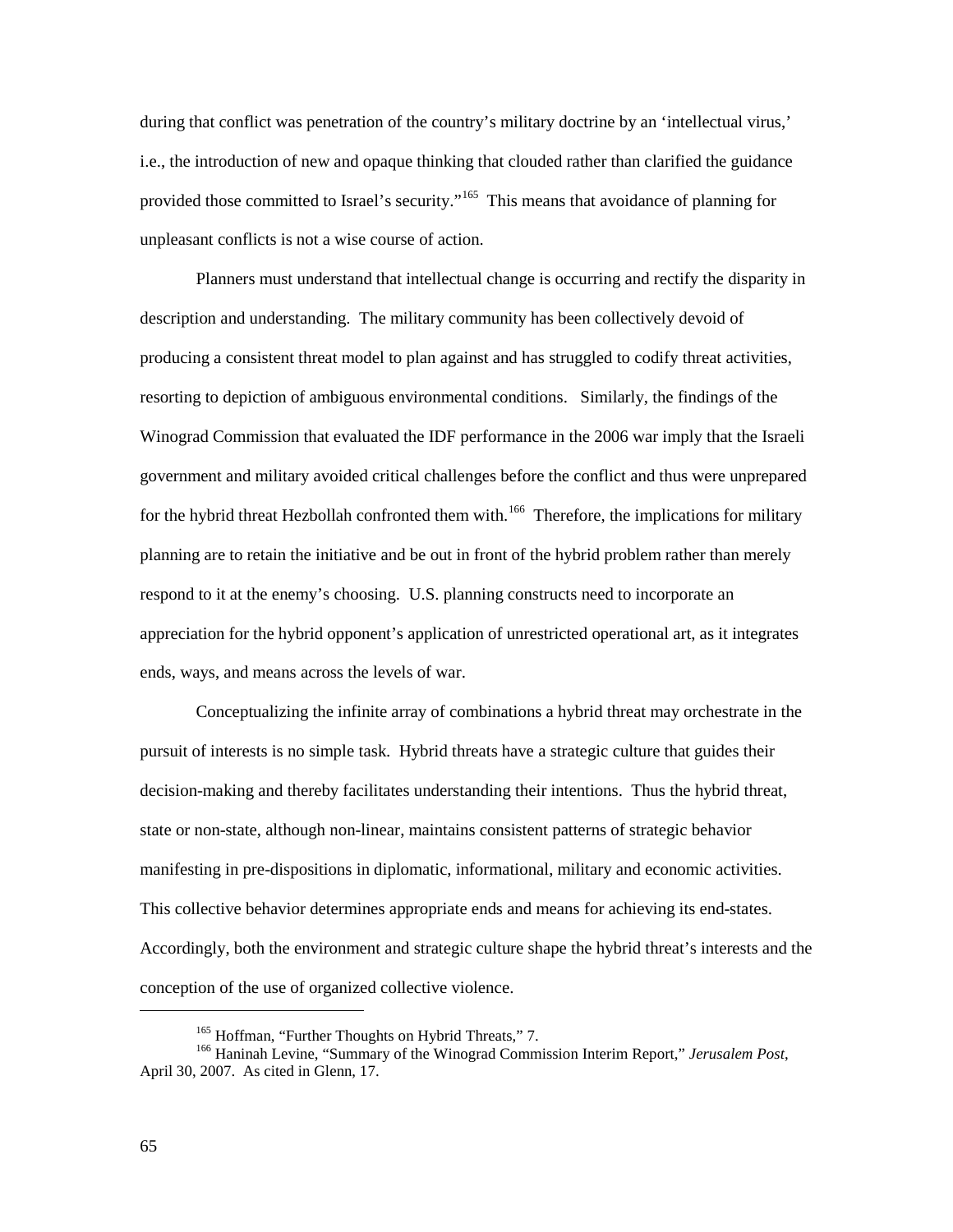In order to defeat future hybrid threats, it is important to accept the reality of the environment and the complex interrelation within it. Seeking to control or contest a specific space, the hybrid threat terminology is not as important as the idea itself. Echevarria's insights on the discussion of the hybrid concept in relation to the social phenomenon of war are quite potent and illustrate the conceptual shortfalls of U.S. thinking:

Terms like 'hybrid war' are keen attempts to bring the two kinds warfare together. However, stripping away the sundry adjectives and viewing wars as war—rather than as battles writ large—would work even better. The many definitions of types of war and the various descriptors we attach to the term 'war' suggest we have not yet transitioned from a way of battle to a way of war. We still have difficulty thinking of war holistically, as something multifaceted and dynamic. $167$ 

Contemporary threat analysis is underpinned by a yearning to return to a consistent threat model and often explains irregular threat activities in simplistic terms of insurgency and terrorism. Strategists are reluctant to adapt and repeatedly choose to view change through sacrosanct established frameworks, often forcing square pegs into complex round holes. Thus, the hybrid threat will likely be seen as a strategic nuisance or operational annoyance rather than a paradigm shift.

The military must acknowledge and contend with a hybrid threat's range of unrestricted operational art. As the *sine qua non* of the hybrid threat construct, unrestricted operational art has numerous implications for U.S. operational and strategic planning. A prudent analysis of hybrid threats is necessary to maintain a marked advantage for U.S. interests in time and space. As such, military campaign and contingency planning must reflect an appreciation for hybrid threats, as they form the foundation for U.S. military organization, resourcing and the subsequent expeditionary military activities. However, the hybrid threat should not distract from simultaneously planning for more conventional threats.

<span id="page-73-0"></span><sup>167</sup> Echevarria, *Preparing for One War and Getting Another?*, 25.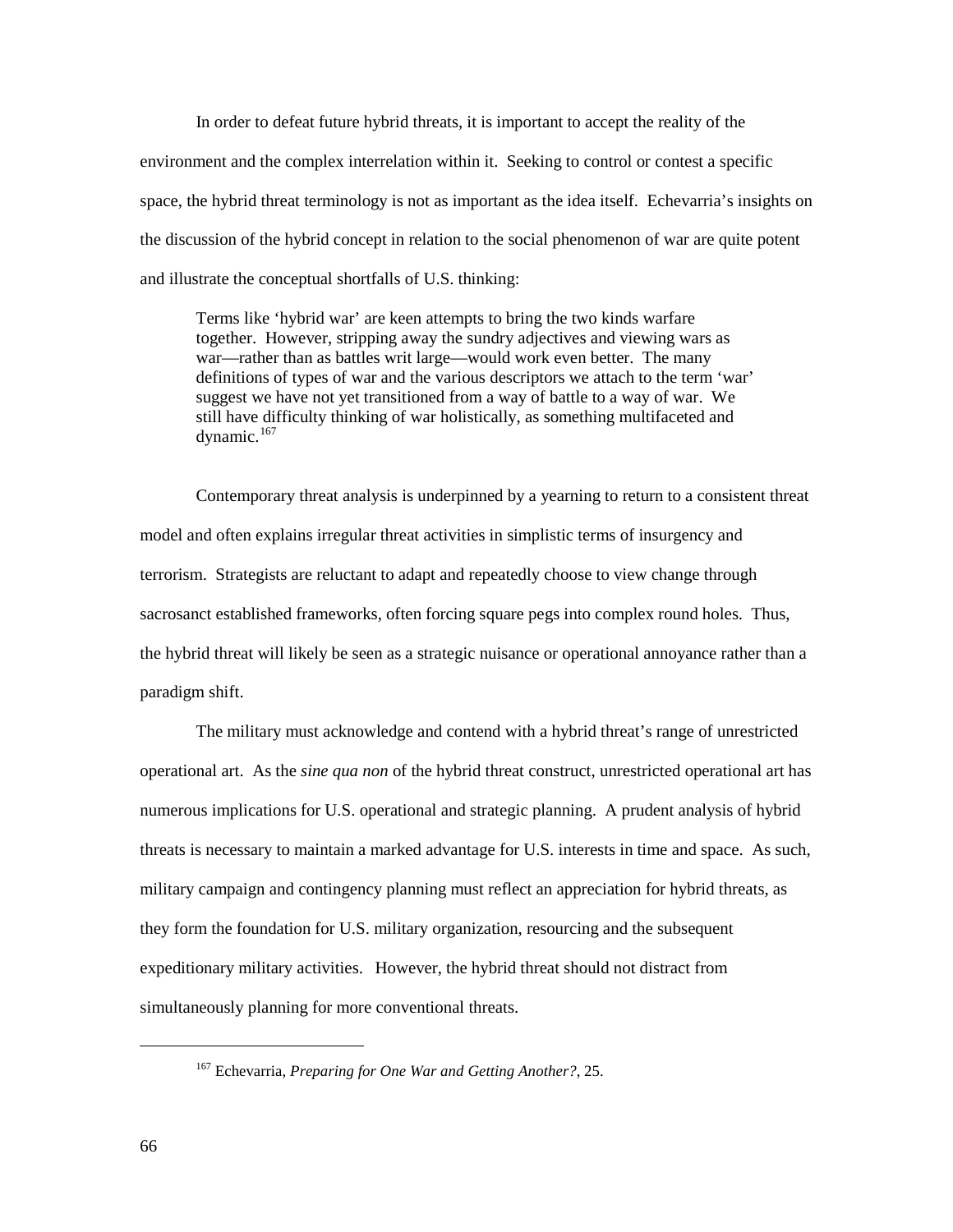The hybrid threat construct represents the evolution of  $21<sup>st</sup>$  century threat organization and characterization. It is a logical consequence of Western military dominance. The 2006 Second Lebanon War casts a long shadow on contemporary military thinking and is the oft-cited example of a hybrid threat. Some argue that hybrid threats are a subset of irregular warfare, as Israel did not conceptualize or appreciate that Hezbollah was a cross between an army and a guerrilla force. Hybrid threats are simply a more effective unrestricted distribution of resources and risk in time and space. This means that U.S. military intelligence must revisit Order of Battle analysis through an unrestricted lens and focus less on law enforcement centric targeting that has permeated the field in the last decade.

This analysis anticipates the propensity for the hybrid threat to increase in frequency and diversity of ways and means in the near future. This monograph recommends that analysts conduct a strategic culture analysis of potential threat nation-states, transnational groups, and regional groups to determine how each makes decisions in order to forecast their future strategic behavior. This is not to compel a cognitive limitation imposed by the constraints of nation-states forces, as nation-states may utilize proxy forces in irregular ways. This is critical, as the hybrid threat being a practitioner of unrestricted operational art is not bounded by cognitive selflimitations imposed on many Western nations. Additionally, this monograph recommends that all CONPLANS and COCOM campaign plans be updated to account for hybrid threats in COCOM AORs. This is critical, as the post war analysis of the IDF indicates a failure to update campaign plans was the foundation for failure in their 2006 war.<sup>[168](#page-74-0)</sup>

U.S. military superiority has provoked an unexpected outcome that redefines the environment and provides new meaning in the form of consequences and implications that underpin the post-Cold War strategic confusion. The U.S. military must embrace yet avoid

<span id="page-74-0"></span><sup>168</sup> Glenn, *Insights from the Second Lebanon War*, 15.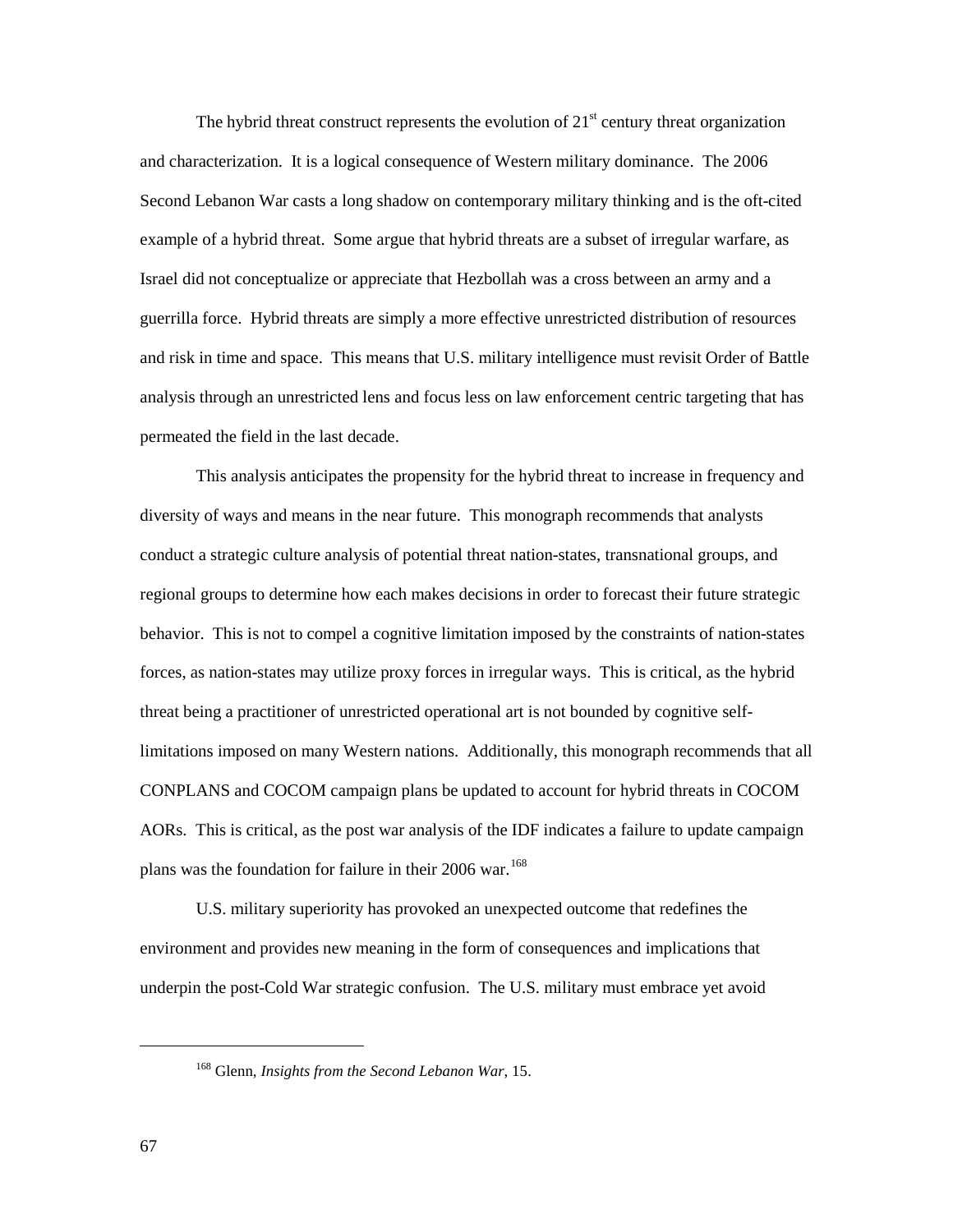circular thinking on this topic as the U.S., UK, Australia, Israel and NATO embrace the emerging yet controversial hybrid threat idea. U.S. military operational and strategic planners that choose to ignore the hybrid threat or meet it with intellectual contempt are accepting strategic risk. Denial of the hybrid construct and what it represents is the equivalent of creating a cognitive Maginot Line to deal with a potential threat. This necessitates the U.S. military jointly understanding the hybrid threat construct in order to avoid a cascading path to irrelevance. To do otherwise, is to run the risk of, "Being dominant but irrelevant as the enemy chooses to fight us in a different way."<sup>[169](#page-75-0)</sup> This has significant implications for how the U.S. military will organize to meet future adversaries.

In thinking about hybrid threats, it is important for the U.S. military to recognize that it is not only in the post-Cold War era or post-9/11 era, but a "pre-something era." The scalability and multi-faceted approach of the hybrid threat requires detailed strategic level war-gaming to prioritize both capabilities and response. This means that U.S. solutions to hybrid threats necessitate a "Synergistic whole rather than constructing many separate non-reinforcing parts."<sup>[170](#page-75-1)</sup> Hoffman's assertion that the hybrid construct is more about conceptualizing the future operating environment has relevance and in many ways is the key take away from his expansive work on the hybrid concept. The hybrid threat in itself is not a significant issue. It is the implications for the future threat organization and doctrine in an increasingly sophisticated technological and informational environment. Hence, the hybrid threat is a potential watershed in the unlimited nature of organized collective violence. Just as the Blitzkrieg RMA is clear in retrospect, the hybrid threat organizational RMA is apparent just beyond the water's edge.

In sum, this monograph proposes a theory to explain the phenomenon of post-Cold War threat activity and its implications for military planning. As a potential doctrinal and

<span id="page-75-1"></span><span id="page-75-0"></span><sup>169</sup> General James Mattis, as quoted in Glenn, *Proceedings from the 2009 Hybrid Warfare Conference*, 3. 170 Glenn, *Proceedings from the 2009 Hybrid Warfare Conference*, 24.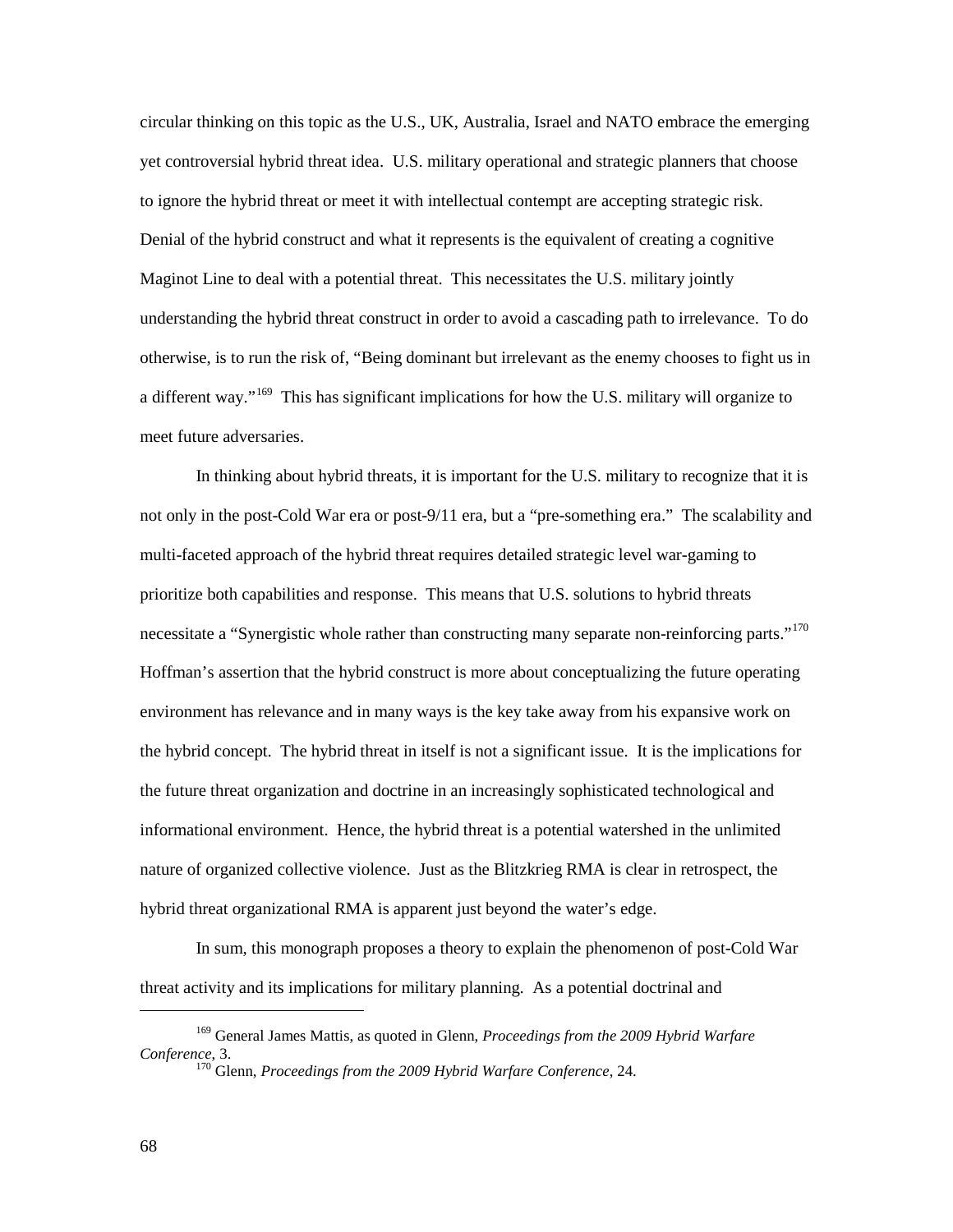organizational revolution in military affairs, hybrid threat actors represent the evolution of operational art, with significant implications for U.S. military strategy, planning, policy and resource investment priorities. The hybrid threat concept is a valid threat concept for operational and strategic planning. A macrocosm of future threat organization, the hybrid threat is continuity from the past, yet a contextual response to contemporary overmatch. The hybrid threat optimally exploits the environment to prevent U.S. military dominance by contesting the space through unrestricted operational art and portends of replication in the future. The hybrid threat construct offers a framework to describe the evolving character of contemporary war, challenge conformist threat assessment ambiguity and understand the anomalies in the strategic environment. U.S planning cannot cut the non-linear foot to fit the linear shoe.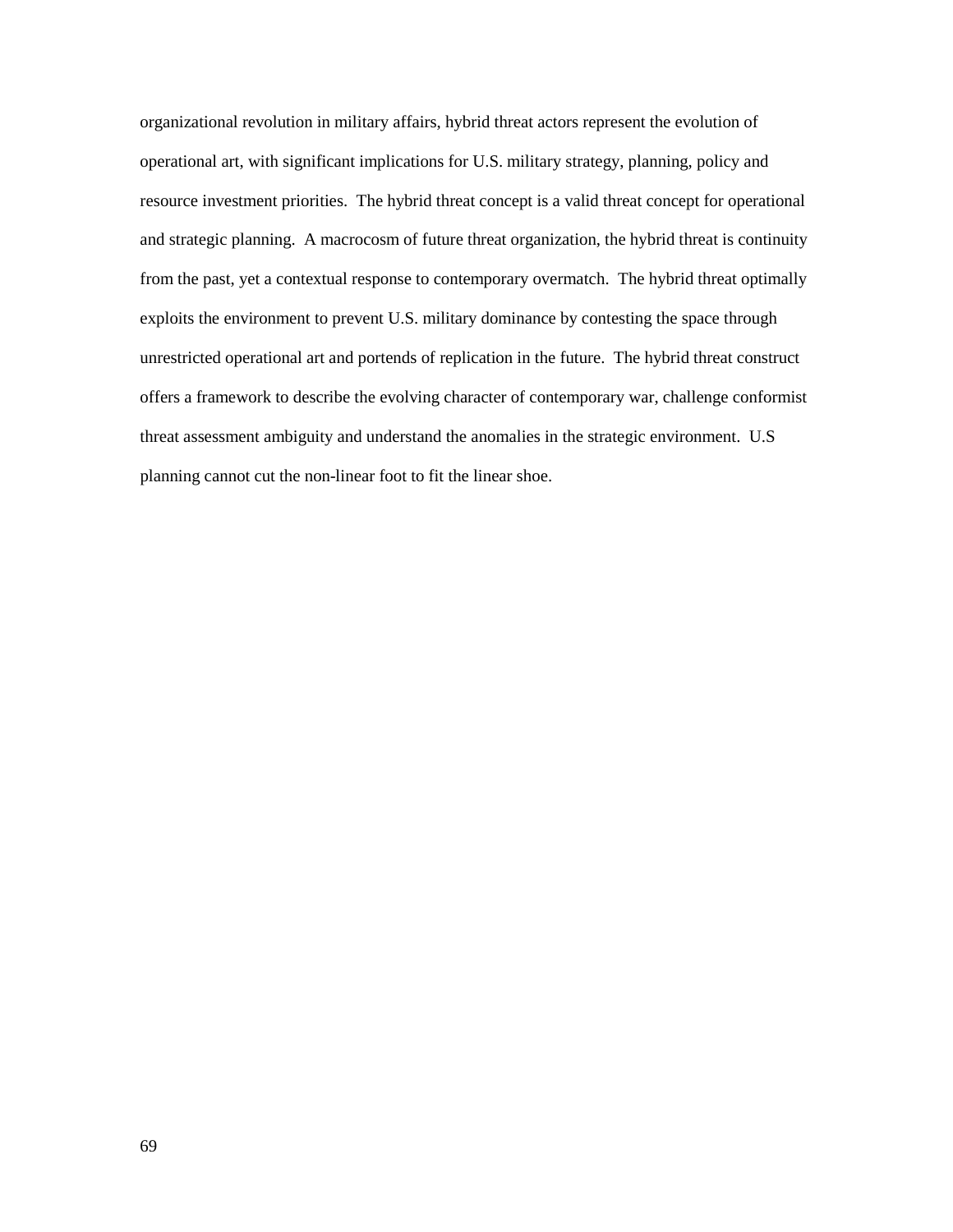# **APPENDIX A: Theory of War**

Figure 1. Theory of War



*Source*: Created by author.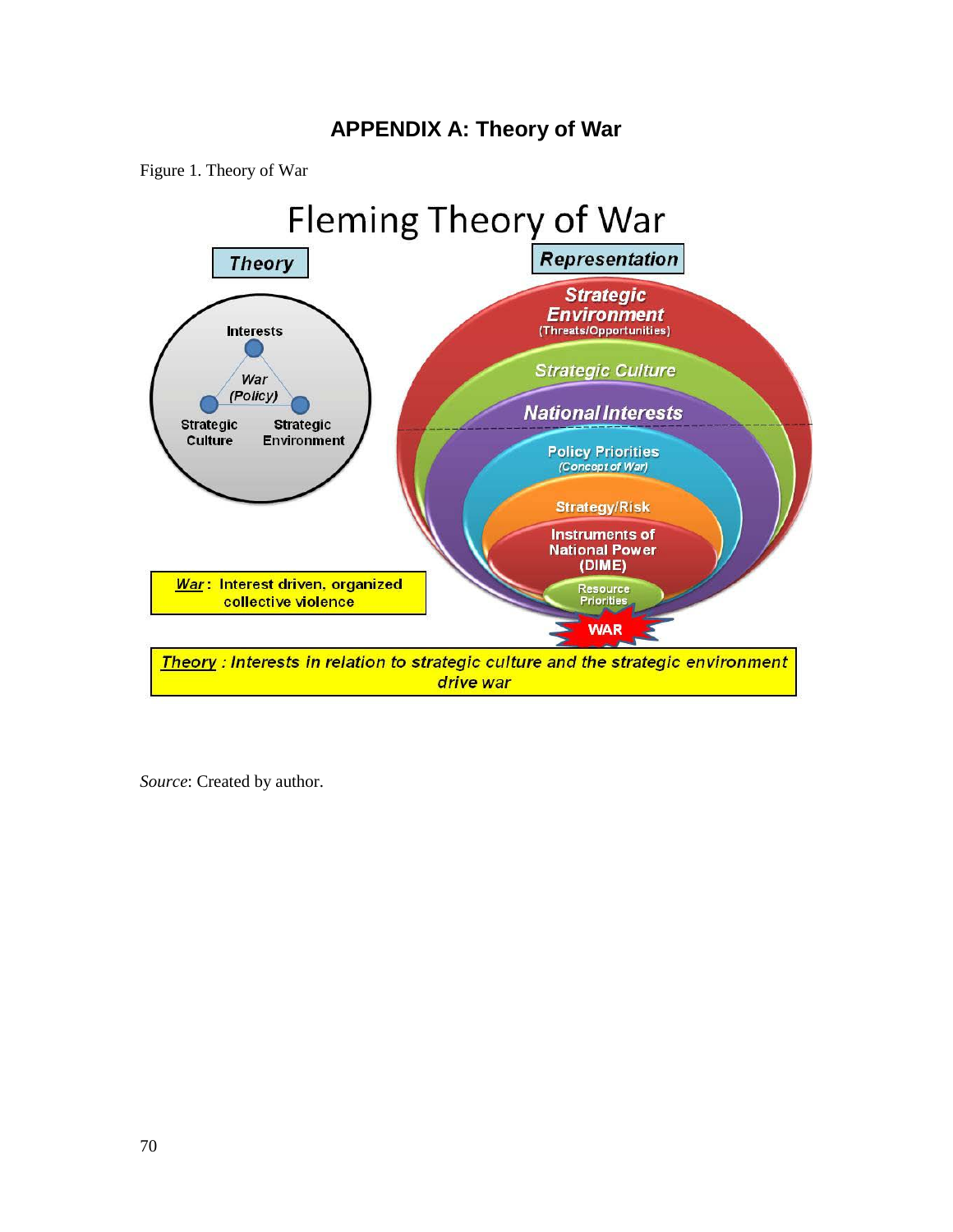# **APPENDIX B: Potential State Actor Hybrid Threat - China**

### **Strategic Culture**

As a state actor, China is a potential hybrid threat in response to U.S. military superiority. Chinese strategic culture is comprised of two philosophical themes in regards to the use of organized collective violence. The first is offensive in nature, emphasizing the use of violence to resolve security conflict and the second is more diplomatic, emphasizing Confucian-Mencian preferences of winning over an opponent through virtuous actions.<sup>[171](#page-78-0)</sup> The second is a symbolic means for justifying Chinese strategic behavior and a practical means for deflecting the threat of a more powerful enemy. This means that China's traditional policy of active defense and nonalignment deters it from intervening regionally or globally. This is evidenced in China not entering into any military alliance with a foreign power and not forward stationing its troops outside of China.

Chinese thought is influenced by the understanding of the scheme of *yin* and *yang* and the five elements: water, fire, metal, wood, and earth. Hence, Chinese culture focuses on the interrelationships and interdependencies rather than on physical expression. The *yin* and *yang* concepts place "Greater stress on the mutual inclusion, mutual attraction, and mutual residing of the two sides which are in contradiction."<sup>172</sup> The tension between realist tradition and pacifist norms is instrumental to understanding Chinese strategic culture. This means that China maintains a peaceful non-expansionist, defensive-minded strategic tradition. Yet, Chinese leaders are more traditionally realist with a strategic posture of, "Beijing ready to employ military force assertively against perceived external or internal threats while insisting that China possesses a cultural aversion to using force, doing so only defensively and solely as a last resort."<sup>[173](#page-78-2)</sup>

#### **Strategic Environment**

A "Cult of the Defense" plays an important role in Chinese thinking about their security policy and shapes the way China views its interaction with its neighbors and the U.S. Separatist activities are a strategic nuisance to China, yet its near-term focus on preparing for military contingencies in the Straits of Taiwan is an important component of its modernization plans. However, China is also generating capabilities for other regional contingencies regarding resources or territory. The People's Liberation Army (PLA) capabilities are predicated on the concept of defense, but demonstrate modern information technology that enables the PLA to conduct military operations at greater distances from China's borders. This means that China's continued pursuit of area denial and anti-access strategies is expanding from traditional land, air, and sea to space and cyber-space. China's neighbors play an important role in Chinese conceptualization of threats and opportunities in its environment. Therefore, improvements in China's strategic capabilities have ramifications far beyond the Asia-Pacific region and are a major factor in changing East Asian military balance of power.

<span id="page-78-0"></span><sup>171</sup> See Alastair I. Johnston, *Cultural Realism: Strategic Culture and Grand Strategy in Chinese History* (Princeton, NJ: Princeton University Press, 1995); Also see Dennis J. Blasko, "Chinese Strategic Thinking: People's War in the 21st Century," *China Brief*, Vol. X, issue 6 (March 18, 2010), 12.

<span id="page-78-1"></span><sup>&</sup>lt;sup>172</sup> Li Bingyan, "Emphasis on Strategy: Demonstration of Oriental Military Culture," *Beijing* Zhongguo Junshi Kexue, 20 October, 2002, 80-85. Open Source Center translation CPP20030109000170, https://www.opensource.gov (accessed 1 October 2010).

<span id="page-78-2"></span><sup>&</sup>lt;sup>173</sup> Andrew Scobell, *China's Use of Military Force: Beyond the Great Wall and the Long March* (New York, NY: Cambridge University Press, 2003), 193.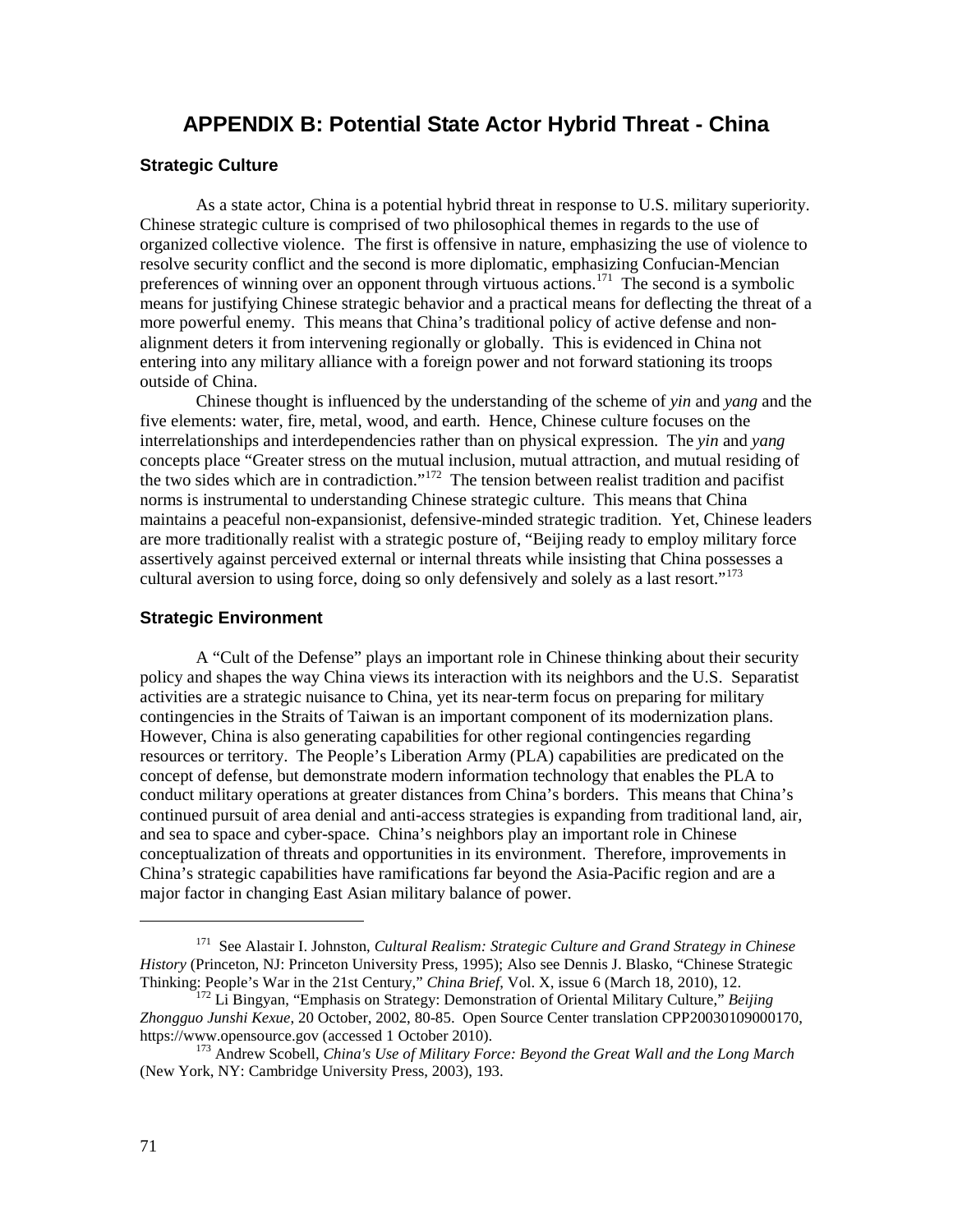## **Interests**

Chinese interests are to maintain its sovereignty and security, maintain a policy of conflict avoidance, maintain favorable stability in the region and promote economic prosperity through securing foreign investment, technological development, favorable trade policies and expanding its exports. China promotes Chinese culture and resists foreign influence on Chinese society. Accordingly, China seeks to protect its interests and advance them by cooperation and development, while at the same time resisting foreign discourse regarding human rights.

## **Potential as a Hybrid Threat**

China's continued investment in a host of surface, submarine, and anti-access capabilities portends of a hybrid irregular organization to contest U.S. forces in either the straits of Taiwan, on the Korean Peninsula or within the global commons.<sup>[174](#page-79-0)</sup> The PLA is pursuing comprehensive transformation from a mass army designed for protracted wars of attrition on its territory to one capable of fighting and winning short-duration, high intensity conflicts against high-tech adversaries which China refers to as "local wars under conditions of informatization."[175](#page-79-1) China's potential to compete militarily with the U.S. facilitated by its disruptive military technologies that are designed to counter U.S. military advantage.

China's expanding military capabilities lend themselves to a hybrid organization. Chinese views about the utility of asymmetric strategy manifested in the "Assassin's Mace" concept portends of a hybrid threat. As such, China's actions in certain areas increasingly appear inconsistent with its official policies, as Chinese military planners are pursuing transformation throughout China's armed forces. China is setting conditions for a force able to accomplish expanded regional and global objectives.

British analysis of a Chinese hybrid threat seeking to contest the West is well crafted. They assert that the Chinese have moved away from the mass conventional army concept:

In order to meet contemporary threats it has developed a major cyber-warfare capability and an anti-satellite programme, these combined with its nuclear programme are seen as major elements in its drive to become a world power. The Chinese military have closely studied the Western way of war and have critically examined Western campaigns in Kosovo, and both Iraq conflicts and have developed strategies that aim to counteract US and allied strengths. These techniques are likely to include disrupting or destroying the US's C2 nodes and neutralising American sea and land operating bases; the Chinese call this approach 'the assassin's mace', and it uses all the instruments at the disposal of the state in order to raise the costs of any US action to prohibitively high levels. Additionally, in pursuit of its regional aspirations, China has mechanised and digitised its land forces while attempting to create a blue water navy and a technically competitive air force, thus creating the ability to project conventional power, against other states, within the region.<sup>[176](#page-79-2)</sup>

<span id="page-79-0"></span><sup>174</sup> See "The Long March to be a Superpower: China's Military Might," *The Economist*, 4 August 2007, 20.

<span id="page-79-2"></span><span id="page-79-1"></span><sup>&</sup>lt;sup>175</sup> United States, *Military Power of the People's Republic of China* (Office of the Secretary of Defense Annual Report to Congress: GPO, 2009), I.<br><sup>176</sup> UK FCOC Paper, 17-18.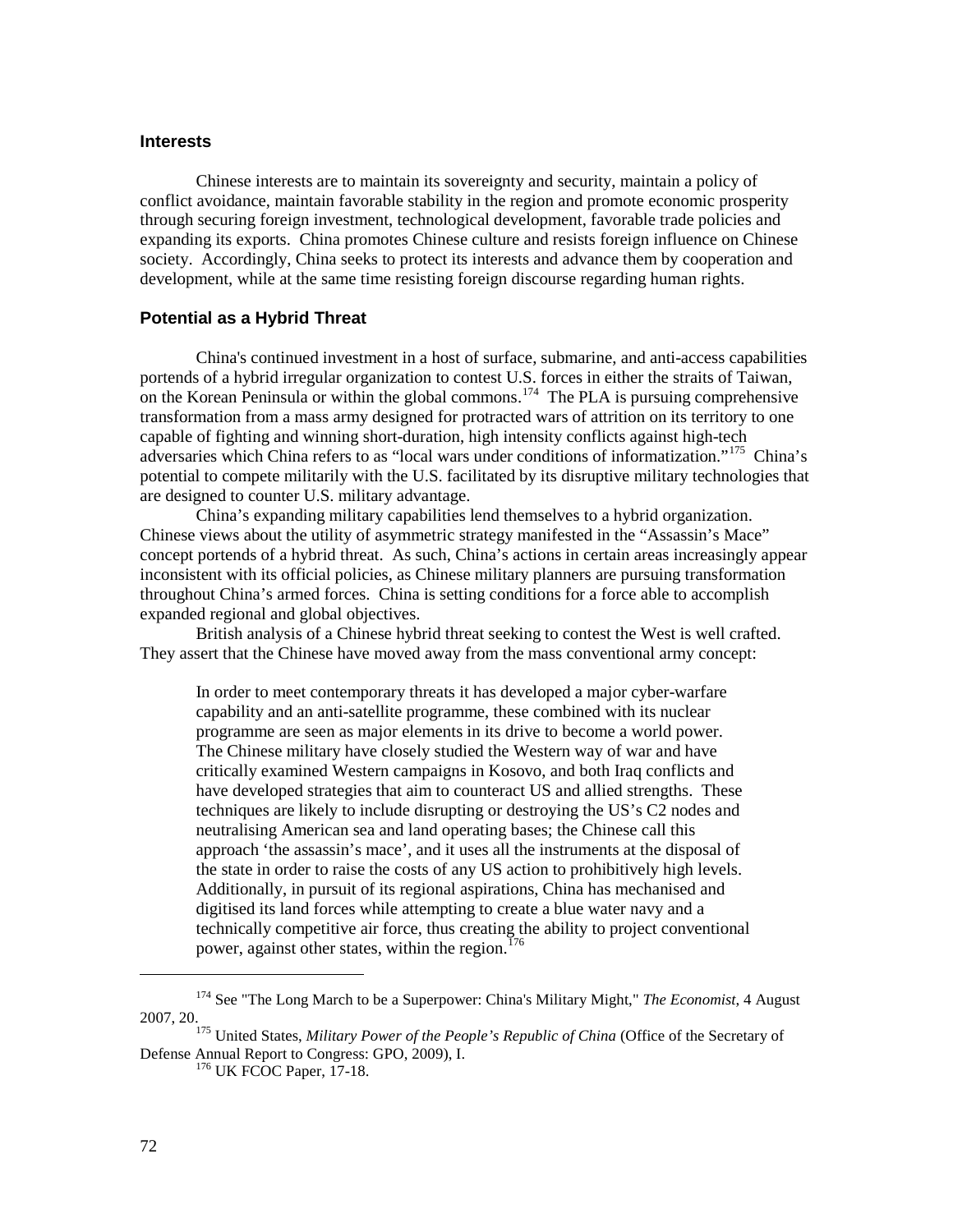# **APPENDIX C: Potential State Actor Hybrid Threat – Iran**

# **Strategic Culture**

Contemporary Iranian strategic thought is predicated on the influences of ancient Persian and Islamic cultures and a proclivity to secure Iran's perceived rightful place as the dominant regional power in the Middle East. A habitual belief that the Persian culture is superior to its Middle Eastern counterparts underpins Iran's revolutionary interpretation of Shia Islam and distinct brand of Islamic exceptionalism. Moreover, recent events that shape Iran's strategic thinking are the 1979 Shia revolution, the Iran-Iraq war in the 1980s, and the U.S. invasion of Iraq in 2003. Viewed in context, Iran's perpetual quest to develop nuclear weapons is a facilitator of its quest to become a regional power.

#### **Strategic Environment**

The 1980-1988 Iran-Iraq War was a conventional conflict that continues to influence the strategic thinking of Iran in regards to the use of its military capabilities. The border issue has still not been properly settled and Iran continues to some extent be isolated by its regional neighbors. The majority of Iran's ground forces are concentrated along the Iran-Iraq border and the majority of Iran's air bases are located in the west of the country, close to the Iraqi border. Iran maintains a robust conventional army (500,000 active duty troops), with nearly a quarter being the elite Islamic Revolutionary Guard Corps. Moreover, a 2010 Jane's assessment asserts that Iran has been conservative in modernizing its conventional forces and that, "Iran's conventional military readiness, effectiveness, and capabilities have declined since the end of the Iran-Iraq War, and Iran has not been able to find a meaningful way to restore its conventional edge in the region."<sup>177</sup> Therefore, Iran's decision and/or inability to modernize its conventional forces are a predominant reason for its nuclear ambitions and prioritization of asymmetric capabilities.<sup>[178](#page-80-1)</sup>

The strategically important Strait of Hormuz links the Persian Gulf and the Gulf of Oman, with a majority of the world's oil supply transiting through the strait. Iran has conducted military exercises in the strait intended to demonstrate its conventional and asymmetric capabilities. It is building a series of naval bases along its southern coast leading up to the Strait of Hormuz in order to create an "impenetrable line of defence."<sup>[179](#page-80-2)</sup> Thus, Iran's focus has been on its conventional naval and ballistic missile capabilities as a means of projecting power on a regional scale. Yet, Iran is cognizant of its lack of strategic air assets. Iran's pursuit of a strategic missile inventory is critical to its regional security, as a deterrent to potential foreign aggression.<sup>180</sup> Therefore, based on its strategic geography, Iran is posturing itself to protect and advance its interests.

## **Interests**

<span id="page-80-0"></span><sup>177</sup> Anthony Cordesman, *The Gulf Military Forces in an Era of Asymmetric Warfare* (Praeger, Westport, 2007), 3.<br>
<sup>178</sup> Ibid.<br>
<sup>179</sup> Hossein Arvan, "A New Line of Defence," Jane's Defence Weekly, 28 January 2009.

<span id="page-80-3"></span><span id="page-80-2"></span><span id="page-80-1"></span><sup>&</sup>lt;sup>180</sup> Robin Hughes, "Iran's Ballistic Missile Developments- Long-Range Ambitions," *Jane's Defence Weekly*, 13 September 2006.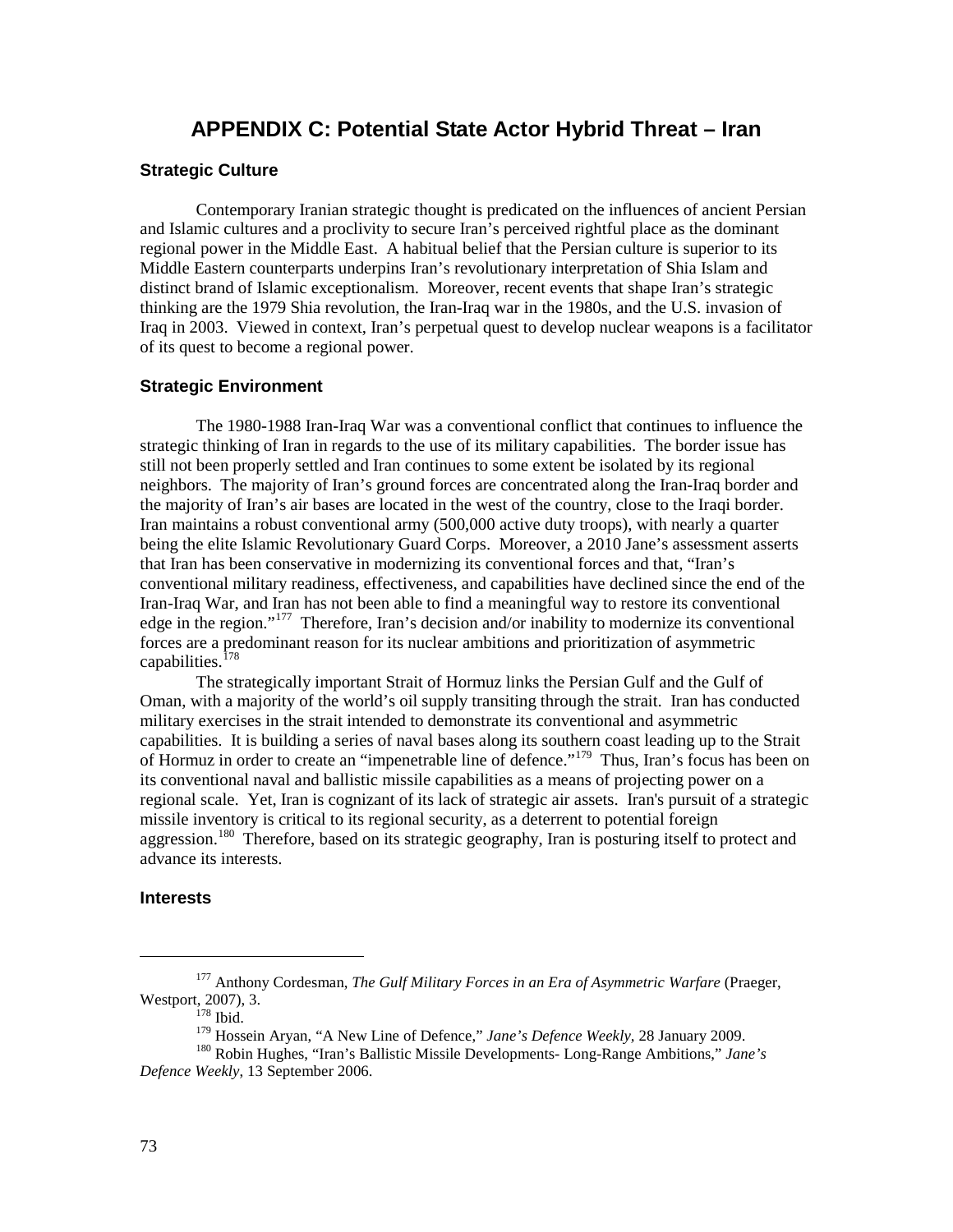Iran's interests are to expand its sphere of influence beyond its immediate borders, maintain political ties with Europe in order to secure economic prosperity through oil exports, and become a regional hegemony. This is in addition to contesting Sunni dominance of the region and contesting the existence of Israel.

## **Potential as a Hybrid Threat**

Iran has a short-term ability to asymmetrically affect U.S. operations in the Gulf region. The Islamic Revolutionary Guard Corps' (IRGC) Naval Force is potentially a hybrid force. The IRGC is a separate organization from the Regular Armed Forces, although its activities run in parallel and are coordinated by the Armed Forces General Staff. Designed primarily to deter U.S. military actions, the IRGC's navy has the capability to conduct hit-and-run operations; lay a variety of mines, target ships with shore-based missiles; raid offshore facilities and direct its speedboats at civilian and naval targets in the Hormuz choke point, using swarming tactics.<sup>[181](#page-81-0)</sup>

Al Quds forces are central to Iran's ability to conduct asymmetric warfare within its regional sphere of influence. The Al Quds force is thought to comprise anywhere between 5,000 and 15,000 elite members of the IRGC and is responsible for extra-territorial operations. It allegedly trains, equips and finances foreign groups and organizations such as Iraqi-based militants, Hamas, Hezbollah and Taliban fighters in Afghanistan. These conventional and asymmetric capabilities have enormous potential to become a hybrid threat. British thinking on the potential of Iran to contest the U.S. as a hybrid threat is succinct:

Iran, having weathered the bloody stalemate of its war with Iraq, has refocused its military efforts in a bid to avoid the strengths of its Western opponents. Whilst still aspiring to be the dominant regional power, and to that end retaining major combat forces and a nuclear and missile development programme, they have avoided areas where they are likely to be overmatched by the West. Areas such as air superiority and conventional naval competition have been abandoned and alternative systems have been developed, such as the combined use of submarines, mines, shore batteries, missiles and a wide variety of heavily armed small craft, all of which have been integrated so as to neutralise the more capable warships of the Western navies within the Persian Gulf and put both Theatre access and bases at risk.

However, to fully exploit the attributes of *hybrid* and *asymmetric* warfare they have trained, equipped and financed, amongst others, the Hezbollah organization which has proved extremely difficult to counter and has constantly provided Iran with ideological leadership of the region at little cost or risk. Iran has closely examined the abilities of the West and has tested its high and low-end *asymmetric* tactics. It will continue to incorporate innovative conventional and novel capabilities, as well as utilising the increasingly effective weapon systems purchased from Russia and China.<sup>[182](#page-81-1)</sup>

<span id="page-81-1"></span><span id="page-81-0"></span><sup>&</sup>lt;sup>181</sup> See Kenneth Katzman, "Iran: US Concerns and Policy Responses," *US Congressional Research Service*, 6 August 2009.

<sup>&</sup>lt;sup>182</sup> UK FCOC Paper, 17-18.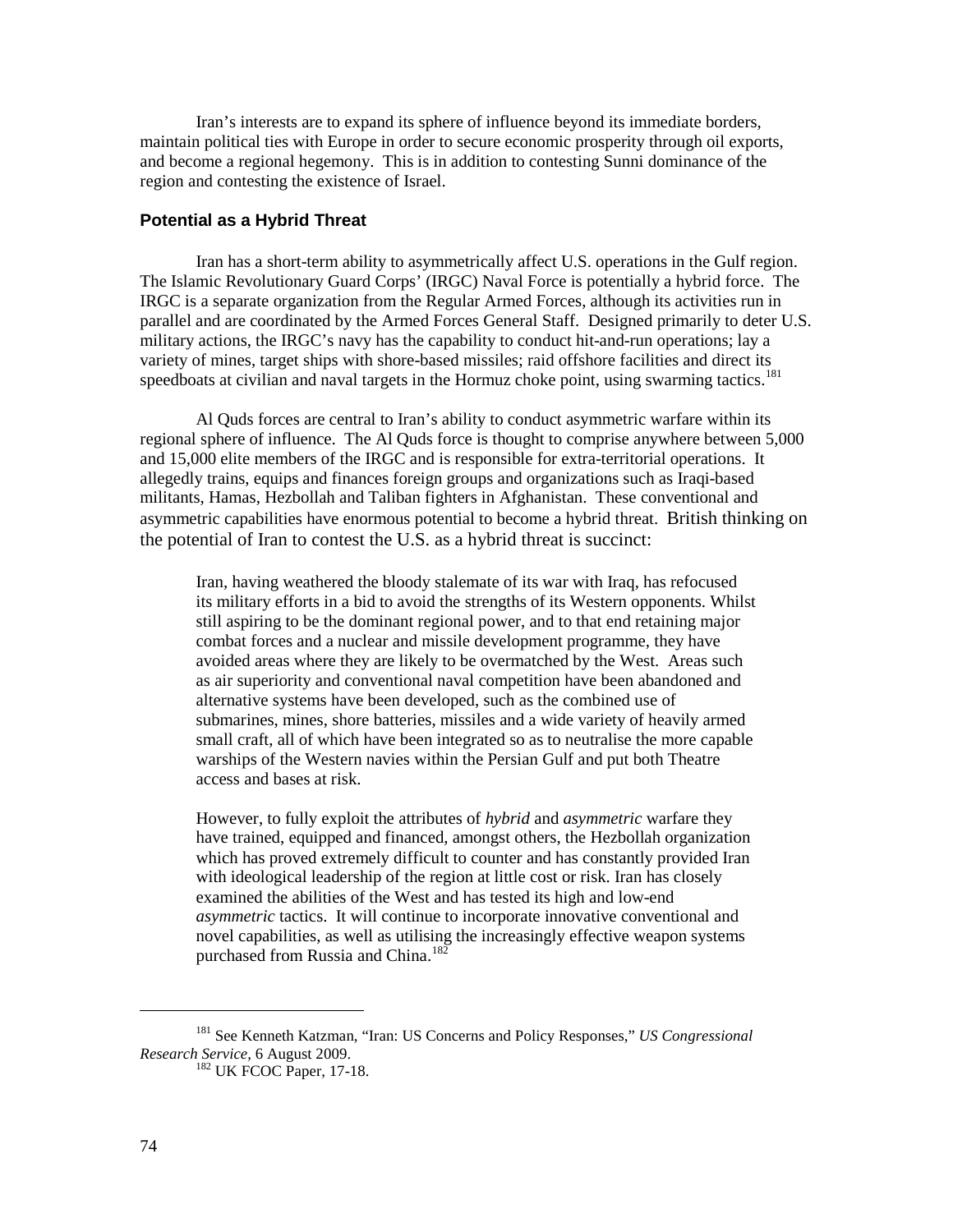# **APPENDIX D: Potential Non-State Actor Hybrid Threat – Hezbollah**

# **Strategic Culture**

Hezbollah is by its nature asymmetric and has potential for conventionality. Contemporary developments in Hezbollah since the 2006 war indicate a potential to strategically align with forces seeking to contest U.S. military presence in the Middle East and beyond.<sup>183</sup> Hezbollah is an entity born of non-negotiable religious militancy, but they have exhibited immense capacity for doing whatever it takes to survive. Many consider this pragmatic, but Shia Islamic doctrine allows for deception and false alliances. This allows Hezbollah to do things that look pragmatic on the surface, but which are entirely in accordance with Shia doctrine. They can ally with Christians in parliament, deal with infidel regimes such as North Korea, traffic drugs in the Latin American Tri-border area, and still be good Muslims waging true *jihad*.

#### **Strategic Environment**

Hezbollah is based in Lebanon and is dynamically influenced by the geography of the region with Israel, its primary enemy in close geographic proximity. Yet, Hezbollah maintains significant funding streams from North Africa, the U.S., and Latin America, essentially anywhere a Lebanese diaspora exists. Additionally, they have relations with North Korea for their tunnel building consultation along with numerous regional entities such as Sunni Hamas.

## **Interests**

Hezbollah's interests are to maintain the armed Hezbollah militia. This allows them to honor their first obligation: *Jihad* against the Zionist entity without Lebanon being held accountable militarily. Next, they seek to maintain as influential a presence as possible in the Lebanese political sphere without becoming the state. By being a de-facto veto entity in the Lebanese parliament, they reap the benefits of political power without the responsibilities of governance. Hezbollah seeks to maintain military training/funding relationship with IRGC with logistical facilitation through Syria. This means that they seek to maintain good relations with Syria. Next, they stay true to their primary Shia religious concepts: loyalty to the Iranian Leader, *Jihad* and *Shihada* (martyrdom). Lastly, they seek to develop depth by refining and bolstering relationships for funding and support, in the event Iran is neutralized as a state power.

# **Potential as a Hybrid Threat**

 Hezbollah will continue to be a strategic irritant and the apex innovator of hybrid ways and means. Already demonstrated in 2006 Second Lebanon War, Hezbollah continually seeks innovative ways to accomplish its objectives. Through a composite mix of symmetric and asymmetric capabilities fused at the operational level, Hezbollah in many ways is a fortified conventional army and guerilla force at the same time. Hezbollah's distributed operations and rapid transition of force mix demonstrates a potent combination that is emblematical of hybrid threats.

<span id="page-82-0"></span><sup>&</sup>lt;sup>183</sup> See Dima Adamsky, "Jihadi Operational Art: The Coming Wave of Jihadi Strategic Studies," *Studies in Conflict and Terrorism* (Vol. 33, 2010), 1-18.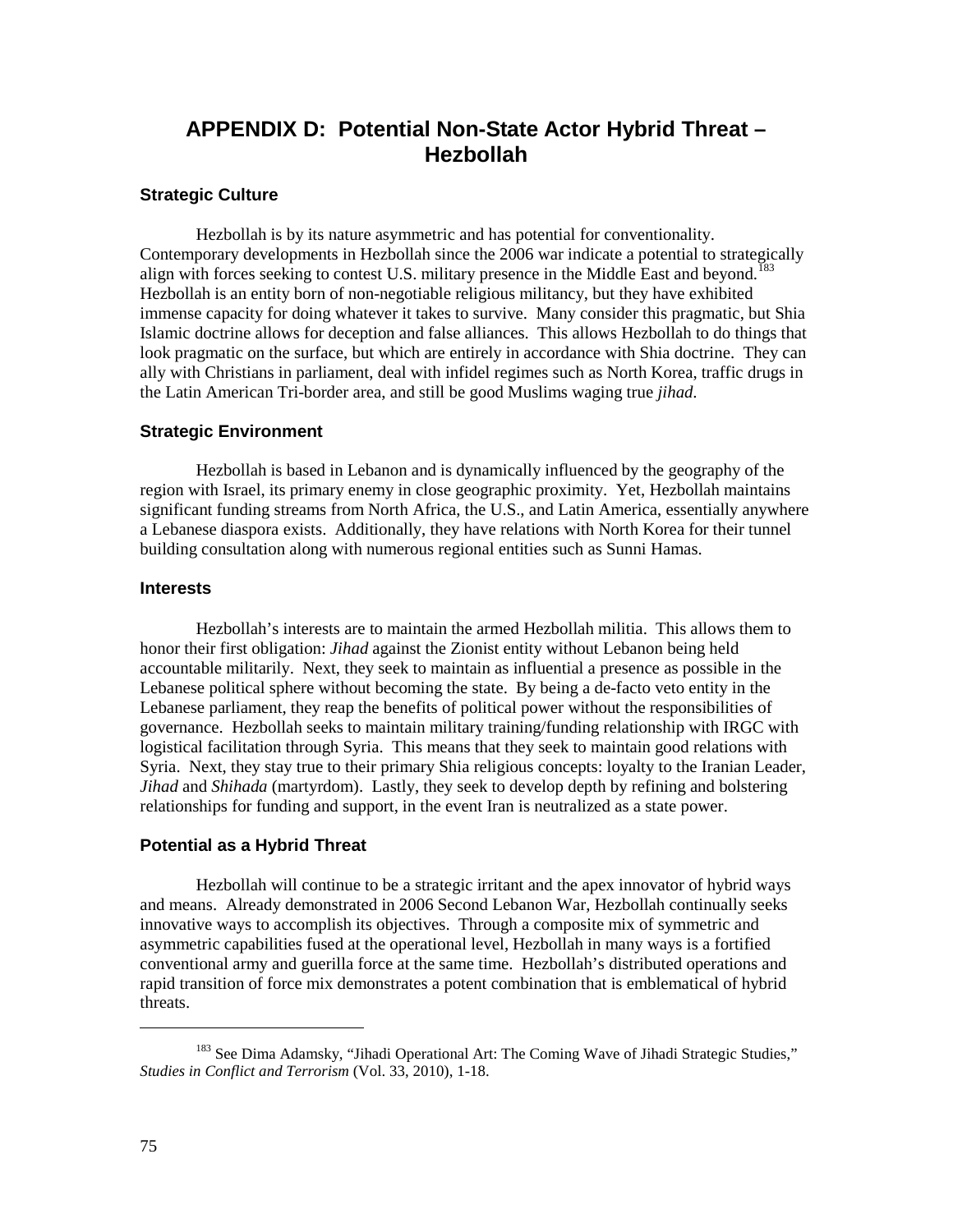# **APPENDIX E: Implications of Hybrid Threats on Full Spectrum Operations**

The environment that brings hybrid threats to fruition necessitates versatility on the part of U.S. forces to deal with adversaries that employ all means available to accomplish their objectives. Within the national security context, economic challenges in the next decade will uncompromisingly impact military organization. While there is no consensus on the characterization of potential threat actors in the operational environment, it is clear that adversaries will draw upon military and non-military means to design their contestation of U.S. military superiority in ways that may or may not have been observed thus far.<sup>[184](#page-83-0)</sup> The prudent reaction to mitigate this threat is to implement a comprehensive joint interagency approach to U.S. military solutions. However, this mythological bureaucratic collusion is unrealistic as noble efforts have made marginal progress, but an idealistic comprehensive approach remains elusive. The U.S. military must seek to remain operationally flexible and adaptive to hybrid threats and restore military equilibrium. As such, the Army's doctrine of Full Spectrum Operations (FSO) is the most prudent and realistic solution to the challenges posed by hybrid threats, yet retains potential irrelevance in malign implementation.

Through the lens of the hybrid construct, FSO is a prudent way ahead for U.S. Army forces to meet potential future adversaries across the spectrum of conflict. Devoid of specific threat characterization, the Army has wisely chosen to prepare for the future, as the central idea in the *Army Operating Concept 2016-2028* is combined arms maneuver and wide area security. Yet, as a broad approach, FSO provides for shallow operational depth and portends that FSO was a solution looking for a problem. Similar to the interwar period arguments of non-clarity of the post war period, the U.S. Army sought consensus on a way forward during an era of persistent conflict and uncertain future. This means that a paucity of intelligence specificity drove the concept in conjunction with it being the product of force projection capability to deal with a range of threats, downsizing and economy of force in an ambiguous environment. Therefore, FSO is in practicality both necessary and sufficient to meet hybrid threats and remains relevant to prevent the hybrid threat from capitalizing on U.S. Major Combat Operations (MCO) skill atrophy after a decade in Iraq and Afghanistan. U.S. Army planners need to appreciate hybrid threats in conceptual and detailed planning in order for the operating concept of FSO to be relevant. The hybrid approach holds potential for future U.S. composite force packages, order of battle and comprehensive lines of operation.

<span id="page-83-0"></span><sup>184</sup> Glenn, *Proceedings from the 2009 Hybrid Warfare Conference*, viii.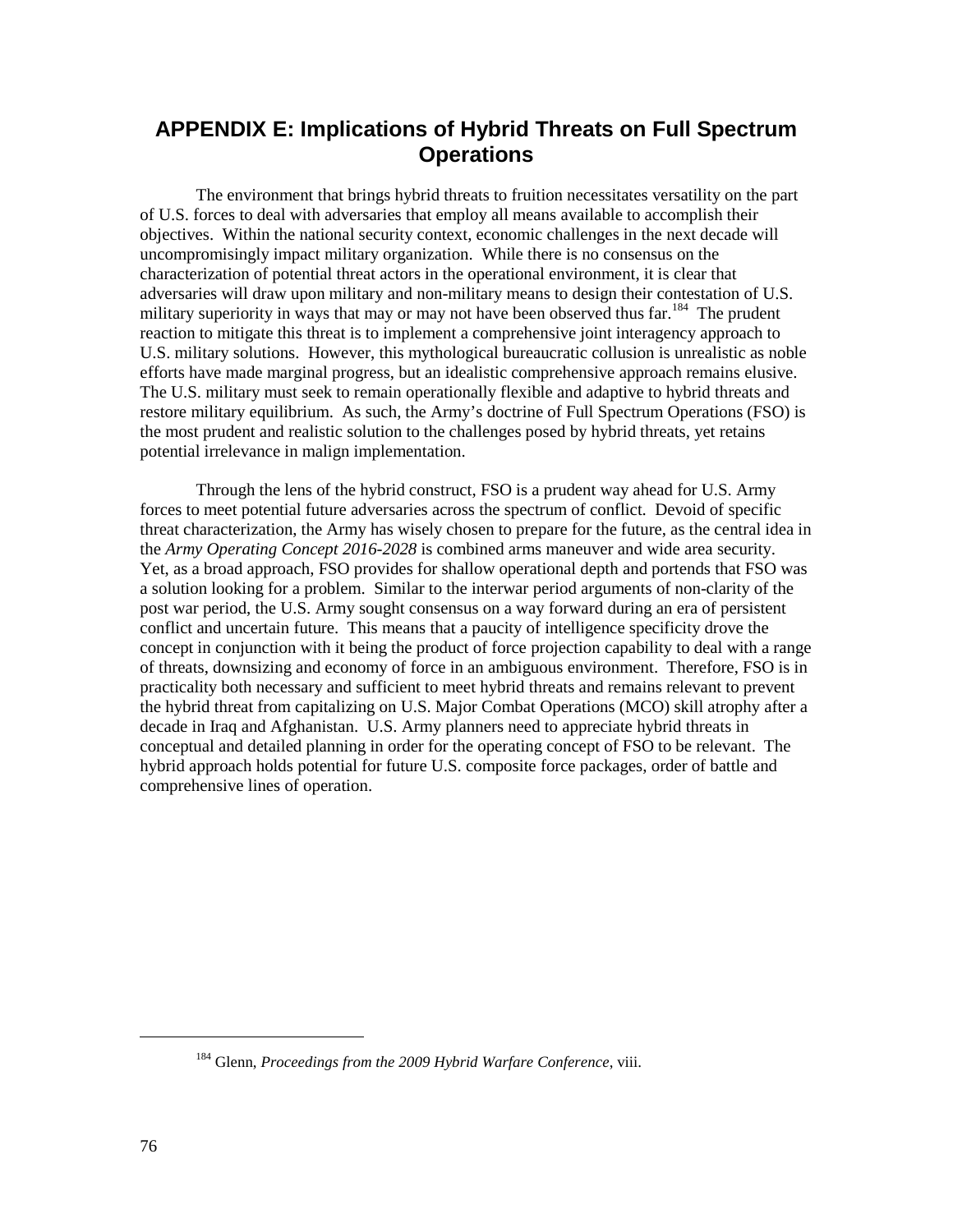# **BIBLIOGRAPHY**

#### **Books**

- Arms, Anita. "Strategic Culture: The American Mind*"* in *Strategy & Its Theorists.* Carlisle Barracks: U.S. Army War College 1999.
- Boot, Max. *War Made New: Technology, Warfare, and the Course of History, 1500 to Today*. New York: Random House, 2006.
- Bousquet, Antoine. *The Scientific Way of Warfare.* New York: Columbia University Press, 2009.
- Chandler, David. *The Campaigns of Napoleon*. New York: Macmillan, 1966.
- Citino, Robert M. *Blitzkrieg To Desert Storm: The Evolution of Operational Warfare*. Lawrence, KS: University Press of Kansas, 2004.
- \_\_\_*The German Way of War: From the Thirty Years War to the Third Reich*. University Press of Kansas, 2005.
- Clausewitz, Carl von. *On War*. Edited and Translated by Michael Howard and Peter Paret. New Jersey: Princeton University Press, 1976.
- Cordesman, Anthony H. *The Gaza War: A Strategic Analysis*. Washington, DC, Center for Strategic and International Studies, February 2, 2009.

\_\_\_\_\_ *The Gulf Military Forces in an Era of Asymmetric Warfare*. Praeger, Westport, 2007.

- Corum, James S. *The Roots of Blitzkrieg: Hans von Seeckt and German Military Reform,*  Lawrence: University Press of Kansas, 1992.
- Craig, Gordon. *The Battle of Königgrätz*. London: Weidenfeld and Nicolson, 1965.
- Dolman, Everett. *Pure Strategy: Power and Policy in the Space and Information Age*. New York: Routledge, 2005.
- Echevarria II, Antulio J. *Clausewitz and Contemporary War*. NY: Oxford University Press, 2007.
- Gaddis, John Lewis. *The Landscape of History: How Historians Map the Past*. New York, NY: Oxford University Press, 2002.
- Gat, Azar. *A History of Military Thought: From the Enlightenment to the Cold War*. Oxford: Oxford University Press, 2001.
- Gharajedaghi, Jamshid. *Systems Thinking Managing Chaos and Complexity: A Platform For Designing Business Architecture*. Oxford, U.K.: Elsevier Science and Technology Books, 2006.
- Glenn, Russell W. *All Glory is Fleeting: Insights from the Second Lebanon War*. Santa Monica, CA: RAND, 2008.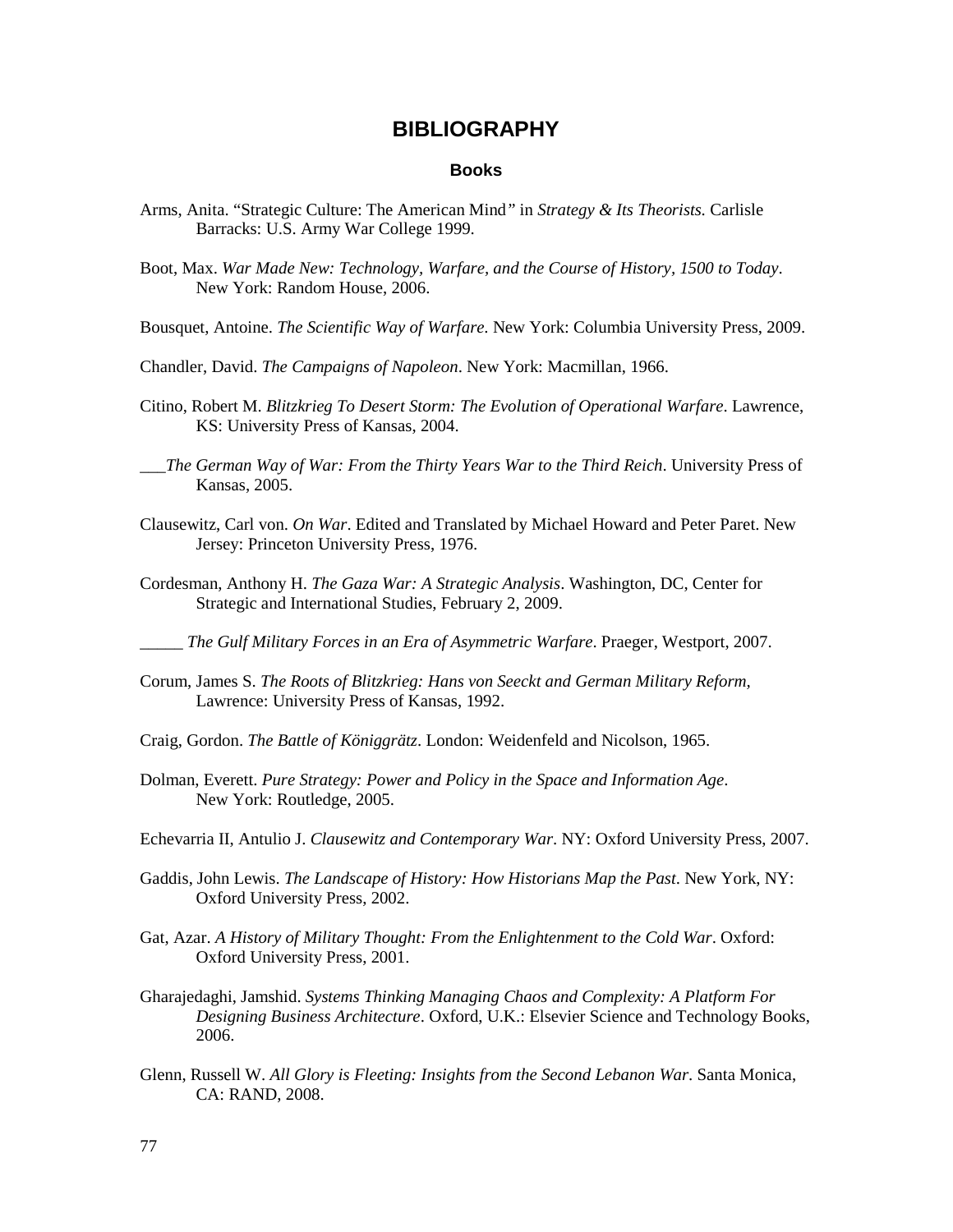- \_\_\_*Proceedings of the 2009 Hybrid Warfare Conference*. National Defense University, Washington, D.C.: 24 February 2009.
- Grabo, Cynthia. *Anticipating Surprise: Analysis for Strategic Warning.* University Press of America, 2004.
- Gray, Colin S. *War, Peace and International Relations: An Introduction to Strategic History.* Routledge: New York, 2007.
- \_\_\_*Another Bloody Century: Future Warfare*. London: Phoenix, 2006.
- Guderian, Heinz. *Panzer Leader*. Abridged, Constantine Fitzgibbon, tr. New York; Ballantine, 1972.
- Hagerman, Edward. *The American Civil War and the Origins of Modern Warfare*. Bloomington: Indiana University Press, 1988.
- Hammes, Thomas X., Lieutenant Colonel (R) USMC. *The Sling and the Stone: On War in the 21st Century.* St. Paul, MN: Zenith Press, 2004.
- Heuer, Richards J. *The Psychology of Intelligence Analysis.* Center for the Study of Intelligence, Washington, DC: Government Printing Office, 1999.
- Howard, Michael. *The Franco-Prussian War*, London: Methuen, 1985.
- Huber, Thomas M. "Compound Warfare: A Conceptual Framework," in Thomas M. Huber, ed., *Compound Warfare: That Fatal Knot.* Fort Leavenworth, KS: US Army Command and General Staff College Press, 2002.
- Johnston, Alastair I. *Cultural Realism: Strategic Culture and Grand Strategy in Chinese History.*  Princeton, NJ: Princeton University Press, 1995.
- Kalyvas, Stathis N. *The Logic of Violence in Civil War*. Cambridge, 2006.
- Keegan, John. *A History of Warfare.* New York: Knopf. 1993.
- Kent, Sherman. *Strategic Intelligence for American World Policy.* Princeton, NJ: Princeton University Press, 1966.
- Knox, MacGregor and Williamson Murray, eds. *The Dynamics of Military Revolution, 1300- 2050.* Cambridge: Cambridge University Press, 2001.
- Krause, Michael D. and Phillips, R. Cody. *Historical Perspectives of the Operational Art*. Washington DC: Center of Military History, 2006.
- Kuhn, Thomas S. *The Structure of Scientific Revolutions.* Chicago: University of Chicago Press, 1996.
- Liang, Qiao Colonel, and Wang, Xiangusi Colonel. *Unrestricted Warfare*, Beijing, China: People's Liberation Arts and Publishing House, 1999.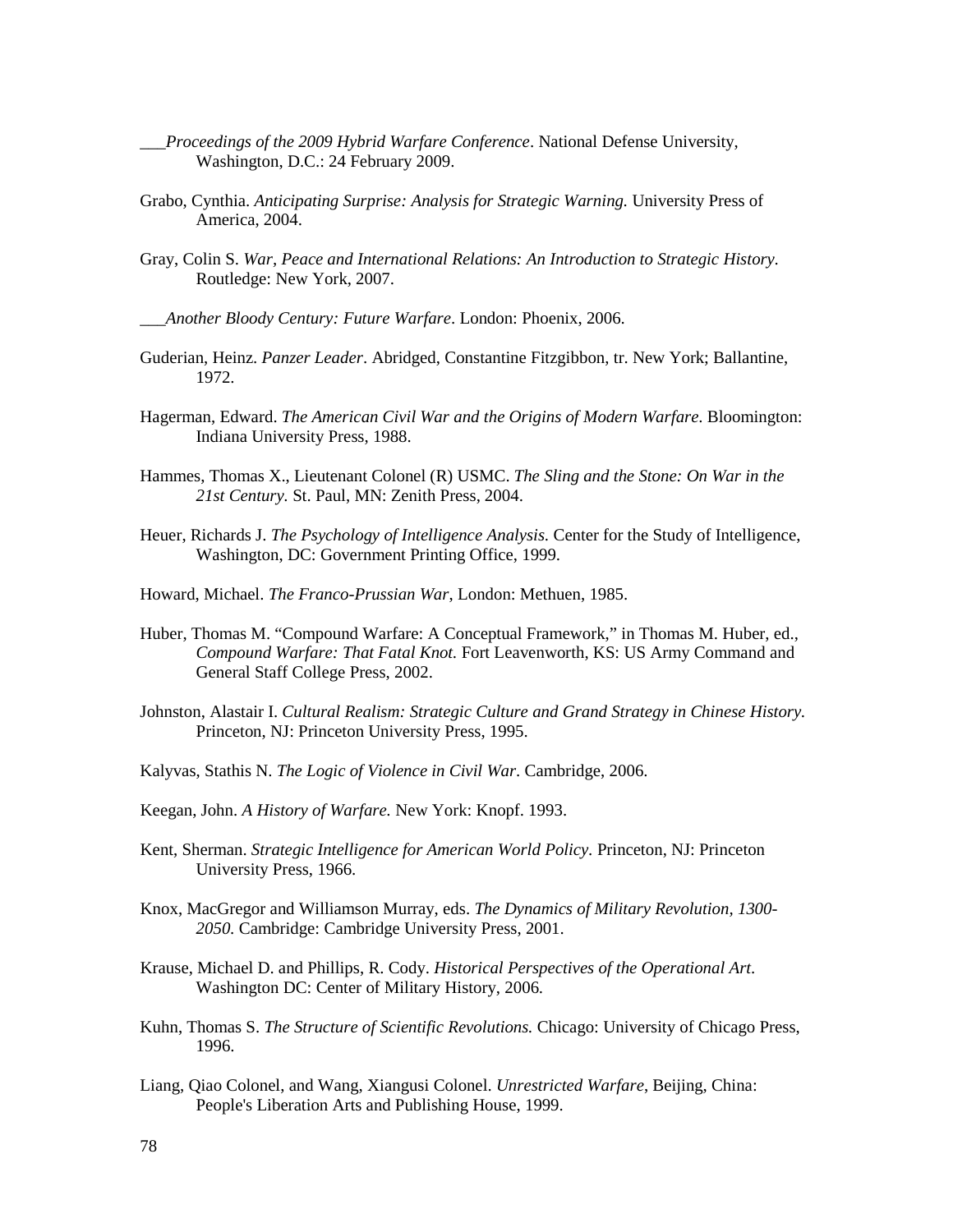- Linn, Brian McAllister. *The Echo of Battle: The Army's Way of War*. Cambridge, MA: Harvard University Press, 2007.
- McDougall, Walter. *Promised Land, Crusader State: The American Encounter with the World Since 1776.* New York: Mariner Books, 1998.
- Mintzberg, Henry. *The Rise and Fall of Strategic Planning*. London: Financial Times/Prentice Hall, 2000.
- Naveh*,* Shimon. *In Pursuit of Military Excellence: The Evolution of Operational Theory.*  Portland, OR: Frank Cass, 1997.
- Newell, Clayton R. and Michael Krause, editors. *On Operational Art*. Washington D.C.: Center For Military History, 1994.
- Osinga, Frans P.B. *Science, Strategy and War: The Strategic Theory of John Boyd*. New York: Routledge, 2007.
- Reynolds, Paul Davidson. *Primer in Theory Construction*. Boston: Allyn & Bacon, 1971.
- Schoen, Donald A. *Educating the Reflective Practitioner.* San Francisco: Jossey-Bass, 1987.
- Scobell, Andrew. *China's Use of Military Force: Beyond the Great Wall and the Long March*. New York, NY: Cambridge University Press, 2003.
- Showalter, Dennis. "German Operational Art," in John Andreas Olsen and Martin van Creveld, eds., *Operational Art: From Napoleon to the Present*. Oxford, UK: Oxford University, 2010.
- Strachan, Hew. *The Changing Character of War*. Oxford, UK: Europaeum, 2007.
- Thucydides. *The Landmark Thucydides: A Comprehensive Guide to the Peloponnesian War*, Robert B. Strassler, ed. New York: The Free Press, 1996.
- Tse-tung, Mao. *On Guerilla Warfare.* Translated by Griffith, Samuel B. Chicago: University of Illinois Press. 1961.
- Tzu, Sun. *The Art of War.* New York: Barnes & Noble, 1994.
- Svechin, Aleksandr A. *Strategy*. Moscow: Voyennyi Vestnik, 1927.
- *Soviet Dictionary of Military Terms*. Moscow: Military Publishing House, 1988.
- Varfolomeev, N. "Strategy in an Academic Setting." *War and Revolution* (November 1928).
- Weigley, Russell F. *The American Way of War: A History of United States Military Strategy and Policy*. Indiana: Indiana University Press, 1977.
- Yarger, Harry R. *Strategic Theory for the 21st Century: The Little Book on Big Strategy*. Carlisle Barracks: U.S. Army War College, 2006.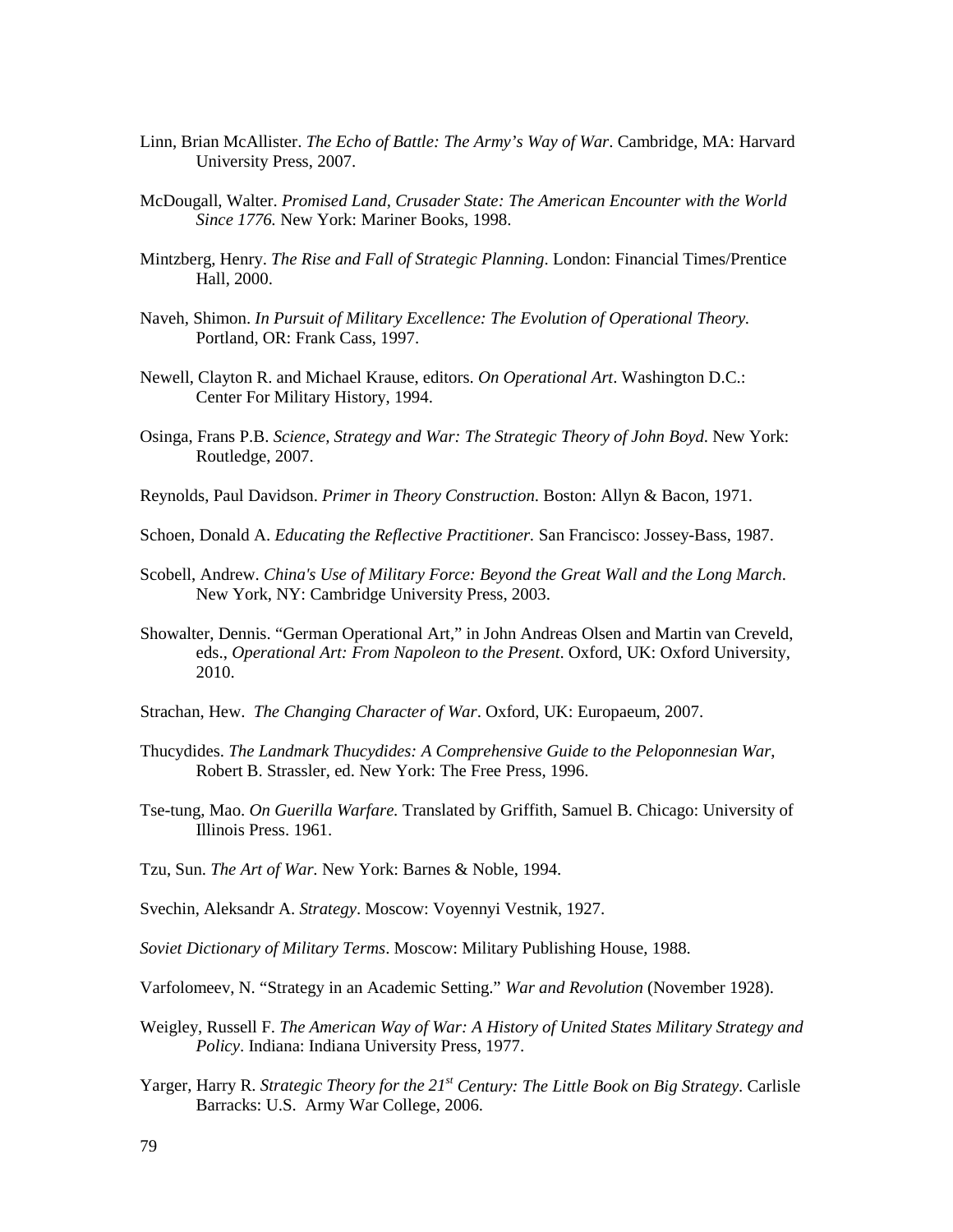### **Internet**

- Clapper, James M. "Statement for the Record on the Worldwide Threat Assessment of the U.S. Intelligence Community for the Senate Committee on Armed Services." 10 March 2011 [www.dni.gov](http://www.dni.gov/) (Accessed 20 March 2011).
- Gates, Robert. "DoD News Briefing With Secretary Gates From The Pentagon," 6 April 2009, <http://www.defense.gov/transcripts/transcript.aspx?transcriptid=4396> (Accessed 1 December 2010).
- Glenn, Dr. Russell W. "Thoughts on Hybrid Conflict," *Small Wars Journal* (2009), http://www.smallwarsjournal.com (Accessed 30 August 2010).
- Hoffman**,** Frank G. **"**Further Thoughts on Hybrid Threats." *Small Wars Journal*, (March 3, 2009) [http://smallwarsjournal.com/blog/2009/03/further-thoughts-on-hybrid-thr/.](http://smallwarsjournal.com/blog/2009/03/further-thoughts-on-hybrid-thr/) (Accessed 10 September 2010).
- Huber, Thomas. "Huber Comments on Hybrid Warfare and Compound Warfare." CGSC Blog response, 12 February 2009, Fort Leavenworth, KS. [http://usacac.army.mil/blog/blogs/hist/archive/2009/02/12/huber-comments-on-hybrid](http://usacac.army.mil/blog/blogs/hist/archive/2009/02/12/huber-comments-on-hybrid-warfare-and-compound-warfare-for-dmh-faculty-and-others-interested.aspx)[warfare-and-compound-warfare-for-dmh-faculty-and-others-interested.aspx](http://usacac.army.mil/blog/blogs/hist/archive/2009/02/12/huber-comments-on-hybrid-warfare-and-compound-warfare-for-dmh-faculty-and-others-interested.aspx) (Accessed 1 December 2010).
- Bingyan, Li. "Emphasis on Strategy: Demonstration of Oriental Military Culture." *Beijing Zhongguo Junshi Kexue*, (20 October, 2002): 80-85. Open Source Center translation CPP20030109000170, https://www.opensource.gov (accessed 1 October 2010).
- Nuechterlein, Donald E. *Essays on American Politics and Foreign Policy,*  [http://donaldnuechterlein.com/2000/major.html.](http://donaldnuechterlein.com/2000/major.html) (Accessed 1 August 2010)
- The Economist. "The Long March to be a Superpower: China's Military Might." *The Economist*, 4 August 2007.
- United Kingdom Ministry of Defence, *Future Character of Conflict*. HQ Land Forces, London, 2010. [http://www.mod.uk/DefenceInternet/MicroSite/DCDC/](blockedhttp://www.mod.uk/DefenceInternet/MicroSite/DCDC/) (Accessed 1 October 2010)

### **Journals**

- Adamsky, Dima. "Jihadi Operational Art: The Coming Wave of Jihadi Strategic Studies." *Studies in Conflict and Terrorism* (Vol. 33, 2010): 1-18.
- Aryan, Hossein. "A New Line of Defence." *Jane's Defence Weekly,* 28 January 2009.
- Beyerchen, Alan D. "Clausewitz, Nonlinearity and the Unpredictability of War." *International Security* 17, no. 3 (Winter 1992): 50-90.
- Blasko, Dennis J. "Chinese Strategic Thinking: People's War in the 21st Century." *China Brief* Vol. X, issue 6 (March 18, 2010).
- Brun, Brigadier General Itai. ''While You're Busy Making Other Plans' The 'Other RMA.'' *Journal of Strategic Studies,* Vol. 33, No. 4 (August 2010): 535-565.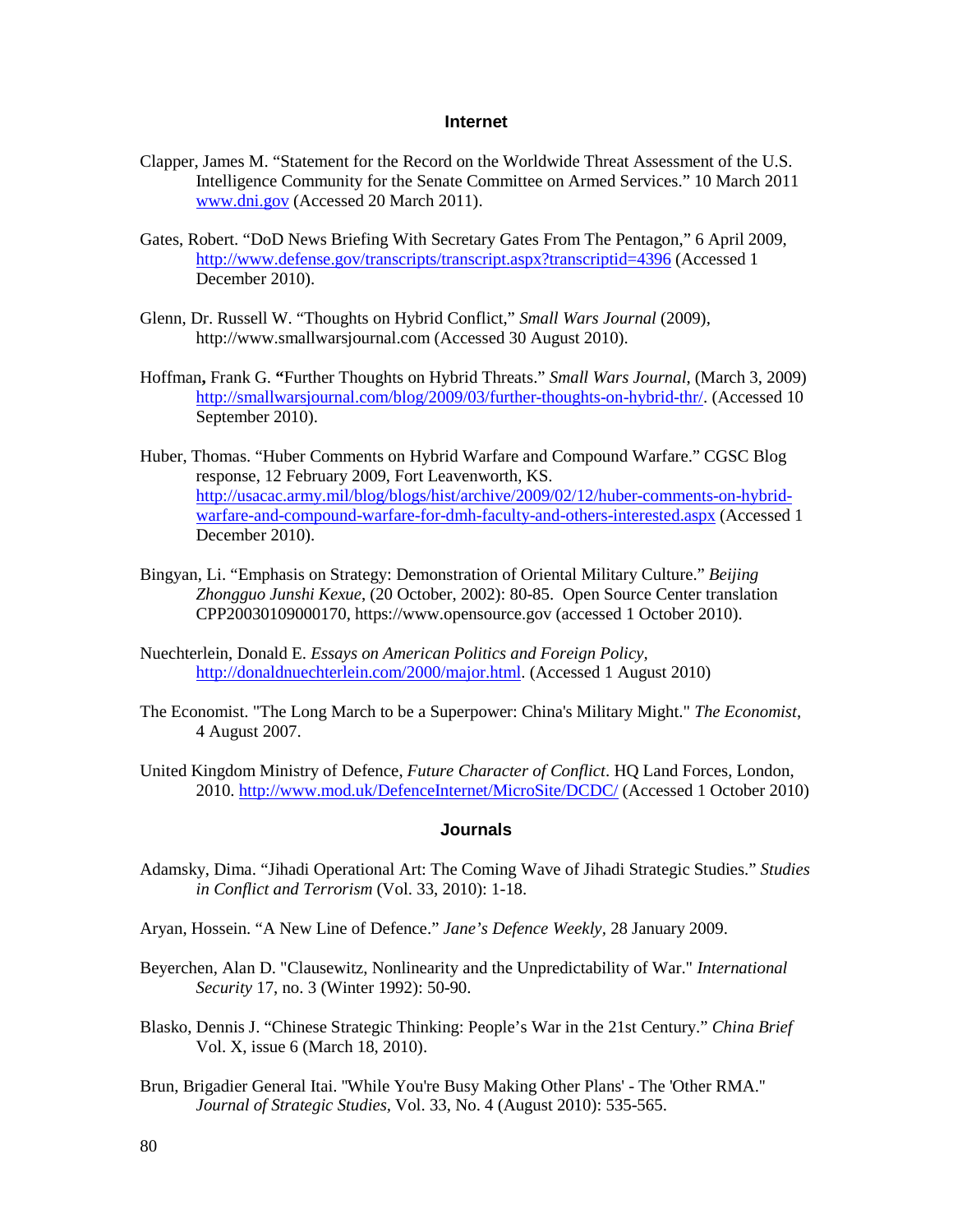- Casey, George C. GEN. "America's Army in an Era of Persistent Conflict." *Army Magazine*, October 2008: 7.
- Flournoy, Michele and Brimley, Shawn. "The Contested Commons." *Proceedings*, Vol. 135 (July 2009).
- Gates, Robert M. "A Balanced Strategy: Reprogramming the Pentagon for a New Age." *Foreign Affairs* (January/February 2009).
- Grant, Greg. "Hybrid Wars." *Government Executive* 40 (May 2008): 18-22, 24.
- Hoffman, Frank G. "Preparing for Hybrid Wars." *Marine Corps Gazette* 91 (March 2007): 57-61.
- \_\_\_"Hybrid Warfare and Challengers." *Joint Forces Quarterly.* (1st Quarter 2009): 34-48.
- \_\_\_"The New Normalcy." *Foreign Policy Research Institute.* (May 12, 2006), 53.
- \_\_\_ "How the Marines Are Preparing for Hybrid Wars." *Armed Forces Journal International* (April 2006).
- \_\_\_ "Hybrid vs. Compound War: The Janus Choice of Modern War: Defining Today's Multifaceted Conflict." *Armed Forces Journal*, October 2009.
- Hughes, Robin. "Iran's Ballistic Missile Developments- Long-Range Ambitions." *Jane's Defence Weekly*, 13 September 2006.
- Kelly, Justin and Brennan, Michael. "The Leavenworth Heresy and the Perversion of Operational Art." *Joint Force Quarterly* 56 (January 1, 2010), 109-116.
- Killibrew, Robert. "Good Advice: Hybrid Warfare Demands an Indirect Approach." *Armed Forces Journal* (June 2008).
- Mattis, James N. and Frank G. Hoffman. "Future Warfare: The Rise of Hybrid Wars." *Proceedings Magazine* 131 (November 2005).
- McCuen, John J. "Hybrid Wars." *Military Review* March-April 2008:107-113.
- Rusling, Matthew. "For the Military, a Future of Hybrid Wars." *National Defense*, September 2008.
- Schneider, James J. "The Loose Marble and the Origins of Operational Art." *Parameters: Journal of the U.S Army War College* (March 1989).
- Schuurman, Bart. "Clausewitz and the 'New Wars' Scholars." *Parameters:* (Spring 2010).
- Van Creveld, Martin. "Israel's Lebanese War: A Preliminary Assessment." *RRUSI Journal*, Vol.151, No.5, (October 2006): 40-43.
- Widder, Werner. "Auftragstaktik and Innere Fuhrung: Trademarks of German Leadership." *Military Review* (Sep-Oct 2002): 3-9.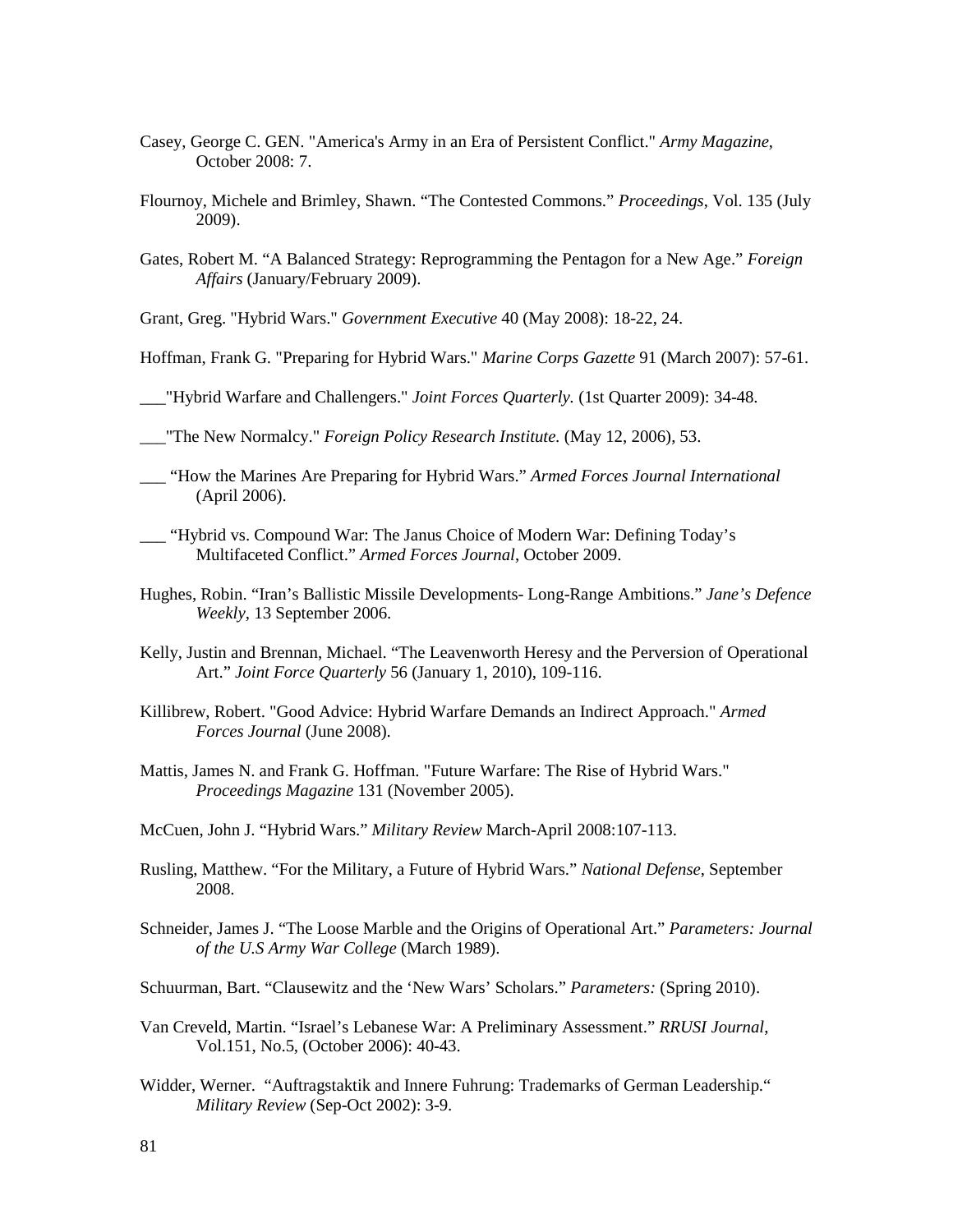### **Monographs, Government Publication and Theses**

- Biddle, Stephen and Friedman, Jeffrey A. *The 2006 Lebanon Campaign and the Future of Warfare: Implications for Army and Defense Policy.* Carlisle, PA: US Army War College, Strategic Studies Institute, 2008.
- Bond, Margaret S. *Hybrid War: A New Paradigm for Stability Operations in Failing States*. U.S. Army War College Strategy Research Project, Monograph, Carlisle Barracks, PA, March 2007.
- Conway, General James T., USMC, Roughead, Admiral Gary, USN, and Allen, Admiral Thad W. USCG. *A Cooperative Strategy for 21*st*-Century Seapower*. Washington, DC: October 2007.
- Conway, General James T., USMC, Roughead, Admiral Gary, USN, and Allen, Admiral Thad W. USCG. *Naval Operations Concept 2010: Implementing the Maritime Strategy*. Washington, DC: 2010.
- Echevarria II, Antulio J. *Preparing for One War and Getting Another?* Carlisle Barracks, Pa: Strategic Studies Institute, U.S. Army War College, September 2010.
- *\_\_\_\_\_ Clausewitz's Center of Gravity: Changing Our Warfighting Doctrine- Again!* Carlisle Barracks, PA: Strategic Studies Institute, U.S. Army War College, 2002.
- Fleming, Brian P., Major, U.S. Army, "Hybrid Threats." Headquarters Department of the Army G-3/5/7 Information Paper, Washington, DC, 20 April 2009.
- \_\_\_ "Theory of War Paper." School of Advanced Military Studies: Fort Leavenworth, KS, August, 2010.
- Freier, Nathan. *Strategic Competition and Resistance in the 21st Century: Irregular, Catastrophic, Traditional, and Hybrid Challenges in Context.* Carlisle Barracks, Pa: Strategic Studies Institute, U.S. Army War College, 2007.
- Government Accountability Office (GAO). *Hybrid Warfare*, GAO-10-1036R, September 10, 2010. Briefing to the Subcommittee on terrorism, Unconventional Threats and Capabilities, Committee on Armed Services, House of Representatives, Washington, D.C.
- Glenn, Russell W. *All Glory is Fleeting: Insights from the Second Lebanon War*. Santa Monica, CA: RAND, 2008.
- Hoffman, Frank G. *Conflict in the 21st Century: The Rise of Hybrid Wars*. Potomac Institute for Policy Studies Monograph, Arlington, VA, December 2007.
- Hundley, Richard. *Past Revolutions, Future Transformations: What Can the History of Revolutions in Military Affairs Tell Us About Transforming the U.S. Military?* Santa Monica, CA: RAND Corporation, 2010.

Johnson, David E. *Military Capabilities for Hybrid War: Insights from the Israel Defense Forces*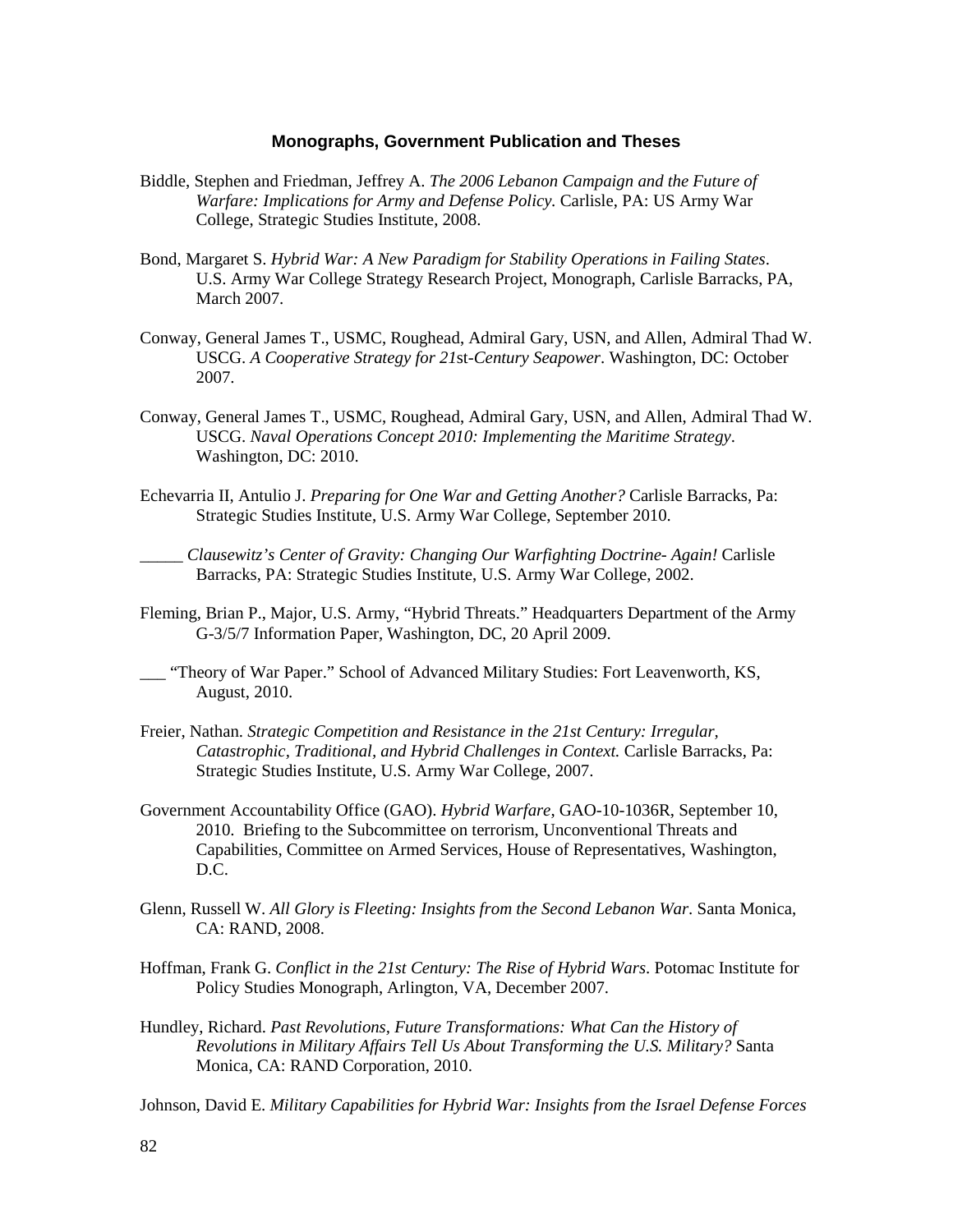*in Lebanon and Gaza.* Santa Monica, CA: RAND Corporation, 2010.

- Joint Chiefs of Staff. Joint Publication 1-02, *Department of Defense Dictionary of Military and Associated Terms.* Washington, DC: GPO, 12 April 2001. As amended through 31 December 2010.
- Joint Chiefs of Staff. *Irregular Warfare (IW) Joint Operating Concept.* Washington DC: The Joint Staff, 2007.
- Joint Chiefs of Staff Joint Publication 5-0, *Joint Operations Planning*. Washington: Government Printing Office, 2006.
- Joint Chiefs of Staff. *Joint Strategic Capabilities Plan*. CJCSI 3110.01 series, 2008.
- Joint Chiefs of Staff. *National Military Strategy.* Washington, DC: Government Printing Office, 2006.
- Katzman, Kenneth. "Iran: US Concerns and Policy Responses." *US Congressional Research Service,* 6 August 2009.
- Krause, Brigadier Michael G. *Square Pegs for Round Holes: Current Approaches to Future Warfare and the Need to Adapt.* Land Warfare Studies Centre Working Paper No. 132, Commonwealth of Australia, June 2007.
- Mahnken, Thomas. "United States Strategic Culture." *Defense Threat Reduction Agency, Comparative Strategic Studies Curriculum*, 13 November 2006.
- McWilliams, Sean. "Hybrid War Beyond Lebanon: Lessons from the South African Campaign 1976 to 1989." Monograph, Fort Leavenworth, KS: 2009.
- Menning, Bruce W. "Operational Art's Origins." in Michael D. Krause and R. Cody Phillips (eds.), *Historical Perspectives on Operational Art*. Washington, DC: Center for Military History, 2005.
- National Intelligence Council, *Global Trends 2025: A Transformed World.* Washington, DC: U.S. Government Printing Office, November 2008.
- Nemeth, William. J., *Future War and Chechnya: A Case for Hybrid Warfare*. Monterrey, CA: Naval Postgraduate School, June 2002.
- Schneider, James J. "Vulcan's Anvil: The American Civil War and the Emergence of Operational Art." Fort Leavenworth, KS: School of Advanced Military Studies, U.S. Army Command and General Staff College, 1991.
- Schwartz, Norton A. USAF, "CSAF Vector 2010." Department of the Air Force, Washington, DC, 4 July 2010.
- Scobell, Andrew. "China and Strategic Culture." *Strategic Studies Institute* (May 2002).
- Swain, Richard M. "Filling The Void: The Operational Art and the U.S. Army." Fort Leavenworth, KS: School of Advanced Military Studies, U.S. Army Command and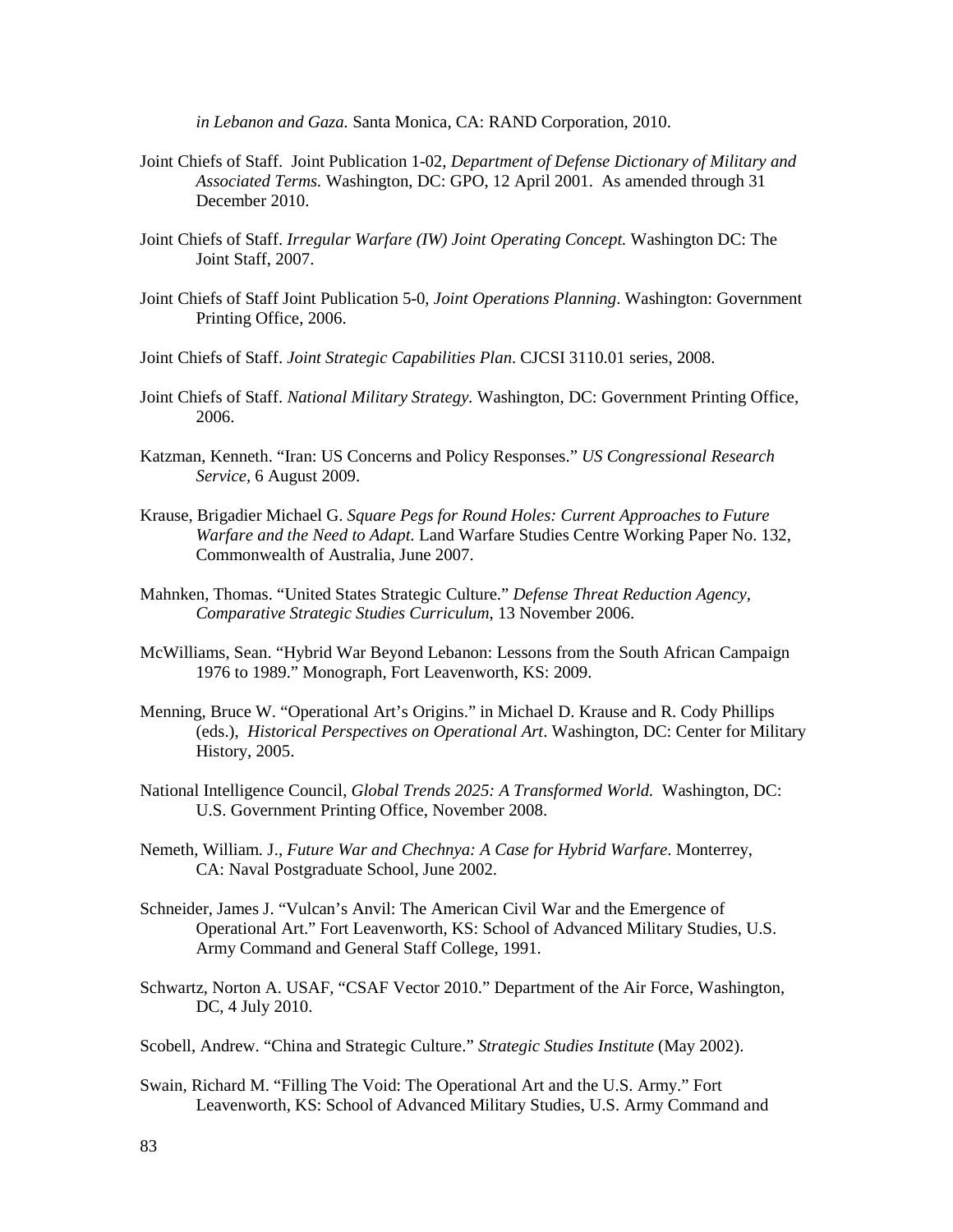General Staff College, 1988.

- U.S. Army. Addendum F Army Force Generation (ARFORGEN), *The Army's Core Process 2010*. Washington, DC: Government Printing Office, 2010.
- U.S. Department of Defense, *Annual Report to Congress: Military Power of the People's Republic of China 2008*. Washington, D.C.: Office of the Secretary of Defense, 2008.
- U.S. Army*. Army Operating Concept 2016-2028.* Washington, DC: Government Printing Office, 2010.
- U.S. Army*. The Operational Environment 2009-2025.* Washington, DC: Government Printing Office, May 2009.
- U.S. Army*. Filed Manual 3-0, Operations.* Washington, DC: Government Printing Office, 2010.
- U.S. Army*. Filed Manual 5-0, Operations Process.* Washington, DC: Government Printing Office, 2010.
- U.S. Department of Defense*. Department of Defense Directive 3000.07*. Government Printing Office, Washington, D.C.: December 2008.
- U.S. Department of Defense*. 2010 Quadrennial Defense Review*. Washington, DC: GPO, February 2010.
- U.S. Department of Defense. *Guidance for the Employment of the Force*. Washington, DC: GPO, 2010.
- U.S. Department of Defense. *Guidance for the Development of the Force*. Washington, DC: GPO, 2008.
- U.S. Department of Defense. *2010 Quadrennial Defense Review*. Washington, DC: GPO, February 2010.
- U.S. Department of Defense. *2010 National Defense Strategy*. Washington, DC: GPO, 2010.
- United States Marine Corps. *USMC Vision and Strategy 2025.* Headquarters Marine Corps, Washington, DC: November 2008.
- United States. *Military Power of the People's Republic of China*. Office of the Secretary of Defense Annual Report to Congress: GPO, 2009.
- Wilson, Peter A. and Davis, Paul, K. *Looming Discontinuities in U.S. Military Strategy and Defense Planning: Colliding RMAs Necessitate a new Strategy*. Santa Monica, CA: RAND, 2011.

### **Speeches**

Hoffman, Frank G. "4GW as a Model of Future Conflict." Address to the 2007 Boyd Conference, Quantico, VA, 13 July 2007.